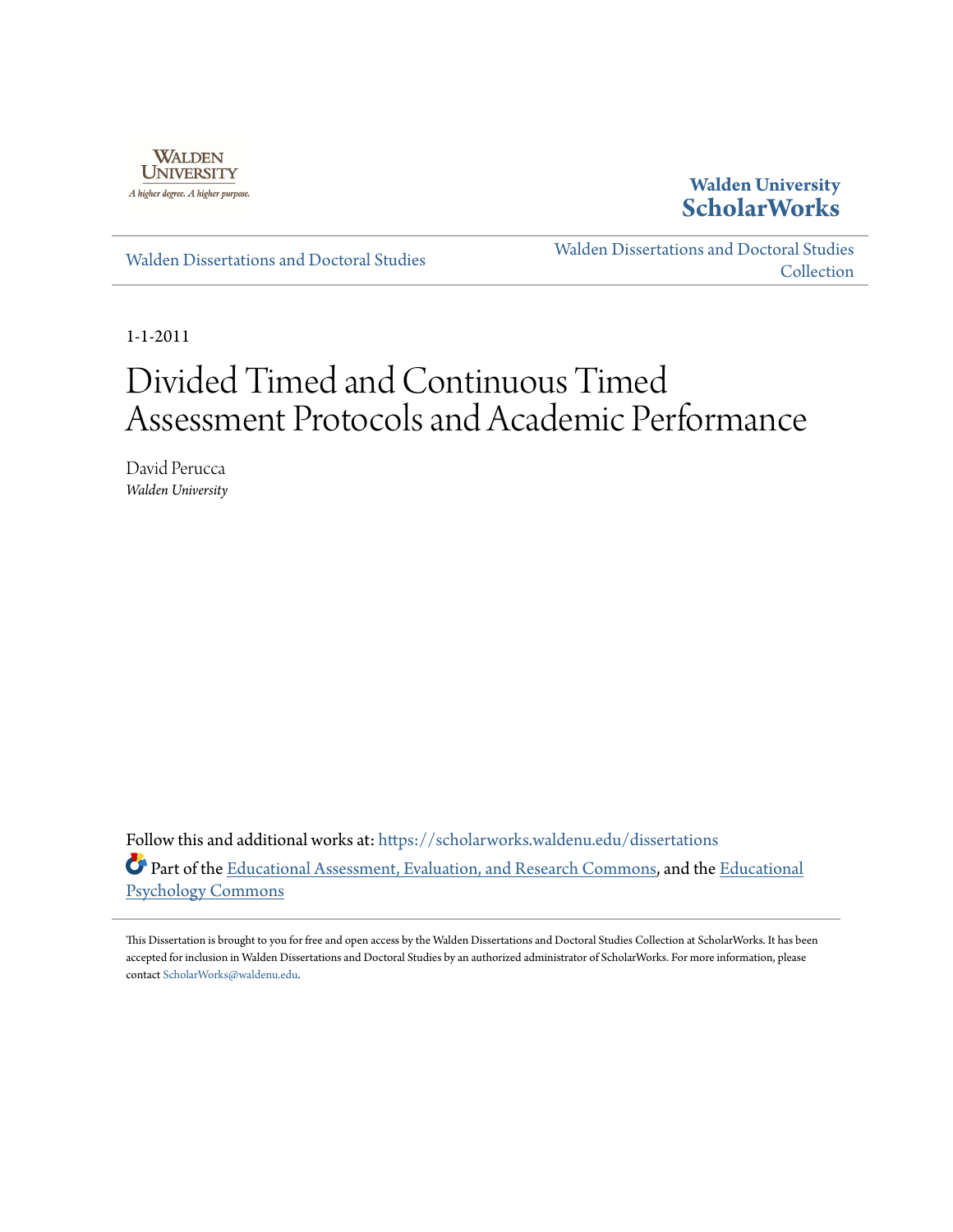# **Walden University**

College of Social and Behavioral Sciences

This is to certify that the doctoral dissertation by

David Perucca

has been found to be complete and satisfactory in all respects, and that any and all revisions required by the review committee have been made.

Review Committee Dr. Michael Johnson, Committee Chairperson, Psychology Faculty Dr. Rachel Moore, Committee Member, Psychology Faculty Dr. Kristen Beyer, University Reviewer, Psychology Faculty

> Chief Academic Officer Eric Riedel, Ph.D.

> > Walden University 2013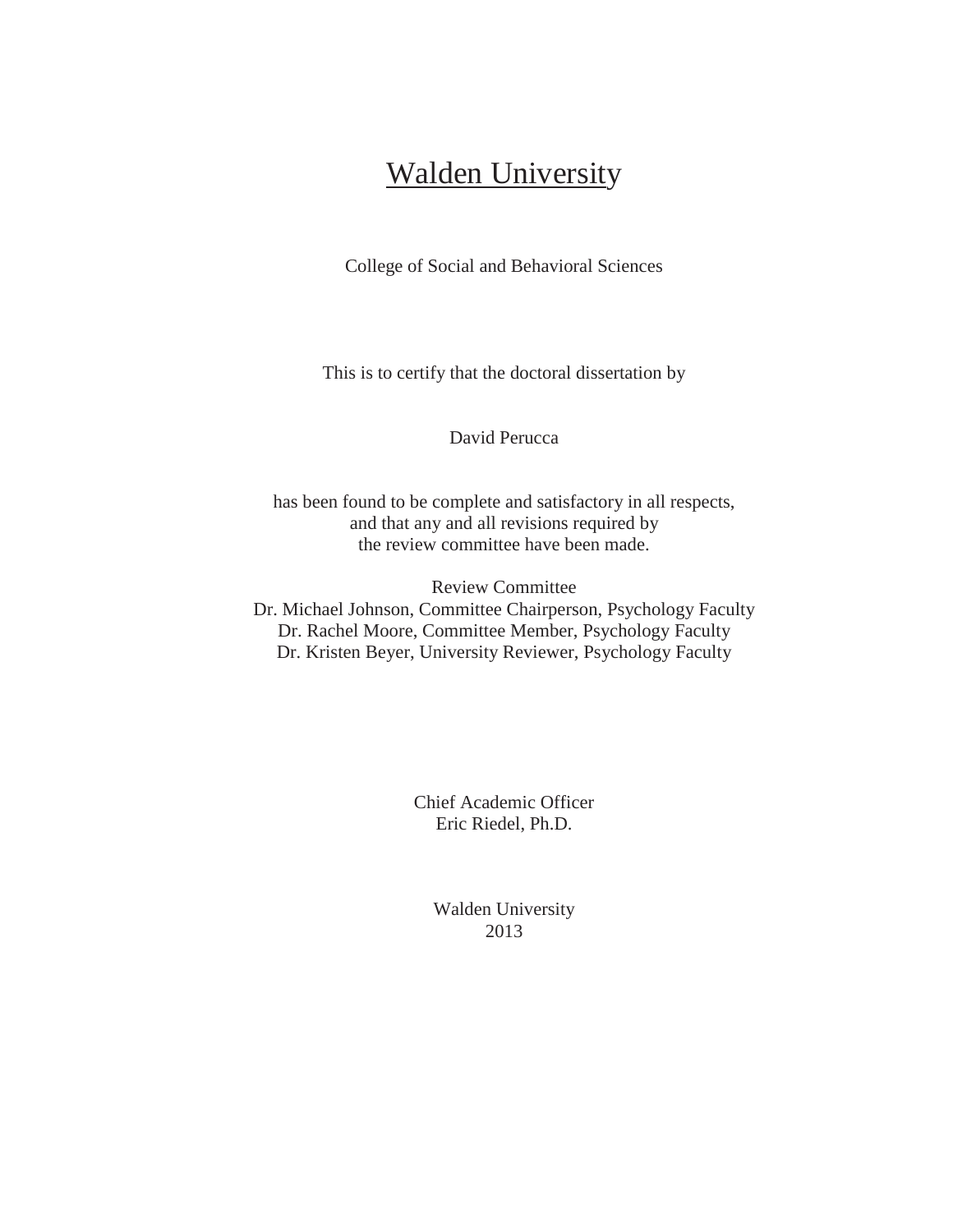### Abstract

# Divided Timed and Continuous Timed Assessment Protocols and Academic Performance

by

David Perucca

MS, California State University, 1991

BS, Brigham Young University, 1975

Dissertation Submitted in Partial Fulfillment

of the Requirements for the Degree of

Doctor of Philosophy

Psychology

Walden University

June 2013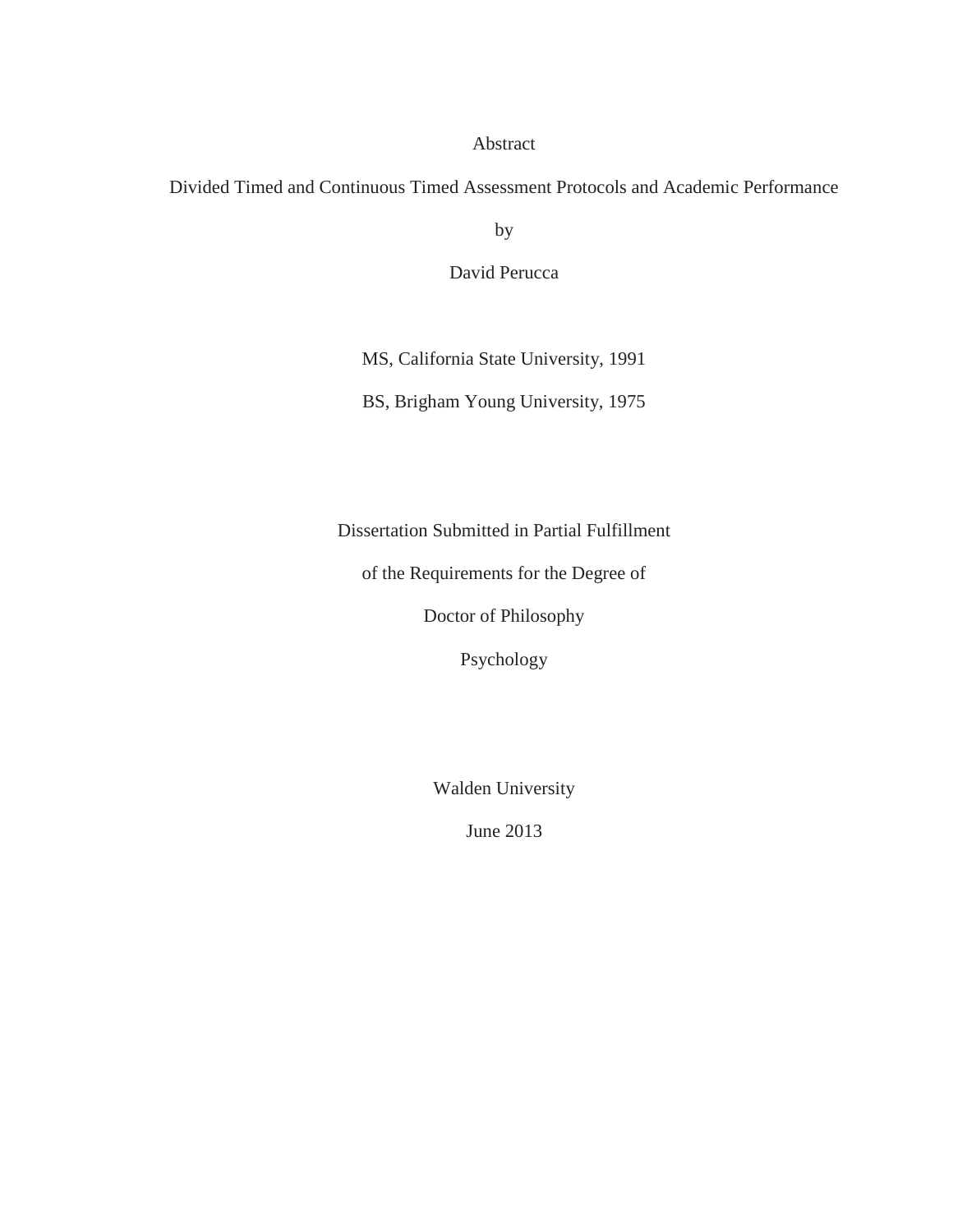**Abstract** 

Children from a low socioeconomic status (SES) are exposed to numerous stress factors that are negatively associated with sustained attention and academic performance. This association suggests that the timed component of lengthy assessments may be unfair for students from such backgrounds, as they may have an inability to sustain attention during lengthy tests. Research has also found academic disparities between gender. The purpose of this quasi-experimental study was to investigate the relationship between continuous and divided timed tests in terms of student test scores, with additional assessments incorporating gender. Two charter schools from a suburban Idaho school district were the sources of the convenience sample. Fifth grade students were tested in groups of approximately 30. The research questions for the study concerned the relationship between continuous and divided assessment protocols and Texas Assessment of Knowledge and Skills (TAKS) test scores for low- versus non-low-SES students and among gender. The hypothesis was that there would be a statistically significant difference in TAKS scores between continuous and divided assessments. An ANOVA was used to determine whether a statistical relationship existed between test scores and test protocol by gender. ANOVA results indicated no significant differences in math test scores between test protocols and among gender, suggesting that increased collaborative efforts between families and schools may mitigate factors associated with attentional and academic deficits among students from low-SES environments. The results of this study may be helpful for communities as they develop curricula that may close the academic gap among students of all SES backgrounds.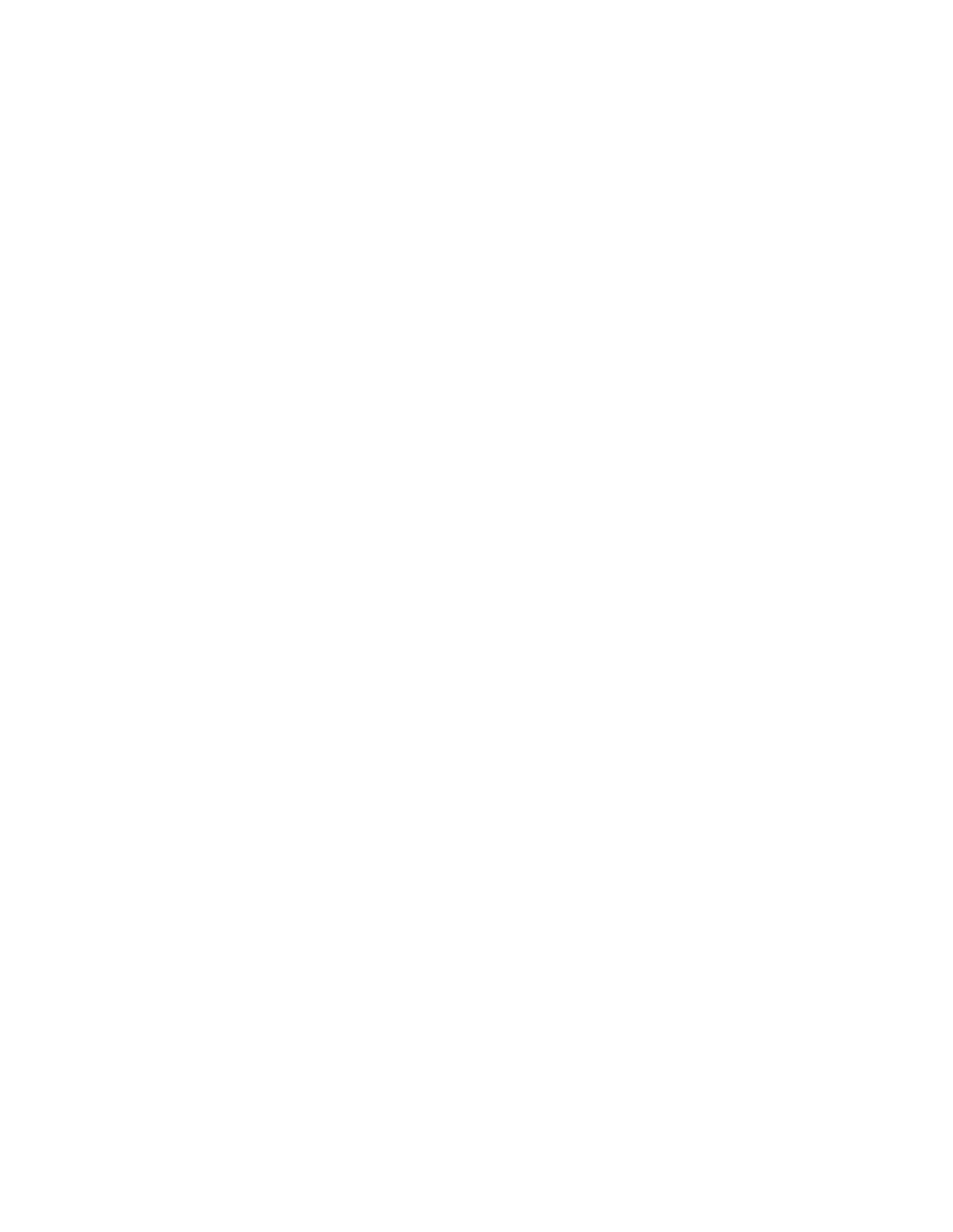Divided Timed and Continuous Timed Assessment Protocols and Academic Performance

by

David Perucca

MS, California State University, 1991

BS, Brigham Young University, 1975

Dissertation Submitted in Partial Fulfillment

of the Requirements for the Degree of

Doctor of Philosophy

Psychology

Walden University

June 2013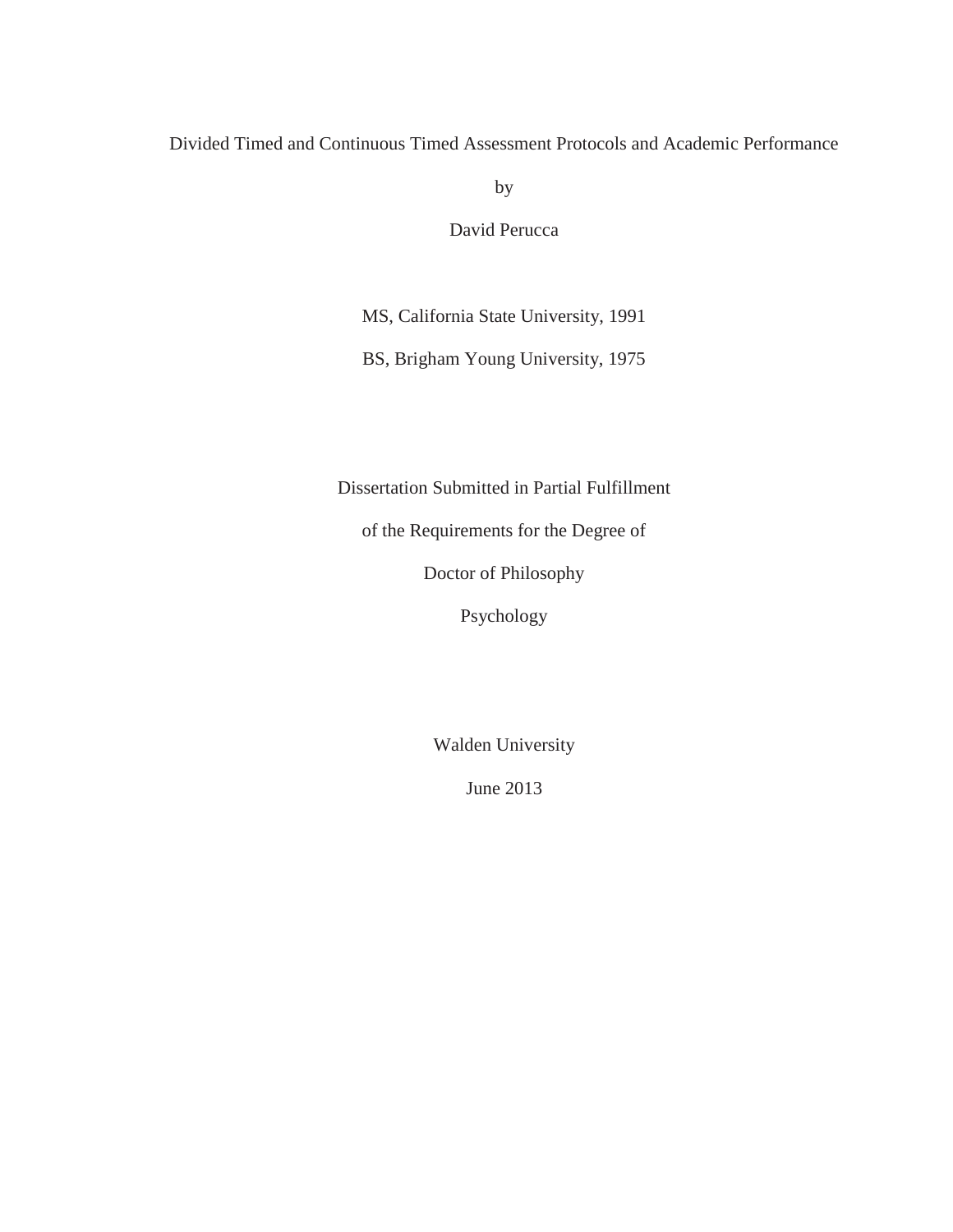UMI Number: 3566589

All rights reserved

INFORMATION TO ALL USERS The quality of this reproduction is dependent upon the quality of the copy submitted.

In the unlikely event that the author did not send a complete manuscript and there are missing pages, these will be noted. Also, if material had to be removed, a note will indicate the deletion.



UMI 3566589

Published by ProQuest LLC (2013). Copyright in the Dissertation held by the Author.

Microform Edition © ProQuest LLC. All rights reserved. This work is protected against unauthorized copying under Title 17, United States Code



ProQuest LLC. 789 East Eisenhower Parkway P.O. Box 1346 Ann Arbor, MI 48106 - 1346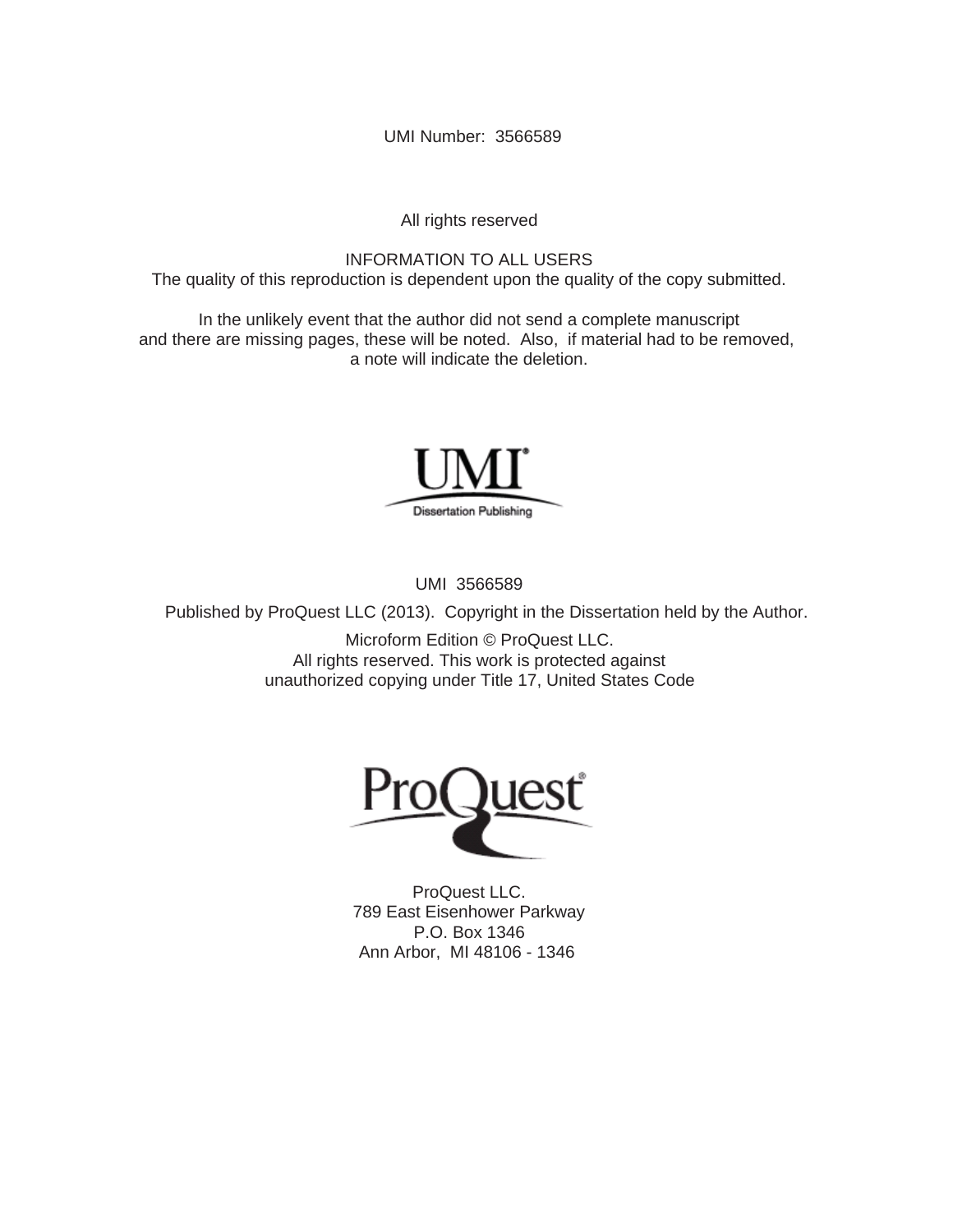## Dedication

I dedicate this dissertation to students and educators who wish to investigate and add to the body of knowledge information that may enhance educational outcomes among low-SES and non-low-SES students. Further, I dedicate this work to students who wish to make learning and investigating a lifetime experience.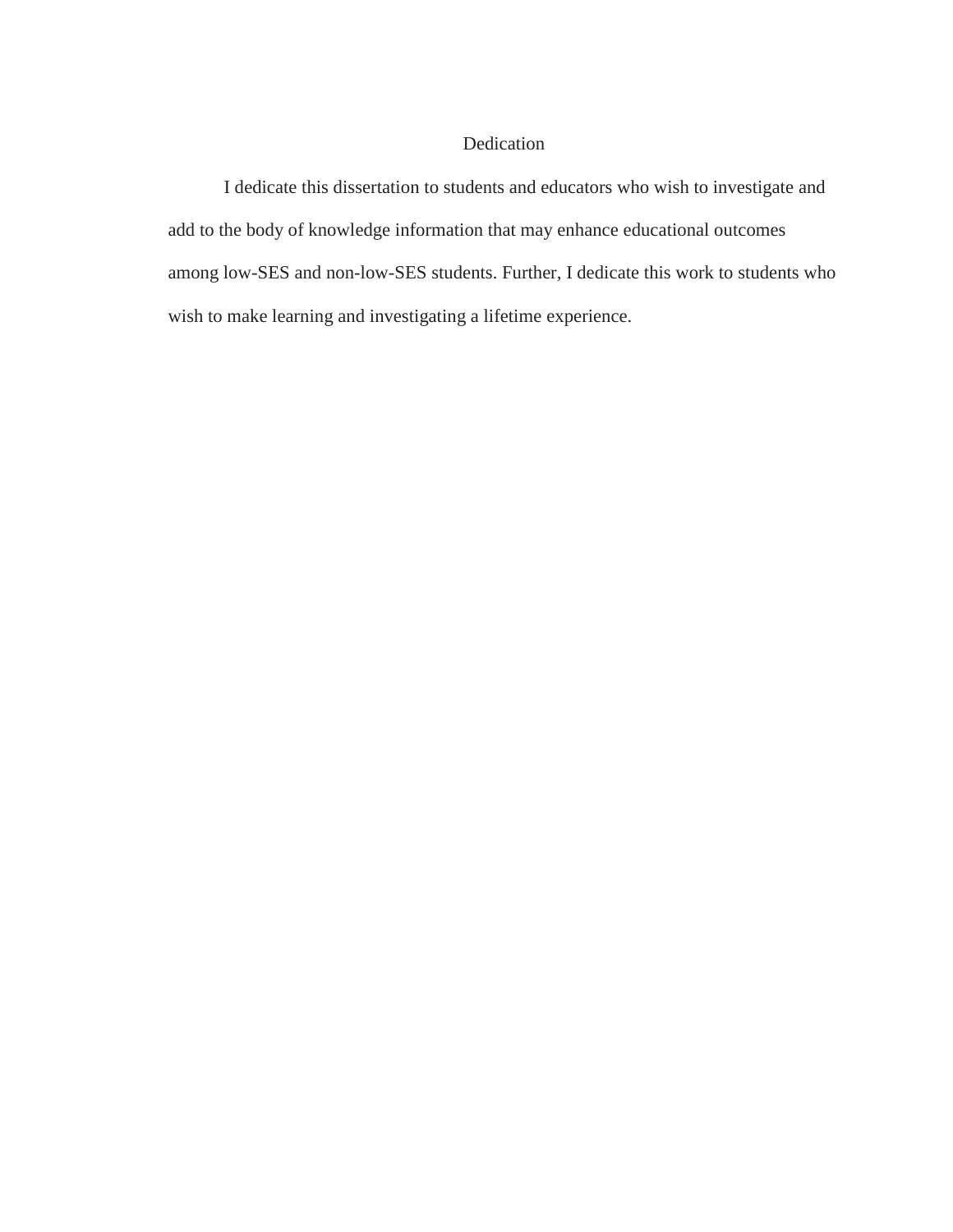#### Acknowledgments

I would like to thank the following individuals for their support, encouragement, and untiring help as I completed this study. First, to my wife, Anne, who continually inspires and assists me in achieving my goals and helping me become a better man, student, and professional. She is a God-given blessing in my life. I could not have completed this arduous journey without her. Second, to my dissertation chair, Dr. Michael Johnson, who is perhaps the best professor I have encountered during my academic career. His ability to motivate, assist, correct, and teach is unsurpassed. He truly represents the epitome of excellence in the teaching profession.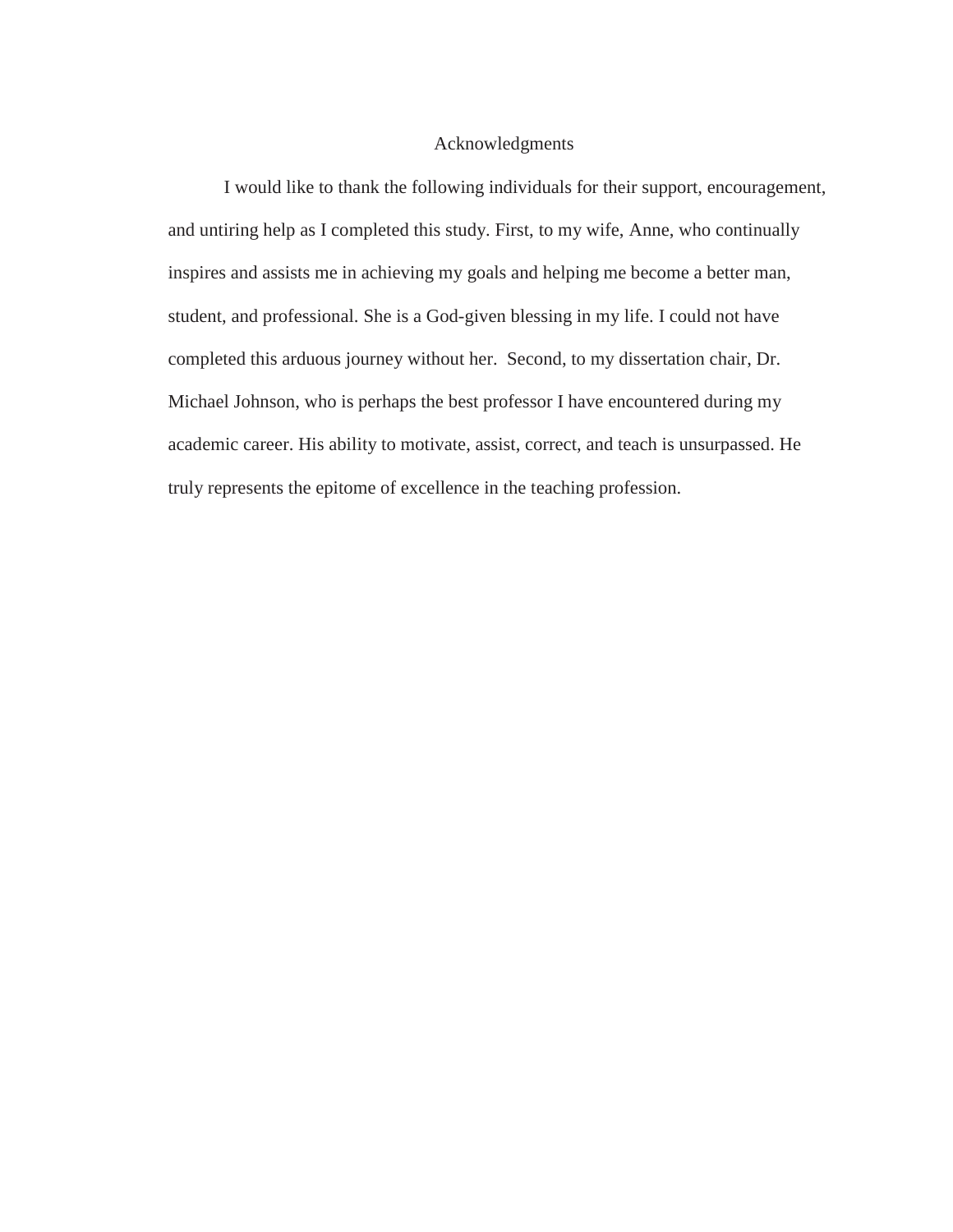| Bronfenbrenner's Bioecological Theory of Human Development 12 |  |
|---------------------------------------------------------------|--|
|                                                               |  |
|                                                               |  |
|                                                               |  |
|                                                               |  |
|                                                               |  |
|                                                               |  |

# Table of Contents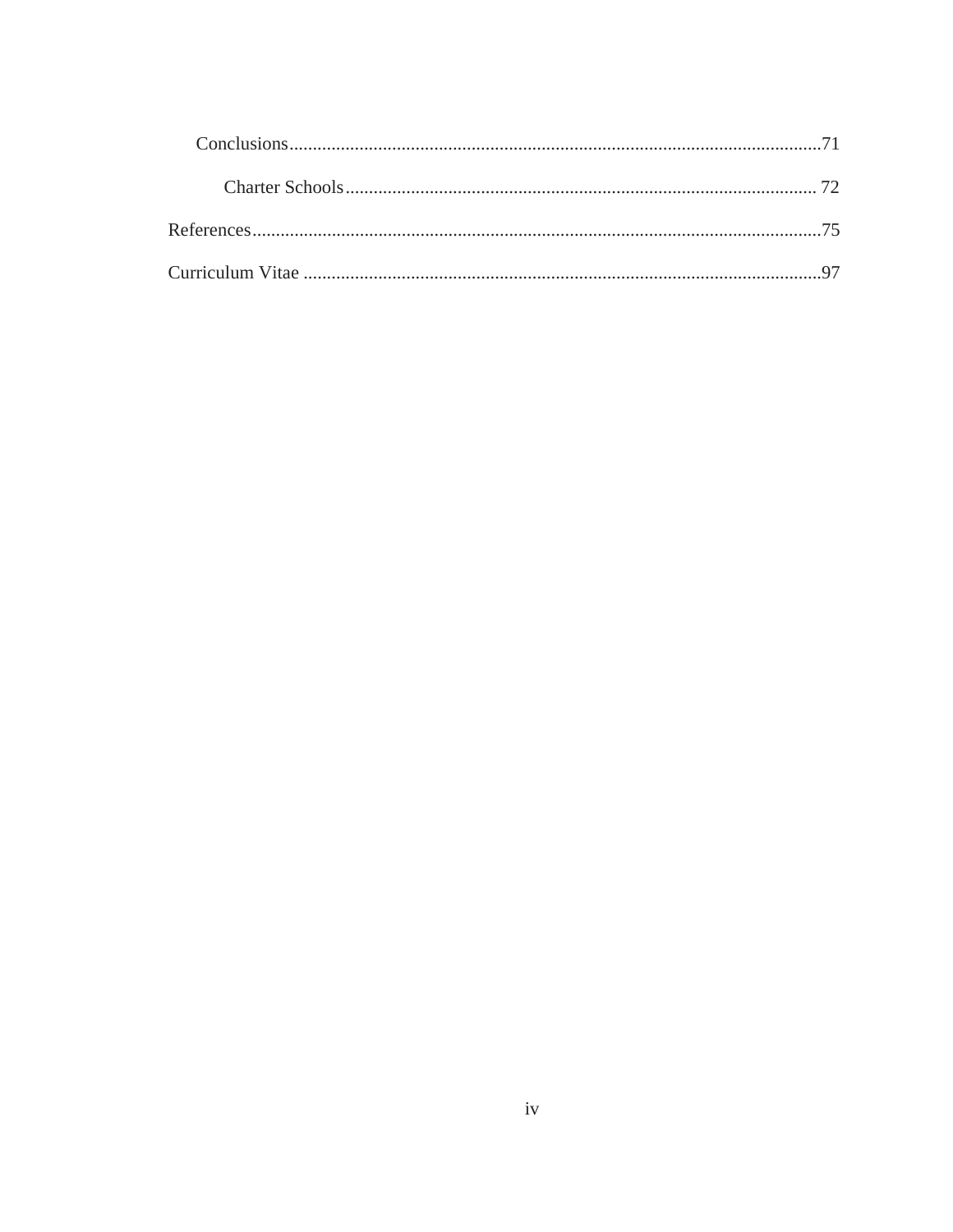# List of Tables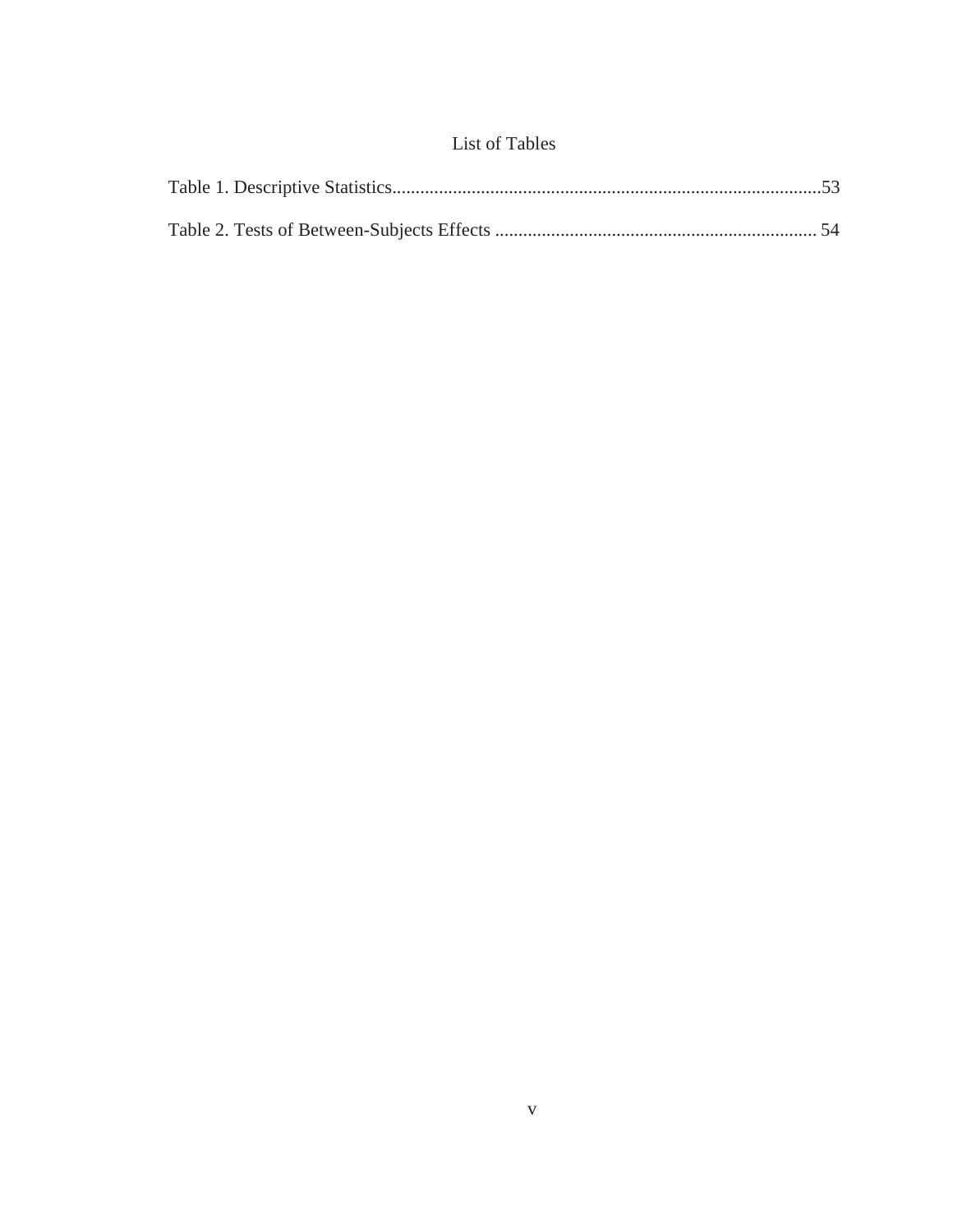#### Chapter 1: Introduction to the Study

#### **Focus of the Study**

 Test reliability is associated with the degree to which a test consistently measures the knowledge it is supposed to measure. Test length, specifically the timed component of a test, may affect children's ability to attend (Meyers, 2008). Texas public schools have used the timed Texas Assessment of Knowledge and Skills (TAKS; a criterionreferenced standardized assessment program) to assess student achievement since 2003. Texas will change its standardized assessment to the State of Texas Assessment of Academic Readiness (STAAR; a criterion-referenced standardized assessment program). Both fifth grade assessments use a continuous timed protocol of 4 hours. Research suggests that elementary students may not be able to sustain attention for more than 35- 40 minutes (Chaudhuri & Behan, 2004; Ruff & Lawson, 1990).

 While all elementary students may have an inability to sustain attention for lengthy periods, students from low socioeconomic status (SES) environments may have a greater inability to demonstrate sustained attention (Breznitz & Norman, 1998; Farver, Xu, Eppe, & Lonigan, 2006; Mezzacappa, 2004; Schneider & Eisenberg, 2006). If testing protocols are too lengthy, standardized assessments may be in part testing a student's ability to attend rather than testing content knowledge alone. Therefore, lengthy assessments may be unfair for students in low-SES environments.

 Research suggests an association between attention and performance (Friedman et al., 2007; Polderman, Boomsma, Bartels, Verhulst, & Huizink, 2010). This association is especially evident among students of low-SES areas and may be due to environmental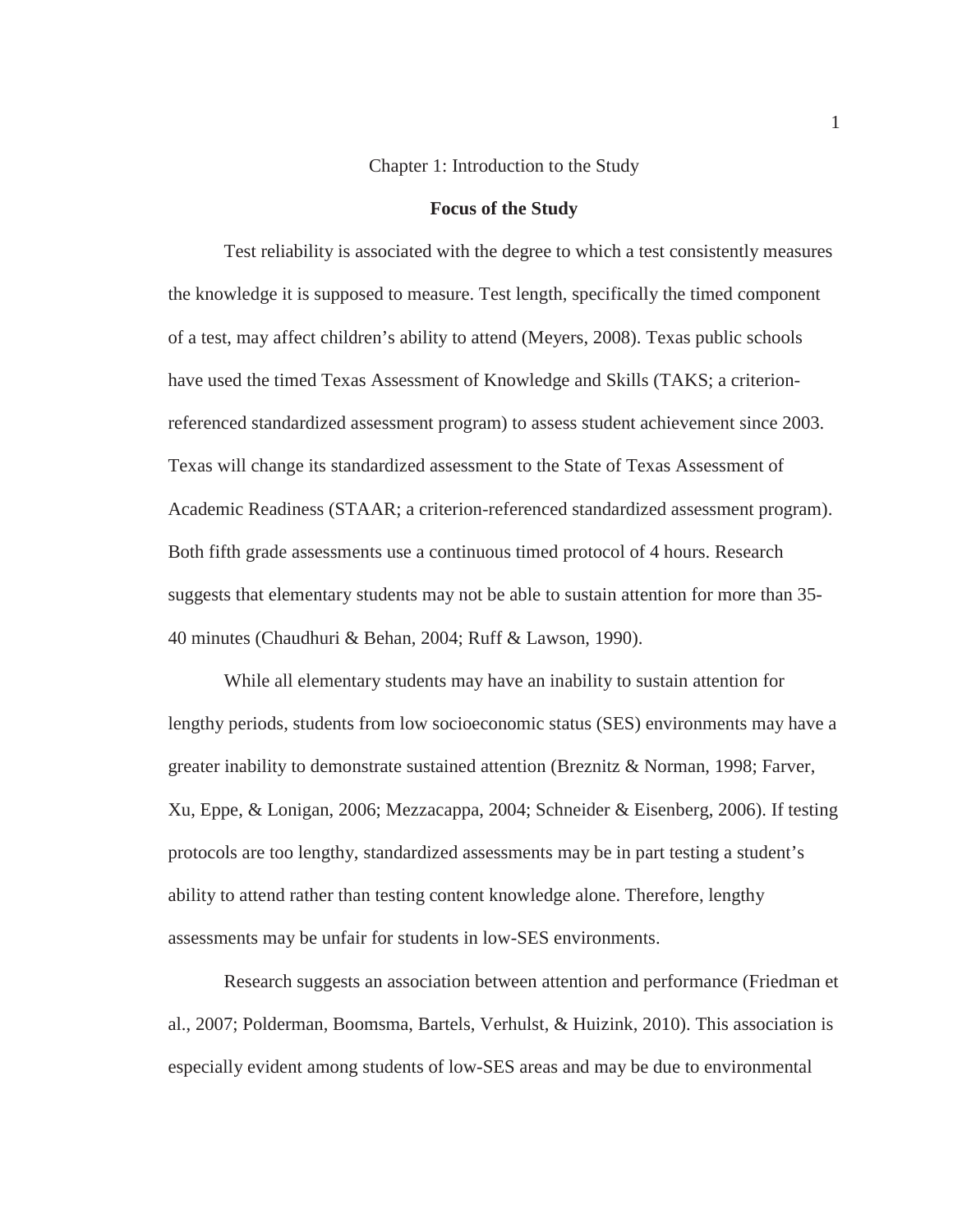factors (Farver et al., 2006). There is little evidence identifying a relationship between the timed component of assessments that divide test questions over multiple days (divided) and one-day (continuous) assessments in terms of student test scores. In this study, I investigated the relationship between continuous and divided timed tests among fifth grade students in mathematics in Boise, ID charter schools in terms of test scores. Additionally, I investigated the aforementioned relationships in low- and non-low-SES environments, as well as for students of different genders.

 The intended population was fifth grade students from Houston, TX Title-I (i.e., low-SES) and high-SES schools from suburban areas. Low-SES and disadvantaged schools are defined by U.S. government poverty guidelines (U.S. Department of Health & Human Services, 2009) and Title I classifications (U.S. Department of Education, 2005). Obtaining a community partner for this study proved to be more difficult than expected. After a 5 month search for data collaboration, it was necessary to extend the search for a collaborative partner outside of Texas. Subsequently, a Boise, ID charter school system was found and willing to collaborate with this study. A brief background of this study is provided in the following section.

#### **Background of the Study**

 Ackerman and Kanfer (2009) posited that schools are spending greater classroom time on testing because school systems are under increasing pressure for students to perform well on standardized assessments. Test accommodations are routinely offered to students with learning disabilities (LD) and not offered to those students who are either not identified as LD or not formally diagnosed. One group of students that is at particular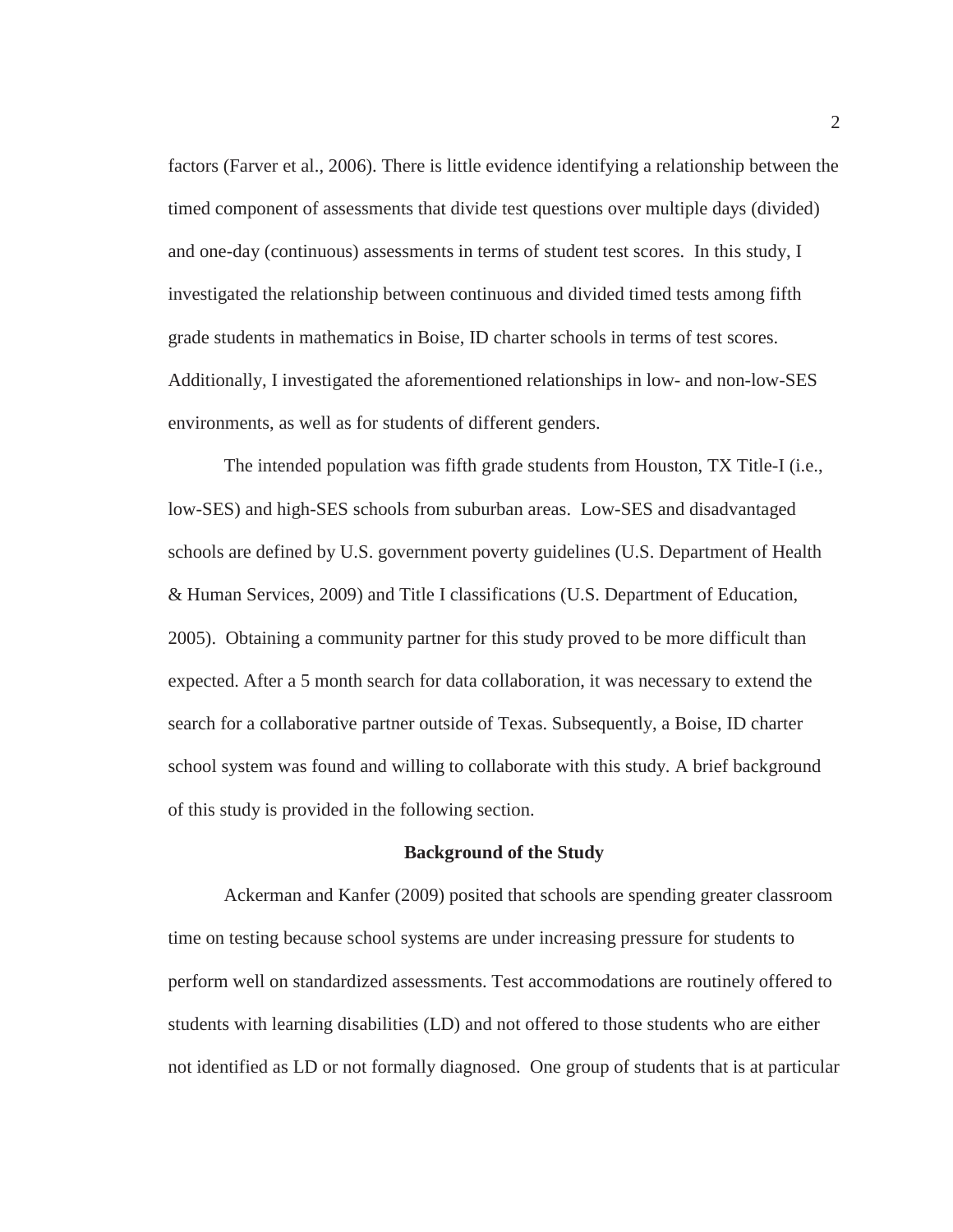risk of being negatively impacted by such classroom policies is students of low-SES. Research suggests there are many students of low-SES who are not formally diagnosed with LD (Stichter, Randolph, Gage, & Schmidt, 2007). Students of low-SES not diagnosed with LD may benefit from test accommodations similar to those accommodations offered students classified as LD.

 Behavioral, learning, physical, and psychological difficulties impede learning and assessment of elementary school children from low-SES areas (Bradley et al., 2000). Research attests that students are different in terms of development and physicalpsychological disorders (whether or not diagnosed) and are affected differently by environmental stressors (Mezzacappa, 2004). Extended time modifications are provided for many LD students, but modifications are not provided for general student populations in which individuals may have attention difficulties but have not been formally diagnosed with ADHD (Texas Education Agency, 2010). Students may have attentional problems but not meet the formal criteria for an ADHD diagnosis. Providing test accommodations to these students may improve the validity of standardized tests.

 Attention is associated with academic outcomes (Akinbami, Liu, Pastor, & Reuben, 2011). Additionally, it appears that children from low-SES environments who are exposed to stress show poorer attention (Reese & Gallimore, 2000). School systems that wish to assess students in a valid manner must adequately accommodate students who are LD in terms of standardized testing protocols. However, there are students who are not labeled as LD, have attentional deficits, and may benefit from accommodations similar to those afforded to students formally labeled LD (Stichter et al., 2007).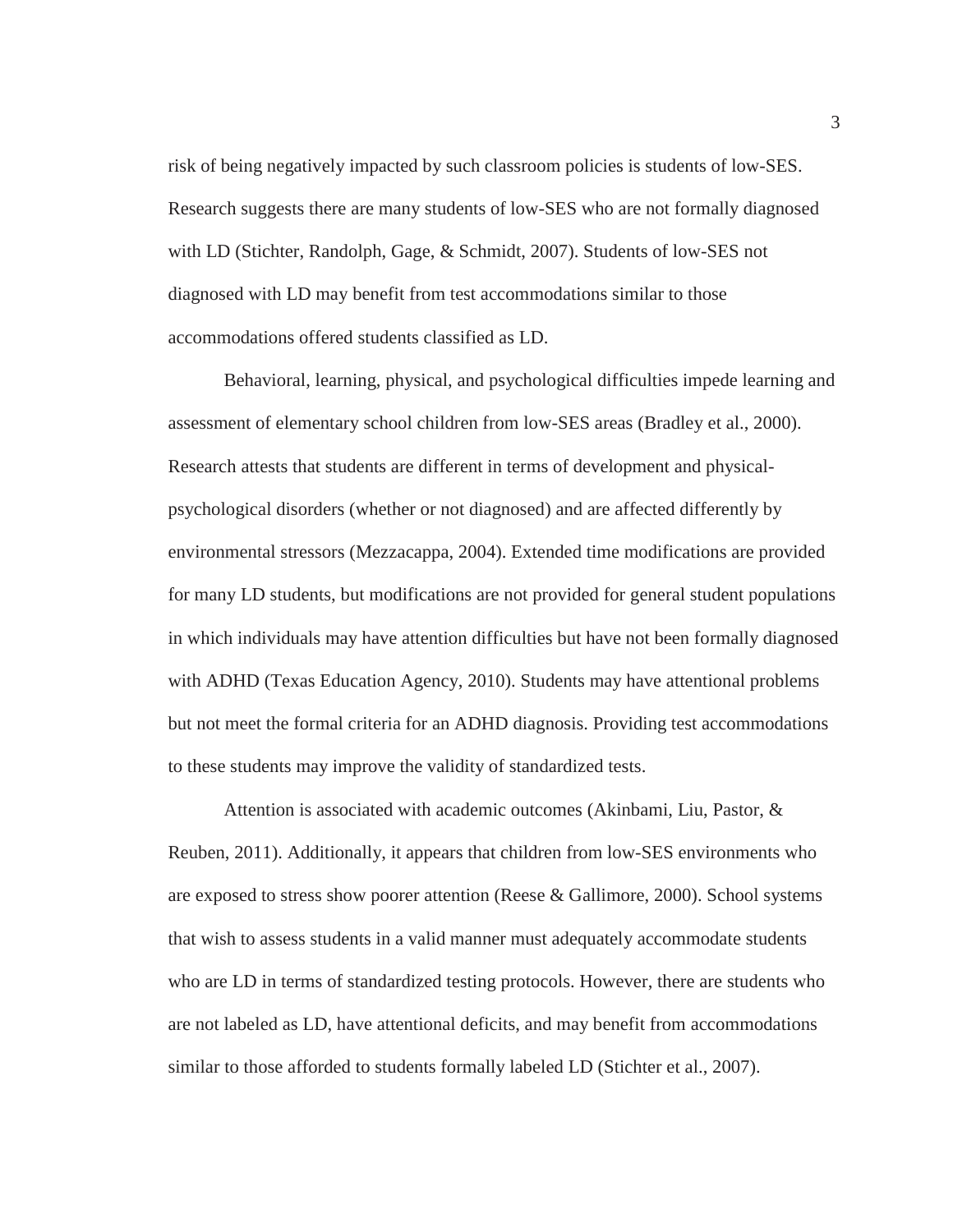The thesis of this study is that a divided testing protocol might have higher validity than a continuous testing protocol among students from low-SES households. While there is a plethora of research regarding extended time accommodations, there appears to be only one study involving a divided testing protocol. The following section provides an overview of the literature that supports the thesis of this study, addressing attention theory, the bioecological model, attention deficits, family environment considerations, cognitive fatigue, and test accommodations.

#### **Brief Review of the Literature**

 Attention theory (Ward, 2004), and its application to low-SES students, provided the conceptual framework for this study. Although there are many theorists who have studied attention, Treisman's (1960) theory of early selection and attenuation appears to be a model that, in part, offers a valid explanation for attentional processes. Attention theory integrates a number of psychological constructs and is subsequently discussed.

*Sustained attention* is defined as the ability to focus and direct cognitive activity on a specific stimulus over time (Finnerman, Francis, & Leonard, 2009). Research suggests that sustained attention is positively associated with academic achievement (Razza, Martin, & Brooks-Gunn, 2010) and negatively associated with task duration (Gunzelmann, Moore, Gluck, Van Done, & Dinges, 2011). Additionally, sustained attention is associated with environmental factors (Razza et al., 2010). *Mind wandering* is associated with sustained attention and is defined as a lapse of attention that negatively affects performance (Mcvay, Meier, & Touron, 2009) and may very well be more prevalent during lengthy tasks such as standardized school assessments.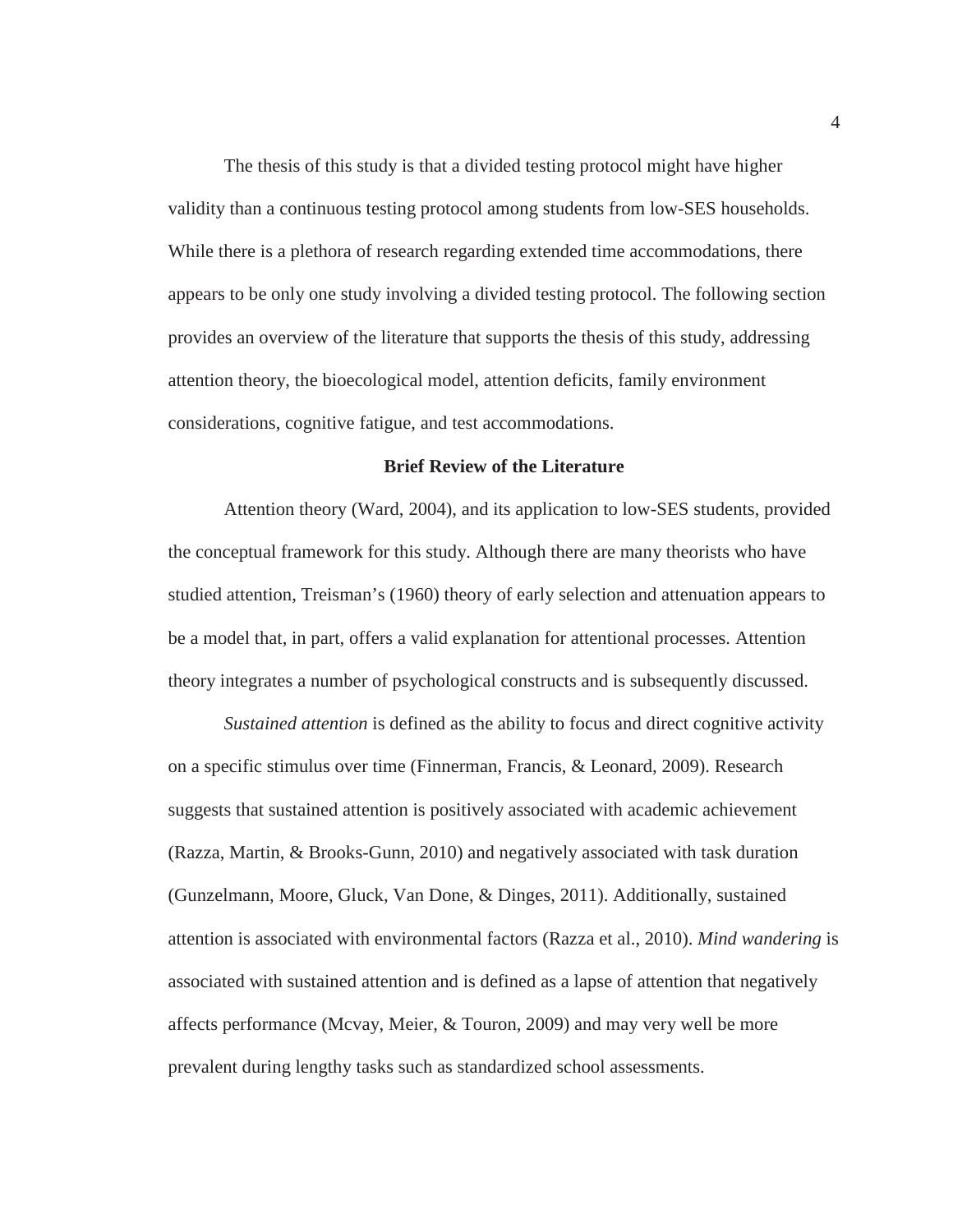Attentional difficulties appear to create academic handicaps. Specifically, research suggests a negative association between attention deficit hyperactivity disorder (ADHD) symptoms and academic achievement (Friedman et al., 2007). The rate of ADHD symptoms appears to be increasing among children aged 5-17 years. However, estimates may be underestimations because there are many children who exhibit ADHD symptoms but are not formally diagnosed (Akinbami, Liu, Pastor, & Reuben, 2011).

 SES (Kishiyama, Boyce, Jimenez, Perry, & Knight, 2008), racial-ethnic group membership (Annunziata, Hogue, Faw, & Liddle, 2006), and family environment (Bradley & Corwyn, 2002; Gregory & Rimm-Kaufman, 2008) are associated with academic achievement and executive function. Poverty and stressful environments appear far too frequently in low-SES environments (Raver & Kintzer, 2002). Farver et al., (2006) posited that children from low-income homes are at greater risk in terms of academic, social, and behavioral difficulties compared to children from higher SES environments.

*Cognitive fatigue* is posited to affect attention and is observed among all children who are exposed to lengthy academic tests (Ackerman & Kanfer, 2009). Finally, it appears that there are other factors associated with attention, including home chaos, parental support, excessive noise levels, and maternal responsiveness. These factors will be delineated in Chapter 2.

 The literature appears to suggest that extended time accommodations are among the many strategies used by school districts for children who are LD. Unfortunately, most of these studies were done with secondary students. Few studies have been done with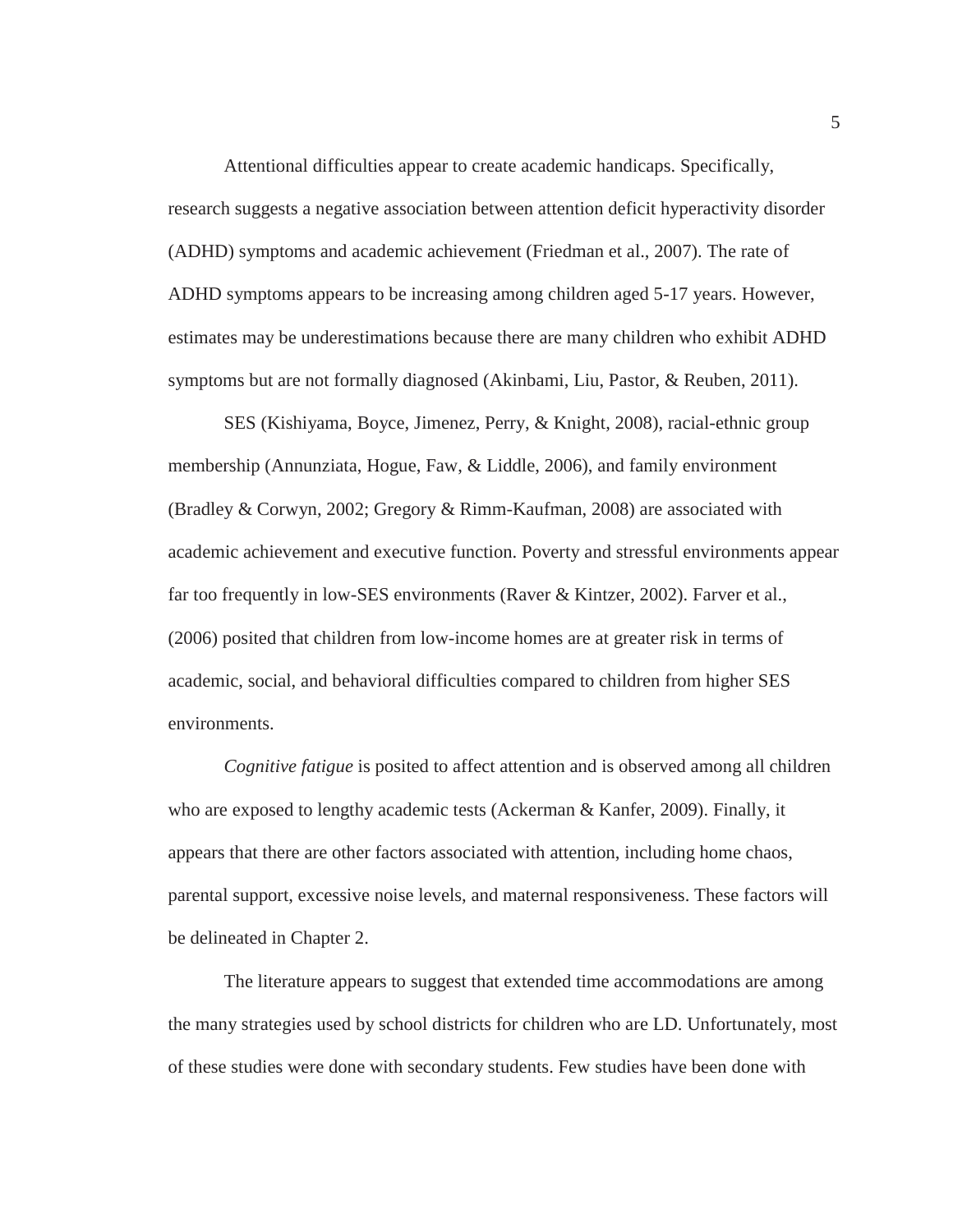elementary-age students (Waltz, Albus, Thompson, & Thurlow, 2000).

 Many LD students benefit from time accommodations. Specifically, extended time accommodations appear to improve test performance among children who have learning disabilities (Elliot & Marquart, 2012; Perlman, Borger, Collins, Elenbogen, & Wood, 1996). Other research suggests that an extended time accommodation does not improve test scores.

 Extended time accommodations are not offered to all classrooms even though there may be students without a formal LD diagnosis (TEA, 2010). Finally, it appears that there is little research regarding another form of time accommodation, namely divided timed testing (Waltz et al., 2000). In this study, I attempted to add information that addresses this deficiency.

#### **Problem Statement**

 Do standardized assessments evaluate students' content knowledge alone or students' ability to attend? In Texas public schools, academic achievement is measured using time-limited standardized tests. According to Razza and Brook-Gunn (2010), there is an association between attention and performance among all students. Moreover, Razza and Brook-Gunn posited that students from low-SES environments are at increased risk for attentional difficulties due to environmental factors. Although research suggests an association between extended time accommodations and standardized test scores, there is little evidence of relationships between different test protocols and student test scores.

The standardized test system appears to test young students' ability to attend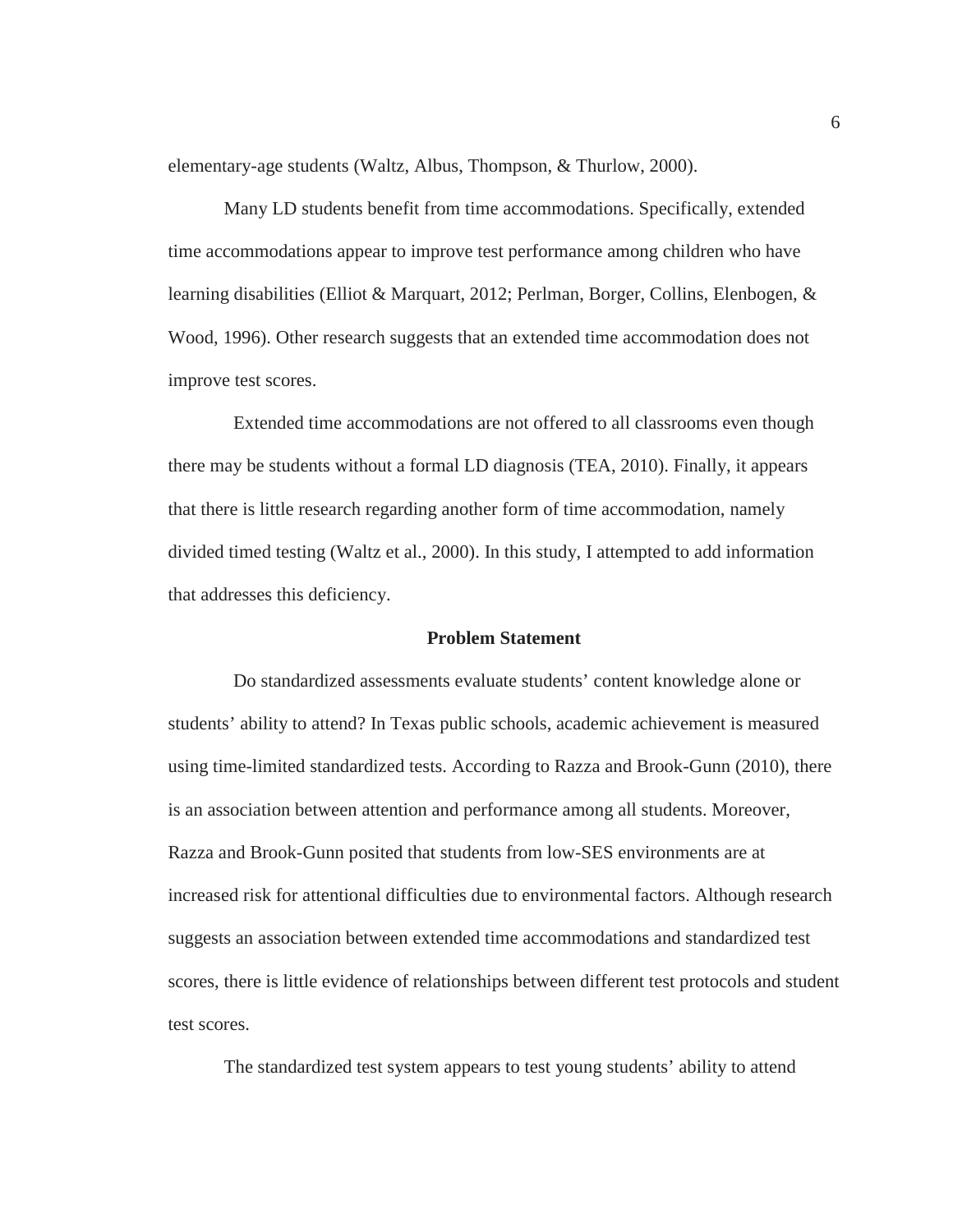because factors such as children's attentional abilities and cognitive fatigue affect test outcomes. Chunking (dividing learning material into smaller pieces) is efficacious in teaching because it helps in the retrieval of information stored in memory (Bodie, Powers, & Fitch-Hauser, 2006). Chunking test questions may help children's test outcomes. Research on the use of chunking test questions over multiple days on standardized tests among elementary age students appears limited. There is a plethora of studies that address test accommodations among students with and without learning disabilities, but little research has been done among low-SES groups where divided timed test accommodations are used. Extending time on standardized tests is one type of accommodation and is subsequently addressed.

 Extended time accommodations are currently used in numerous states for students with learning disabilities (Duncan et al., 2007; Thurlow, House, Boys, Scott, & Ysseldyke, 2000). Perhaps there are many students who have symptoms of LD who have not been diagnosed or students who have symptoms of LD but do not meet enough of the diagnostic criteria to be formally labeled LD. These students might benefit from test accommodations. The literature suggests that many children from low-SES environments present with deficits in executive functioning, particularly in terms of attentional skills (Farver et al., 2006). Offering divided test sessions without extending time to students with and without learning disabilities may mitigate cognitive fatigue and improve test validity. Potential benefits from divided testing may be comparable to the benefits of extended time accommodations among students with disabilities.

Divided test protocols do not necessarily mean extending time, however.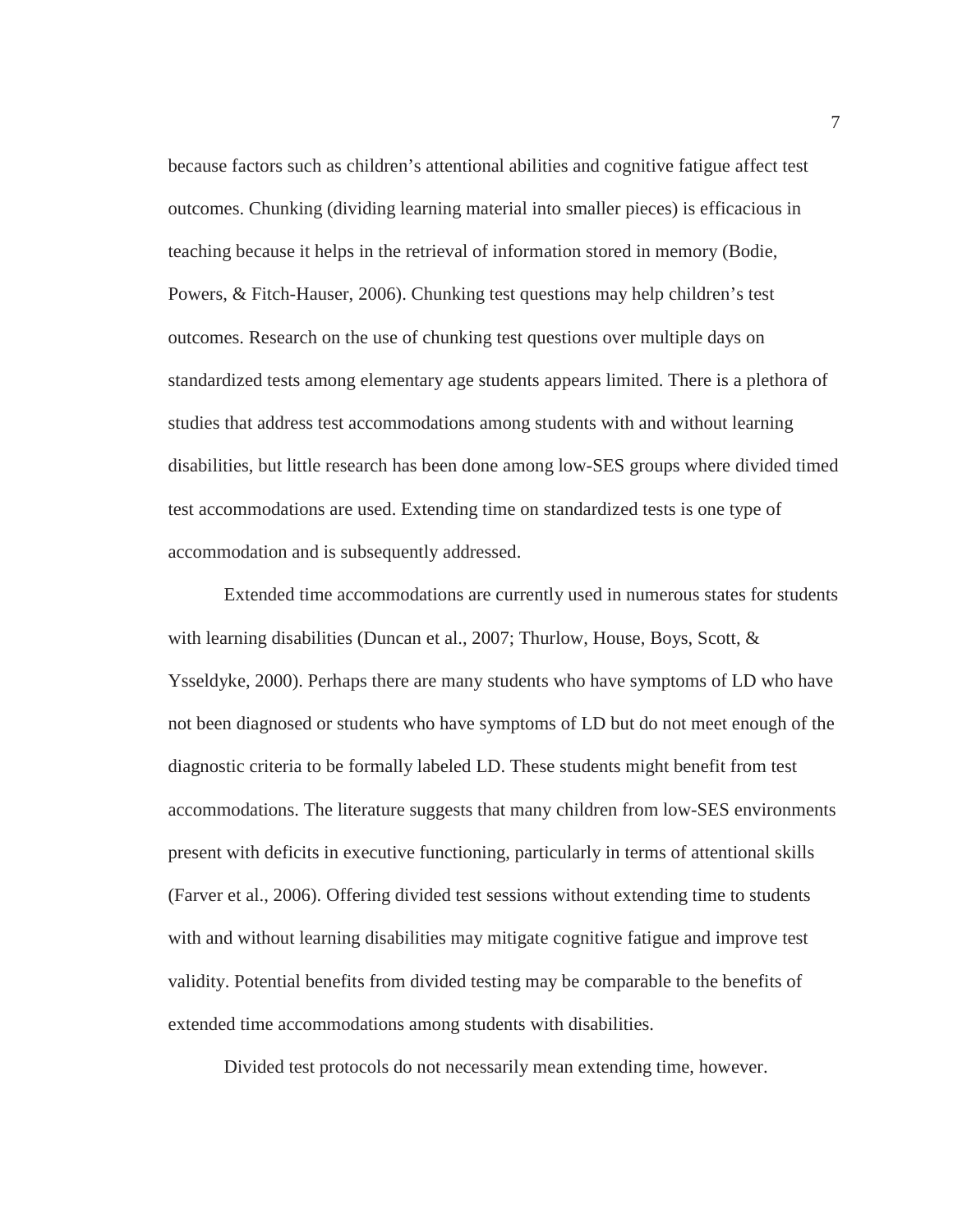Extended time accommodations have mixed results in terms of improving academic outcomes. Specifically, some studies suggest no benefit of extended time while others suggest greater benefit such as higher test scores for students without learning disabilities than students with learning abilities (Chiu  $&$  Pearson, 1999). Additionally, most studies appear to have been done with college- and postsecondary-age students. Fewer studies have been conducted with elementary-age students. Extending time may have the disadvantage of increasing cognitive fatigue as test length increases. Therefore, divided testing protocols as compared to extending time alone may mitigate cognitive fatigue factors.

Additional factors appear associated with academic outcome, including family and environmental factors (Bradley et al., 2000). As there are many children who are not diagnosed with learning disabilities (Stichter et al., 2007), children from low-SES backgrounds may be at an academic disadvantage in terms of attentional ability.

Test accommodations that improve the validity of assessing academic achievement help in the academic placement of students. Offering divided test sessions may mitigate test bias and thus improve the validity of student testing. The next section addresses the variables selected for this study and the study's design.

#### **Variables to Be Considered**

 The predictor variable, when assessing the relationship between testing protocol and student scores on the TAKS, was the testing protocol. For the divided protocol (experimental groups), the entire assessment was divided into three equal portions in terms of both time (3 consecutive days, 80 minutes per day) and number of questions.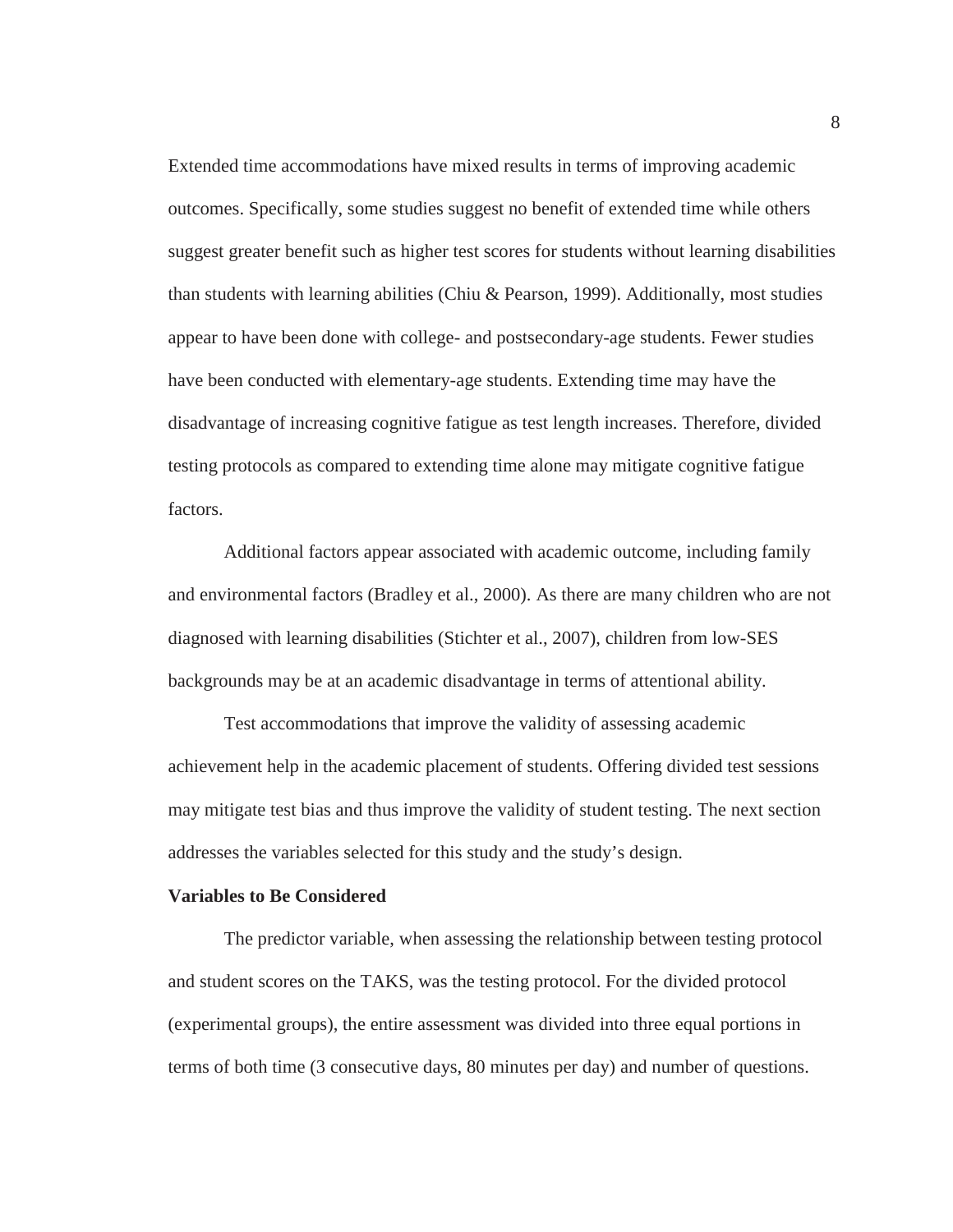The control group completed the standardized test in a single session (continuous protocol, 4 consecutive hours). The criterion variable was student scores on the TAKS. In both situations, a trained educator administered the TAKS.

 This study investigated whether a difference exists in mean test scores between the control and experimental groups. It was hypothesized that there was a statistically significant difference between the divided and continuous groups in terms of mean test scores among low-SES students. It was also hypothesized that there was no statistically significant difference between test protocols in terms of mean test scores among non-low-SES students. Further, it was hypothesized that there was a statistically significant difference by gender between the two test protocols within each SES area. All tests were administered by a trained educator. A detailed description of the current study's procedures is found in Chapter 3.

#### **Study Design**

 A quasi-experimental design was used to study the relationship between the predictor and criterion variables. That is, classrooms were assigned to either divided protocol or continuous protocol groups. Sampling was performed using a conveniencesampling procedure. TAKS assessment results from elementary schools in the Boise, ID area were included. These schools encompass suburban populations. The divided protocol assessment was administered over 3 days (80 minutes/day), while the continuous protocol was given on 1 day over 4 hours.

#### **Research Questions**

The first question that guided this research was as follows: "Is there a significant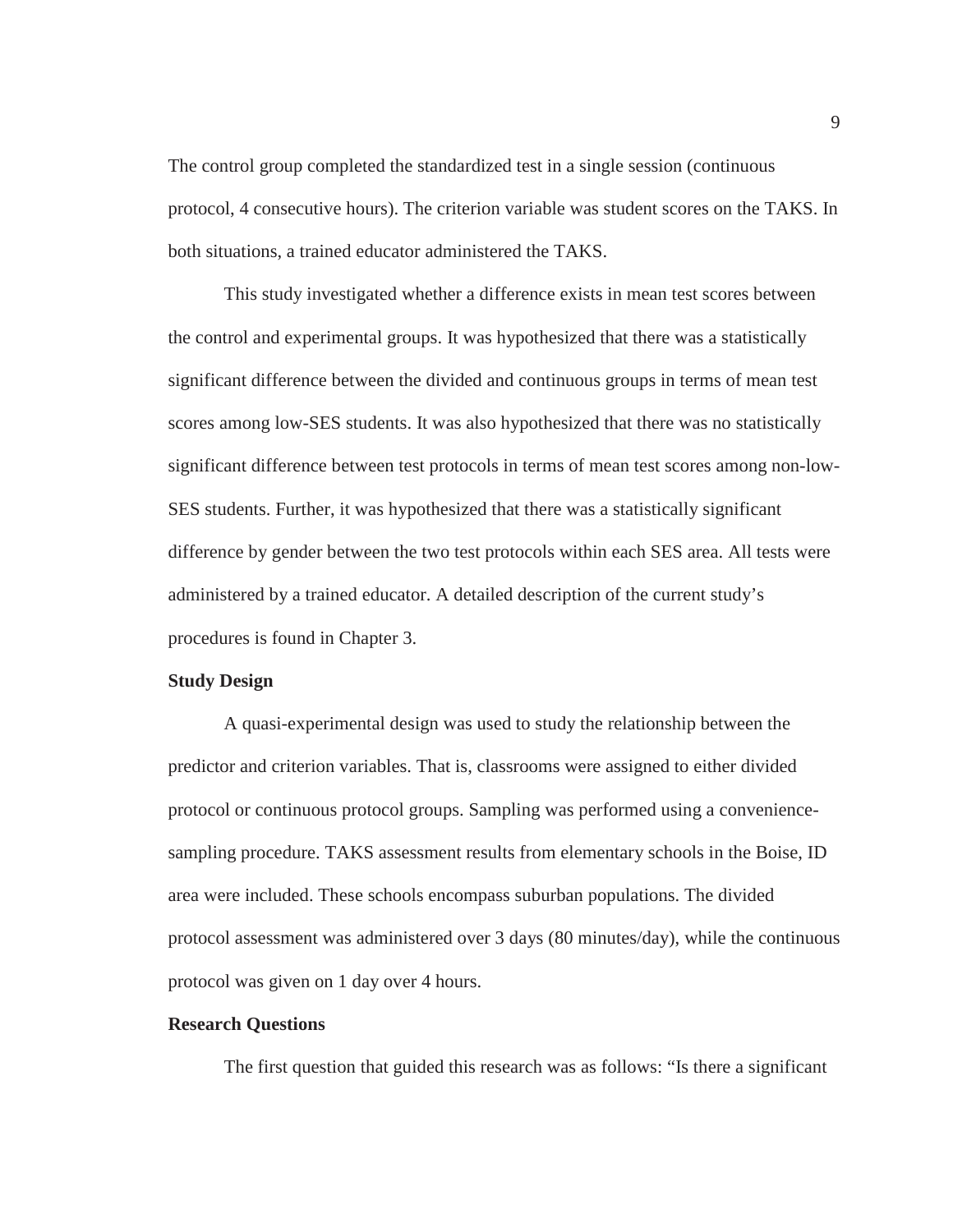relationship between continuous and divided assessment protocols and TAKS test scores for low-SES and non-low-SES students?" The second question that guided this research was as follows: "Is there a significant relationship between test protocols and test scores with respect to gender?"

#### **Null Hypothesis**

 The null hypothesis for this research was that mean scores on the TAKS would be statistically equivalent between divided and continuous assessment protocols for low- and non-low-SES elementary students. Additionally, assessment protocol mean scores for the boys would be statistically equivalent with the mean scores for girls among low- and nonlow-SES elementary students.

#### **Alternative Hypothesis**

 The alternative hypothesis for this research was that mean scores on the TAKS would be statistically different between the divided and continuous assessment protocols for low- and non-low-SES elementary students. Additionally, the mean scores for the boys would be statistically different from the mean scores for girls among both low and non-low-SES groups.

 The aforementioned hypotheses are nondirectional. Two-tailed hypothesis tests are the most widely accepted method for hypothesis testing (Gravetter & Wallnau, 2007). Hypothesis testing for this study used a nondirectional hypothesis because the literature appeared to suggest varied test outcomes when considering test accommodations.

 The literature search performed for the purposes of this dissertation uncovered only one study that addressed multiple-day testing sessions (Waltz et al., 2000). This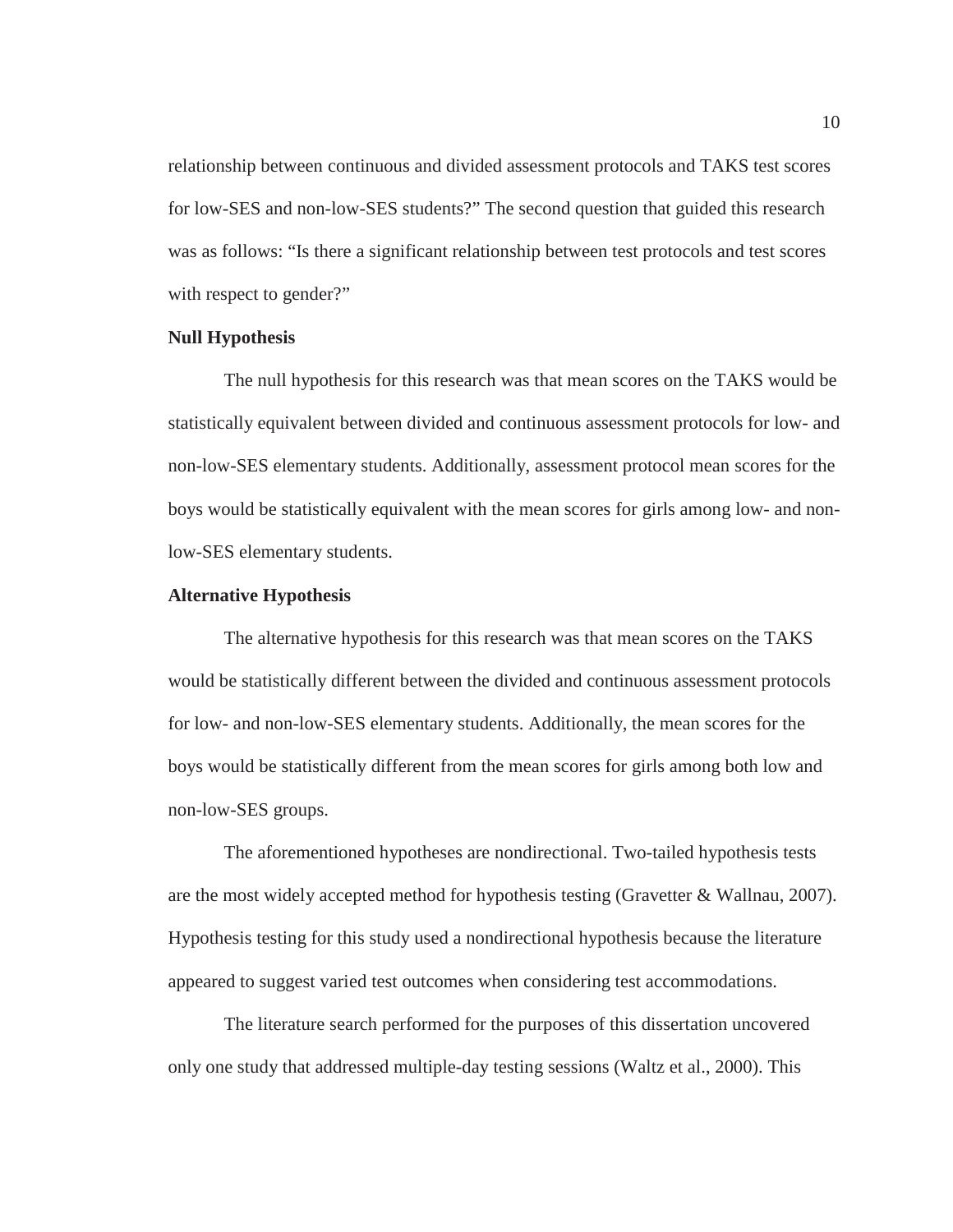study was conducted with middle-school students. The results suggested that there was no significant association between multiple-day testing and performance among students with learning disabilities. There is a lack of research regarding divided test protocols among elementary age students from low-SES environments. The purpose of this study is presented in the following section.

#### **Study Purpose**

This study was intended to explore the relationship between testing protocols (i.e., divided or continuous) and student achievement. The data came from results of fifth grade math TAKS tests at Boise, ID charter schools. I used a quasi-experimental design where classrooms were assigned to a divided protocol group or a continuous protocol group. This method eliminated the possibility of systematic bias. Questions and testing time for the divided group were spaced over three periods. This study was grounded in the theory of attention by Treisman (1960) and Bronfenbrenner's bioecological model of development. Both are summarized in the following section.

#### **Theoretical Base**

This research was based on Treisman's (1960) theory of attention and Bronfenbrenner's (2005) theory on bioecological human development. Each theory has important implications for this study because student outcomes appear to be associated with attention and environmental factors. Moreover, environmental factors are associated with childhood development.

#### **Treisman's Attention Theory**

Treisman's theory of attention suggests that humans cannot attend to all sensory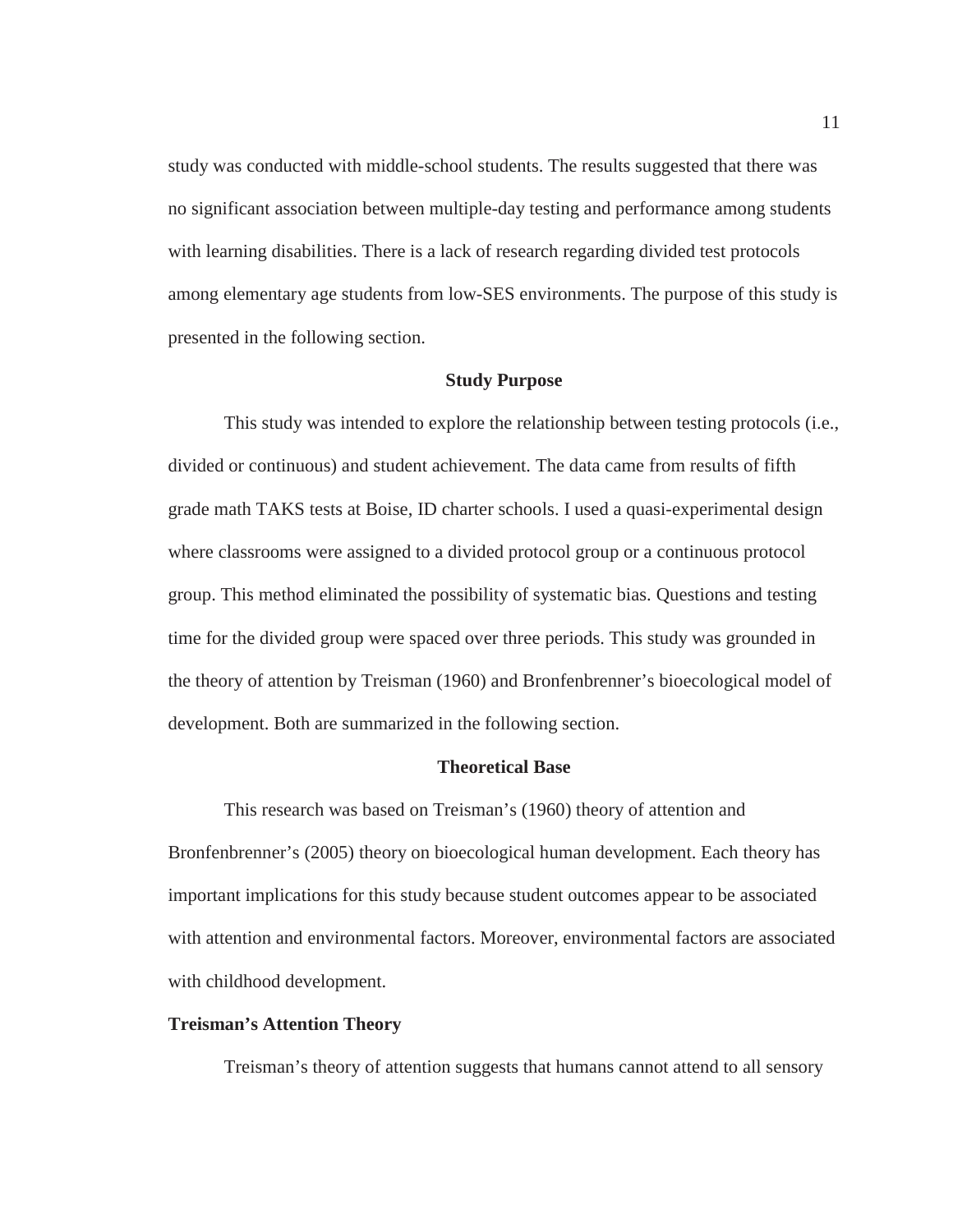input at the same time (Ward, 2004). One attends to stimuli of choice. Moreover, directed attention occurs because of a filtering process. Further, competing sensory input is attenuated rather than eliminated as suggested by Broadbent's model of attention (Ward, 2004). Essentially, sensory material first passes through an attenuating filter, followed by a semantic analysis filter leading to selected input for attention. Unattended material appears to be stored in a temporary buffer store.

#### **Bronfenbrenner's Bioecological Theory of Human Development**

Child development can partially be understood using Bronfenbrenner's bioecological model. According to Bronfenbrenner (1979), there are different levels of environmental influences that affect children's development. Attentional and executive function abilities are part of this developmental model. Research suggests an association between SES, memory, attention, and academic outcomes (NICHD Early Child Care Research Network, 2003). An understanding of bioecological influences on childhood development is important when investigating the effectiveness and validity of protocols in the academic testing arena.

#### **Definition of Terms**

*Attention deficit hyperactivity disorder (ADHD)*: According to the fourth edition (text revision) of the *Diagnostic and Statistical Manual of Mental Disorders* (DSM IV-TR; APA, 2000), individuals with the attentive type of ADHD have at least six of the following symptoms: does not give careful attention to detail or makes careless mistakes, has difficulty keeping attention on tasks, appears not to be listening when spoken to directly, fails to finish assignments or does not follow directions, has organizational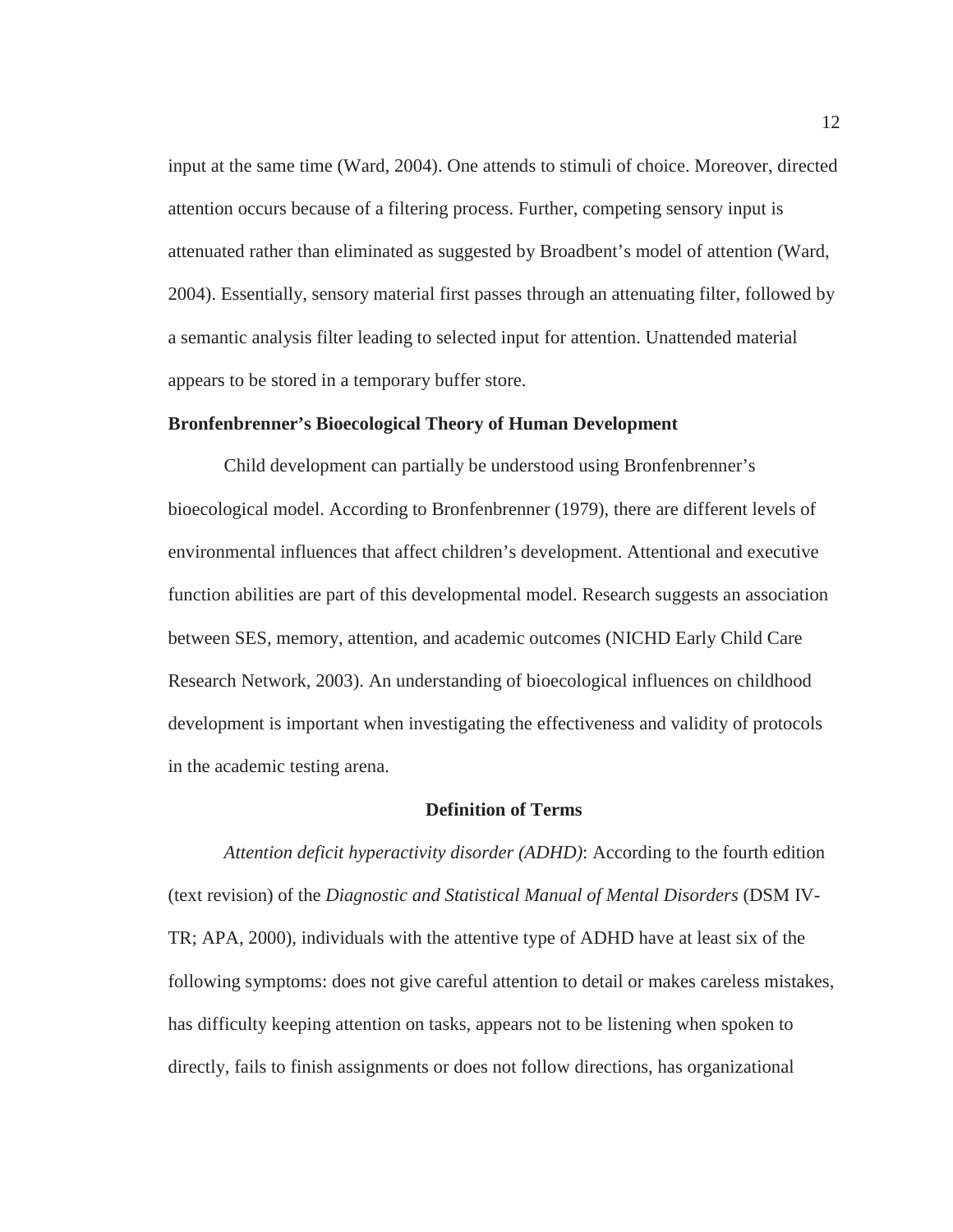difficulties, avoids or does not want to engage in activities that require mental effort, often loses tools needed for activities, is easily distracted, and is forgetful in activities.

*Cognitive fatigue:* Cognitive fatigue can be defined as a decline in alerting, orienting, and executive attention. Moreover, when cognitive fatigue occurs, there is a failure to maintain performance level on a task that requires sustained effort (Holtzer, Shuman, Mahoney, Lipton, & Verghese, 2011).

*Sustained attention*: The ability to focus attention over time while maintaining alertness to direct cognitive activity, attending to multiple sources of information, and selectively choosing among matters of importance (DeGangi & Porges, 1990; Ward, 2004).

*Executive attention*: The management of information in short-term memory that blocks distracting information.

*Socioeconomic status*: An individual's hierarchal social state that includes the following variables: education, income, environment, and place of residence.

*Test accommodations*: The modified test formats, assistive technology devices, and different test environments (i.e., divided and continuous time) that are intended to assess a student's true abilities (TEA, 2012).

*Texas Assessment of Knowledge and Skills (TAKS)*: "The Texas Assessment of Knowledge and Skills (TAKS) assessments are designed to measure the extent to which a student has learned and is able to apply the defined knowledge and skills at each tested grade level" (TEA, 2012).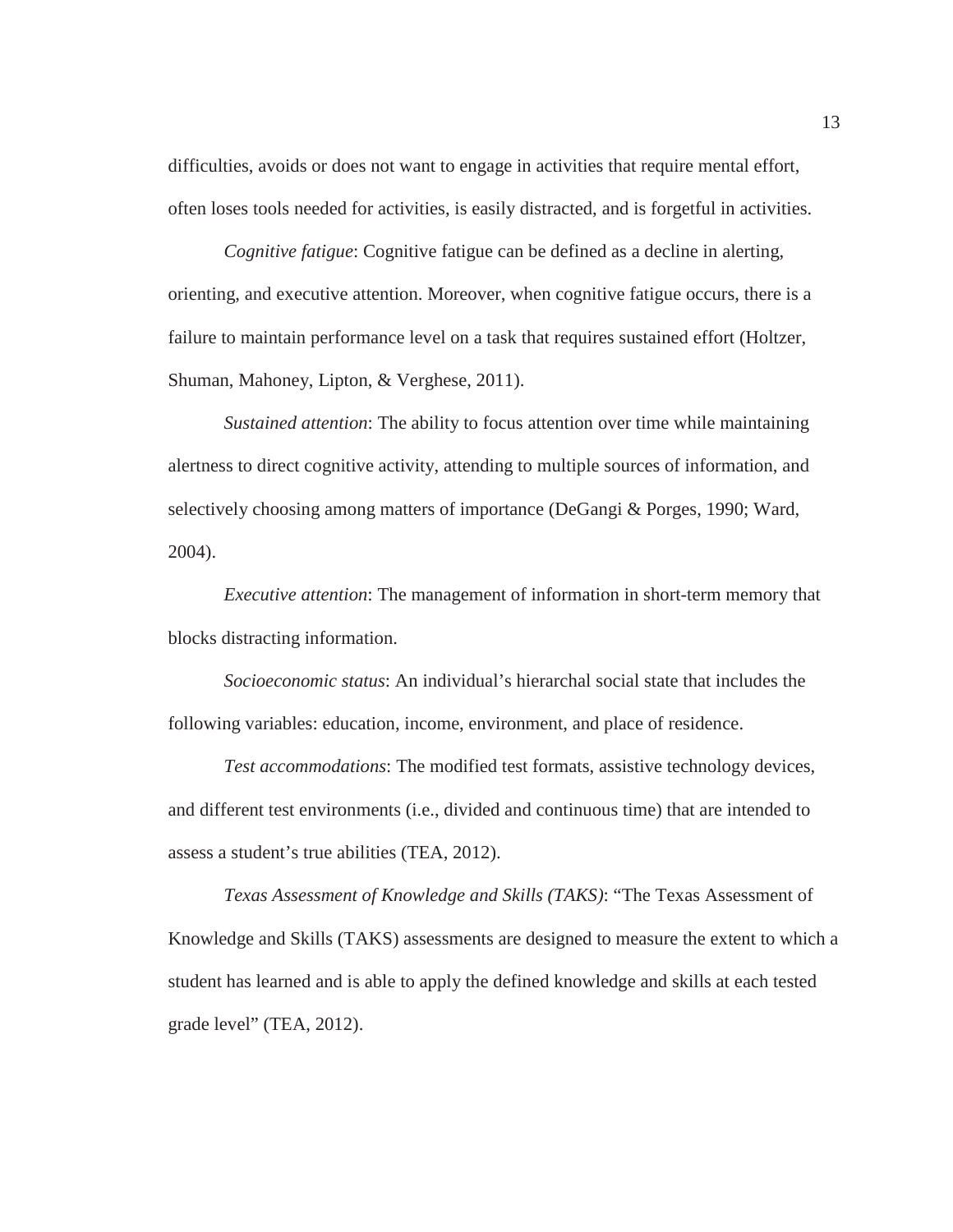#### **Assumptions**

Research suggests there are many students in low-SES areas who are not formally diagnosed with learning disabilities (Stichter et al., 2007). Many of these students could benefit from test accommodations. Behavioral, learning, physical, and psychological difficulties impede the learning and assessment of elementary school children from low-SES areas. Standardized testing protocols appear to assess all students as if they were the same. Research attests that students are different in terms of individual development, environmental stressors, and physical-psychological disorders (whether or not diagnosed). Accommodations such as extended time are provided for students with disabilities covered under the Individuals with Disabilities Education Act or Section 504 of the Rehabilitation Act (TEA, 2010).

#### **Limitations of the Study**

There were several limitations inherent in this study. The primary difference between a true experimental and a quasi-experimental design is group assignment of participants. Random sampling is not practical in the school system. Thus, this study used a quasi-experimental design with control and experimental groups. Therefore, generalizations cannot be made from the data and results of this study.

Student motivation appears to be a factor in academic success, particularly in terms of standardized testing. Students know that school district benchmark exams do not affect middle school placement. This study used a school benchmark exam; therefore, there was no way to know who was "trying" (i.e., giving his or her best effort) during testing.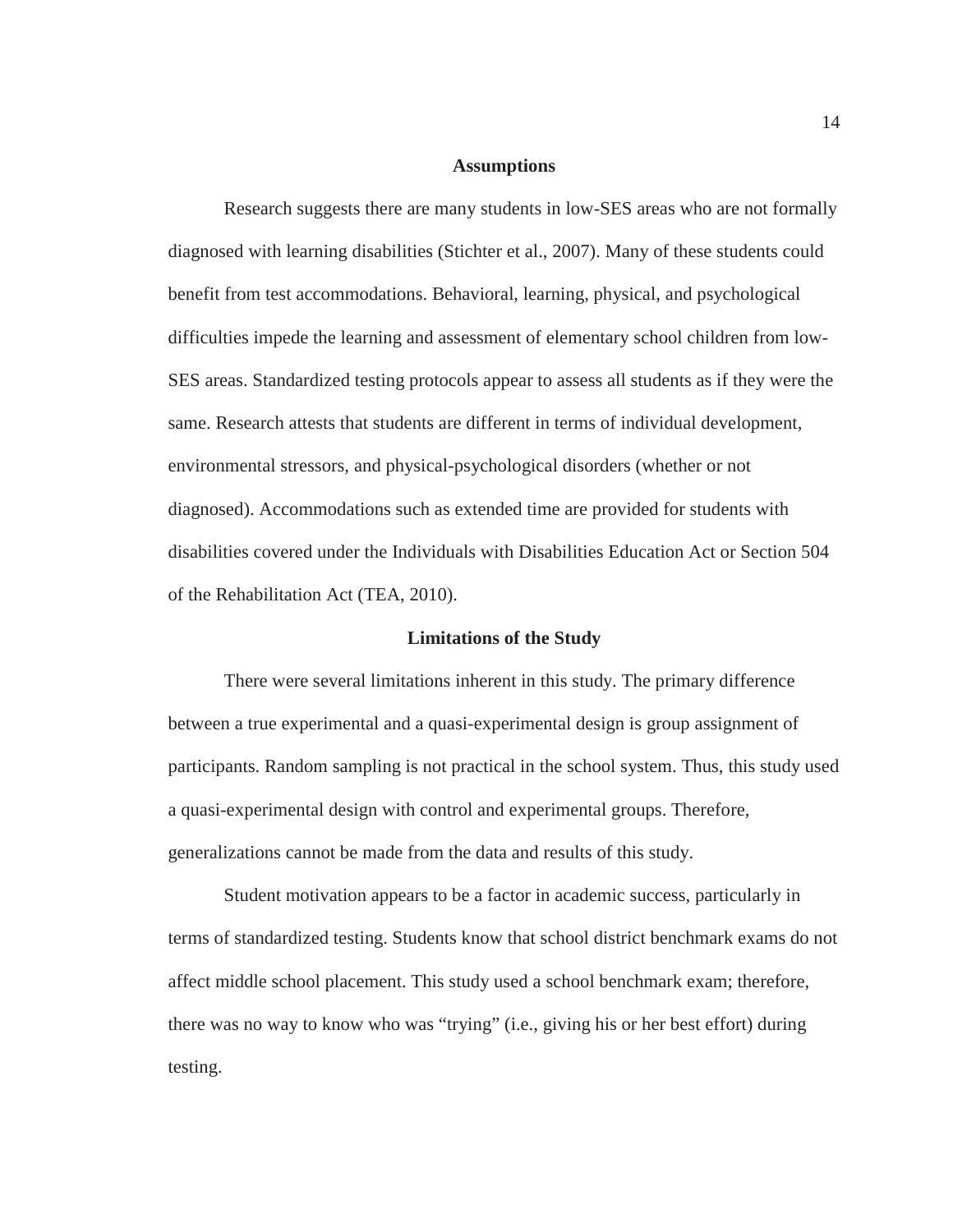Another limitation of this study was sample demographics. Although approximately 30% of the sample were classified as low-SES, they were not from urban communities, where stress factors among low-SES students are often higher than in suburban populations. Sample size was a major consideration. The extreme difficulty in obtaining a large sample with a medium effect size was unknown to me at the initiation of this study.

 Integrity issues were another concern with this study. Typically, standard protocols do not allow the possibility of communication between students during the exam. Students taking the continuous test may have leaked information to students taking the divided protocol. Finally, this study involved the use of results from the mathematics portion of the TAKS. Conclusions regarding testing protocols and attention cannot be generalized across other content areas. While there are inherent limitations with this study, this study is intended to contribute to the body of knowledge on standardized test outcomes in terms of low-SES children. Specifically, the significance of this study is postulated in the next section.

#### **Significance of the Study**

It appears that standardized tests help school districts determine academic achievement, quality of instruction, and future grade placement-advancement. Specifically, the TAKS or STAAR measures a student's mastery of the state-mandated curriculum (TEA, 2010). Accommodations are used to assess academic performance among students who meet eligibility requirements for LD. However, there may be students who do not qualify to receive accommodations because they have not been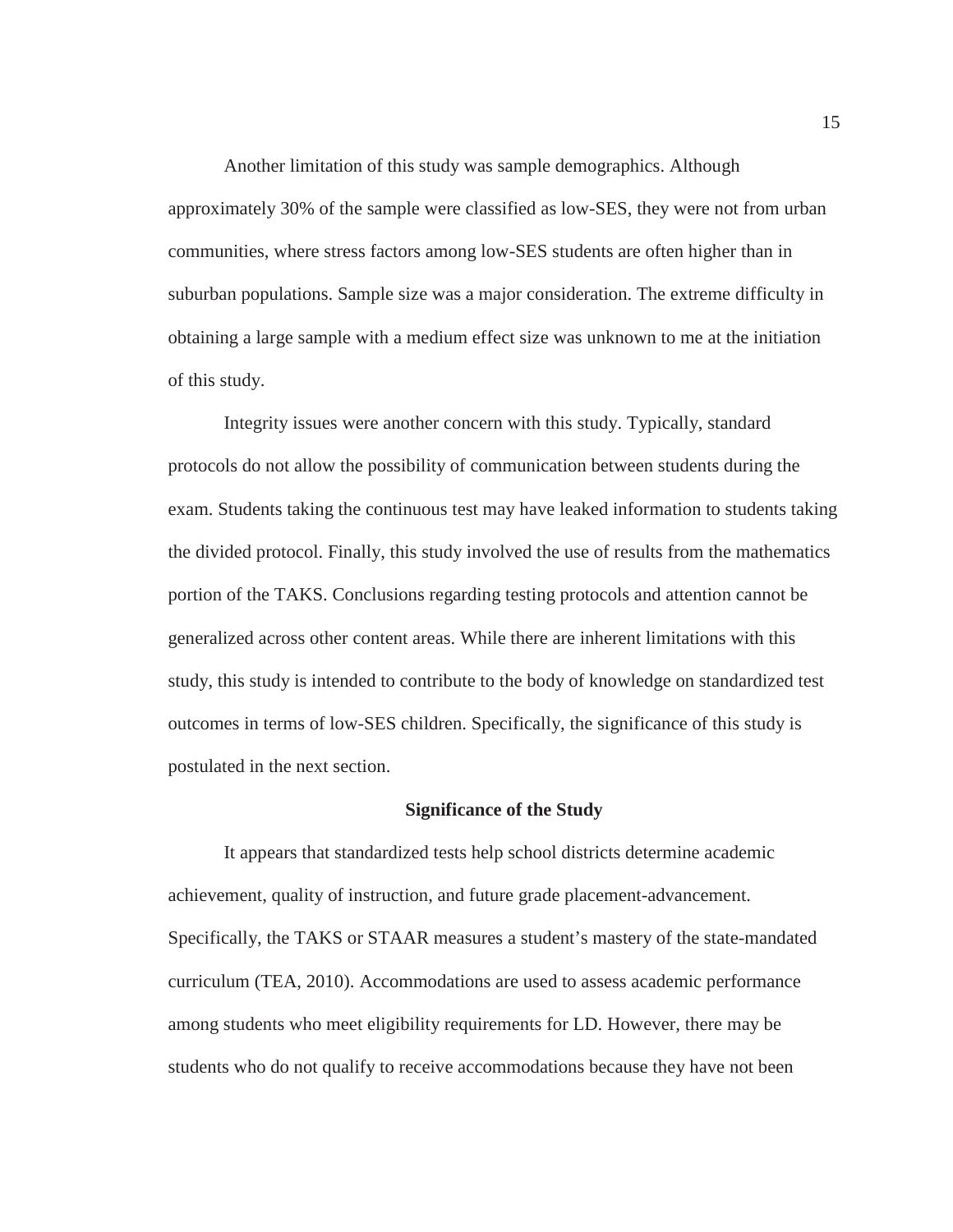formally diagnosed with LD or who do not meet diagnostic criteria.

Research suggests an association between attention and academic outcomes (Razza et al., 2009). Standardized testing may test a child's ability to attend, in addition to content mastery. Family and social environments affect attention. Children who are formally diagnosed with ADHD appear to benefit from accommodations that mitigate attentional difficulties during testing. There appears to be an increasing number of students who have attentional difficulties who are not diagnosed and receive no accommodations (Stichter et al., 2007).

Time modifications are among the many accommodations used in public school systems. While the use of extended time modifications has been used for students with LD, the literature review for this dissertation found limited studies for alternative time modifications. This study investigated an association between divided and continuous testing protocols among elementary-age students.

If students from low-SES environments were given the option to take a divided standardized test, their scores might better reflect their true academic ability (i.e., improve the validity of the TAKS).

#### **Summary and Transition**

Chapter 1 introduced the focus of this research, which was to investigate a possible association between divided and continuous test protocols among low-SES fifth grade students. Additionally, the background of the study and a brief review of the literature were presented in terms of Treisman's (1960) theory of attention and Bronfenbrenner's (2005) theory on bioecological human development.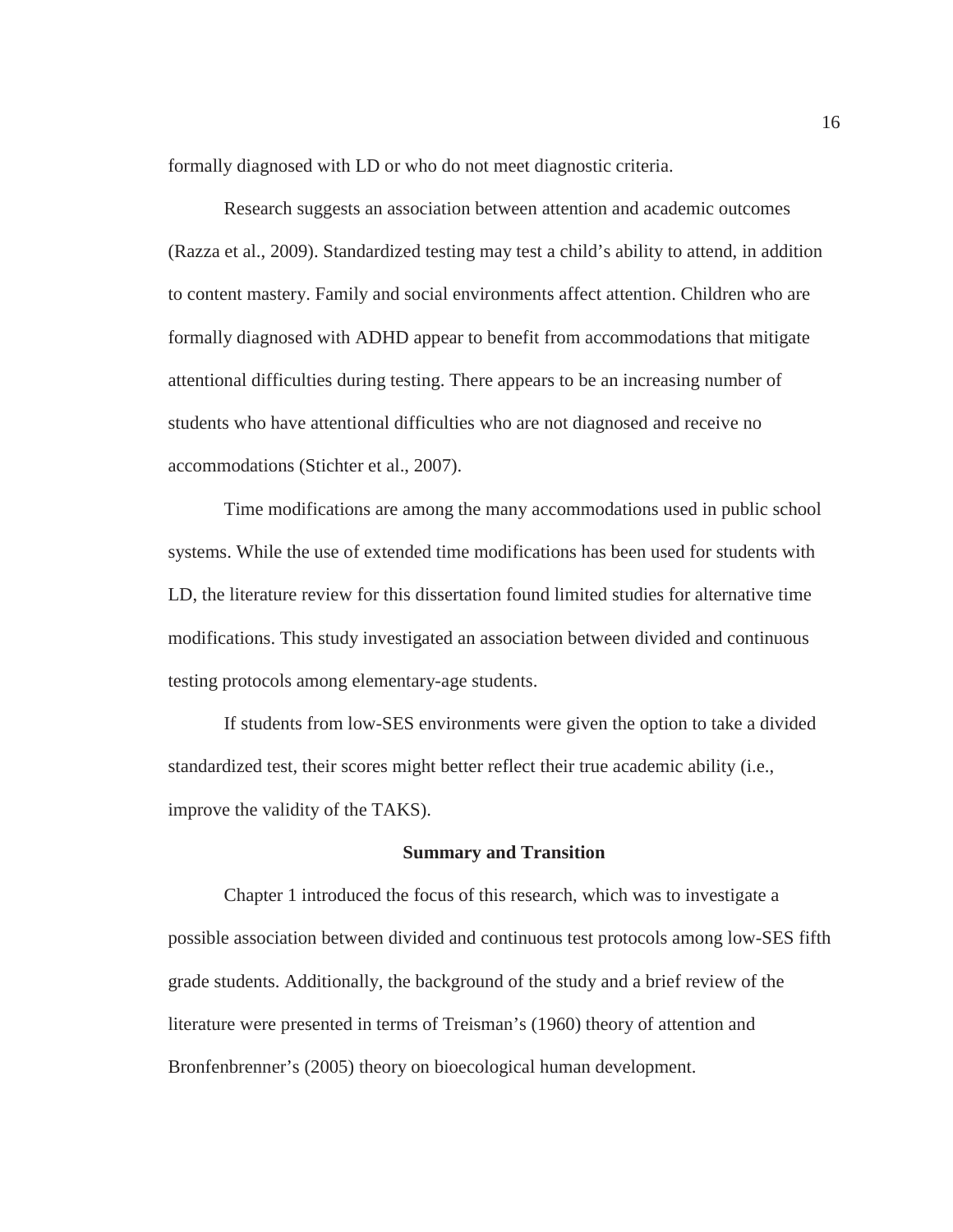Chapter 2 details attention theory with particular emphasis on attentional control, sustained attention, and focus. Additionally, Bronfenbrenner's theory on bioecological human development will be discussed pertaining to environmental factors affecting attention. Chapter 2 addresses ADHD, family-environmental factors, cognitive fatigue, and extended time accommodations. The literature review provides the background information that supports this research study concerning divided test accommodations among students from low-SES environments.

Chapter 3 discusses the current study's methodology, including research design, sample and population, demographics, sample size and sampling method, data collection specifics, and statistical analysis.

Chapter 4 contains the results of the statistical analysis and the interpretation of the data collected. Chapter 5 contains a discussion of the results, implications of the study, implications for positive social change, and suggestions for future research.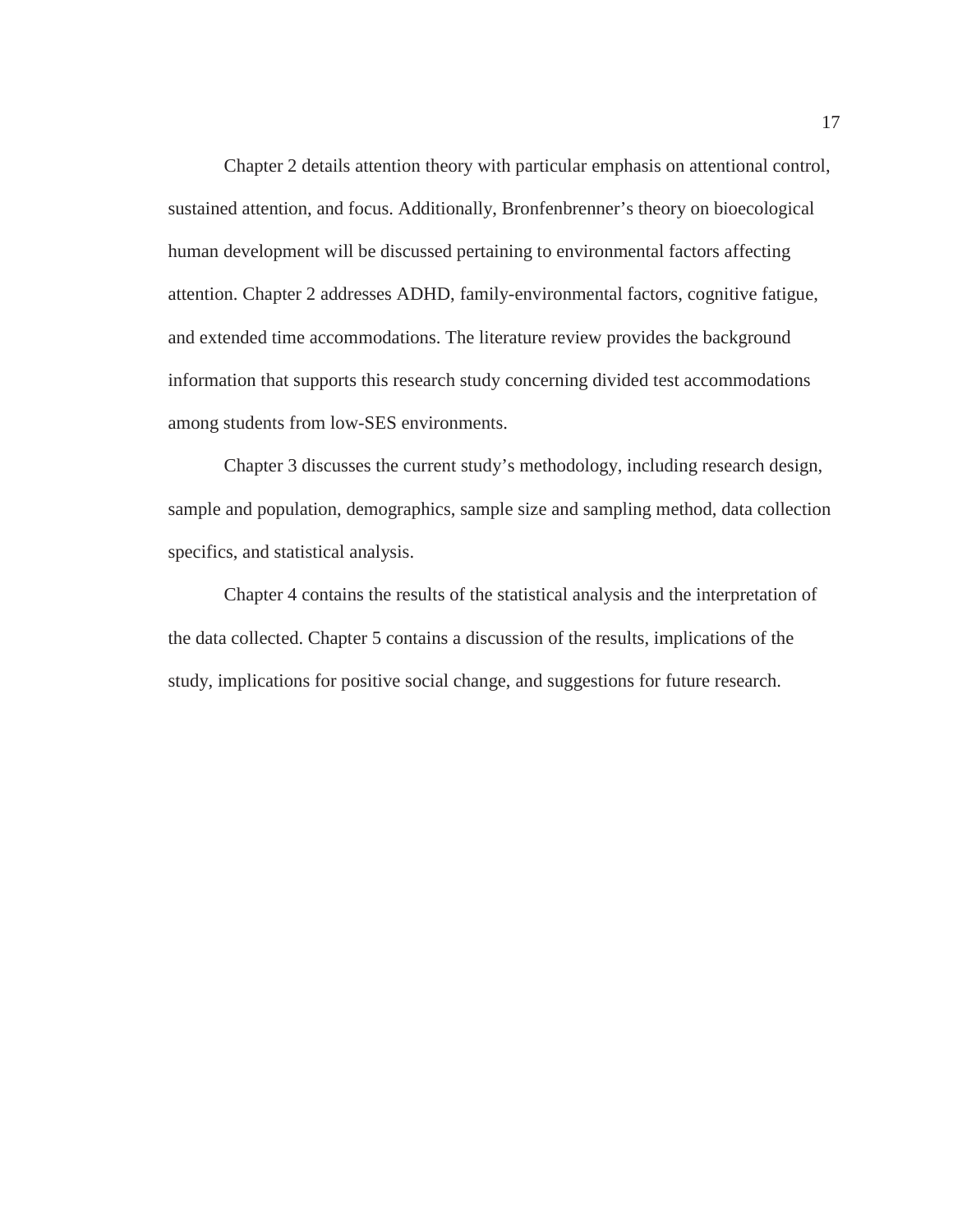#### Chapter 2: Literature Review

#### **Introduction**

Chapter 2 addresses attention theory and bioecological models of human development. Additionally, ADHD and family-environment issues are presented, followed by a discussion on cognitive fatigue. Finally, extended-time accommodations are presented, followed by a summary section.

Standardized tests may be biased in terms of a student's ability to attend. Research suggests an association between attention and performance (Friedman et al., 2007; Polderman et al., 2010). Environmental factors are also associated with attention (Bradley & Caldwell, 1984). Research suggests an association between SES and attentional abilities among children (Mezzacappa, 2004). It appears that test accommodations are beneficial for students with LD, but there are little data regarding the benefits of test accommodations among elementary-aged children from low-SES groups who have not been formally diagnosed with LD. In this study, I explored a specific type of test accommodation (divided timed testing) among elementary students from low- and non-low-SES areas. Gender differences in these areas were also considered.

The literature review search used a multidisciplinary data search engine within the Walden University portal. Specifically, the EBSCO, Academic Search, and ProQuest search engines were used. Search terms such as *attention*, *standardized test accommodations*, *academic test bias*, *human development*, *memory*, *executive function*, and *cognitive fatigue* are examples of the type of terms that were used in the search.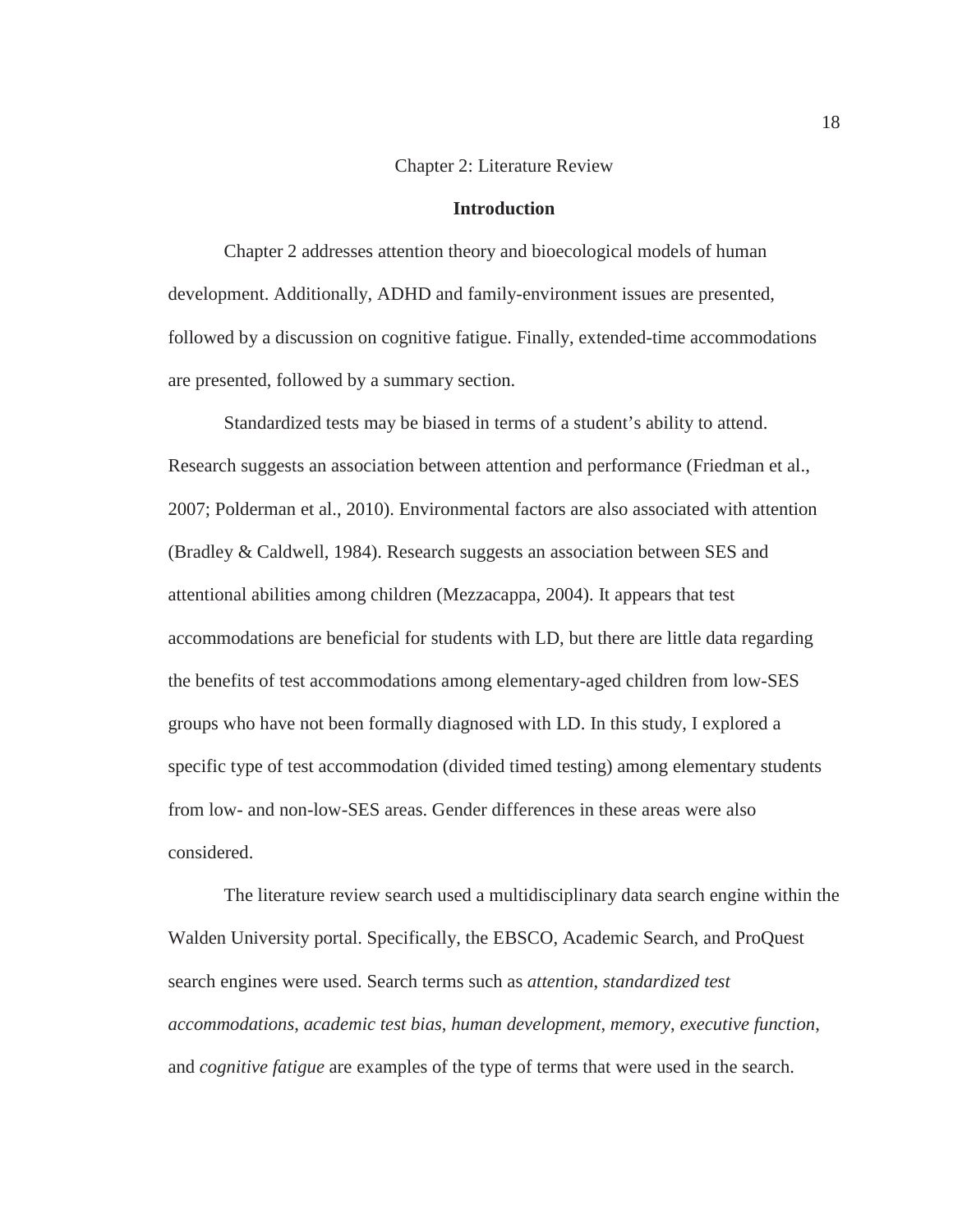Academic articles, specific article-referenced citations, and academic books represent the scope of this literature search.

There is a plethora of research devoted to studying test accommodations among students with and without disabilities. *Testing accommodations* refer to the methods used that differ from standard test protocols that allow students with disabilities to demonstrate academic competence without performance being masked by their disabilities. Accommodations appear to include modification of test presentation, test settings, and timing (Fuchs, Fuchs, & Capizzi, 2005). Extending time is a typical test accommodation used in public school systems. Controversy exists as to whether extended time accommodations increase scores for general and special education students alike. Studying divided testing protocols among elementary school students may provide important data for normalizing test scores between students with and without disabilities.

It appears that over 15% of the general education population of school-aged children experience challenges in the areas of social, behavioral, and academic performance that may not be diagnosed (Stichter et al., 2007). These students might benefit from test accommodations similar to accommodations offered to students diagnosed with disabilities. Testing should be equitable and valid. That is, tests should evaluate the true abilities of students with and without disabilities. Studies such as this proposed dissertation are designed to evaluate the efficacy of test accommodations for students who do not have a diagnosed disability but are at risk of experiencing the challenges listed above.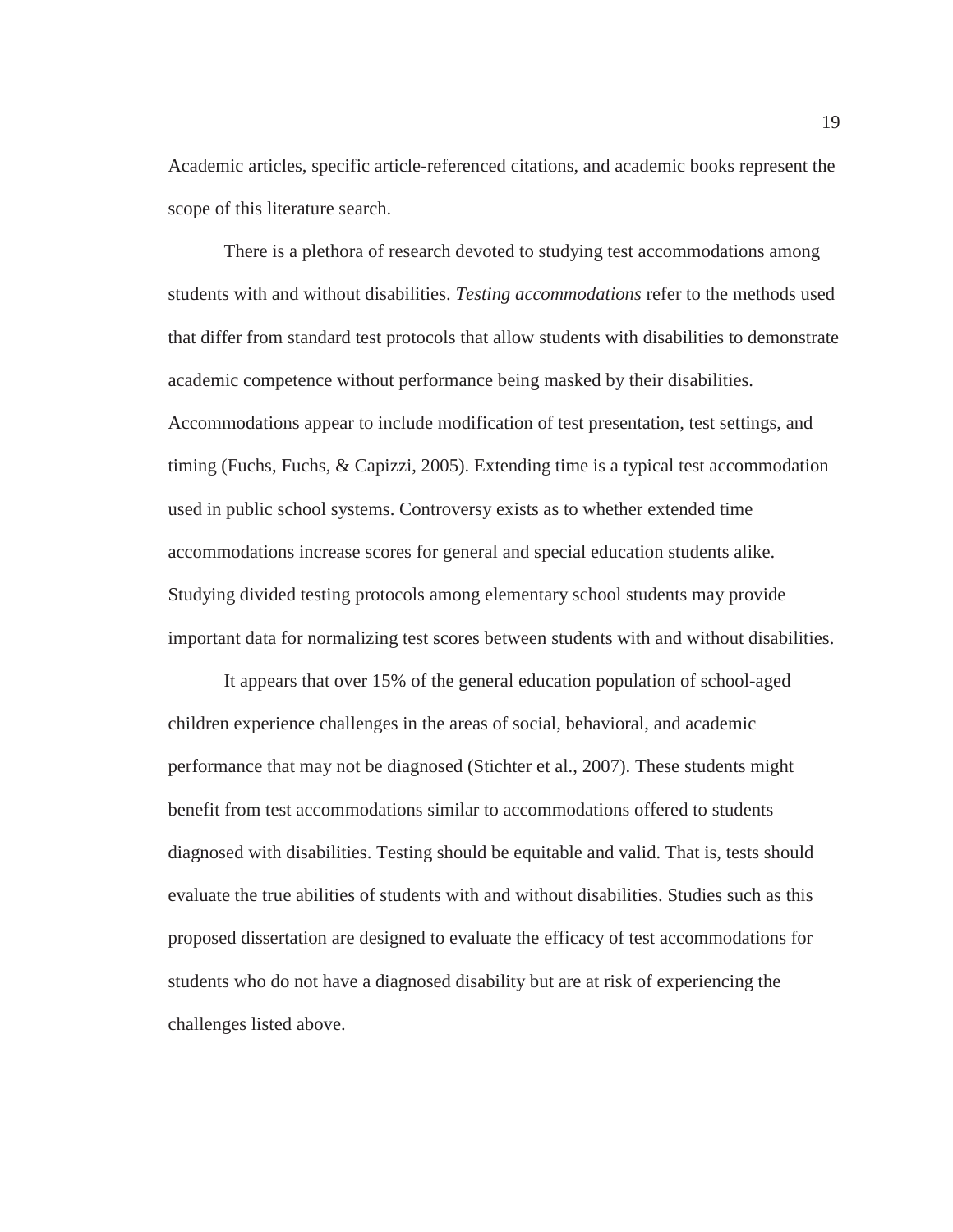This literature review provides the background supporting the hypothesis that offering divided timed administration of academic tests enhances standardized test scores and therefore test validity among children from various socioeconomic backgrounds, regardless of their designated disabled/nondisabled status. This review first addresses concepts of attention including selectivity, focus, sustained, alerting, and orienting. Additionally, attention deficit hyperactivity disorder (ADHD) is discussed in terms of its affects on academic outcomes. Evidence is also identified that enhances our understanding of the myriad of factors that affect attention and academic performance.

Family environment is a primary factor associated with academic achievement and a child's ability to pay attention in school. Additional factors such a cognitive fatigue and stress will be reviewed. I begin with a discussion of the literature addressing theories of attention.

#### **Attention Theory**

Attention is a cognitive process whereby individuals selectively focus on a specific stimulus in the environment while ignoring other stimuli (Dowsett & Livesey, 2000). Other factors associated with attention and cognitive functioning include planning skills (Barkley, 2000), and environment (Blair, 2000). Various researchers have incorporated these constructs into their theories of attentional processes.

Broadbent (1958) theorized that the attentional system has a finite capacity and operates on a "single channel" with unattended channels filtered out. Treisman (1960), however, posited that extraneous or unattended stimuli could intrude into the attended channel (attenuation). Deutsch and Deutsch (1963) suggested that all stimuli inputs are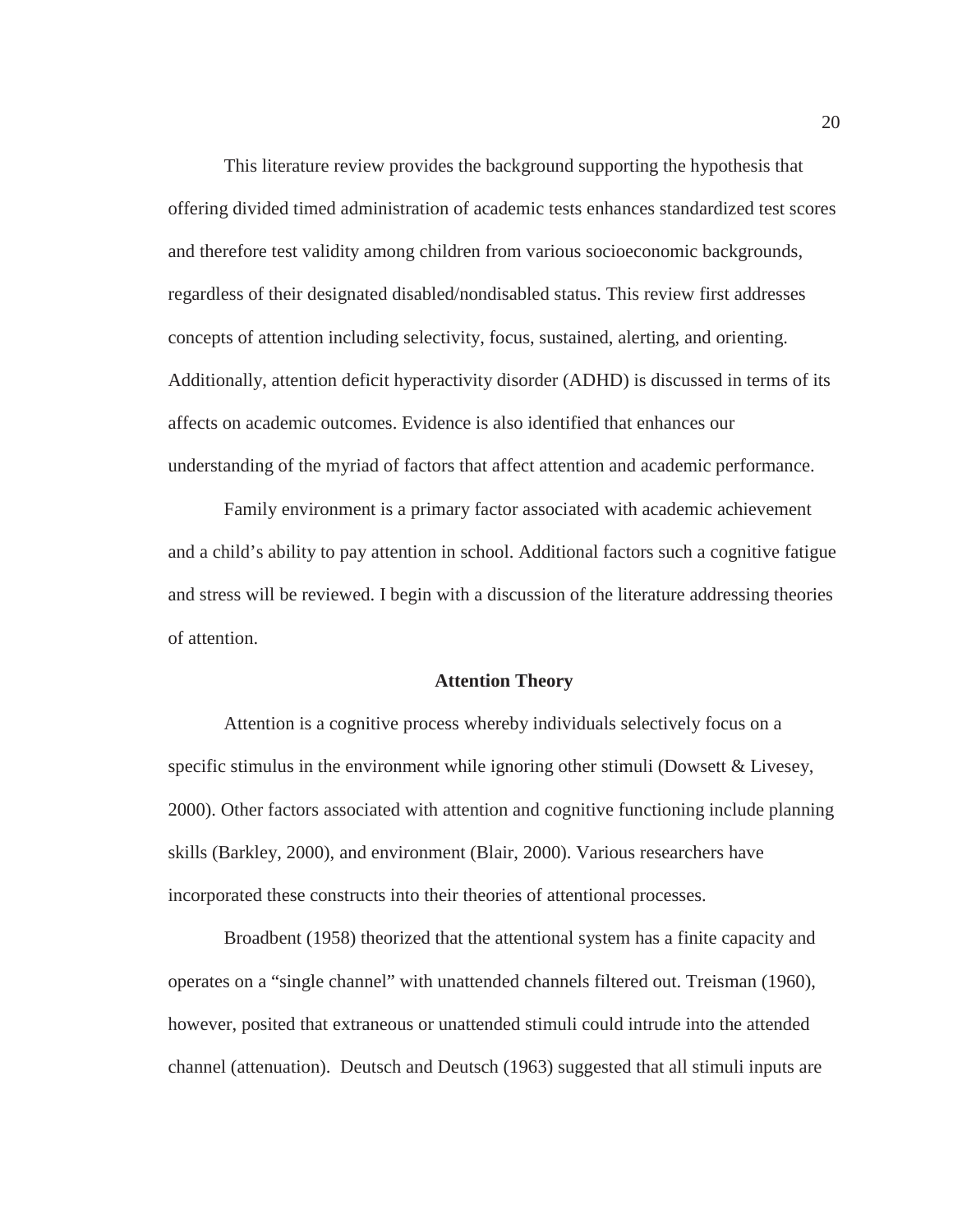fully available and processed rather than filtered or attenuated. They argued that extraneous stimuli not processed are quickly lost. Current neurophysiological studies suggest that Treisman's theory of early selection and attenuation have prevailed. Additional theorists have added information to explain the human attentional system.

Cowan (1995) argued that the attentional system incorporates an episodic buffer component. The buffer component addresses levels of attention, forward planning, monitoring of progress to the desired end goal, and feedback. Uncontrolled (unconscious) or controlled (conscious) information processing involves a series of coordinated actions including focus, shifting attention, selectivity of stimuli, and sustained attention (Ebert  $\&$ Kohnert, 2011; Mirsky, Anthony, Duncan, Ahearn, & Kellam, 1991). Mirsky and colleagues (1991) suggested that focus is the ability to select target information from varying stimuli for processing and balances awareness between closely focused-on and unattended stimuli.

Focus is also associated with control mechanisms (attentional control) such as the central executive, phonological loop, and visuospatial scratchpad (Ward, 2004). Working memory and problem solving are examples of attentional control and the executive processes (Friedman et al., 2007; Fuchs et al., 2006; Gathercole et al., 2008). Judgment and individual predispositions affect focus and the decision-making process. Shifting is the ability to change attentive focus in a flexible manner. Hanania and Smith (2010) posited that decision-making differentially weighs, classifies, and controls presented stimuli. One specific aspect of attention is vigilance (sustained attention) that affects students' academic performance.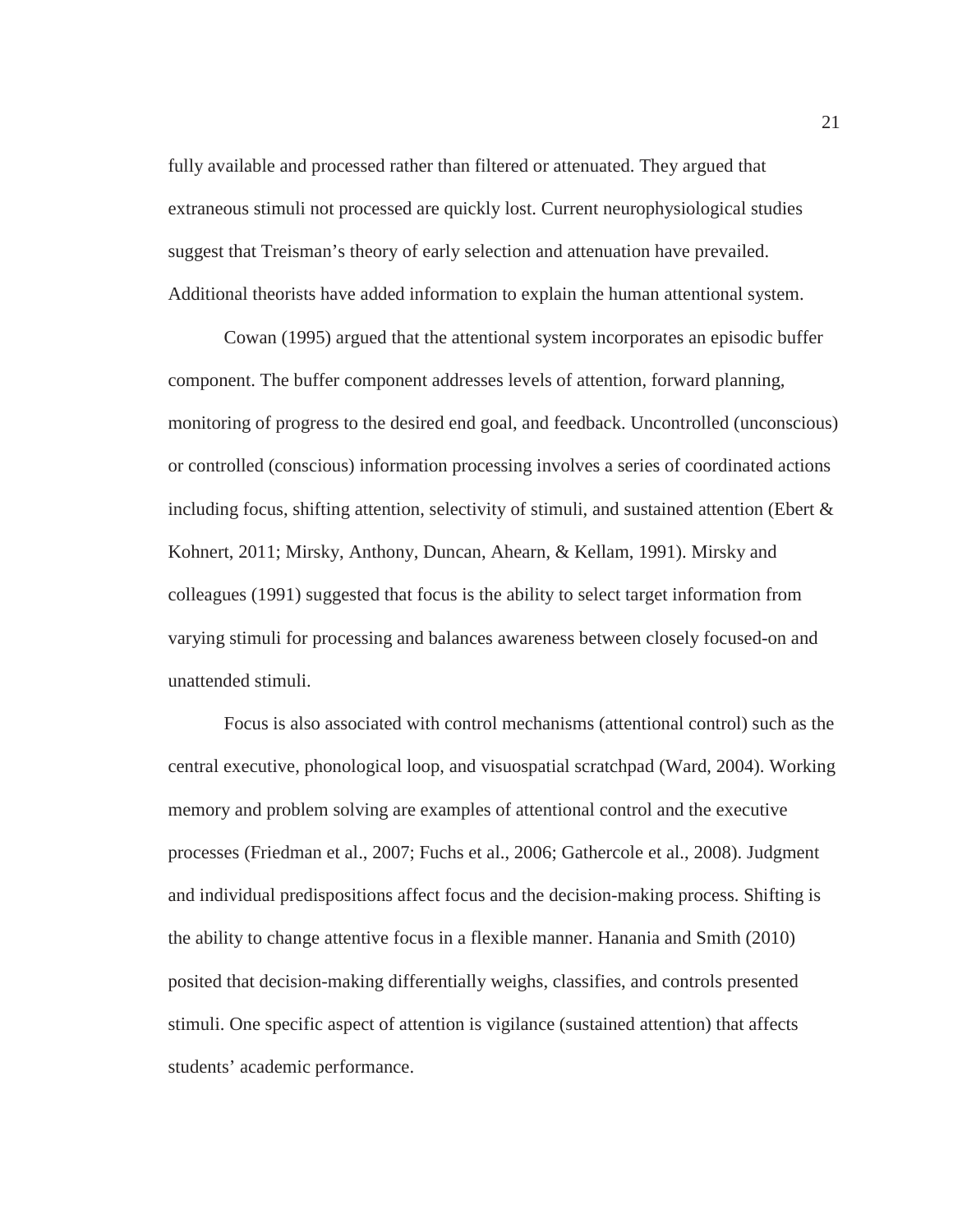*Sustained attention* is the capacity to maintain alertness, direct cognitive activity, and focus over time. Moreover, it is associated with the frontal and parietal lobes of the brain (Finneran et al., 2009; Ward, 2004). Focusing over a long enough period is essential to effectively complete a desired task. DeGangi and Porges (1990) suggested that sustained attention requires focused attention among distracters, attending to multiple sources of information, and selectively choosing between matters of importance. Sustained attention is linked with (a) clinical disorders such as ADHD and (b) executive function difficulties including planning, effortful control, working memory, and inhibitory control. Additionally, sustained attention is developmental and is associated with environmental factors (Razza & Brook-Gunn, 2010). Finally, in a study by Preston, Heaton, McCann, Watson, and Selke (2009), sustained attention predicted variance in math scores and played an important role in academic outcomes. There are additional factors associated with the attentional process, such as mental energy, mental fatigue, concentration, alerting, orienting, and inattention.

Mental energy regulates information processing and behavior. Deficits in this system appear as mental fatigue and reduced concentration. The mental energy system includes alertness, sleep and arousal balance, mental effort (i.e., starting, continuing, and completing tasks), and performance consistency (i.e., reliable and predictable flow of energy over time). *Alerting* and *orienting attention* refer to maintaining a state of preparedness for effortful processing and disengaging focus between presenting stimuli, respectively.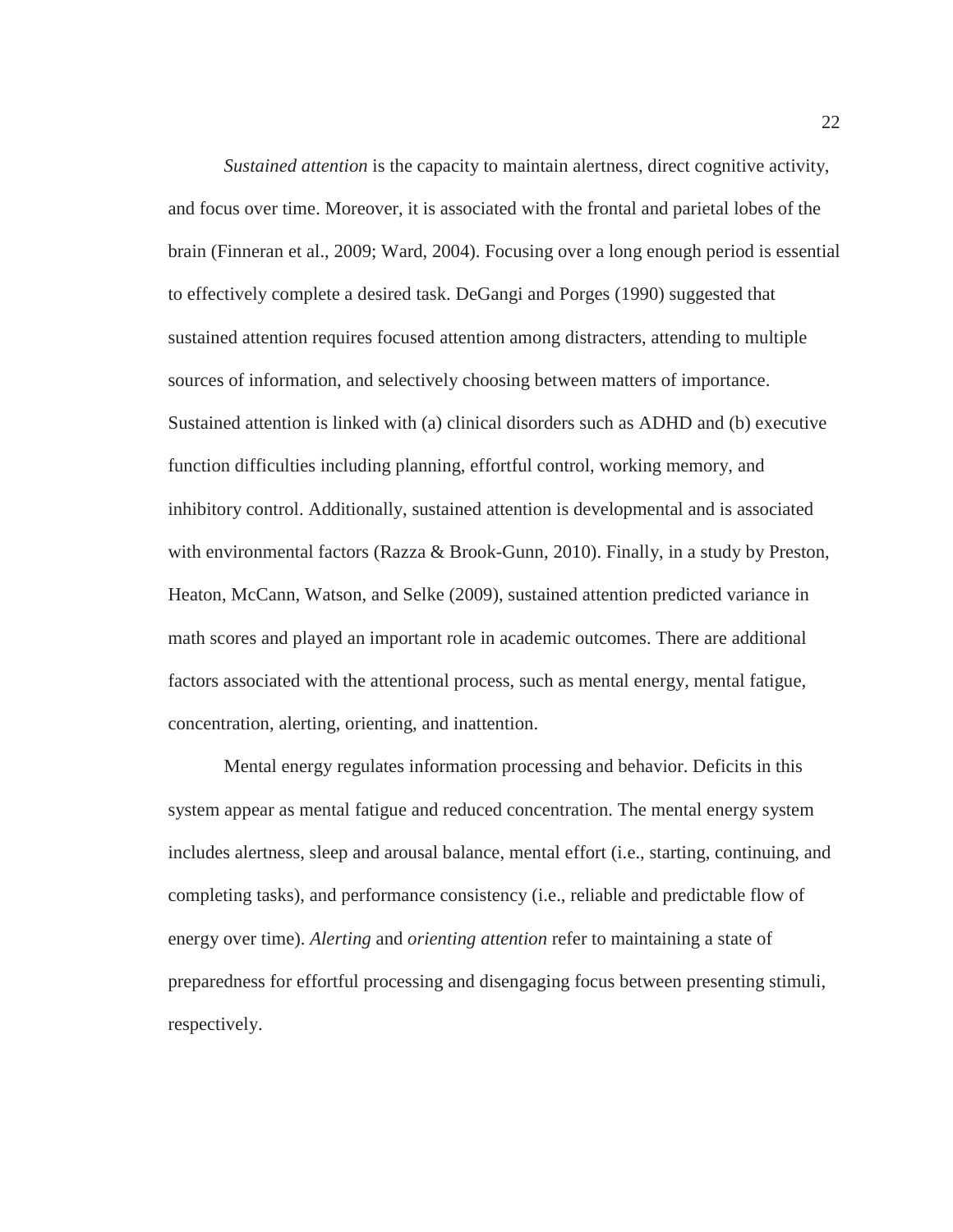*Executive attention* refers to the processes involved in goal-directed behavior including planning, anticipating, selecting, initiating and maintaining purposeful behavior, monitoring outcomes, and modifying behavior (Mezzacappa, 2004). As demands on executive functioning increase, working memory and academic performance are negatively affected (Ackerman, Kanfer, Shapiro, Newton, & Beier, 2010). Further, complex academic skills like mathematics (requiring higher cognitive processes) are negatively associated with attention problems (Polderman et al., 2010).

Inattentive behavior may result in social, family, and academic difficulties. Brown, Weatherholt, and Burns (2010) posited that children's attention is positively associated with executive function. Developing children who have deficits in attention are easily distracted by external stimuli and may miss relevant information. There are many children who have been either misdiagnosed or do not meet the full criteria for clinically diagnosed ADHD but still have attention-related academic difficulties (Andrade, Brodeur, Waschbusch, Stewart, & McGee, 2009). These children appear to be at risk for social and academic challenges. The following section will address the specifics of ADHD and academic difficulties.

#### **Attention Deficit Hyperactivity Disorder**

Over 15% of the general population of school-age children appear to face challenges related to social competency and associated behavior that interferes with students' abilities to attend and fully engage in academic activities (Stichter et al., 2007). According to the DSM IV-TR (APA, 2000), children with attention difficulties become easily distracted, fail to pay attention to details, and rarely follow instructions carefully.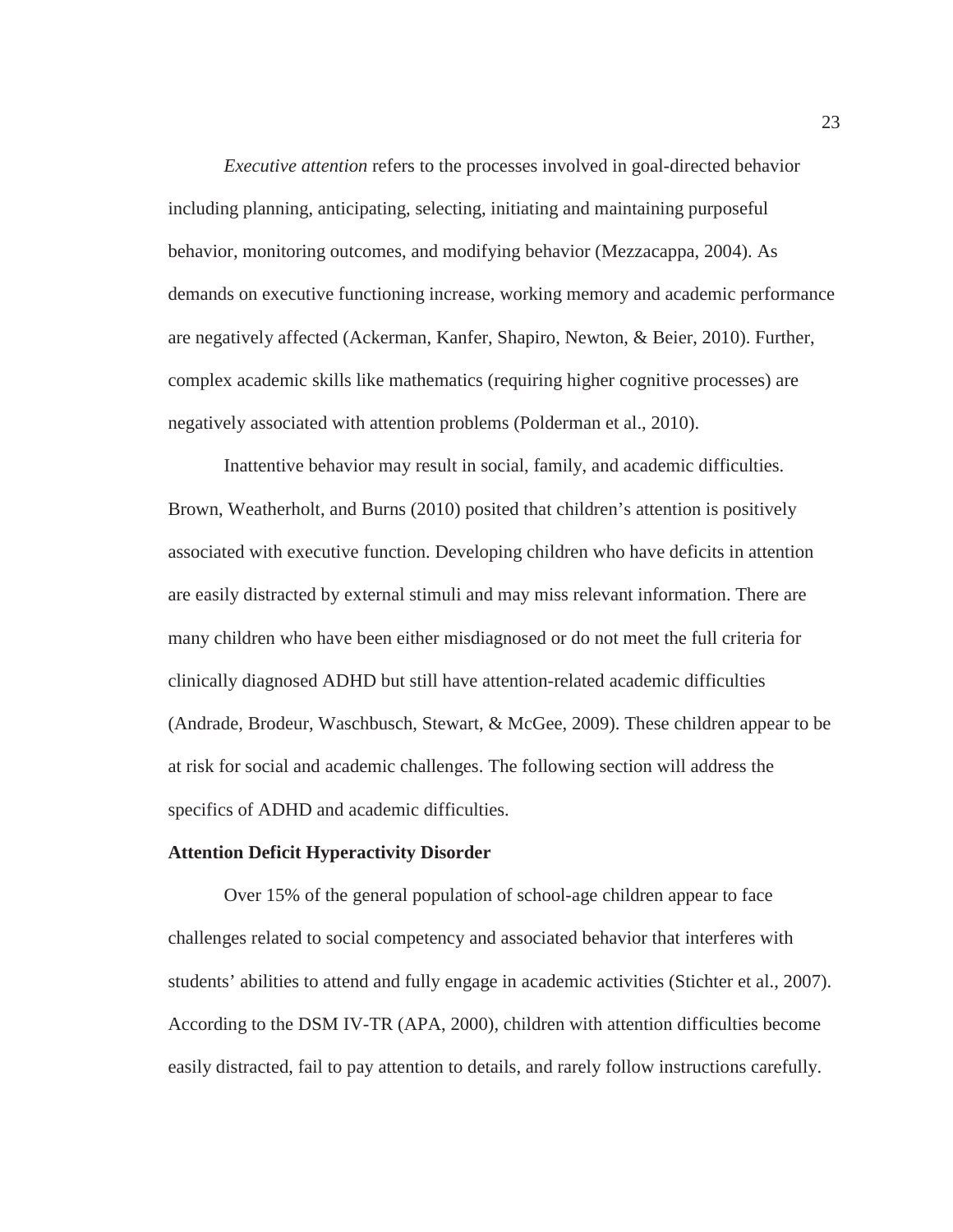Attentional control systems appear compromised in these children. These children may be handicapped in terms of social and educational outcomes.

Hyperactivity and other symptoms of ADHD are associated with poor school performance. According to Polderman et al., (2010), attentional difficulties predict academic problems and lower scores on achievement tests. Moreover, Polderman and colleagues argued that there is a negative relation between inattentiveness and academic achievement after controlling for IQ, SES, and comorbid disorders.

Temporal processing deficits may explain the link between hyperactivity and poor academic achievement. ADHD appears to be associated with executive functioning deficits, lower IQ scores, and academic problems (Barkely, 1997; Friedman et al, 2007; Polderman et al., 2010). Genetic factors appear to account for 75% of the ADHD variance across childhood (Hart et al., 2010; Kovas et al., 2007). However, Nikolas and Burt (2010) posited that environmental influences are an additional factor when considering the etiology of ADHD symptoms' domains. Neuropsychological theories address a causal mechanism between ADHD, cognitive impairments, and cortical regions associated with attentional control.

Froehlich et al. (2007) posited that children from low-income families are also more likely to fulfill criteria for ADHD than children from higher income families. Children from low-income families are more likely to be diagnosed with an attention deficit disorder (Amone-P'Olak et al., 2009; Schneider & Eisenberg, 2006). It appears that the rate of ADHD is increasing among children ages 5-17 years.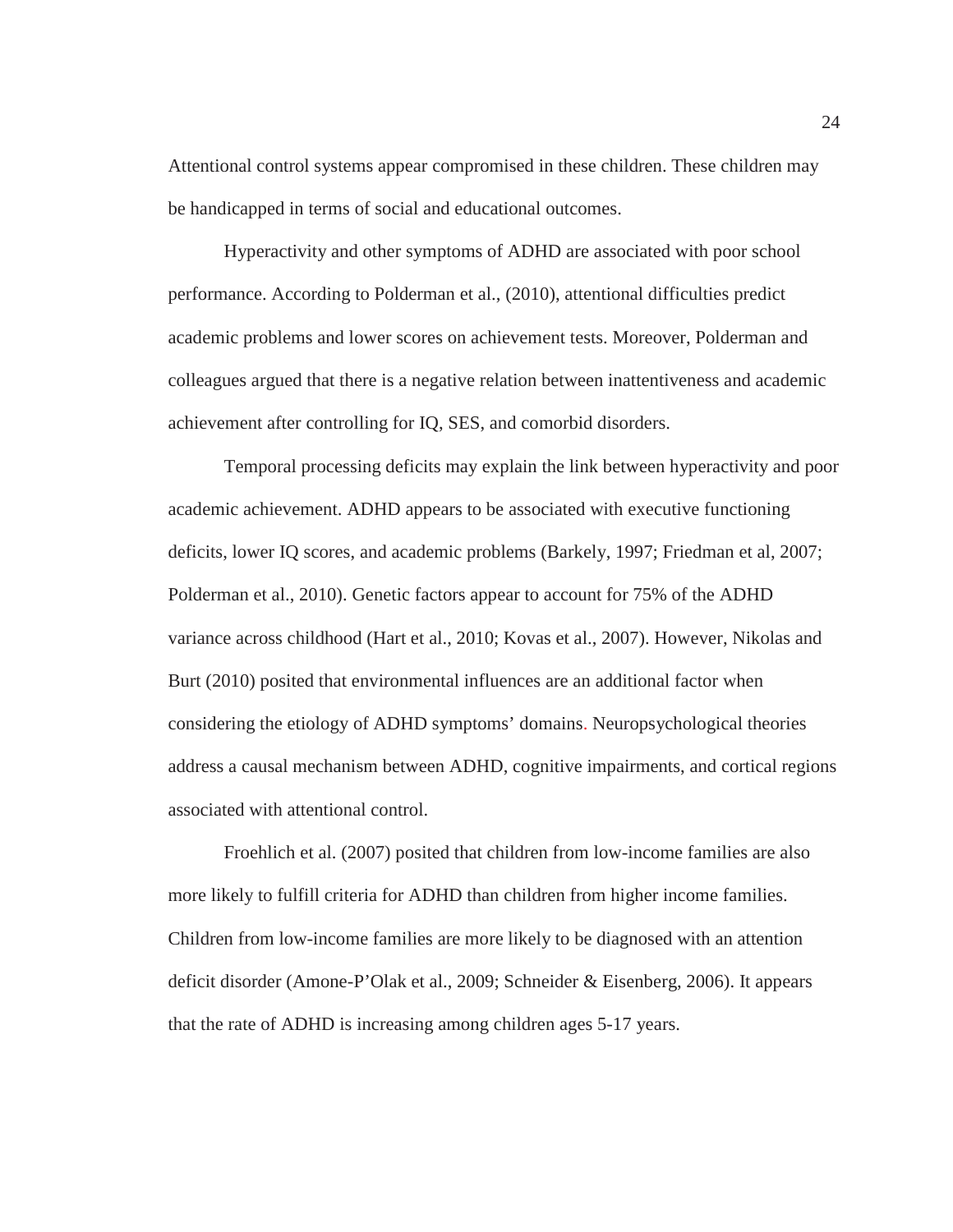In particular, there was an increase from 7.8% to 9.5% in the rate of ADHD from 2003 through 2007 across most racial and ethnic groups and among children from low-SES groups. Specifically, ADHD prevalence has increased to 10% among children from families with income less than 100% of the poverty level, and to 11% for those with family income between 100% and 199% of the poverty level in the United States. Additionally, ADHD was more than twice as common among boys as among girls (13.2% versus 5.6%). Finally, high rates of ADHD prevalence were found among multiracial children (14.2%) and children covered by Medicaid (13.6%; CDC, 2010). The aforementioned prevalence rates are based on parental reports and health care providers' diagnoses. Actual numbers may be greater, as there are many individuals with ADHD symptoms who are never diagnosed (Akinbami, Liu, Pastor, & Reuben, 2011).

There appear to be additional constructs that help the understanding of improvement in a student's social and academic difficulties. While attention is an important construct for understanding student test-taking outcomes, the bioecological theory of development posited by Bronfenbrenner (1979) helps to explain the influences of ecological systems on attention. Bronfenbrenner's biological theory of development is discussed next.

#### **Bioecological Model of Human Development**

Bronfenbrenner developed an ecological systems theory to explain how environment affects child development. Moreover, the ecological model suggests that individuals' knowledge and development are affected by the support and structure of the society in which they live (Bronfenbrenner, 1979). Bronfenbrenner postulated different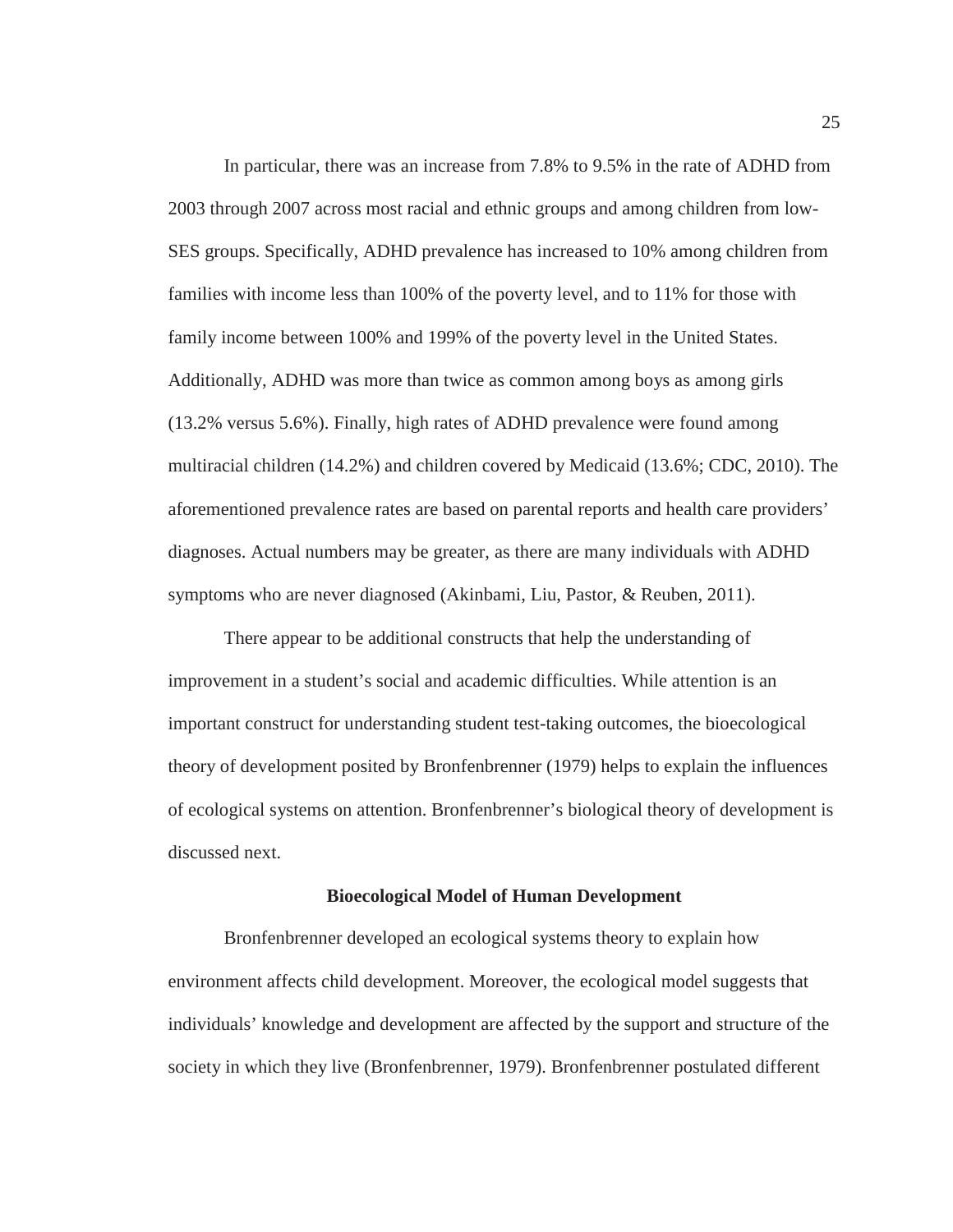levels of the environment: the microsystem, mesosystem, exosystem, and macrosystem. The *microsystem* is the immediate environment of the child that includes relationships and organizations in close proximity to the child. Child actions, reactions, and temperament interact with the environment, affecting healthy growth. The interactions within the microsystem are labeled the *mesosystem*. The *exosystem* is defined as other people and places that are external to the child but exercise an influence, such as extended family, community, and so forth. The *macrosystem* consists of remote places and people that exercise influence over the child, including cultural values, economy, and government.

Research suggests an association between low-SES environments and children's academic outcomes (Farver et al., 2006). Standardized tests appear not to take the environment into consideration when analyzing test results. Bronfenbrenner's ecological theory posits that instability and unpredictability in children's environments are destructive to children's development and their academic success (Bronfenbrenner, 1979). By investigating the child's environment, one can glean important information when trying to interpret children's academic outcomes, particularly standardized test results. A case can be made that standardized tests may be biased because the environment affects children's social, developmental, and academic skills and standardized tests do not account for these effects. In the following section, I discuss specific environmental factors that are associated with children's academic success. Specifically, family environment factors within the microsystem will be addressed.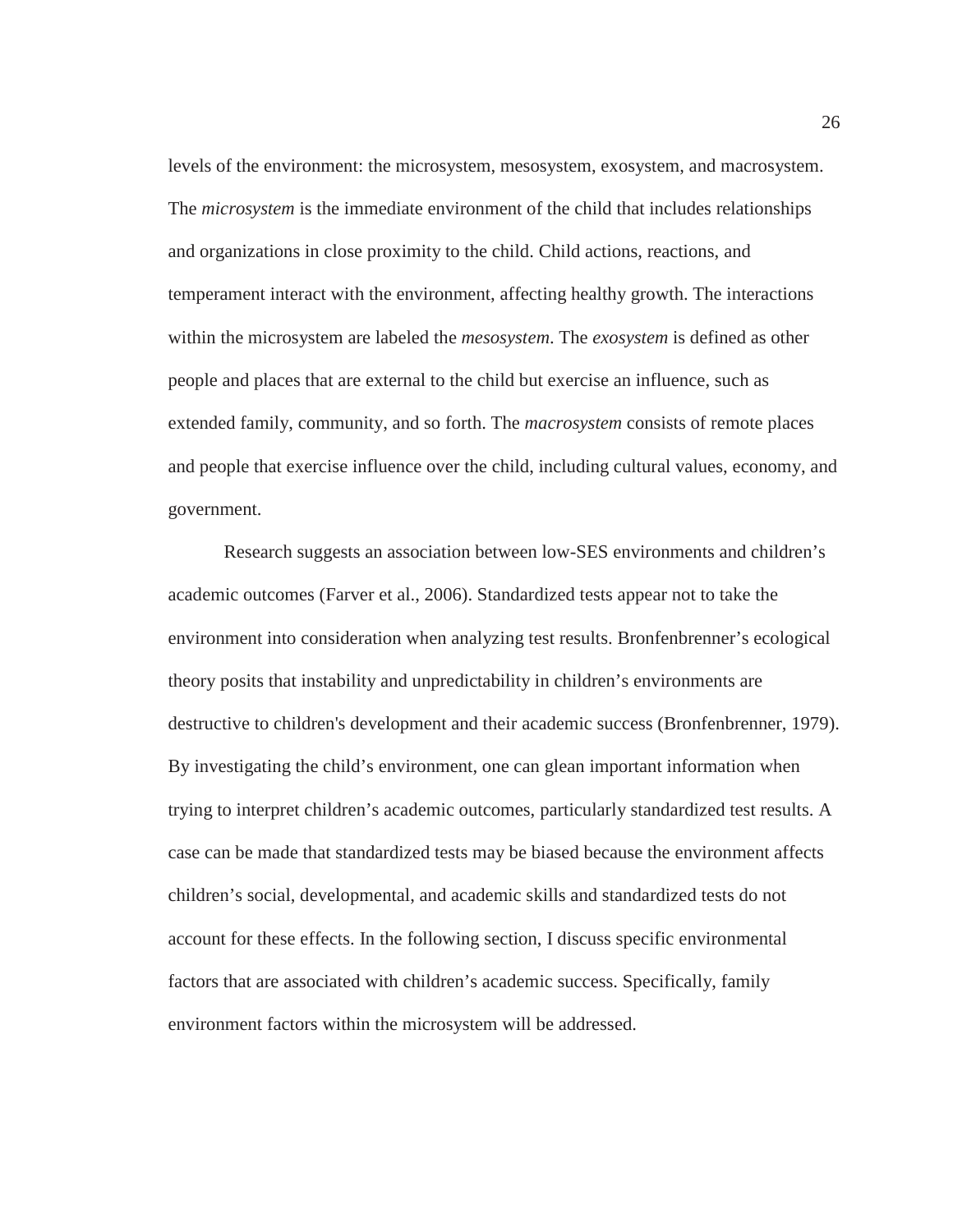#### **Family Environment Considerations**

The ability to voluntarily inhibit behavior (effortful control) has been shown to be a marker for attention problems (Foley, Graham, & McClowry, 2008; Willcutt, Doyle, Nigg, Faraone, & Pennington, 2005). Problem behavior is predicted by lower executive attention skills, lower effortful control, and family environment (Willcutt et al., 2005). Effortful control requires attention skills such as inhibition and attentional focusing that are necessary for school success.

School success is typically measured by academic grades and standardized assessments, and it is heavily influenced by family environments (Annunziata et al., 2006).Teachers and the education system cannot control for various home environmental factors associated with low academic achievement. The literature suggests an association between (a) the qualities of family environments and (b) low academic achievement, and tests of mental development (Bradley & Caldwell, 1984). Mezzacappa (2004) posited that the combination of environment and development is associated with IQ, school readiness, school achievement, alerting, and executive attention.

It appears that families that engage in behaviors that encourage children's cognitive development (i.e., reading, explaining events, give-take conversations, and providing stimulating and enriching experiences) are more successful academically (NICHD, 2003). Mezzacappa (2004) argued that socially advantaged families engage in the aforementioned behaviors. Children with these experiences appear to show greater proficiency in accuracy, speed of responding, attention orienting, and executive attention. Additionally, there are other factors associated with attention.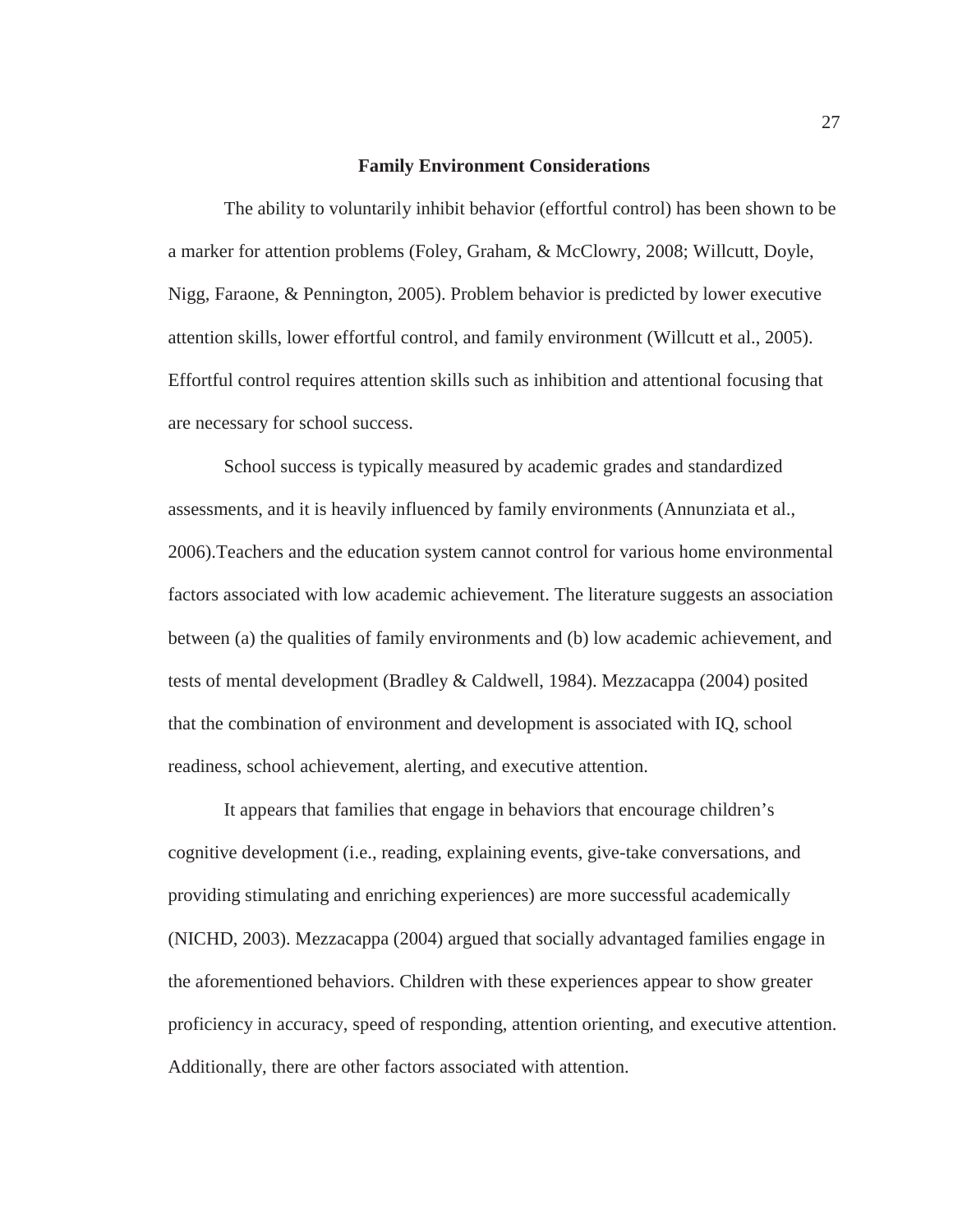Specific factors within the family environment that affect sustained attention include maternal involvement, single parenting, maternal depression, genetics, and low parental education (Bradley et al., 2000; Dilworth-Bart, Khurshid, & Vandell, 2007; Hart et al.; Kovas et al., 2007). Additional environmental influences associated with attention include family experiences, socioeconomic status, and cognitive stimulation during the preschool and early school ages (NICHD Early Child Care Research Network, 2003). Parents from low-SES households may be less effective in developing children's human capital (i.e., academic and social skills) due to fewer resources and poorer resource availability.

Children from disadvantaged families have poorer cognitive development, may suffer from attention deficits, appear to have a greater risk for low academic achievement, and are at risk for school-related difficulties including those related to academic performance and social behavior (Breznitz & Norman, 1998; Farver et al., 2006; Mezzacappa, 2004; Schneider-Eisenberg, 2006). Research suggests that there are deficits in selective attention and attentional control among young children from lower SES backgrounds compared to children from higher SES backgrounds (D'Angiulli, Herdman, Stapells, & Hertzman, 2008; Norman,& Breznitz, 1992). Children with attention problems and those whose environments are inundated by negative emotions, home chaos, and poor social skills have lower academic achievement (McLelland, Morrison, & Holmes, 2000).

The degree of home chaos (i.e., noise, unstructured stimulation, and unpredictability) has been shown to predict parent reports of poor attention behaviors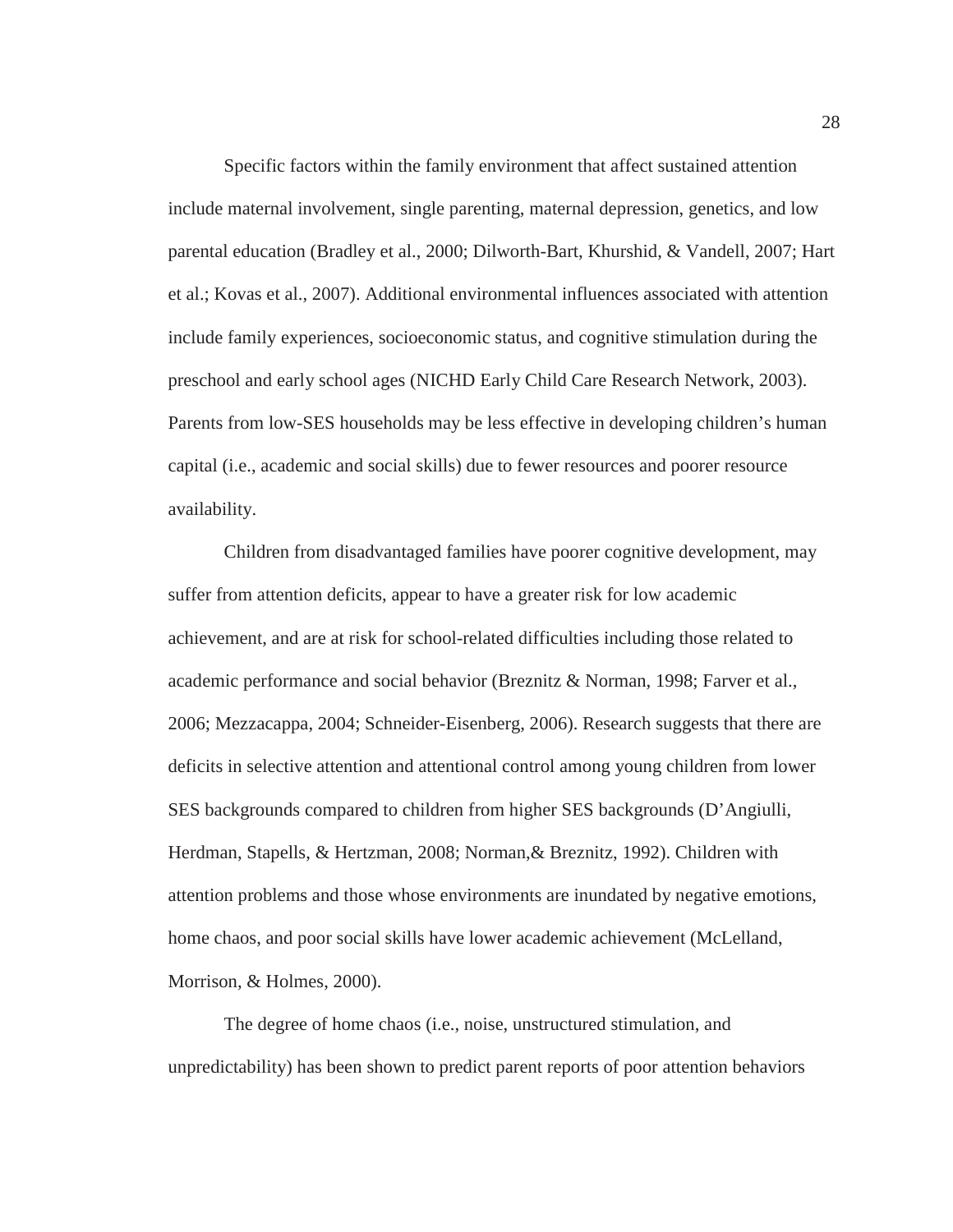(Dilworth-Bart et al., 2007; Dumas et al., 2005; Evans, 2003; NICHD Early Child Care Research Network, 2003). Home chaos is associated with impulsivity, conduct problems, delinquency, reduced cognitive ability, poor academic competence, and reduced attention spans (Johnson, Martin, Brooks-Gunn, & Petrill, 2008).

Bronfenbrenner's bioecological system theory holds that child development is understood within the context of the child's relationships with his or her environment (Bronfenbrenner, 2005; Bronfenbrenner & Evans, 2000). Understanding Bronfenbrenner's model along with the work of Shamama-tus-Sabah and Gilani (2011) helps to explain how home chaos interferes with proximal processes between developing humans, persons, objects, and symbols in the immediate environment.

Overcrowding, high noise levels, and sleep loss are associated with home chaos. Additionally, these factors contribute to parental stress, parenting difficulties, and are negatively associated with sustained attention (Ackerman & Brown, 2010; Evans, 2003). Specifically, work by Hambrick-Dixon (2002) suggested that long-term exposure to high noise levels results in interference of young children's attention and memory skills. Results of their study are consistent with western and nonwestern culture studies that indicate mean differences among children from high and low chaotic families in terms of attention and school problems as perceived by parent and teachers. Finally, anxiety and stress are important factors when one considers the association between home environment and children's academic success and are addressed in the next section.

The literature is replete with studies regarding gender factors and attention. Moreover, there appears to be mixed data in terms of gender considerations. Further,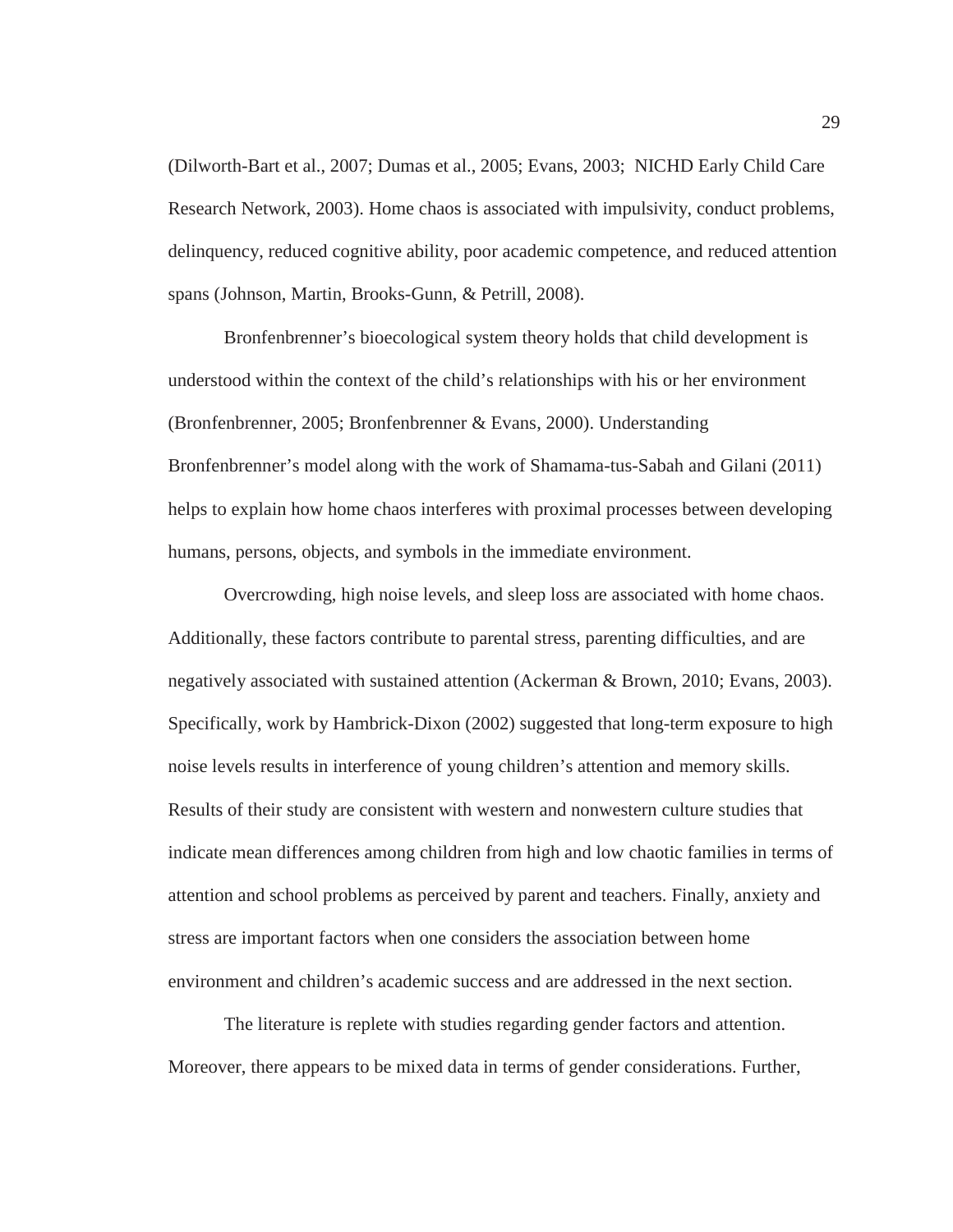gender differences were not found in impulsivity, academic performance, social functioning, and fine motor skills (Ardial, Rosselli, Matute, & Inozemtseva, 2011; Gaub & Carlson, 1997). Specifically, research suggests non-significant gender differences in terms of mathematical abilities (Else-Quest, Hyde, & Linn, 2010). Additionally, research that suggests no gender differences in cognitive profiles among ADHD children (Bauermeister, et al., 2007; Yang, Jong, Chung, & Chen, 2004). Other studies indicate boys were more severely affected than girls with regard to ADHD symptoms including problem behaviors (Thorell & Rydell, 2008).

## **Anxiety and Stress Factors**

Stress is another factor that negatively impacts children's academic functioning. Moreover, economic disadvantaged families are exposed to numerous stress factors (Reese & Gallimore, 2000). Poverty, disorderly homes, overcrowding, and poor health care characterize low-SES environments. Each of these factors appears to affect children's school success (Raver & Kintzer, 2002). Farver and colleagues (2006) further argued that maternal stress is associated with attention problems primarily for middleaged children. Additionally, there appears to be a negative association between attentionconcentration and children whose mothers were exposed to high levels of stress during pregnancy (Gutteling, De Weerth, & Buitelaar, 2004.).

Anxiety and stress factors appear to be associated with children's psychological well-being and academic achievement (Fields  $&$  Prinz, 1997). It appears that there is a causal link between anxiety and later psychopathology (Leung, Yeung, & Wong, 2010). Family income and length of time spent living under economically stressed conditions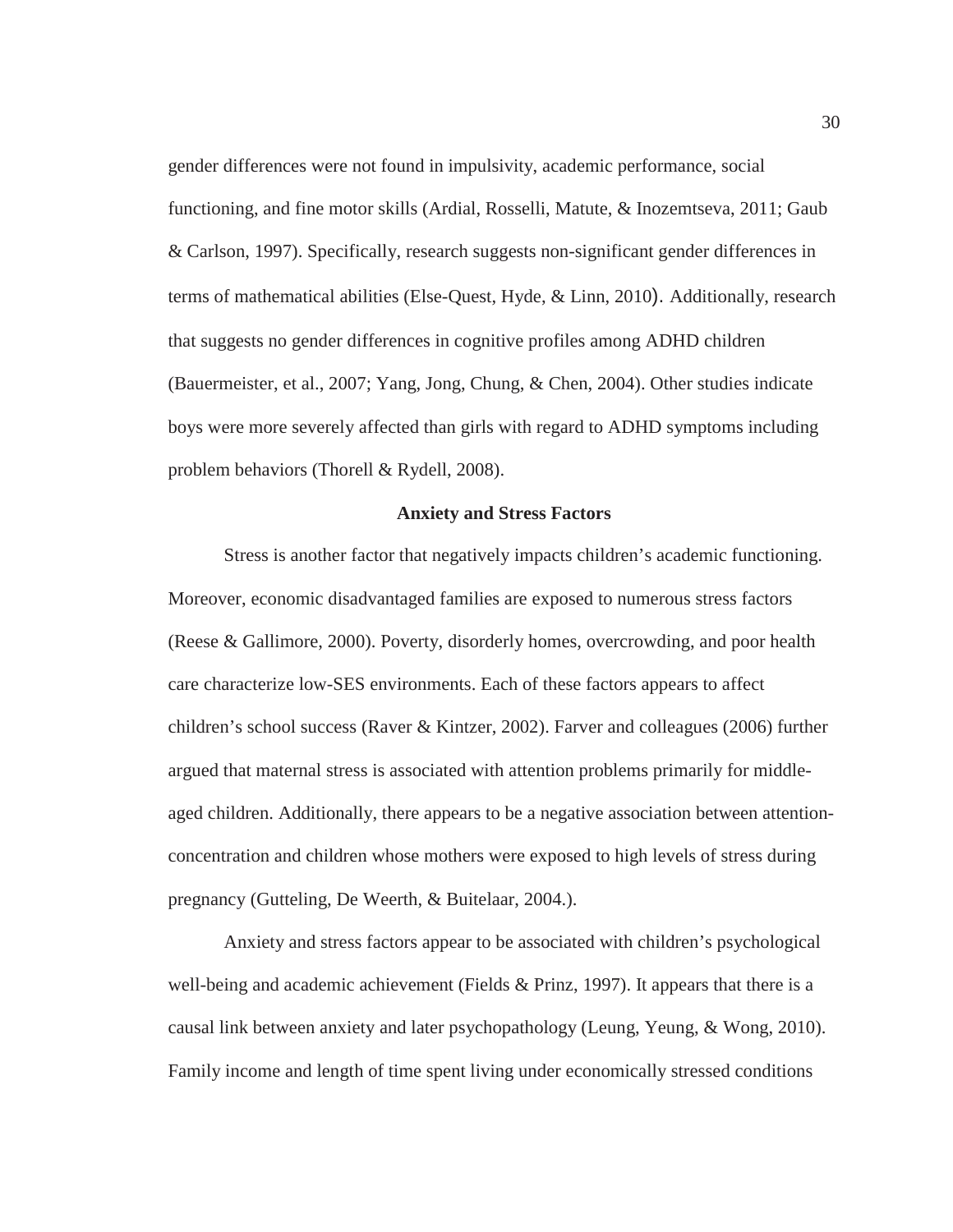also increase the risk for psychological and behavioral problems and poor academic performance (Breznitz & Norman, 1998). In addition to environmental stress, heightened anxiety is associated with school examinations, unsatisfactory performance, parental demands for excellence, making comparisons with classmates, and testing time pressures (Burnett & Fanshawe, 1997).

Cortisol and its effects in the medial and dorsolateral prefrontal regions of the brain negatively affect attention, are related to stress, and result in poor executive functioning (Lupien, King, Meaney, & McEwen, 2001). Children from lower SES backgrounds present with higher salivary cortisol levels than children from high SES backgrounds. Moreover, cumulative exposure to high stress factors and high levels of cortisol are related to depression, cognitive deficits, and poor learning and memory (Brunner et al., 2006; Lupien et al., 2001). Lower levels of cortisol appear to affect cognitive processes differently. Bugental, Schwartz, and Lynch (2010) posited that lower cortisol levels in infancy are associated with higher scores in short-term memory processing among later aged children.

Trauma is a factor associated with stress and may include events such as domestic and community violence, crime, and life-threatening diseases. These events are especially evident in low-SES environments. Additionally, trauma may be transmitted to children from parents through emotional unavailability, verbal communication, and behavior (Eng, Mulsow, Cleveland, & Hart, 2009). According to the fourth edition (text revision) of the *Diagnostic and Statistical Manual of Mental Disorders* (DSM IV-TR; APA, 2000),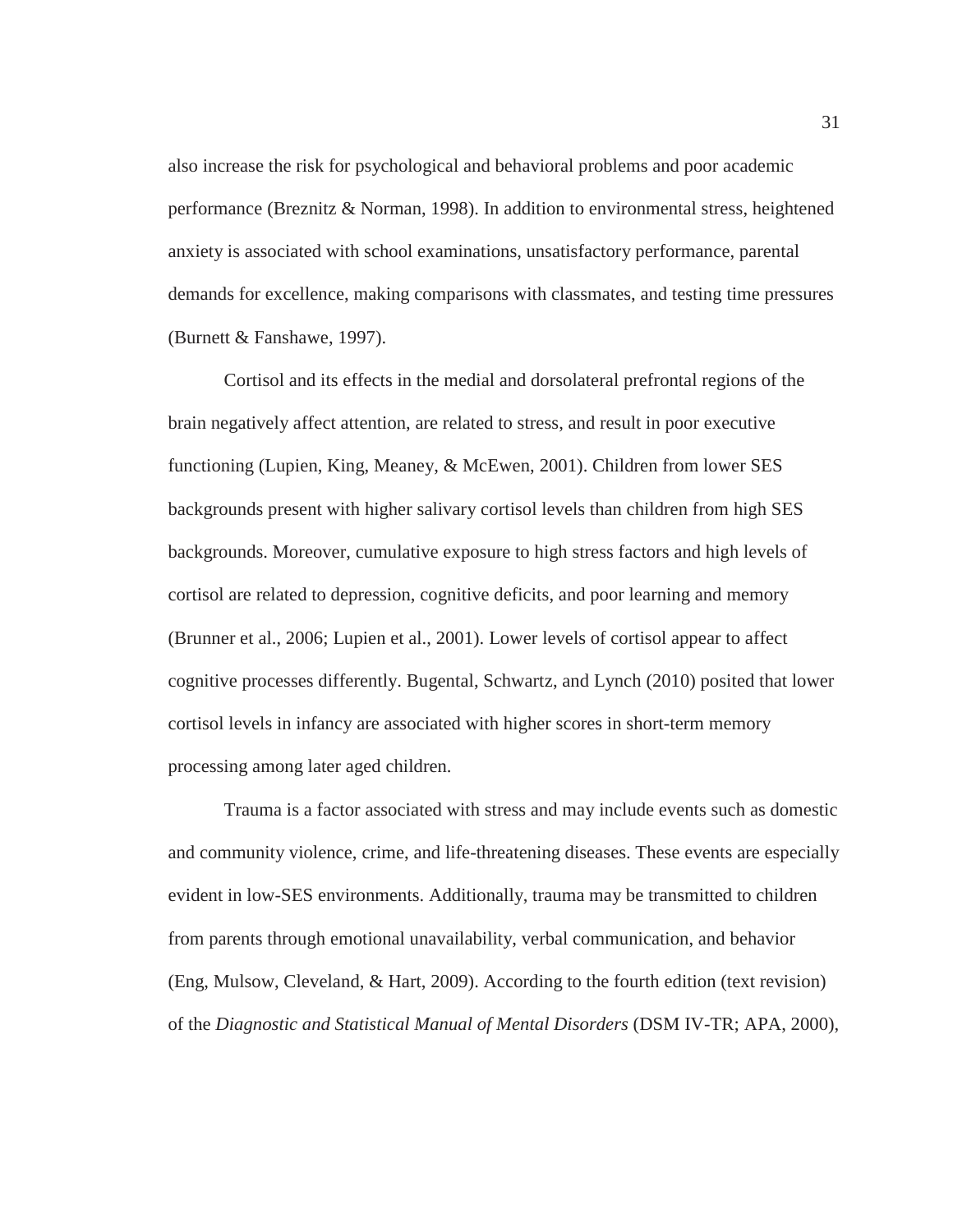symptoms of posttraumatic stress disorder (PTSD) are associated with poor concentration, hypervigilance, and other negative psychological-physiological symptoms.

The ability of children to perform adequately is in part, associated within the environments in which they spend their time (Gregory & Rimm-Kaufman, 2008). The environment where children spend their time impacts development in terms of brain structures such as the frontal lobes and reticular activating system and affects abilities such as sustained attention and impulse control (Dilworth-Bart et al., 2007).

It appears the research suggests numerous family and environmental protective factors associated with children's attentional abilities. These factors may help mitigate and protect against detrimental influences. The following section addresses the home environment, family cohesion, parental involvement, self-regulation (S-R), and parenting style in terms of protective factors.

#### **Mitigating and Protective Factors**

Family cohesion and parental monitoring are factors that play a role in children's level of functioning and academic success. Family cohesion is defined as emotional bonding between family members. Parental monitoring refers to parental structure in the home, school, and community that is tracked by parents. Research by Annunziata et al. (2006) suggested that family cohesion and parental monitoring are correlated with school engagement. Other factors including SES, parental routine, parent-child relationship, and a supportive environment of encouragement affect attention among students and impact the general well-being of children across many world societies (Bradley & Corwyn, 2002).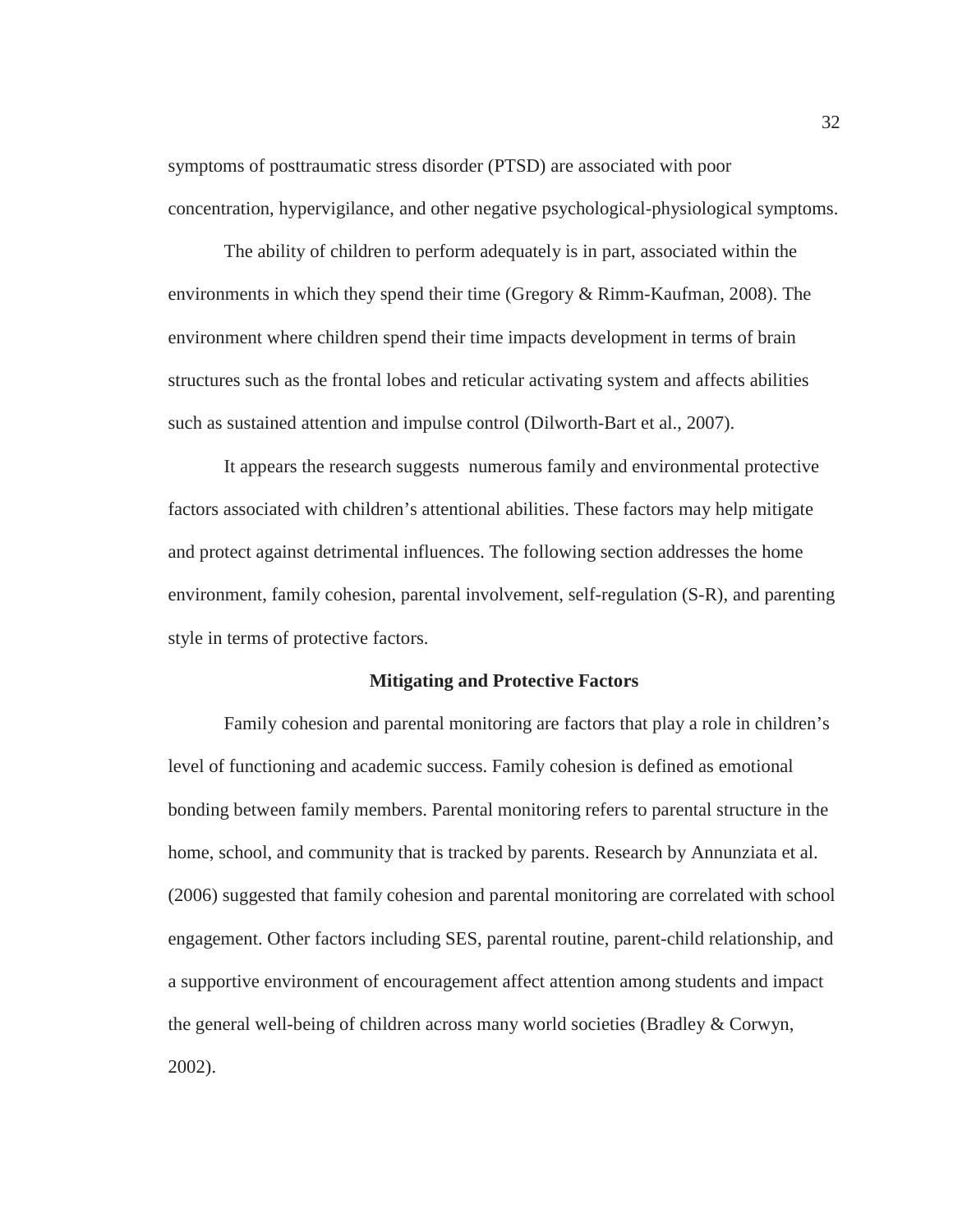Parenting style is associated with children's attentional abilities and academic success. In particular, authoritarian parenting style is associated with family poverty, parental low SES, and parents' low educational attainment (Flouri, 2007). Flouri posited that authoritarian style appears to impede academic development due to factors such as under development of autonomy and self-direction, reduction in self-confidence, and feelings of personal distress and inadequacy.

*Self-regulation* (S-R) is another factor associated with academic success. Temperament and cognitive attentional skills are associated with academic achievement (Froehlich et al., 2007). Moreover, S-R is a component of temperament that refers to the emotional, motor, and attentional abilities that help suppress inappropriate behavior during instruction (Miech, Essex, & Goldsmith, 2001). Miech and colleagues suggested that low-SES children have lower levels of S-R that affects school adjustment and academic outcomes. In a qualitative study by Brown and Burns (2010), the researchers found that child attention behaviors, S-R, and home environment are additive in their predictive relation to parent reports of problem attention behaviors.

Stressful relationships in the home environment are negatively associated with academic performance (Murray-Harvey, 2010). Supportive relationships however, and specifically parental support, show a very strong indirect association with academic performance and relate to effective social, affective, and academic domains (Leung et al., 2010). It appears that parental involvement and support appears to be related to children's social and academic outcomes and begins in infancy.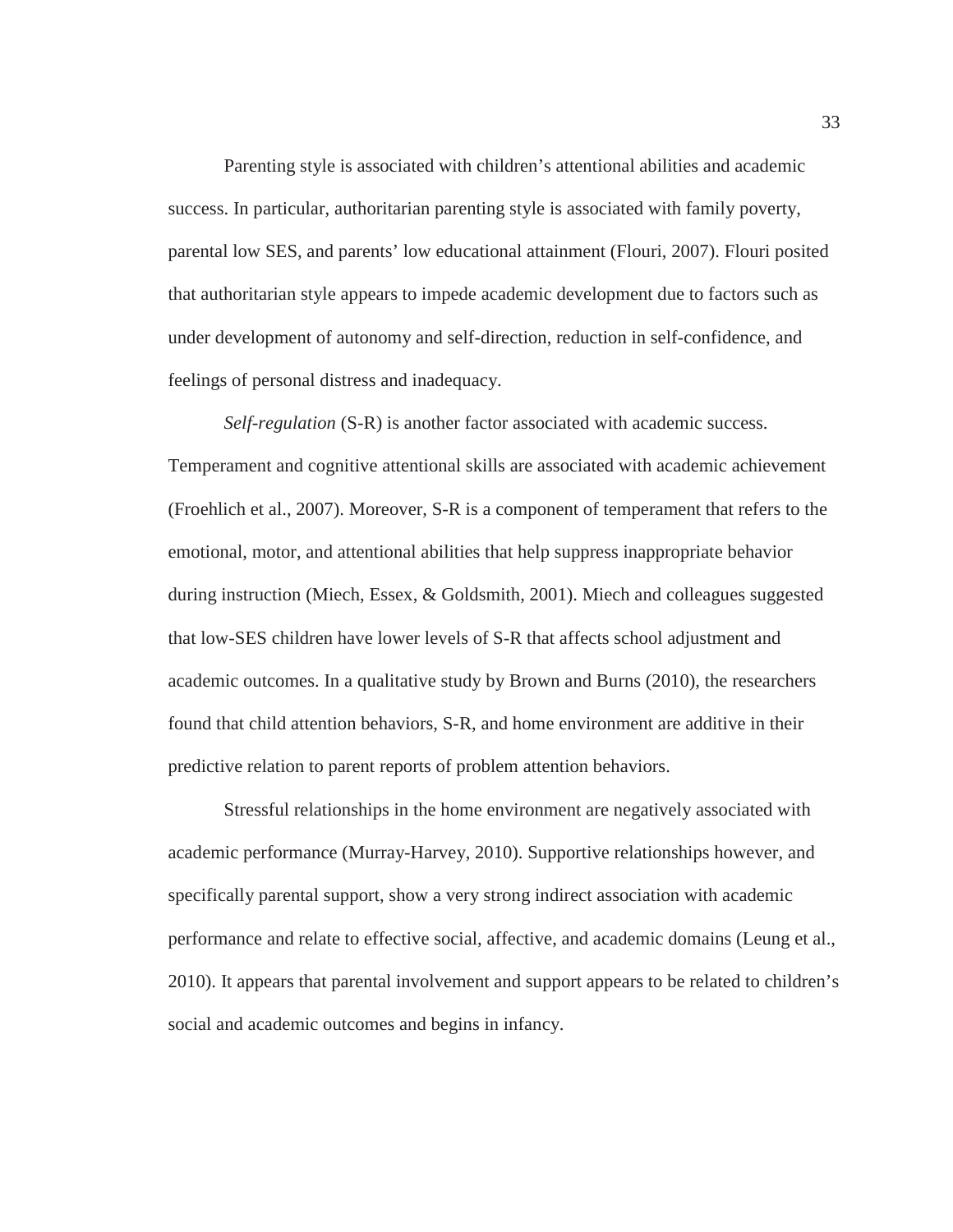Protective factors provided by parents lessen the chance of school failure even when children are exposed to social risk factors i.e., poverty, single parenthood, large households, low parental education unemployment, and low-income (Burchinal, Roberts, Zeisel, & Rowley, 2008). Parents help children develop cognitive and S-R abilities that are significantly related to children's socio-emotional adjustment (Muthukrishna  $\&$ Borkowski, 1995). Positive-parenting and quality home environments predict better socio-emotional and academic outcomes and buffer against the effects of high-risk environments (Jones, Forehand, & Brody, 2002). Positive-parenting appears to influence academic outcomes because it affects children's abilities to maintain attention and inhibit behavioral impulsivity. Parent awareness and intervention may mitigate risk factors associated with low-SES environments.

Maternal responsiveness and cognitive stimulation are positively related to attention. Moreover, family environment, maternal behavior, and parental attitudes are associated with individual differences in infants' abilities to sustain attention and inhibit impulsive responding (Bradley et al., 2000). Particularly, parental behaviors such as scaffolding and academic preparation (i.e., reading together, counting objects, structured play) help infants and developing children learn to sustain attention (i.e., playing with toys, stories, social encounters, and other activities). Additionally, the time children participate in academic endeavors and learning activities is predictive of academic outcomes. Therefore, family environment predict children's ability to regulate their attention by the preschool years, and those attention processes predict achievement and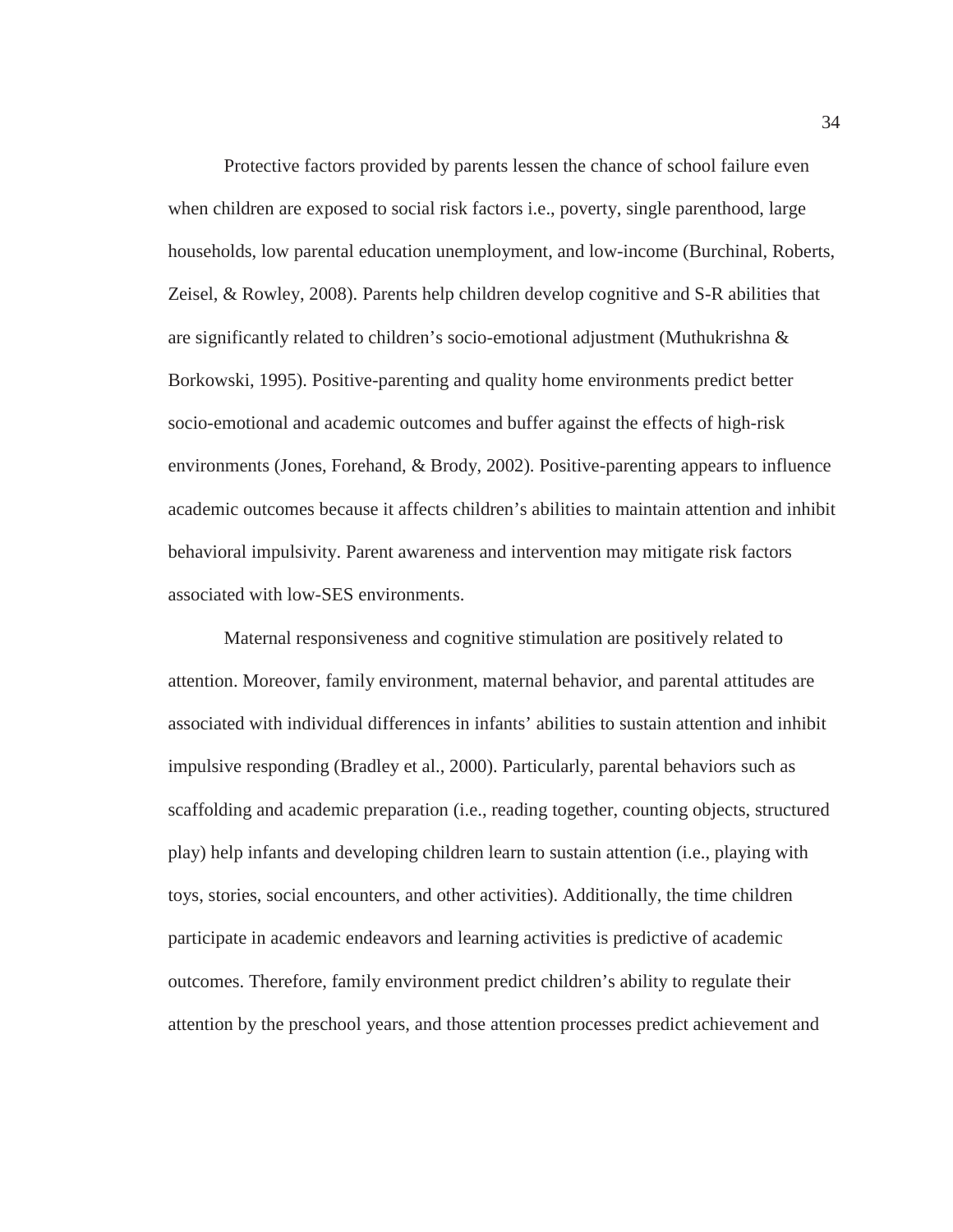social outcomes for children later in life (Bradley et al., 2000; Shonkoff & Phillips, 2000).

Racial-ethnic group membership and SES are associated with academic achievement (Burchinal et al., 2000). Burchinal and colleagues posited that racial group membership is not an inherent risk factor but the product of cumulative experience including forms of racial discrimination, oppression, negative school-home experiences, racial profiling, mother-child interactions, and low expectations. Gregory, Rimm-Kaufman (2008) found that low-income families mitigated risk factors when early care predominated. Gregory and Rimm-Kaufman further suggested that mother-child interactions, measured in kindergarten, can predict educational success in high school.

In addition to family environmental influences, an understanding of the *cognitive fatigue* (CF) construct is important when one considers attentional processes. CF is associated with attention and discussed in detail in the following section.

#### **Cognitive Fatigue**

In academic areas, students must perform well to compete for grade and course placement. Students must avoid off-task thoughts and continue to exert effort, when cognitively fatigued, to maintain optimum performance. According to Ackerman and Kanfer (2009), increasing CF occurs as time-on-task increases. Moreover, when there is a high level of cognitive effort required, CF is negatively related to affect and positively associated with physiological changes including drowsiness, impaired concentration, and somatic pain. Further, personality and motivational traits factors are associated with CF and may mitigate performance outcomes when test sessions last for several hours. Rest or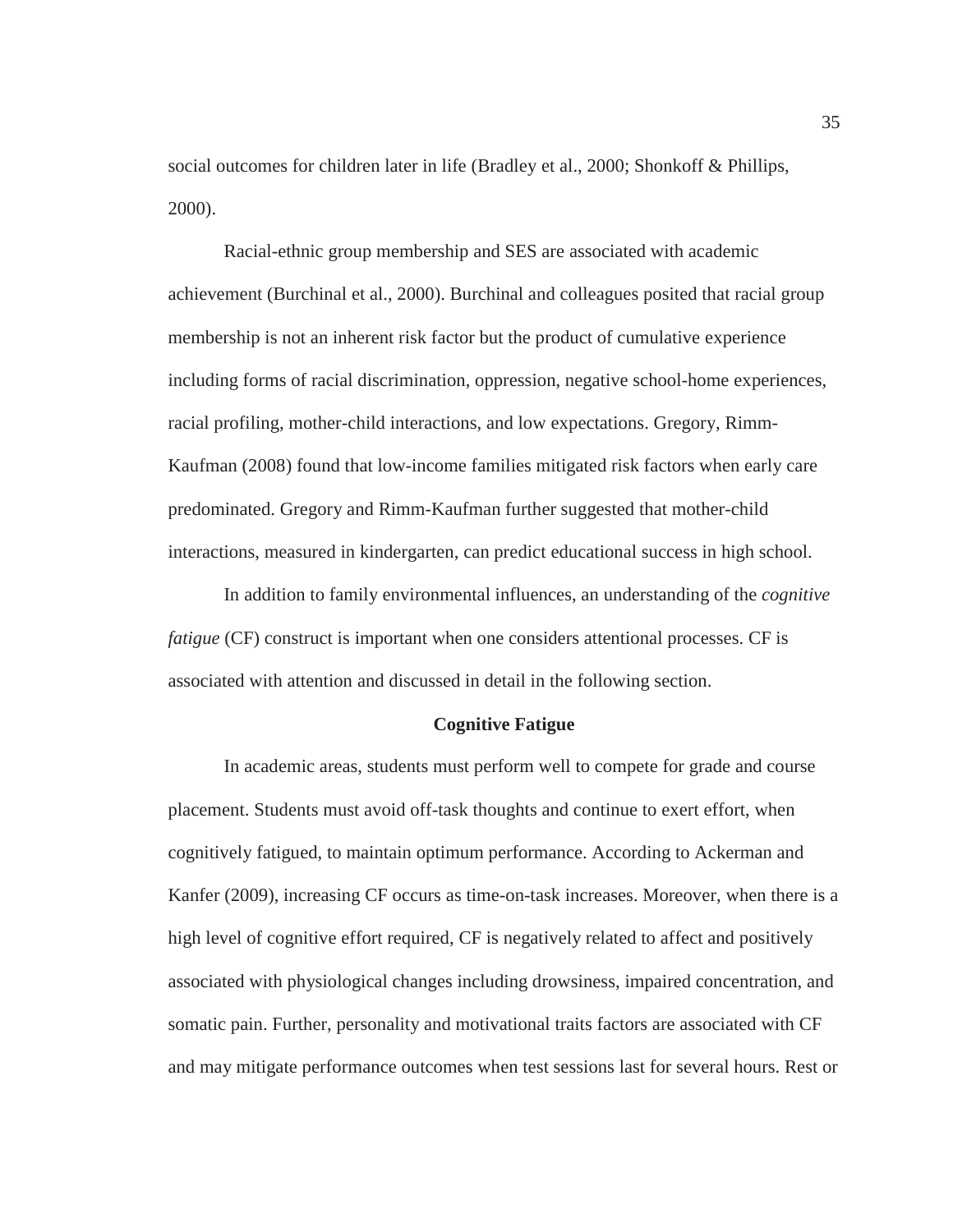engagement on a different task can mitigate the effects of CF during prolonged test conditions (Ackerman et al., 2010).

Ackerman and Kanfer (2009) used the Scholastic Aptitude Test (SAT) to determine the association between length of test and test performance in terms of CF. Results indicated a negative association between test time and performance. From a testtakers point of view, students experienced CF during longer tests with concomitant reported reduction of effort. The research by Ackerman and Kanfer involved older students who perhaps have learned various coping and test taking strategies and therefore, showed no negative association between test-time length and test performance. Younger children may not have mastered such strategies, show reduced effort, and may perform worse under long testing conditions. Ackerman and Kanfer argued that personality traits, achievement motivation, competitiveness, anxiety, reduced sleep, confidence, and emotions play a role in a student's CF experience. Finally, they posited that fatigue and outcomes might be related to student expectations and prior experience with testing.

The literature suggests that there is a plethora of test accommodations including types, format, implementation strategies, and time allotment (Sireci, Li, & Scarpati, 2006). Time accommodation is a specific accommodation used with LD students. The following section addresses the specifics of time accommodations.

#### **Time Accommodations**

According to Heinonen et al. (2011), motivation, task engagement, specific test conditions, and setting affect children's performance on cognitive tasks. Heinonen and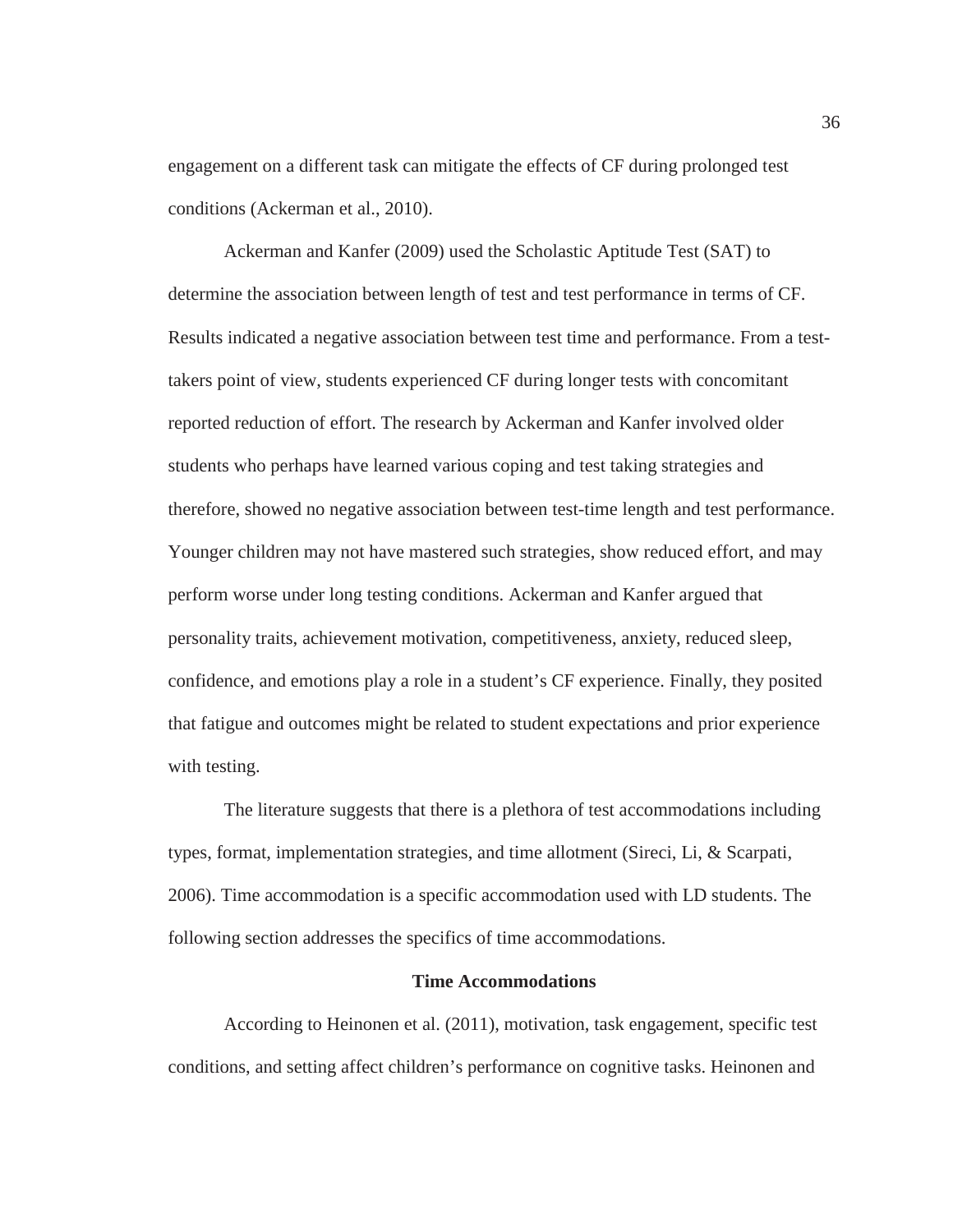colleagues argued that attention is a critical factor when evaluating differences between children who exhibit good or poor test-taking abilities. Moreover, decrements in testtaking performance (i.e., attentiveness) occur after 35 minutes of testing (Chaudhuri & Behan, 2004). Further, greater decrements in test-taking behavior appeared during later half of test sessions compared to the first half of tests for both children with and without attentional difficulties. It is posited that increased test length is positively associated with fatigue, ability to cooperate, and test outcome expectations. Offering extended time appears to help LD student's test performance abilities (Perlman, 1996).

Extant theory holds that students with disabilities perform lower than students without disabilities (Elliott, Bielinski, & Thurlow, 1999). A particular accommodation (i.e., extended time), for students with disabilities, appears to improve test performance compared to students with no disabilities (Perlman et al., 1996; Sireci et al., 2006). Further, children with ADHD symptoms represent a significant proportion of the student populations who receive test accommodations such as extended time (Pariseau, Fabiano, Massetti, Hart, & Pelham, 2010).

Students with ADHD have impaired executive functioning i.e., inhibition, slower response time, and show reduced sustained attention (Stins et al., 2005). Moreover, students' difficulties with executive functioning appear to translate to overall performance deficits. These children often present with behavioral, executive functioning, and academic difficulties that negatively affects academic performance resulting in poor reading and math standardized test scores (Loe & Feldman, 2007; Raggi & Chronis, 2006). Loe and colleagues argued that ADHD students complete their work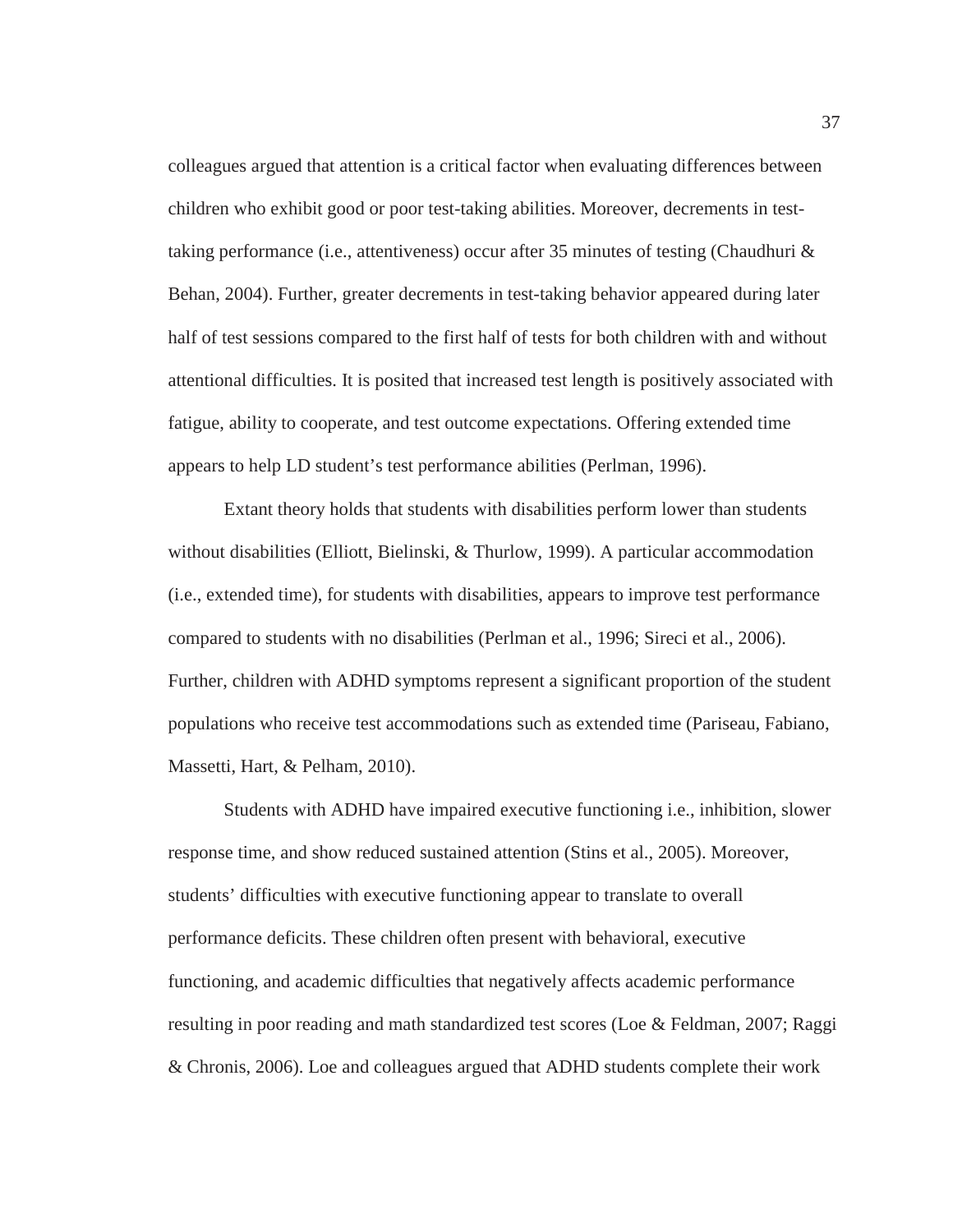with increased accuracy under shorter timed conditions. Since attention reduces as test time progresses, dividing tests into smaller segments appears to be a plausible test and valid accommodation.

While there is a plethora of literature regarding the efficacy of extended time accommodations for special education students of varying ages (Munger & Loyd, 1991), there is research that suggests different outcomes. Some researchers posited that varying timed conditions showed no effect on performance outcomes among students with and without disabilities (Pariseau et al., 2010). Specifically, Preston et al. (2009) suggested that students with learning difficulties in math performed better when tested using a continuous timed protocol compared to a control group of students who had extended time. They posited that perhaps the children with ADHD used in their study did not show improved performance when given extended time because students with ADHD use their time more efficiently when knowing they had a time limited test.

Preston et al. (2009) also found that the rate of accurate problem completion increased during continuous timed protocols. Students with ADHD may work more efficiently during a shorter time allotment than when they have longer tests with more items. Dividing tests into shorter durations over multiple days (divided time), while retaining the full allotment of test items, may be a plausible solution for increased performance outcomes and improved test validity.

A review of the literature revealed only one study that used a divided timed test protocol. As of 2000, 26 states allowed extra time accommodations for statewide testing by offering divided timed protocols for students with disabilities on the Minnesota Basic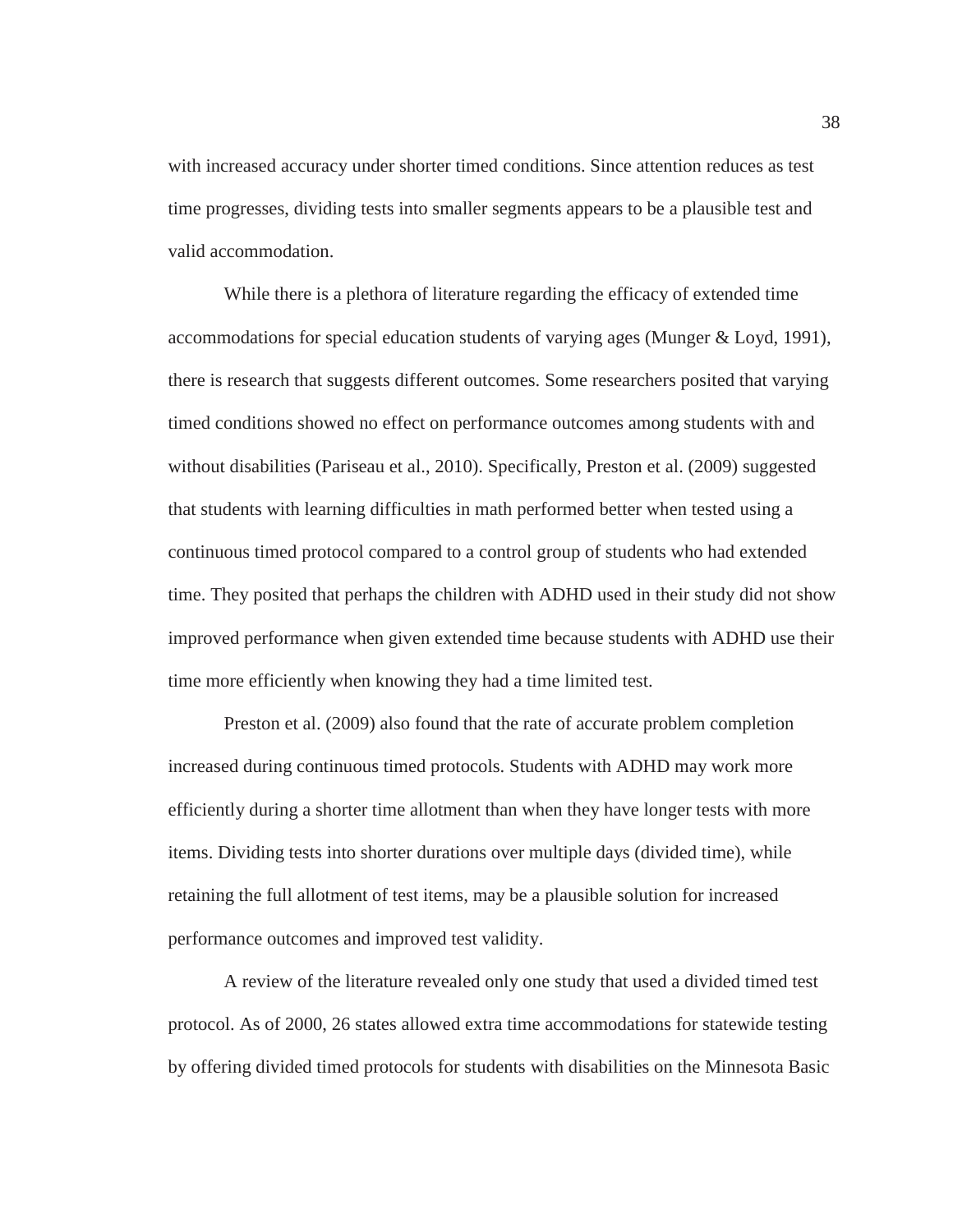Standards Test in reading comprehension (Waltz et al., 2000). Waltz and colleagues studied dividing a standardized test into multiple-day sessions and allowed unlimited time during each session. This study involved middle school students from rural and urban schools in Minnesota. Students were selected based on their special needs versus general education status.

The results suggested that general education students performed worse when taking the test over multiple days. There was no significant association between multipleday testing and performance among students with learning disabilities.

#### **Summary**

Chapter 2 reviewed pertinent theoretical aspects of attention and socioeconomic factors associated with attention difficulties. Attention is associated with academic outcomes including standardized test results among students. Research suggests that family and societal factors impact attention in developing children. Further, those factors associated with deficits in attention appear to be more prevalent among students from low-SES environments. While test accommodations are provided for students with disabilities (i.e., learning disabled, ADHD), there are many students who may benefit from test accommodations who are not identified and formally diagnosed. Leveling the academic playing field is an appropriate strategy for public school education among general and special population students, not by lowering performance of general education students, but by increasing the performance of special education students and those not identified as LD.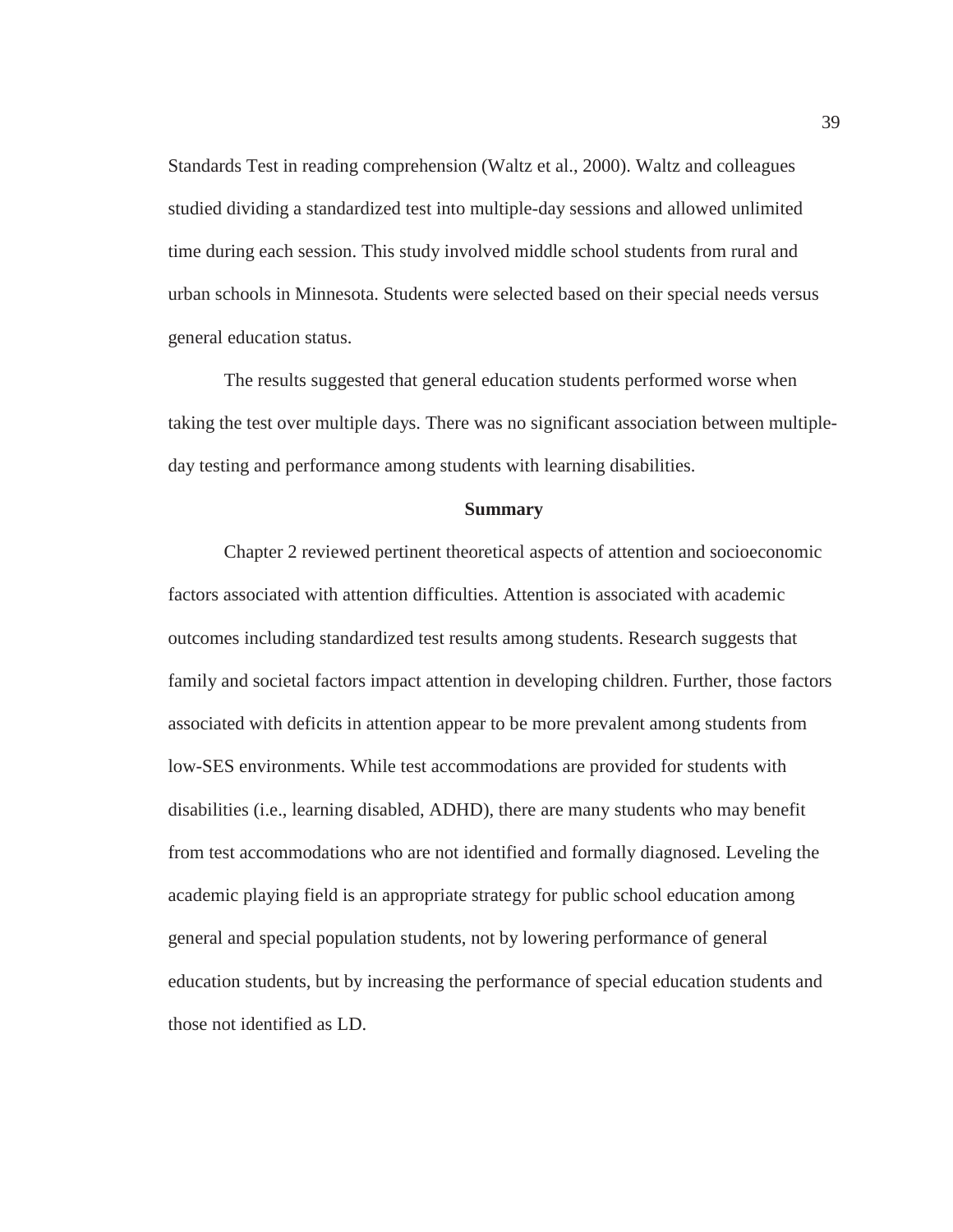Various researchers have discussed and postulated theoretical perspectives regarding attention. Treisman's theory of early selection and attenuation with partially processed unattended stimuli appear to be the predominant theoretical base grounding much of the existing research addressing attention (Treisman, 1960). One of the important components of attention is *vigilance* (sustained attention).

Deficits in attentional processing are associated with poor academic performance. Numerous factors affect sustained attention that place low-SES children at a disadvantage in terms of academic skills necessary for success. Research appears to suggest a negative association between ADHD and academic achievement. Moreover, it appears that ADHD diagnoses are increasing in prevalence among children ages 5-17 years (Akinbami, & Reuben, 2011).

The literature suggests a positive association between family environment and academic achievement. Families who engage in behaviors that encourage children's cognitive abilities tend to have children who are more successful academically at school (NICHD, 2003). However, many students from low-SES homes are not provided with the necessary resources for educational success (Morgan, 2009). Moreover, economically disadvantaged children are exposed to numerous stress factors that are negatively associated with sustained attention. Stressful environments include overcrowding, poor health care, authoritarian parenting styles, chaos, trauma, lack of parental involvement, and additional physiological-psychological difficulties. Elevated levels of each of the aforementioned factors are associated with lower executive attention skills and academic performance.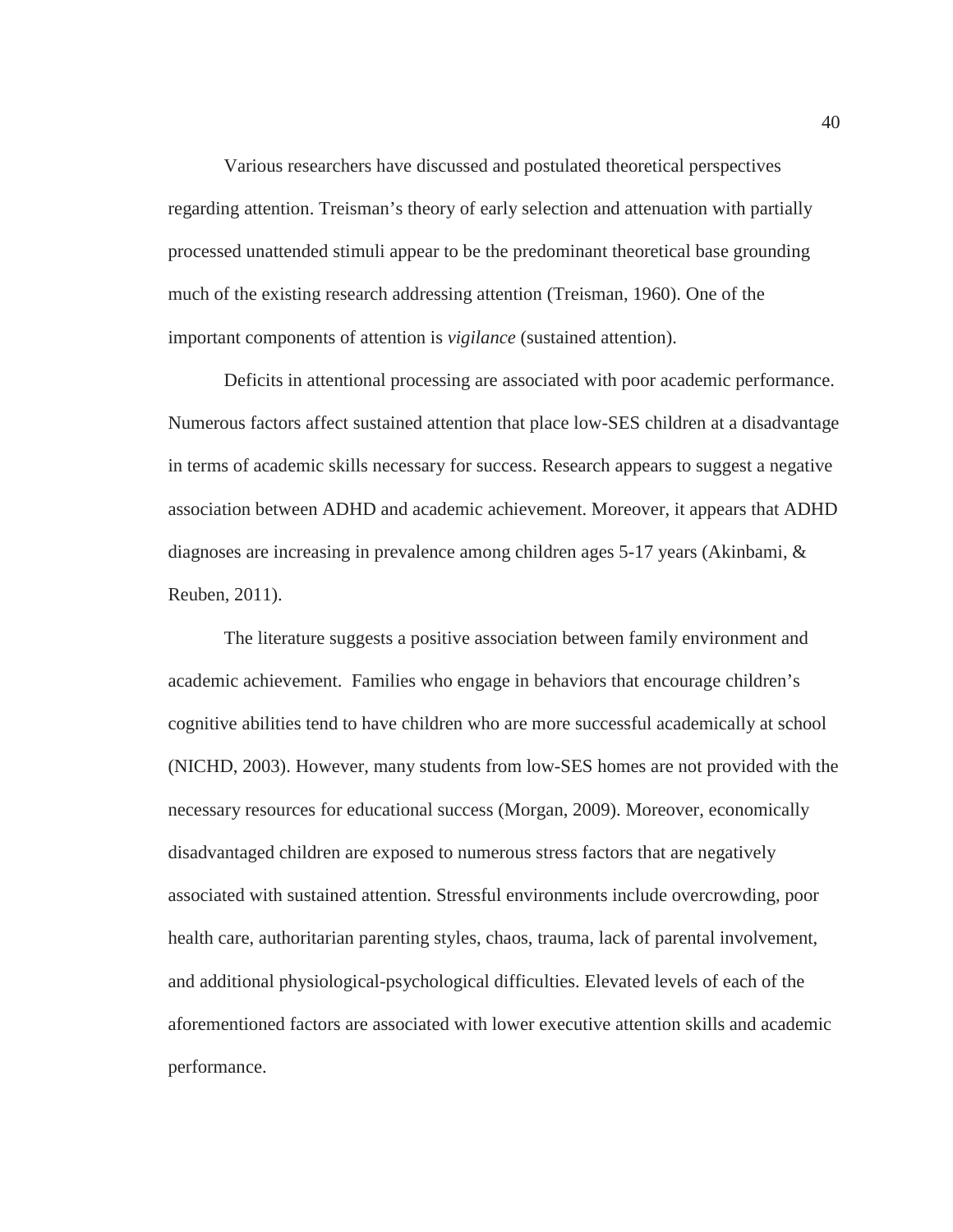Gender differences among children with and without attentional difficulties appear non-significant in terms of language and cognitive abilities. Boys however appear more affected by ADHD symptoms than girls in terms of problem behaviors and family burden.

CF appears to be associated with executive processing and affects testing outcomes. Additionally, CF is associated with the ability to sustain cognitive effort during testing conditions. Periodic breaks or engagement on different tasks appears to mitigate the effects of CF.

Many researchers argue for a negative association between test length and academic performance. The test accommodation of extending time for improved performance has mixed results. Students with disabilities and children from low-SES groups appear to be at a disadvantage when testing, in part due to sustained attention deficits. While extended time is the predominant intervening intervention, there is little literature regarding divided test session accommodations that may mitigate negative effects of CF and sustained attention difficulties.

The literature is replete with studies that address the need to accommodate students who are at a disadvantage in terms of standardized testing. Due to the importance the education system places on test scores, determining appropriate strategies is of utmost importance. It appears that only one study was performed regarding a divided test session accommodation. Moreover, there appeared to be limited studies involving elementary age children in terms of test accommodations except for extended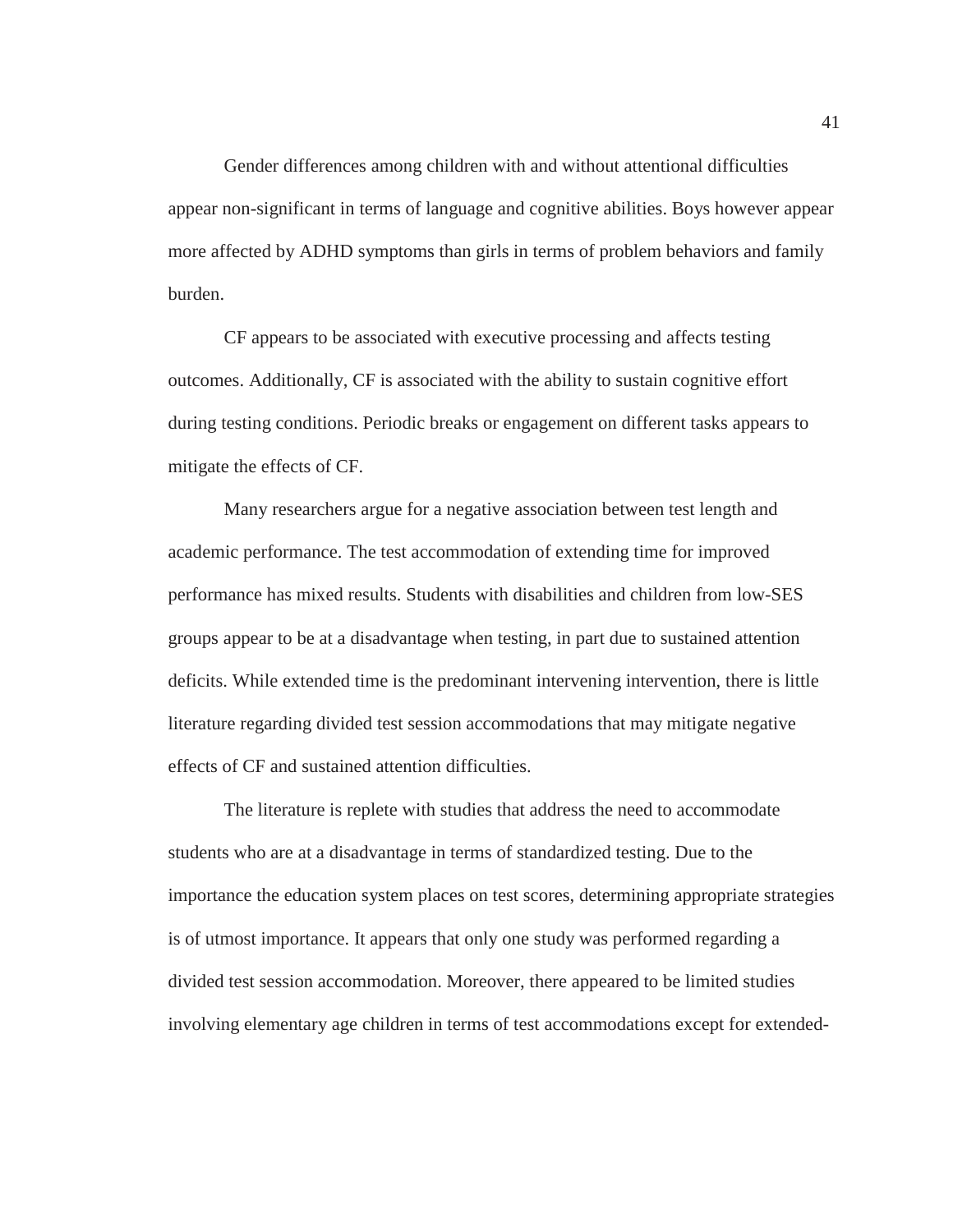time considerations. Further, those studies appeared to focus only on students with disabilities.

The concept of test accommodation has particular efficacy when considering low-SES children who have attention intrinsic deficits or come from environments that may create cognitive deficits in terms of their ability to attend and adequately perform. This study attempted to add information to the body of knowledge concerning test accommodations among low-SES elementary students. Specifically, it attempted to explore whether a divided timed test accommodation affects student test scores from low-SES environments who may have attentional difficulties but are not formally diagnosed with LD.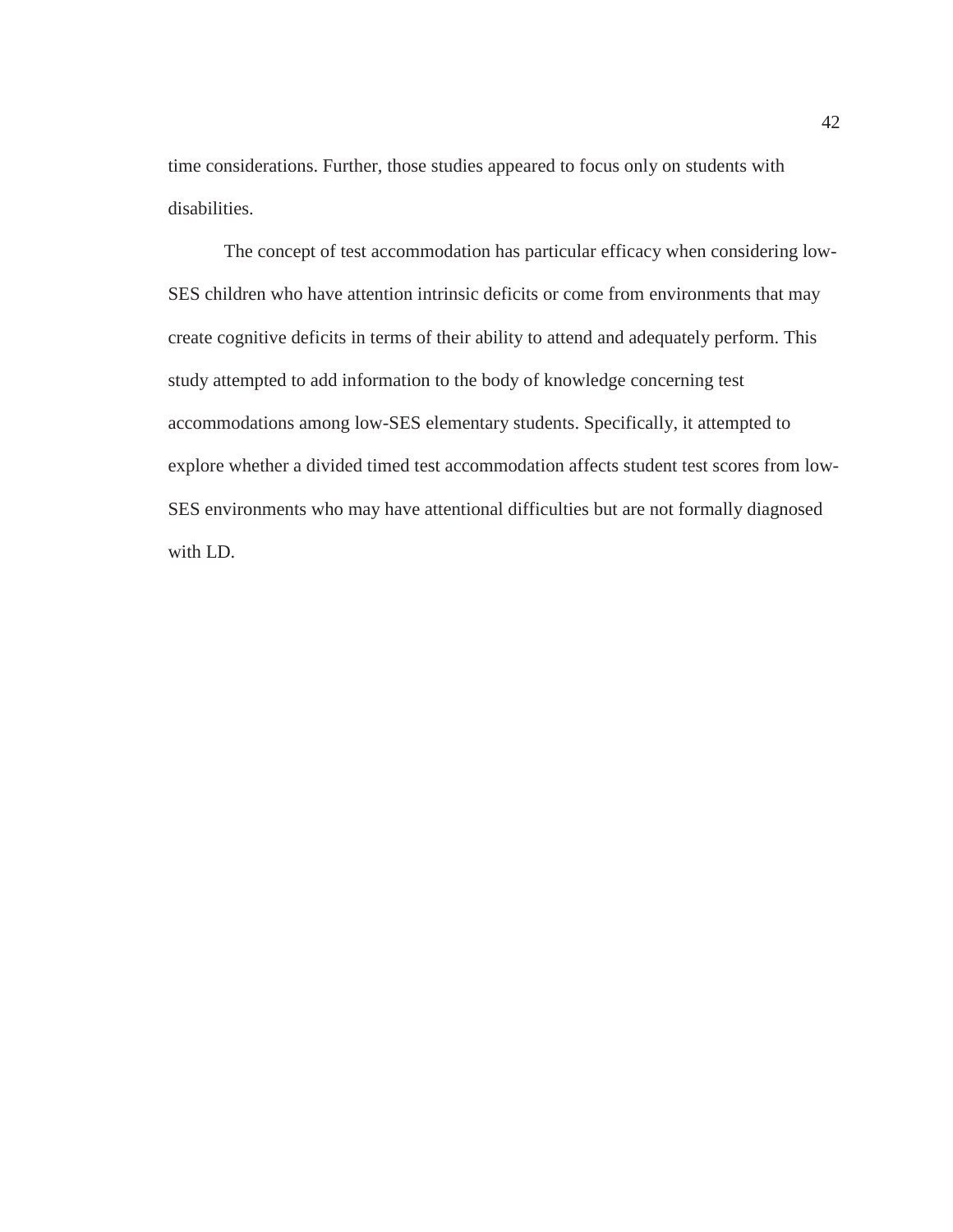## Chapter 3: Research Method

## **Introduction**

Chapter 3 includes a discussion of the research design, sample, and sampling method. Moreover, this chapter includes a description of collected data, the method of data analysis, the protection of human subjects, and confidentiality issues.

## **Research Design and Approach**

The purpose of this study was to determine if there was a significant association between two different testing protocols (i.e., continuous and divided) and test outcomes among low- and non-low-SES fifth grade students. Moreover, this study tested the research hypothesis that tests scores on the TAKS would be statistically different between continuous and divided assessment protocols among low- and non-low-SES fifth grade students in mathematics. Further, this study tested the hypothesis that there would be a statistical difference by gender in terms of test scores among low- and non-low-SES groups. To test this hypothesis, this research used a quasi-experimental design where classrooms were assigned to either a treatment group (i.e., divided protocol) or control group (i.e., continuous protocol). This method eliminated the possibility of systematic bias. This approach used a quantitative and inferential design and statistical analysis. Moreover, it may be considered a quasi-experiment because the predictor variable was not manipulated and there was no random sampling.

#### **Population and Procedures**

A convenience-sampling procedure was used that involved recruiting students from charter schools in the Boise, ID area. These schools served suburban populations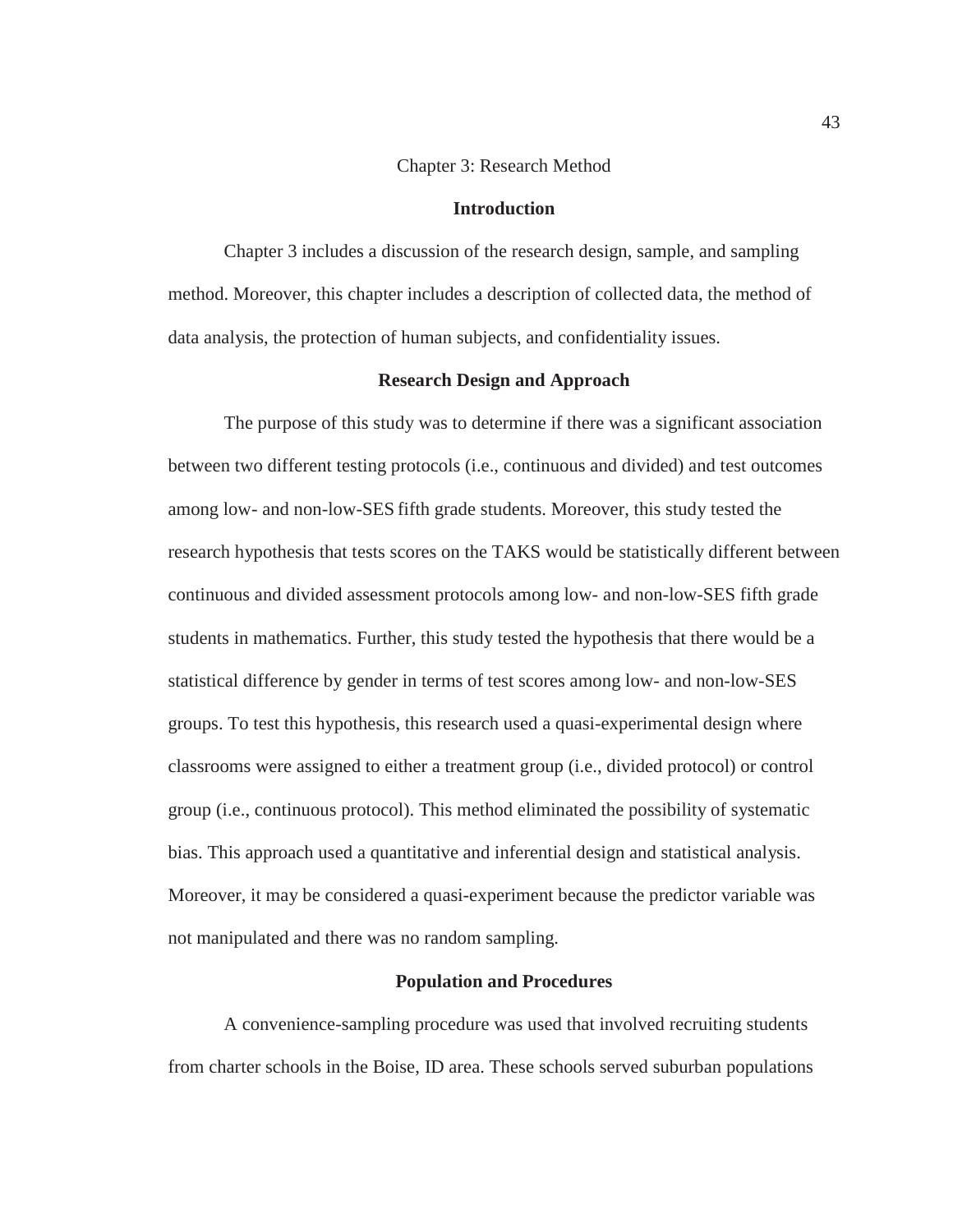classified as low- and non-low-SES. Low-SES individuals are defined as such by U.S. government poverty guidelines (U.S. Department of Health & Human Services, 2009) and Title-I classifications (U.S. Department of Education, 2005).

 In order to recruit participants, proposals were disseminated to a charter school director in the Boise, ID area. The Boise area uses various standardized tests as benchmark exams throughout the year. Typically, parents do not sign consent forms for student participation in classroom benchmark assessments (CBA). Assent and consent are implied within the context of school-administered CBA assessments. The CBA assessment period was used for this study. Students diagnosed with LD or ADHD were not excluded from participation in this study.

#### **Sample Size**

The population mean and sample mean differences, the variability of scores, and sample size affect the hypothesis test. Moreover, the basic elements of hypothesis testing include sample statistics, estimate of error, test statistics, and alpha level. Further, it appears that a specific hypothesis test does not evaluate the size of a treatment effect. In this study, the power of the statistical test helped in understanding the chance that the test would correctly reject the null hypothesis. Finally, power is influenced by effect size, sample size, alpha level, and differences inherent in one-tailed versus two-tailed tests. In this study, a sample size calculator helped to determine the sample size given a certain alpha, power, and sensitivity (Gravetter & Wallnau, 2007).

 The sample size for this study was determined by using g\*power 3.1. (Faul, Erdfelder, Lang, & Buchner, 2007). It appears that research regarding test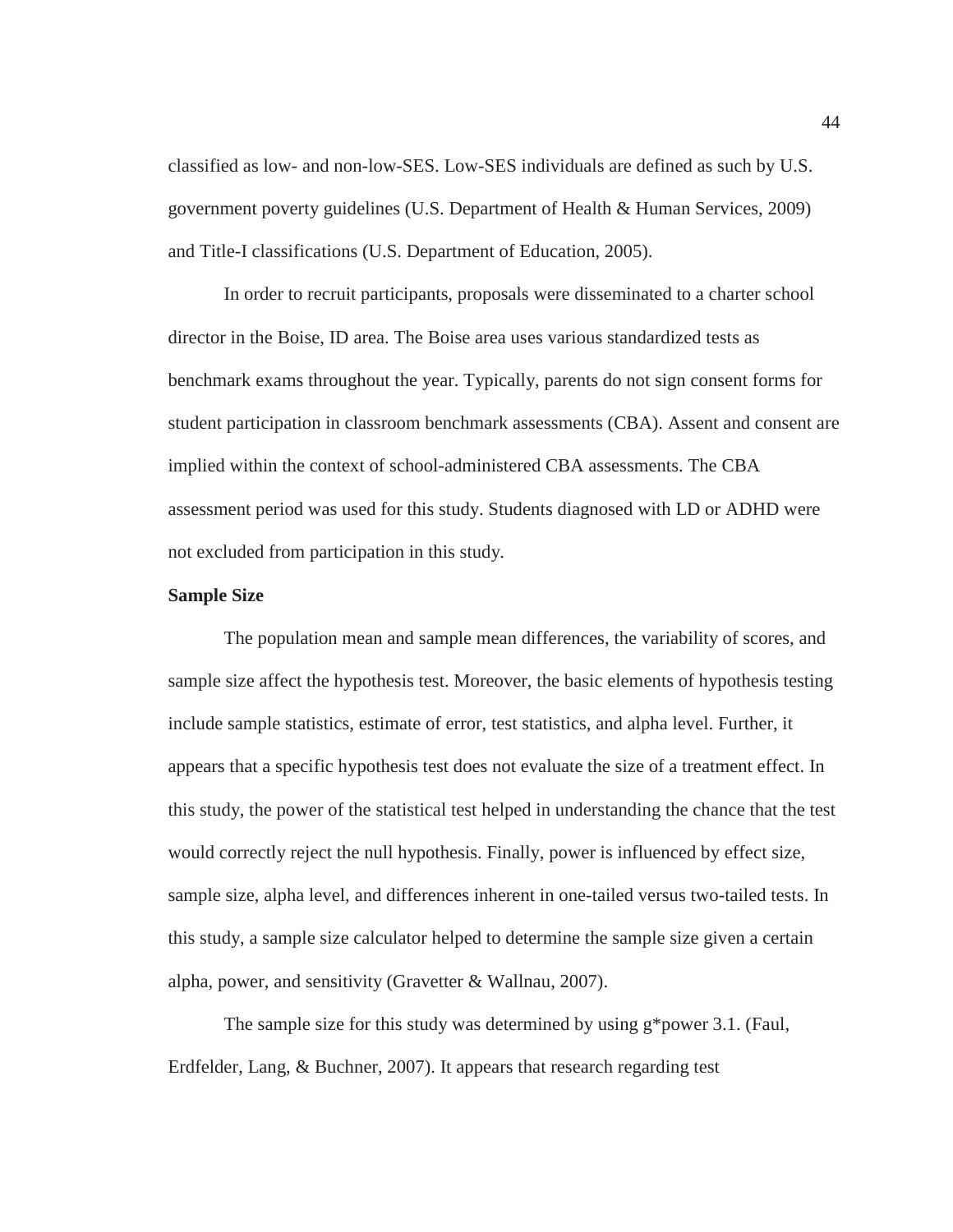accommodations uses large sample sizes with large effect size. Cohen identified a large effect size as .80 (Gravetter & Wallnau, 2007). The g\*power analysis for the current study used .05 for alpha, .95 for beta, and 0..80 for effect size. A minimum total sample size of 54 participants resulted from the analysis. It appears this sample size provided adequate power when using an ANOVA statistical procedure.

## **Procedure**

Students were tested in school classrooms in groups of approximately 18-25 students. Two schools that were similar in demographics were chosen. Low-SES students totaled 29% of the fifth grade census in the schools selected for this study. One school participated in the study using the divided protocol, while the second school participated using the continuous protocol. The current method of benchmark testing in these schools was the continuous protocol.

 Teachers were trained in standardized testing procedures using Idaho testing standards. It appeared that Idaho testing standards were similar to TEA standards. Students in the continuous testing condition were given 4 hours to complete the exam. Students in the divided protocol condition were given 80 minutes each day for three days to complete the exam. The divided exam was separated into three portions of an equal number of questions in the same order presented on the continuous exam. Students were allowed restroom breaks only one time per 80 minutes during the continuous protocol. In the divided protocol condition, students were taken to the bathroom immediately before the testing began.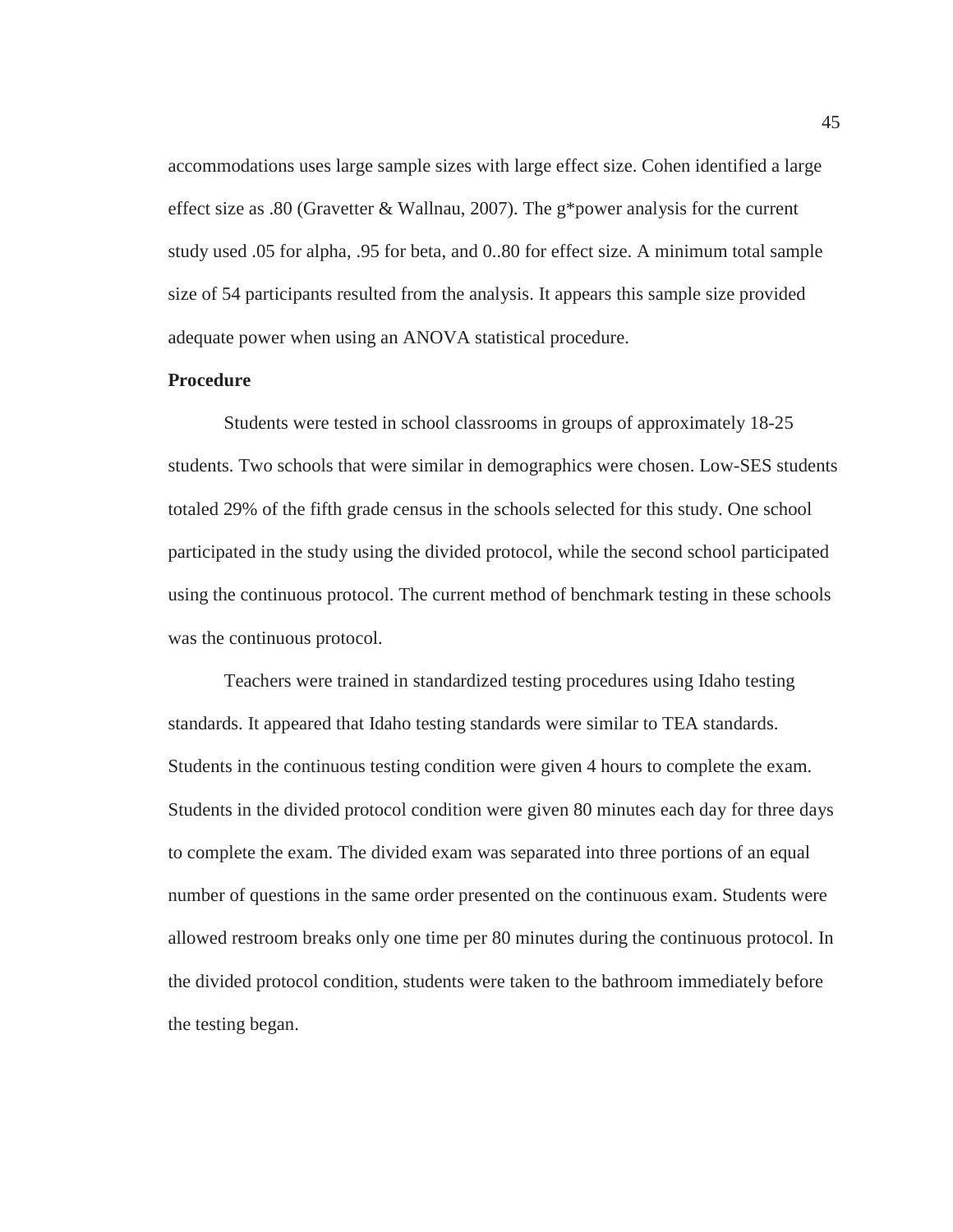Teachers implemented TEA-approved proctoring procedures during both testing protocols. Teachers were not allowed to read test questions to the students or coach students during the assessments. Test booklets and answer sheets were kept by the teacher and given to the director after each testing session. The director delivered, in person, the answer sheets to school personnel responsible for data entry and scoring. Test booklets and answer sheets were coded in order to include demographic data. These materials were kept in a secure place determined by the school director and in accordance with valid TAKS testing procedures.

## **Data Collection and Instruments**

A separate answer sheet was provided each day for the divided testing protocol. One answer sheet was provided for the continuous protocol. The released version of a fifth grade TAKS was the instrument used for this study. Testing commenced during the first term of the 2013 academic year. The Walden University IRB approval number was 10-30-12-0147925.

#### **Data Storage**

Teachers delivered test booklets and answer sheets to the director immediately following the completion of each test. The data collected were transferred to a school computer and stored on a flash drive. The flash drive was accessible via a password known only to me. The data was analyzed using SPSS. Finally, the data were deleted following SPSS analysis and dissertation approval (i.e., no later than 24 hours following approval).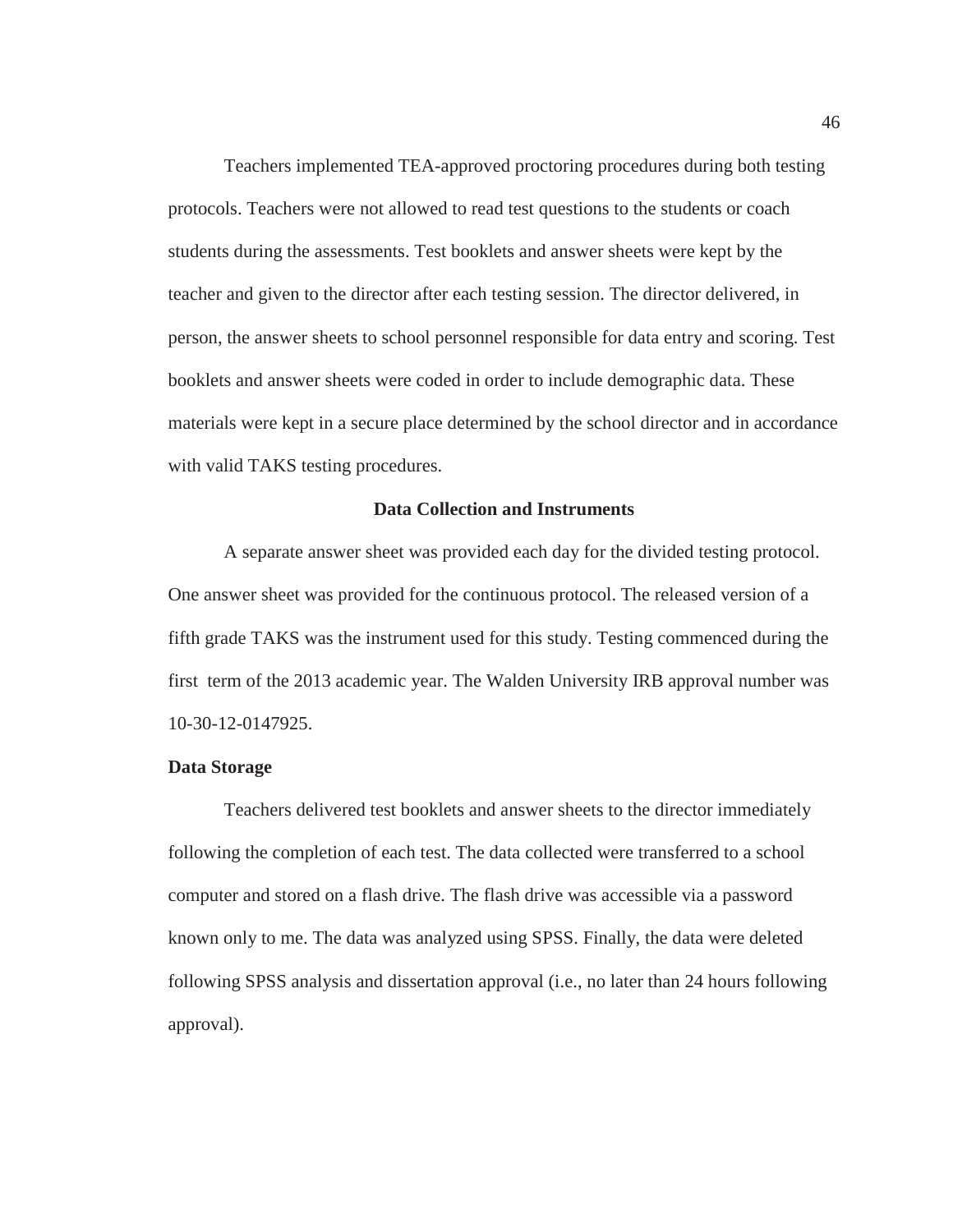## **Data Analyses**

## **Descriptive Analysis**

Once the data were transferred to SPSS for analysis, the samples were analyzed to determine means and standard deviations of the criterion variables. Descriptive statistics were used to identify the sample's distribution among the variables of interest including skewness and kurtosis. Once the descriptive data analysis was performed, inferential analysis commenced.

## **Inferential Analysis**

It was theorized that providing divided test accommodations to low-SES students would increase their overall test scores relative to those students of similar low-SES who took the TAKS under the usual continuous protocol. It was further theorized that nonlow-SES students' test scores would show no statistical difference between the divided and continuous test protocols. Additionally, it was theorized that test scores for boys would be statistically higher than test scores for girls among both SES groups. The goal of inferential analysis was to measure the amount of variability between and within the samples. ANOVA was used to divide the total variability into two components: betweentreatment variance (i.e., measuring the differences between sample means between treatment conditions) and within-treatment variance (i.e., providing a measure of variability within each treatment condition).

#### **Summary**

Chapter 3 discussed the research design and approach to this study. The population from which samples were obtained was discussed, along with sample size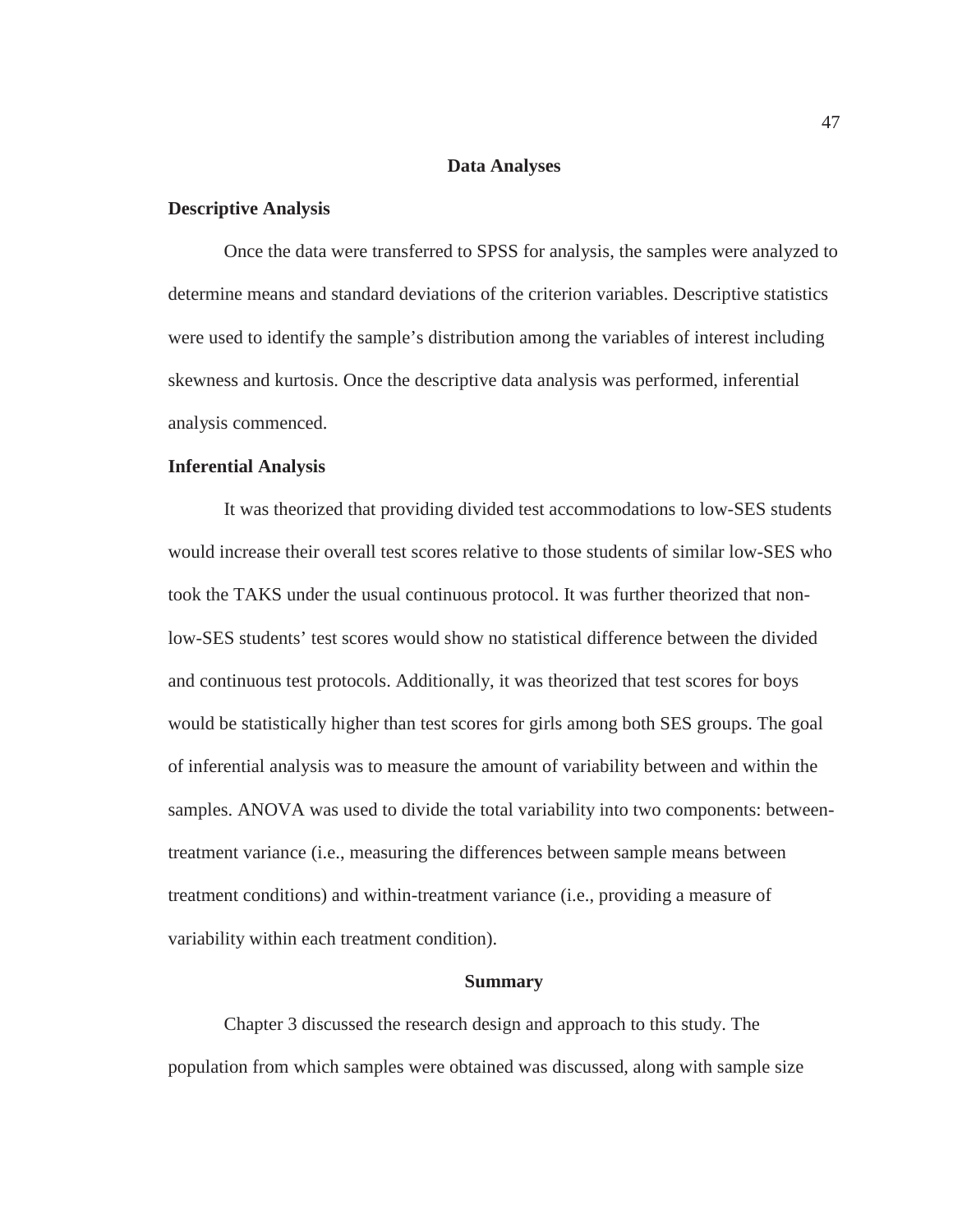determination. The procedure for data collection, data storage, and different data analyses protocols were also delineated. Chapter 4 will address the results of this study. Chapter 5 will present the discussion, conclusions, and recommendations.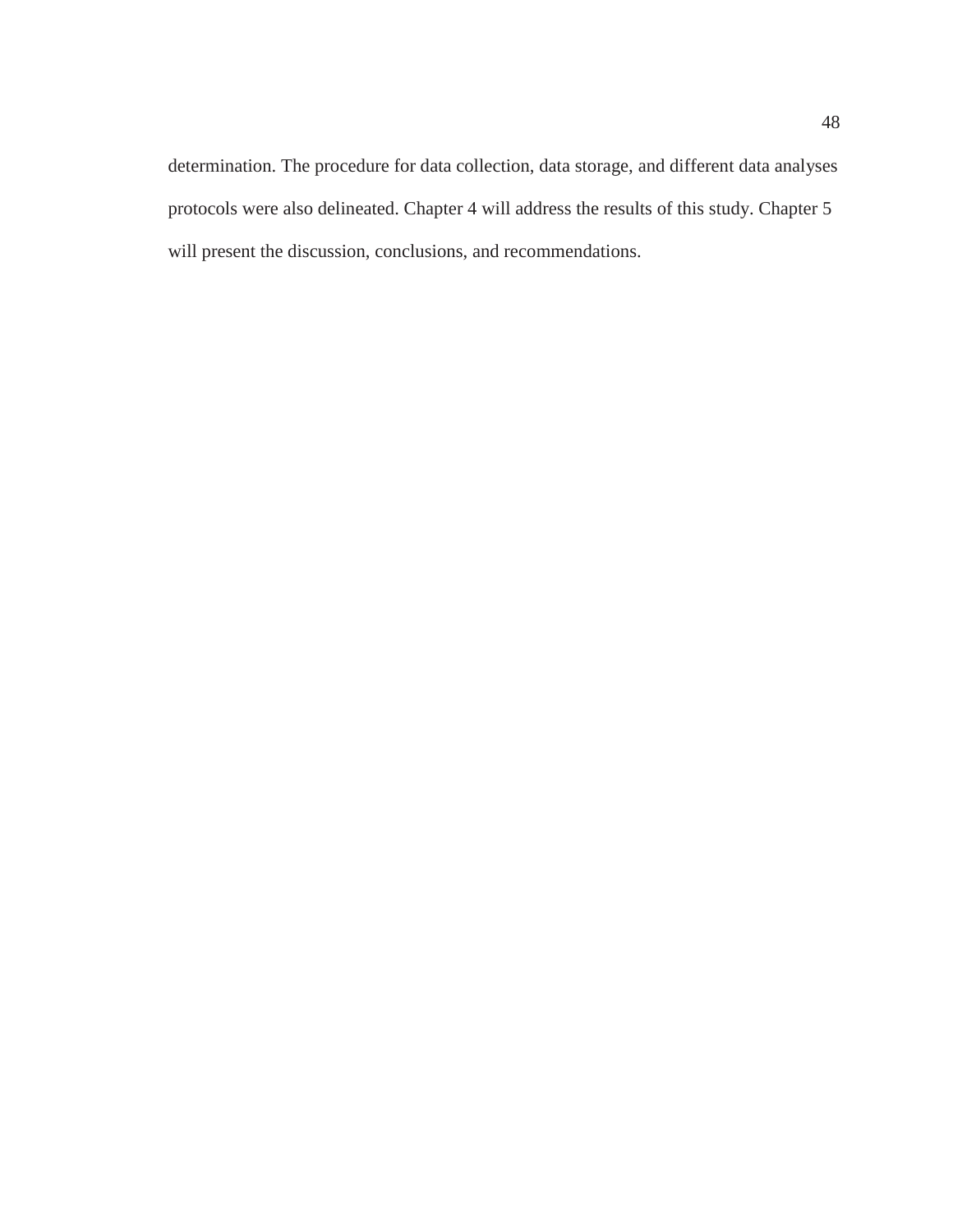#### Chapter 4: Results

## **Introduction**

Chapter 4 addresses data analysis and provides tables for demographics, descriptive statistics, and data from tests of between-subjects effects. Additionally, the study hypotheses are discussed in terms of statistical results. Finally, a summary is provided with an introduction to Chapter 5.

This study explored the relationship between testing protocols (i.e., divided or continuous) and student achievement. Specifically, the purpose of this study was to determine if there was a significant association between two different testing protocols (i.e., continuous and divided) and standardized math assessment (TAKS) test outcomes among low- and non-low-SES fifth grade students. Moreover, this study tested the research hypothesis that tests scores on the TAKS would be statistically different between continuous and divided assessment protocols among low- and non-low-SES fifth grade students and between both genders in mathematics.

Originally, I planned to sample fifth grade students from Houston, TX school districts. After attempting collaboration with more than 10 school districts and their respective elementary schools from September 2012 to January 2013, I was unable to obtain collaboration. Therefore, it was necessary to contact school districts outside of Texas.

 I found a charter school system in the Boise, ID suburban area. In the schools sampled from this system, 29% of students were classified as low-SES. The sample size was limited to 58 students in two schools: Liberty Charter School and Legacy Charter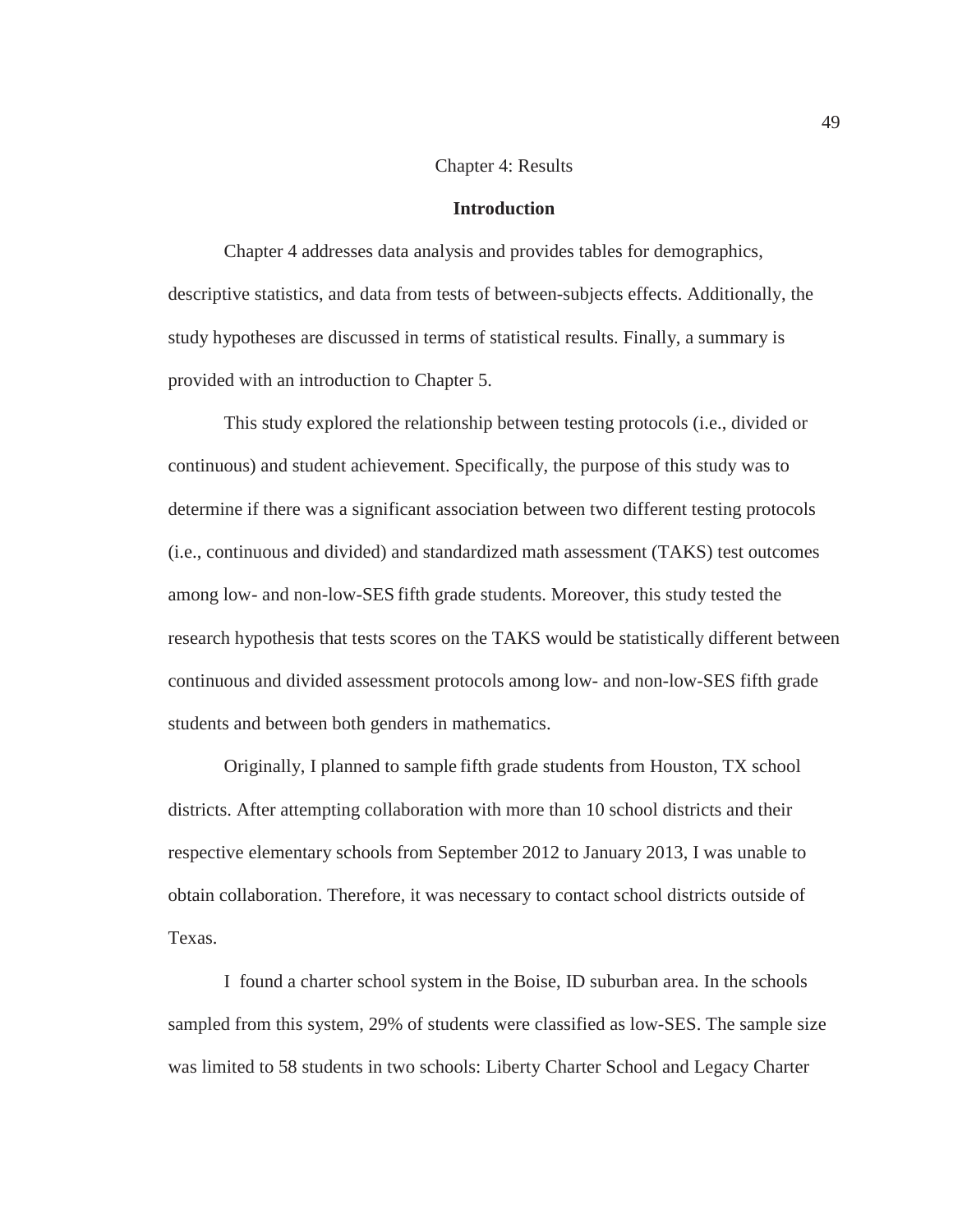School. Each school's fifth grade classes participated in either the continuous or divided math TAKS test protocol.

I investigated whether charter schools would be more amenable to data collection collaboration for this study. Additionally, I obtained information from professional contacts regarding a specific progressive charter school system in the Boise, ID area. The study design required student participants from both low- and non-low-SES areas. The Legacy and Liberty Charter Schools reported a census indicating that approximately 30% of students represented the low-SES student population and were willing to participate in this study. Moreover, it appeared that the sample size of 58 fifth grade students provided adequate power when using an ANOVA statistical procedure. An interest letter, summary of the study, and data use agreement were sent to the director of these charter schools. After receiving a positive response and reviewing Boise, ID statutes, I made changes to the IRB application and received approval to collect data.

This study was designed to answer two research questions. The first question was "Is there a significant relationship between continuous and divided assessment protocols and TAKS test scores among low-SES and non-low-SES students?" The second question was "Is there a significant relationship between test protocols and test scores with respect to gender?" This research used a quasi-experimental design where classrooms were assigned to either a treatment group (i.e., divided protocol) or control group (i.e., continuous protocol). The results of this study are reported in tabular and narrative form.

## **Data Analysis**

Data were analyzed using a univariate analysis of variance (ANOVA) procedure.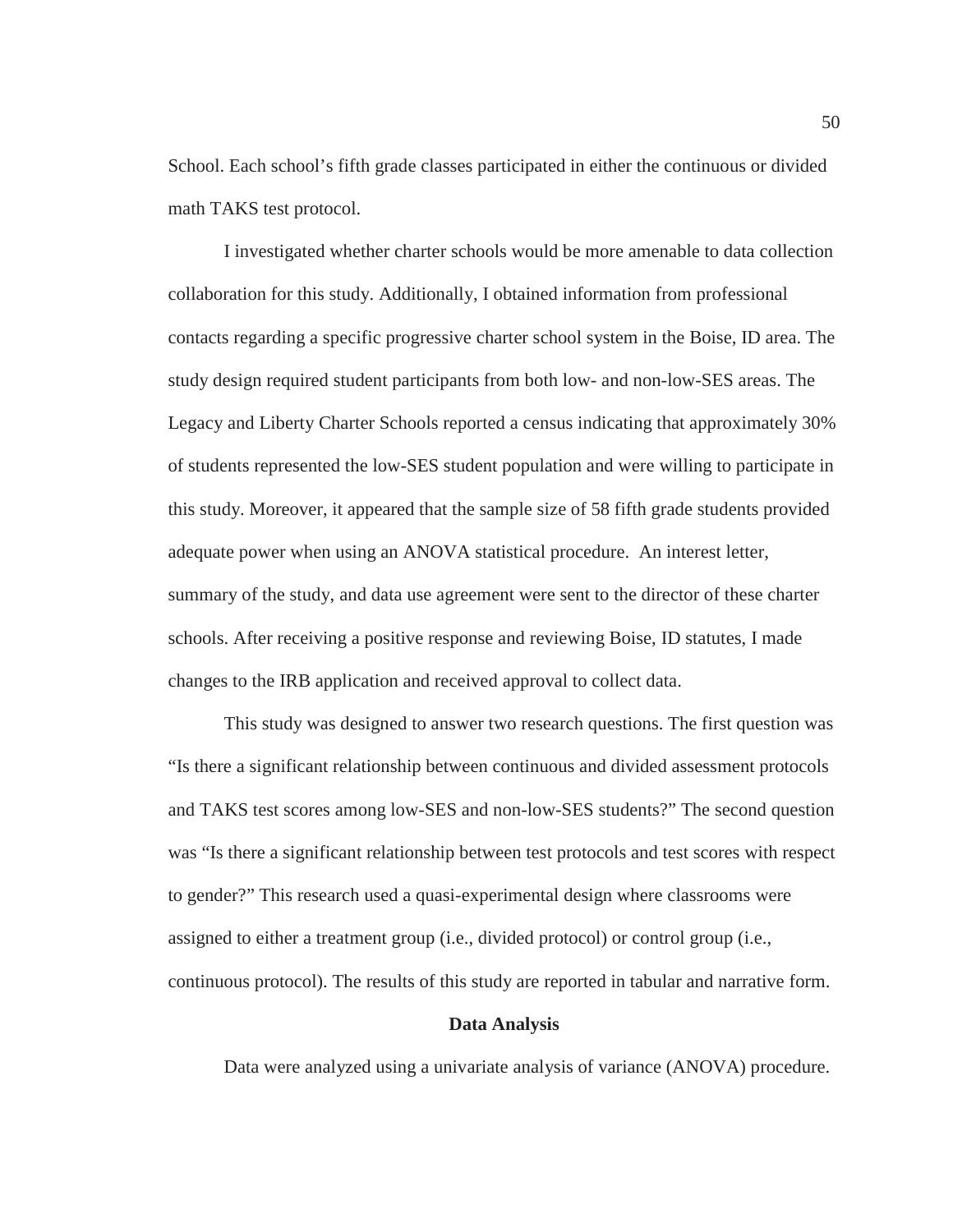The alpha level was established at .05. A total of 58 students from two classrooms involving two different schools participated in this study.

 Of the total number of participating students, nearly two-thirds (64%) were male and nearly three-fourths (71%) were classified as non-low SES. The average student age was 10.7 years, with students 10 years of age and older comprising 97% of the sample.

 I obtained data from two schools (Liberty Charter School and Legacy Charter School) from the Boise, ID area. Data from students tested under the continuous protocol were obtained from Liberty Charter School. Data from students tested under the divided protocol were obtained from Legacy Charter School. Data were examined to determine whether there was a difference in mathematics test scores between the two testing protocols and between genders among low- and non-low-SES students. ANOVA and an analysis of covariance (ANCOVA) results were used to determine if there were significant differences between the two testing protocols.

 Sample and population means were compared for both the continuous and divided testing protocols. The predictor variable, when assessing the relationship between testing protocol and student scores on the TAKS, was the testing protocol. The criterion variable was student scores on the TAKS. The hypotheses for this study were as follows:

 H0: Mean scores on the TAKS will be statistically equivalent between divided and continuous assessment protocols among low- and non-low-SES elementary students. Additionally, the assessment protocol mean scores for the boys will be statistically equivalent with the mean scores for girls among low- and non-low-SES elementary students.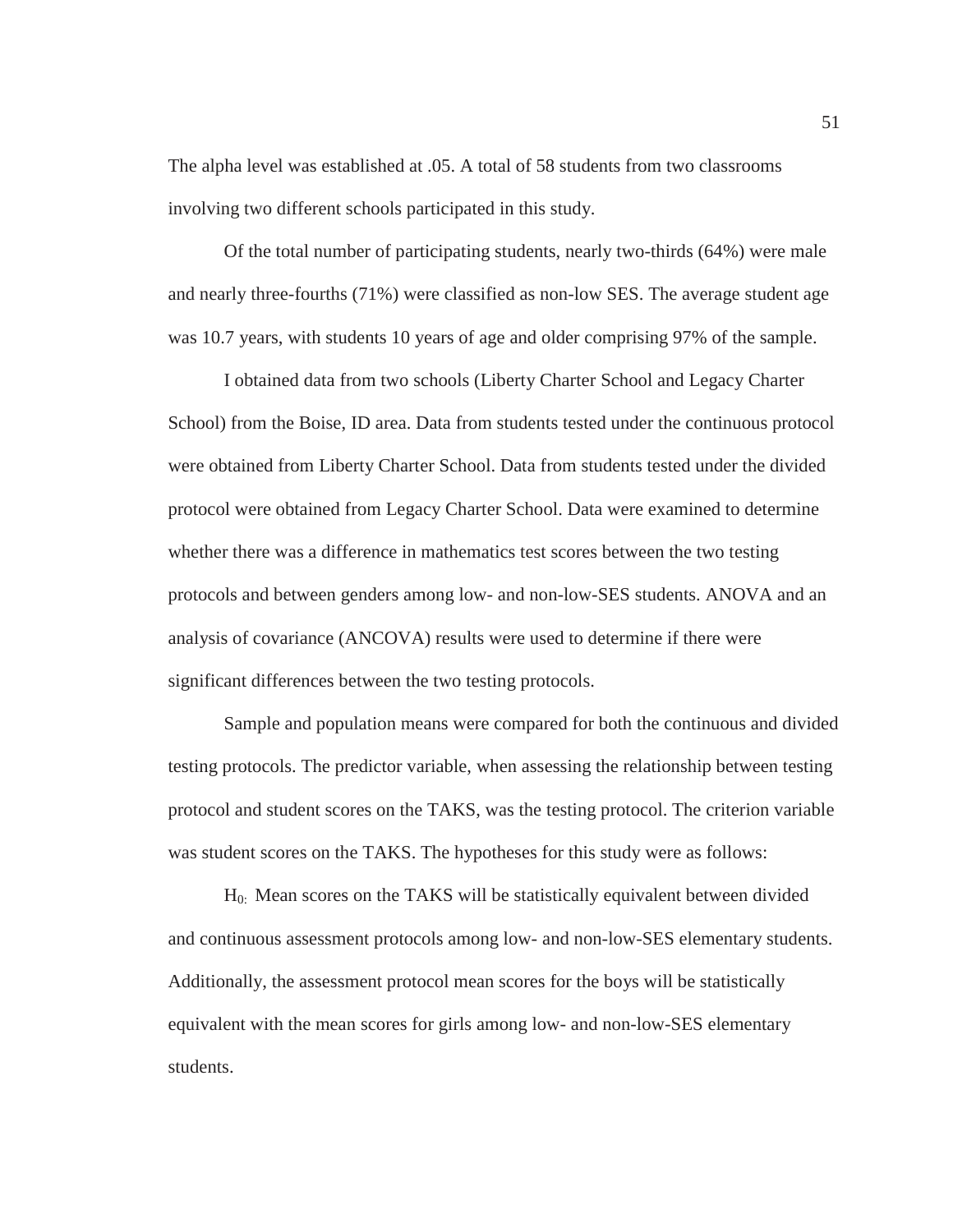$H<sub>1</sub>$ : Mean scores on the TAKS will be statistically different between the divided and continuous assessment protocols among low- and non-low-SES elementary students. Additionally, the mean scores for the boys will be statistically different from the mean scores for girls among both low- and non-low-SES groups.

 An analysis of covariance (ANCOVA) was run to determine the effect of two different testing protocols and TAKS test scores after controlling for SES and gender. The predictor variable, when assessing the relationship between testing protocol and student scores on the TAKS, was the testing protocol. The criterion variable was student scores on the TAKS. Additionally, a univariate analysis of variance (ANOVA) was used to identify any between-group differences in mean scores on the TAKS mathematical test in two testing protocols for low- and non-low-SES students and for male and female students. Descriptive statistics are displayed in Table 1. Tests of between-subjects effects are displayed in Table 2.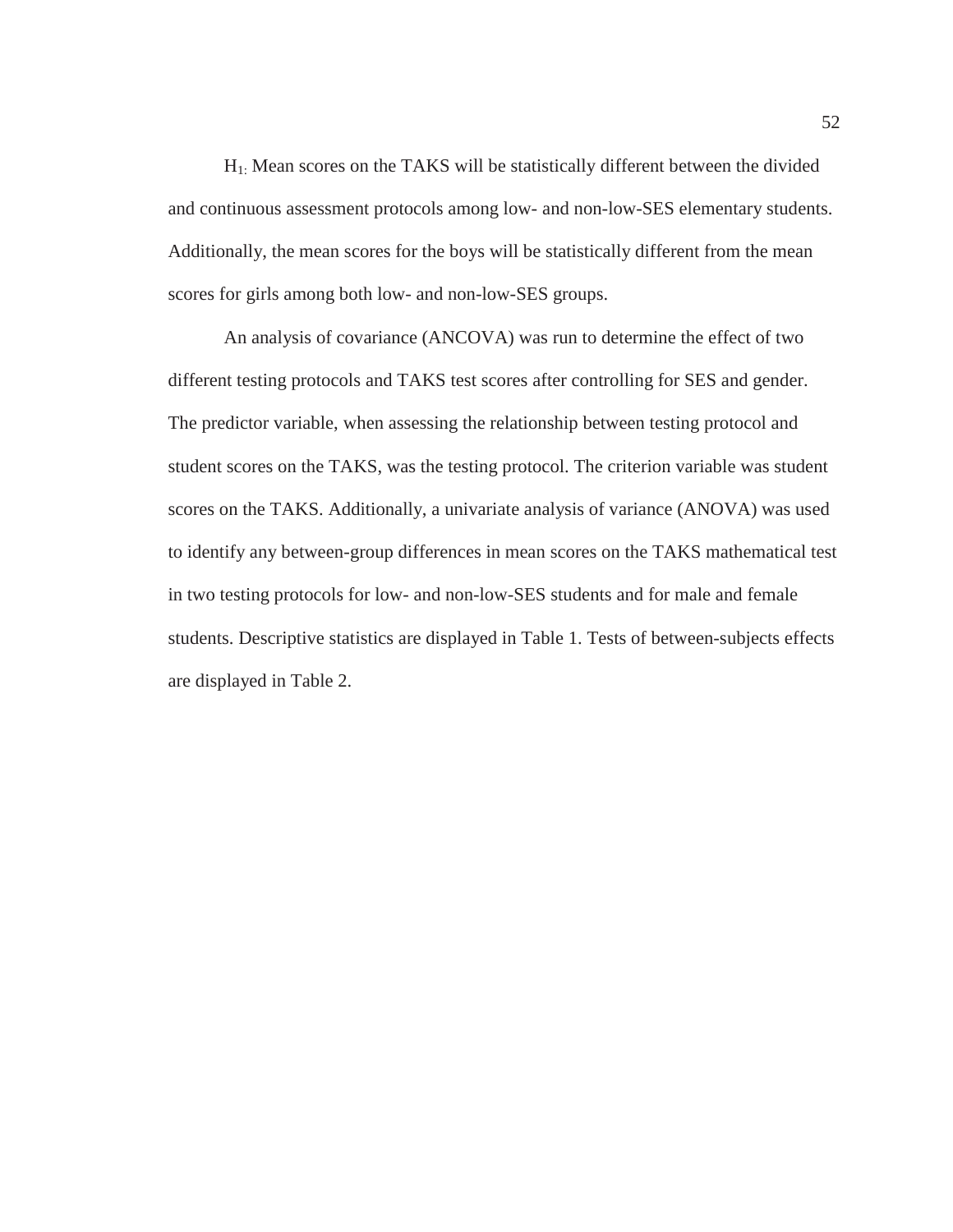# Table 1

| Protocol   | <b>SES</b>  | Gender | Mean    | Std. Deviation | ${\rm N}$      |
|------------|-------------|--------|---------|----------------|----------------|
| Continuous | Low SES     | Male   | 33.8571 | 7.05759        | $\tau$         |
|            |             | Female | 35.0000 | 5.29150        | 3              |
|            |             | Total  | 34.2000 | 6.30344        | 10             |
|            | Non-Low SES | Male   | 32.6875 | 11.60298       | 16             |
|            |             | Female | 32.1667 | 8.56543        | 6              |
|            |             | Total  | 32.5455 | 10.66247       | 22             |
|            | Total       | Male   | 33.0435 | 10.28007       | 23             |
|            |             | Female | 33.1111 | 7.40683        | 9              |
|            |             | Total  | 33.0625 | 9.44231        | 32             |
| Divided    | Low SES     | Male   | 26.3333 | 13.57694       | 3              |
|            |             | Female | 27.0000 | 12.56981       | $\overline{4}$ |
|            |             | Total  | 26.7143 | 11.85628       | 7              |
|            | Non-Low SES | Male   | 32.1818 | 7.76940        | 11             |
|            |             | Female | 33.2500 | 7.22595        | $\,$ 8 $\,$    |
|            |             | Total  | 32.6316 | 7.35762        | 19             |
|            | Total       | Male   | 30.9286 | 8.99969        | 14             |
|            |             | Female | 31.1667 | 9.26217        | 12             |
|            |             | Total  | 31.0385 | 8.93748        | 26             |
| Total      | Low SES     | Male   | 31.6000 | 9.34761        | 10             |
|            |             | Female | 30.4286 | 10.32565       | 7              |
|            |             | Total  | 31.1176 | 9.45967        | 17             |
|            | Non-Low SES | Male   | 32.4815 | 10.04747       | 27             |
|            |             | Female | 32.7857 | 7.52614        | 14             |
|            |             | Total  | 32.5854 | 9.16781        | 41             |
|            | Total       | Male   | 32.2432 | 9.74225        | 37             |
|            |             | Female | 32.0000 | 8.37257        | 21             |
|            |             | Total  | 32.1552 | 9.19535        | 58             |

*Descriptive Statistics*

*Note*. Dependent variable = test score (44 max. possible).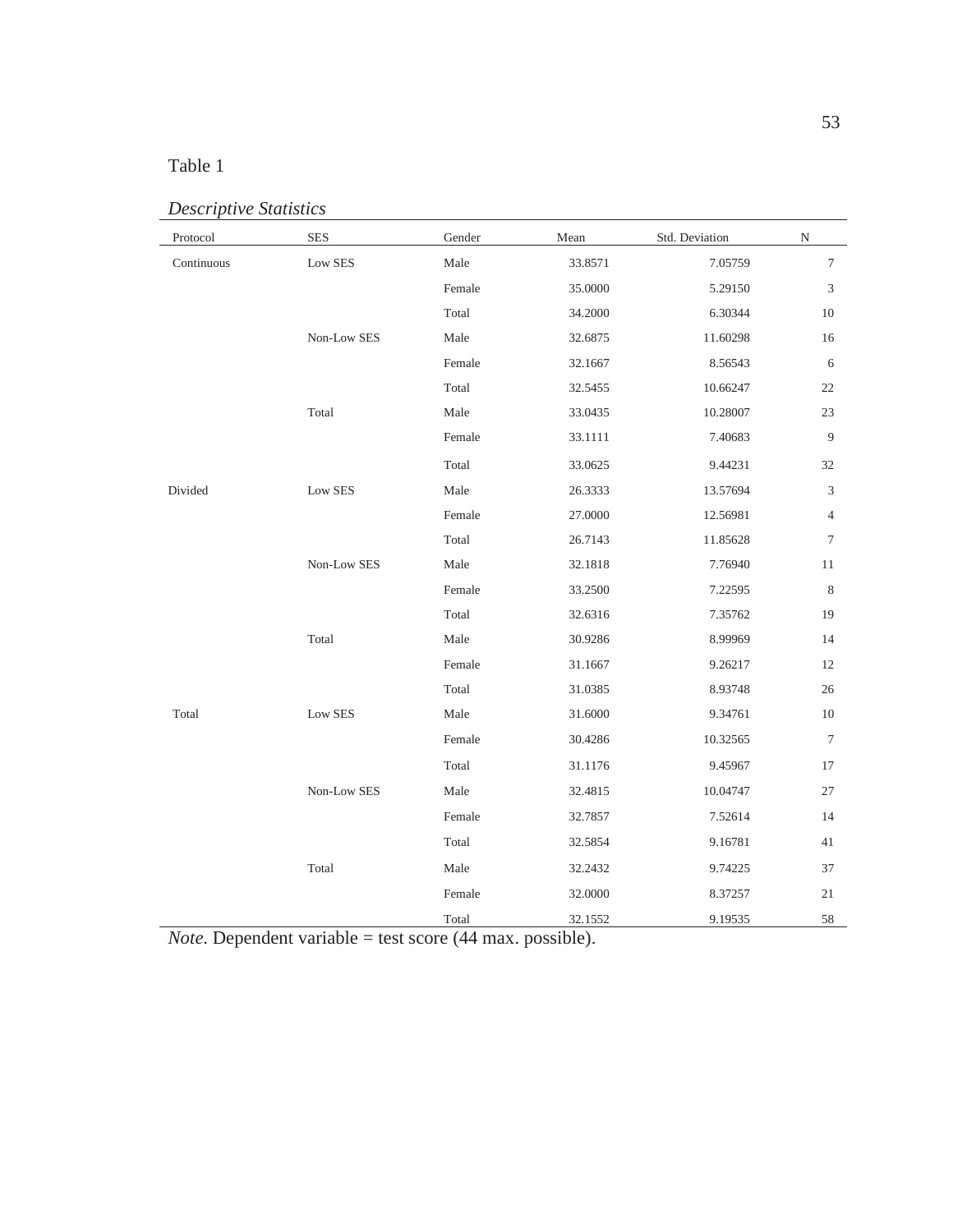## Table 2

| Source                 | Type III<br>Sum of<br>Squares | df           | Mean<br>Square | $\boldsymbol{\mathrm{F}}$ | Sig. | Partial<br>Eta<br>Squared | Noncent.<br>Parameter | Observed<br>Power <sup>b</sup> |
|------------------------|-------------------------------|--------------|----------------|---------------------------|------|---------------------------|-----------------------|--------------------------------|
| <b>Corrected Model</b> | 433.316 <sup>a</sup>          | 7            | 61.902         | .706                      | .667 | .090                      | 4.939                 | .272                           |
| Intercept              | 42079.519                     | $\mathbf{1}$ | 42079.519      | 479.671                   | .000 | .906                      | 479.671               | 1.000                          |
| Protocol               | 165.964                       | $\mathbf{1}$ | 165.964        | 1.892                     | .175 | .036                      | 1.892                 | .271                           |
| <b>SES</b>             | 46.964                        | 1            | 46.964         | .535                      | .468 | .011                      | .535                  | .111                           |
| Gender                 | 107.416                       | $\mathbf{1}$ | 107.416        | 1.224                     | .274 | .024                      | 1.224                 | .192                           |
| Protocol * SES         | 179.022                       | $\mathbf{1}$ | 179.022        | 2.041                     | .159 | .039                      | 2.041                 | .289                           |
| Protocol * Gender      | 87.422                        | $\mathbf{1}$ | 87.422         | .997                      | .323 | .020                      | .997                  | .165                           |
| SES * Gender           | 81.488                        | 1            | 81.488         | .929                      | .340 | .018                      | .929                  | .157                           |
| Protocol * SES *       | 39.872                        | 1            | 39.872         | .455                      | .503 | .009                      | .455                  | .101                           |
| Gender                 |                               |              |                |                           |      |                           |                       |                                |
| Error                  | 4386.287                      | 50           | 87.726         |                           |      |                           |                       |                                |
| Total                  | 64789.000                     | 58           |                |                           |      |                           |                       |                                |
| <b>Corrected Total</b> | 4819.603                      | 57           |                |                           |      |                           |                       |                                |

# *Tests of Between-Subjects Effects*

*Note*. Dependent variable = total raw score.<br><sup>a</sup>*R* Squared = .090 (Adjusted *R* Squared = -.038). <sup>b</sup>Computed using alpha = .05,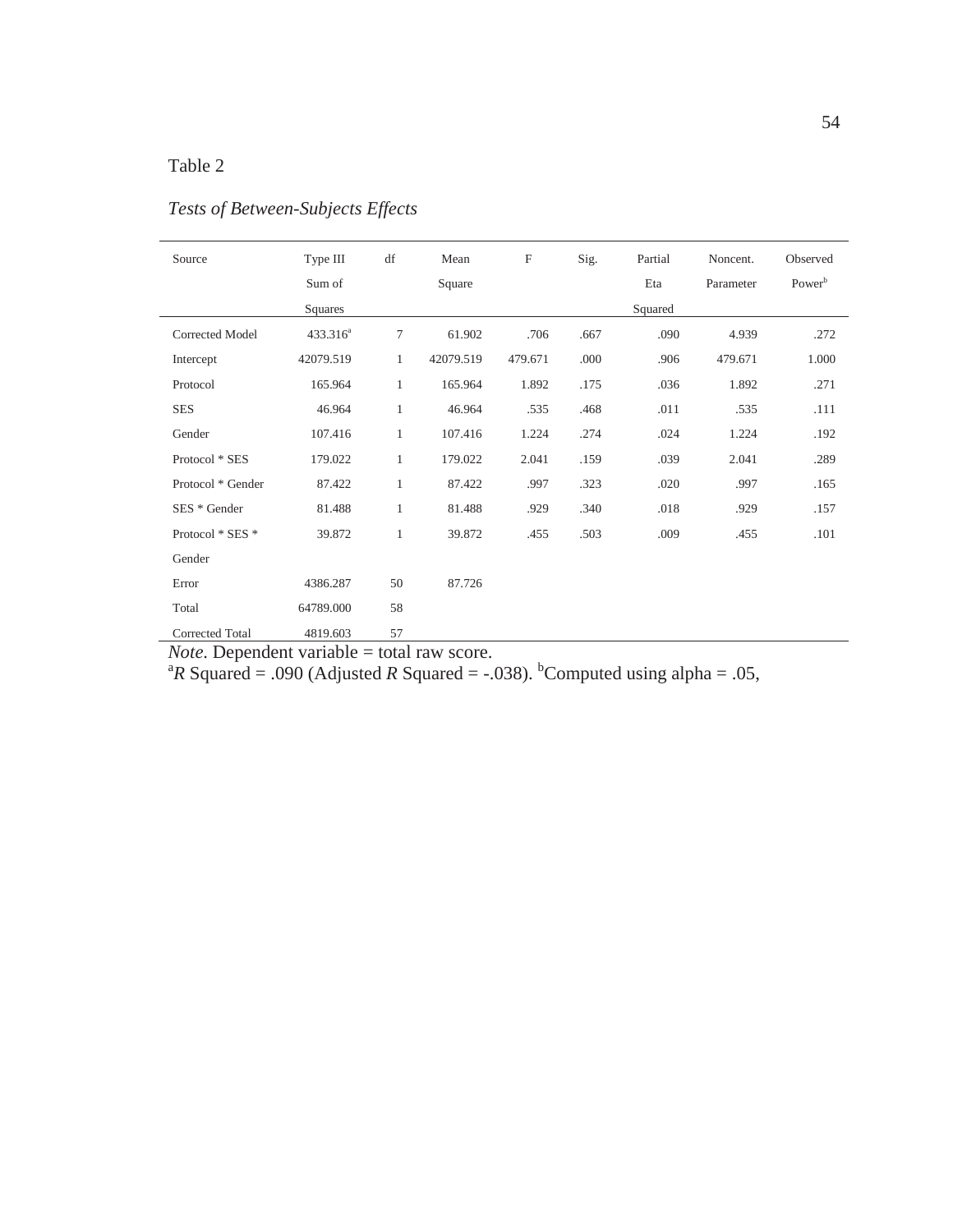## **Hypothesis 1**

 The null hypothesis stated, "the mean scores on the TAKS will be statistically equivalent between divided and continuous assessment protocols among low- and nonlow-SES elementary students."

 A 2 X 2 X 2 (protocol X SES X gender) factorial analysis of variance tested the effects of testing protocol on TAKS test scores. Results indicated no significant main effects for the protocol factor,  $F(1,50) = 1.89$ ,  $p = .18$ . Further, results indicated no significant main effects for the SES factor,  $F(1,50) = .54$ ,  $p = .47$ . Students who took the continuous protocol TAKS test showed no significant difference in test scores  $(M = 33.1)$ compared to students who took the divided protocol TAKS test  $(M = 31.0)$ . Additionally, low-SES students who took the continuous protocol TAKS test  $(M = 34.2)$  showed no significant difference in test scores  $(M = 34.2)$  compared to low-SES students who took the divided protocol TAKS test ( $M = 26.7$ ). Finally, after adjusting for SES, there was no statistically significant difference in test scores between the two testing protocols, *F*(1,54)  $=$  .347,  $p = .558$ , partial  $\eta^2 = .006$ . Therefore, I failed to reject the null hypothesis. Mean scores on the TAKS were statistically equivalent between divided and continuous assessment protocols among low- and non-low-SES elementary students.

#### **Hypothesis 2**

 The null hypothesis stated, "the mean scores on the TAKS will be statistically equivalent between divided and continuous assessment protocols for male and female students." Results indicated no significant main effects for the gender factor,  $F(1,50) =$ 1.22, *p* = .27. Male students who took the continuous protocol TAKS test showed no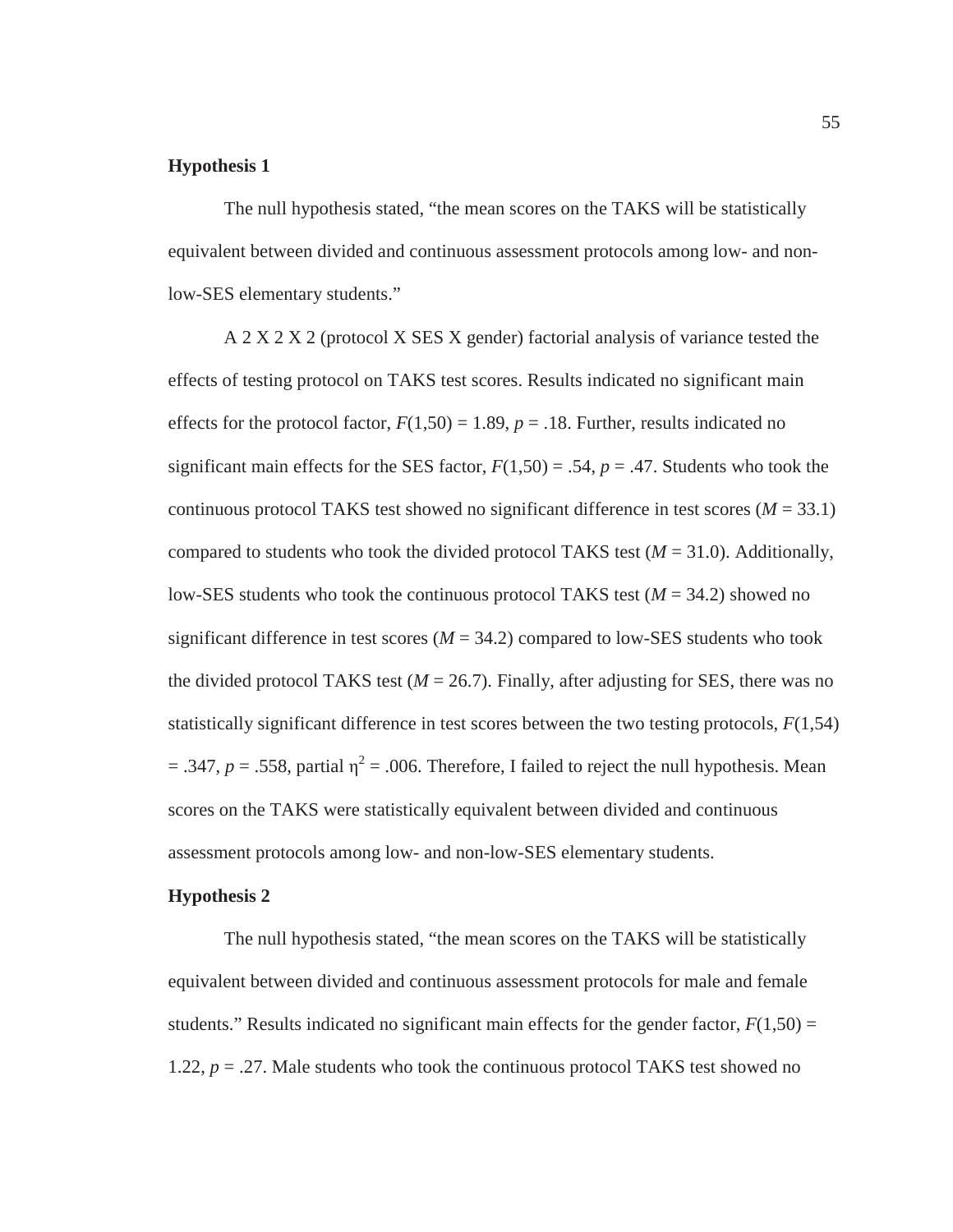significant difference in test scores ( $M = 33.0$ ) compared to female students who took the continuous protocol TAKS test  $(M = 33.1)$ . Additionally, male students who took the divided protocol TAKS test showed no significant difference in test scores (*M* = 30.9) compared to female students who took the divided protocol TAKS test  $(M = 31.2)$ . Finally, after adjustment for gender, there was no statistically significant difference in test scores between the two testing protocols,  $F(1,54) = .011$ ,  $p = .918$ , partial  $\eta^2 = .000$ . Therefore, I failed to reject the null hypothesis. Mean scores on the TAKS were statistically equivalent between continuous and divided testing protocols for male and female students.

#### **Answers to Research Questions**

 The two research questions of this study were as follows: Is there a significant relationship between continuous and divided assessment protocols and TAKS test scores among low-SES and non-low-SES students? Is there a significant relationship between test protocols and test scores with respect to gender? Based on the results of the ANOVA, I failed to reject the null hypotheses. I concluded that there is no significant relationship between the continuous and divided testing protocols in terms of test scores. Additionally, I concluded that there is no significant relationship between the two protocols and gender in terms of test scores.

 These results suggest that low-SES fifth grade elementary students do not perform better if they are provided a test accommodation of a divided test protocol. Additionally, fifth grade boys and girls appear to perform equally well when a one-sitting test (continuous) is compared to a multiple-day (divided) testing format. Therefore, a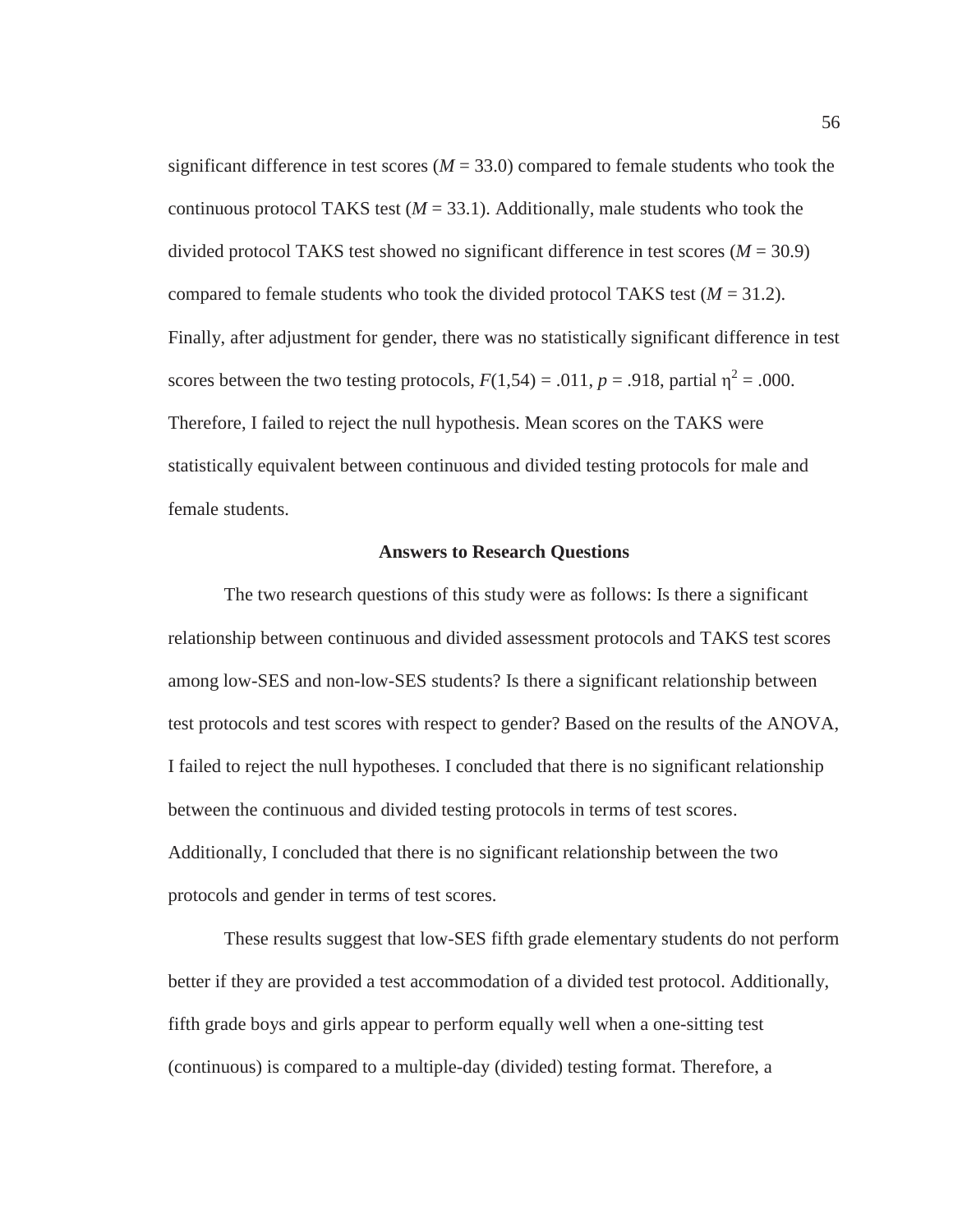reasonable conclusion is that a multiple-day (divided) test accommodation does not significantly affect test scores in terms of SES and gender.

## **Summary**

 In this section, the data collected for this study were presented and analyzed. Based on the results of the statistical analysis, the answers to the two research questions are as follows: There was no significant relationship between continuous and divided assessment protocols and TAKS test scores among low-SES and non-low-SES students. Further, there was no significant relationship between continuous and divided assessment protocols and TAKS test scores by gender. The test results lead me to conclude that offering an accommodated (divided) testing protocol to general education students does not significantly affect test scores in terms of SES and gender.

 In Chapter 5, I will discuss these findings and their implications for social change. Further, Chapter 5 will address conclusions of the study and recommendations for future study.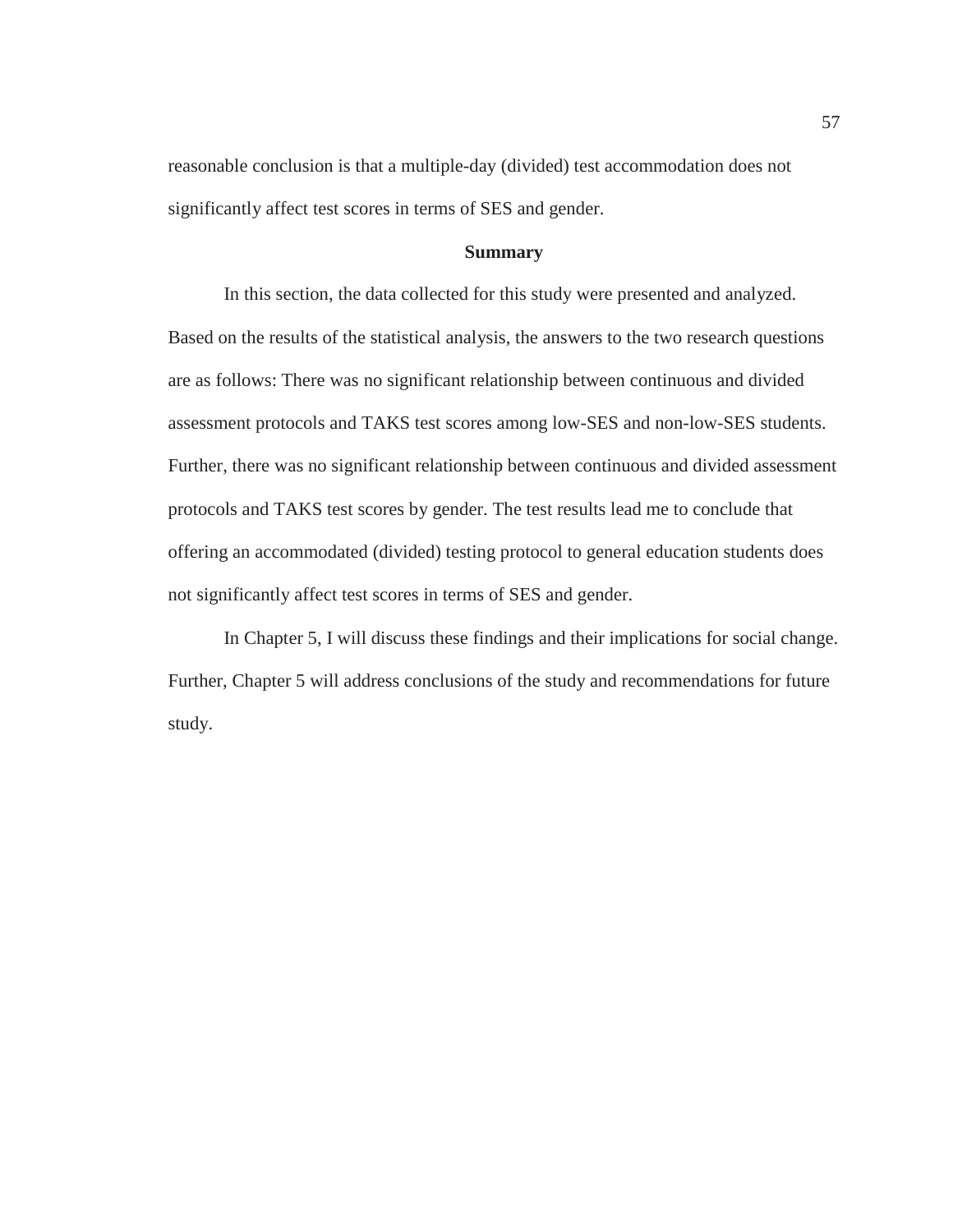Chapter 5: Discussion, Conclusions, and Recommendations

## **Introduction**

The purpose of this study was to examine the relationship between mathematical TAKS test scores and testing protocols among low- and non-low-SES fifth grade elementary students by gender. Specifically, I compared test scores of two groups of fifth grade students who took the TAKS math test using one of two testing protocols, namely a continuous or divided protocol. A quantitative, quasi-experimental research design was used in this study. I used ANOVA to determine if there was a significant difference in test scores between students taking the continuous and divided test protocols for low- and non-low-SES students and for male and female students. Additionally, I used ANCOVA to determine if was a significant difference in test scores between students taking the continuous and divided test protocols after controlling for gender and SES.

 In this chapter, the results are discussed and interpreted in the context of Treisman's (1960) theory of attention and Bronfenbrenner's (2005) theory on bioecological human development. Additionally, this chapter contains a discussion of limitations of the study, implementations for social change, recommendations for further action, future study suggestions, and conclusions.

#### **Interpretation of the Findings**

The literature suggests that test accommodations are beneficial for students with and without learning disabilities. There are little data, however, regarding the benefits of test accommodations for elementary-aged children from low-SES groups who have not been formally diagnosed with LD. Extended time can be a typical test accommodation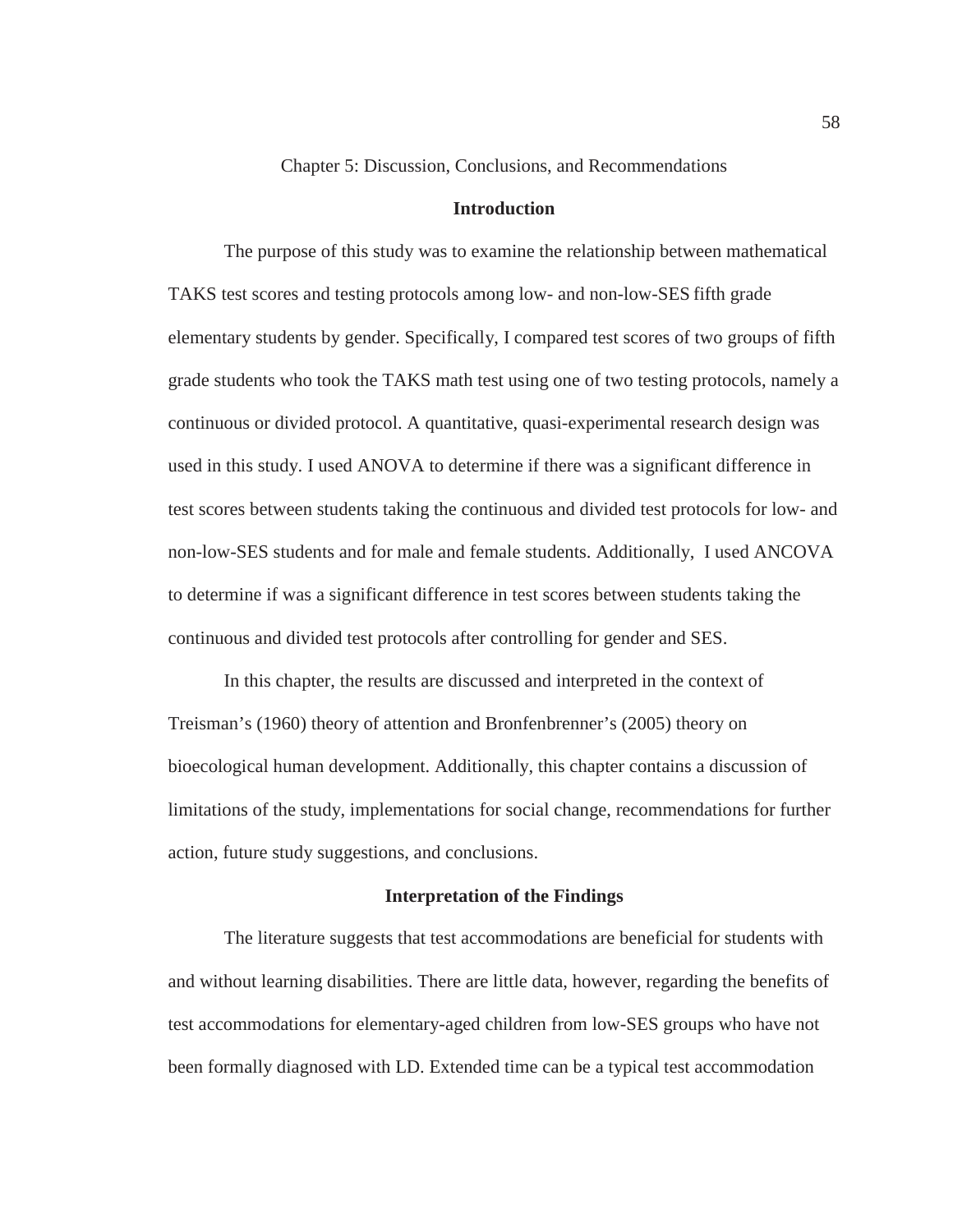used in public school systems. There appears to be little literature regarding another form of accommodation among students not diagnosed with LD, namely divided (multipleday) testing.

 Ward (1960) discussed Treisman's theory of attention and suggested that humans attend to stimuli of choice and that this attentional focus occurs due to a filtering process. Moreover, Treisman posited that external stimuli can influence attentional control. Specifically, sustained attention is necessary for academic tasks such as assessment exercises. Other theories have been developed in an attempt to explain attention in young children. For example, Bronfenbrenner (1979) developed an ecological systems theory to explain how the environment affects child development and attentional abilities. He posited that the microsystem (i.e., the immediate environment) of a child influences the child's attentional growth and development. Research suggests that the child's environment is associated with his or her academic outcomes, as partially evidenced by results on standardized tests.

 Deficits in attention may be prevalent among students from low-SES environments. Moreover, it appears that students from low-SES homes are not provided with the necessary resources for educational success partially determined by academic test outcomes. Standardized tests may be biased in terms of time for completion in favor of students who do not exhibit attentional difficulties.

 The original proposal for this study involved collaboration with Texas school districts to obtain data regarding two different testing protocols. The research question was "Is there a significant relationship between standardized test scores and test protocols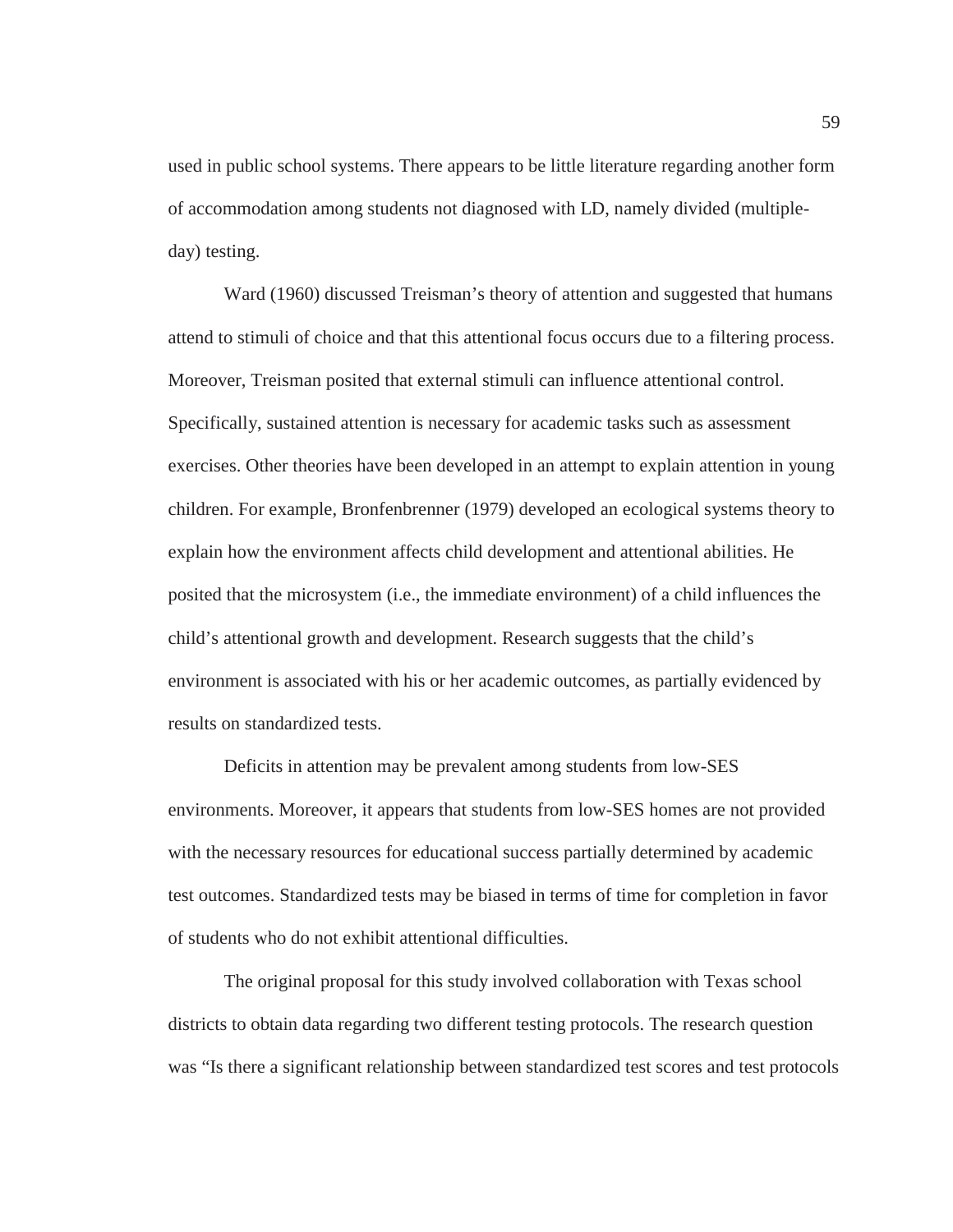for low-SES students and for male and female students?" After 5 months and 10 contacted school districts, I was unable to obtain a collaborative partner in Texas. Therefore, it was necessary to extend the search for a collaborative partner outside Texas.

 I found a charter school system in the Boise, ID suburban area. In the schools sampled, approximately 30% of students were classified as low-SES. The sample was limited to 58 students in two schools: Liberty Charter School and Legacy Charter School. Each school's fifth grade classes participated in either the continuous or divided math TAKS testing protocol.

 The results of the study did not support the alternative hypothesis suggesting that low-SES fifth grade students would perform better when tested using a divided protocol. Additionally, the results suggested that male and female students' test scores were statistically equivalent. There are a number of factors that may explain these results, including sample size, demographics, and test-taking stress factors among students. **Sample Size** 

The probability of finding a significant difference in a sample given betweengroup differences for a specific sample size is called *power*. Specifically, the power of a statistical test is the probability that a researcher will correctly reject a false null hypothesis. Additionally, the greater the power, the greater the likelihood of finding a significant difference between groups. Factors that have an influence on power are sample size, effect size, and alpha level (Gravetter  $&$  Wallnau, 2007). I used an alpha level of .05, which appears consistent with social science and education research. The convenience sample size obtained was 58 students. This study failed to find a significant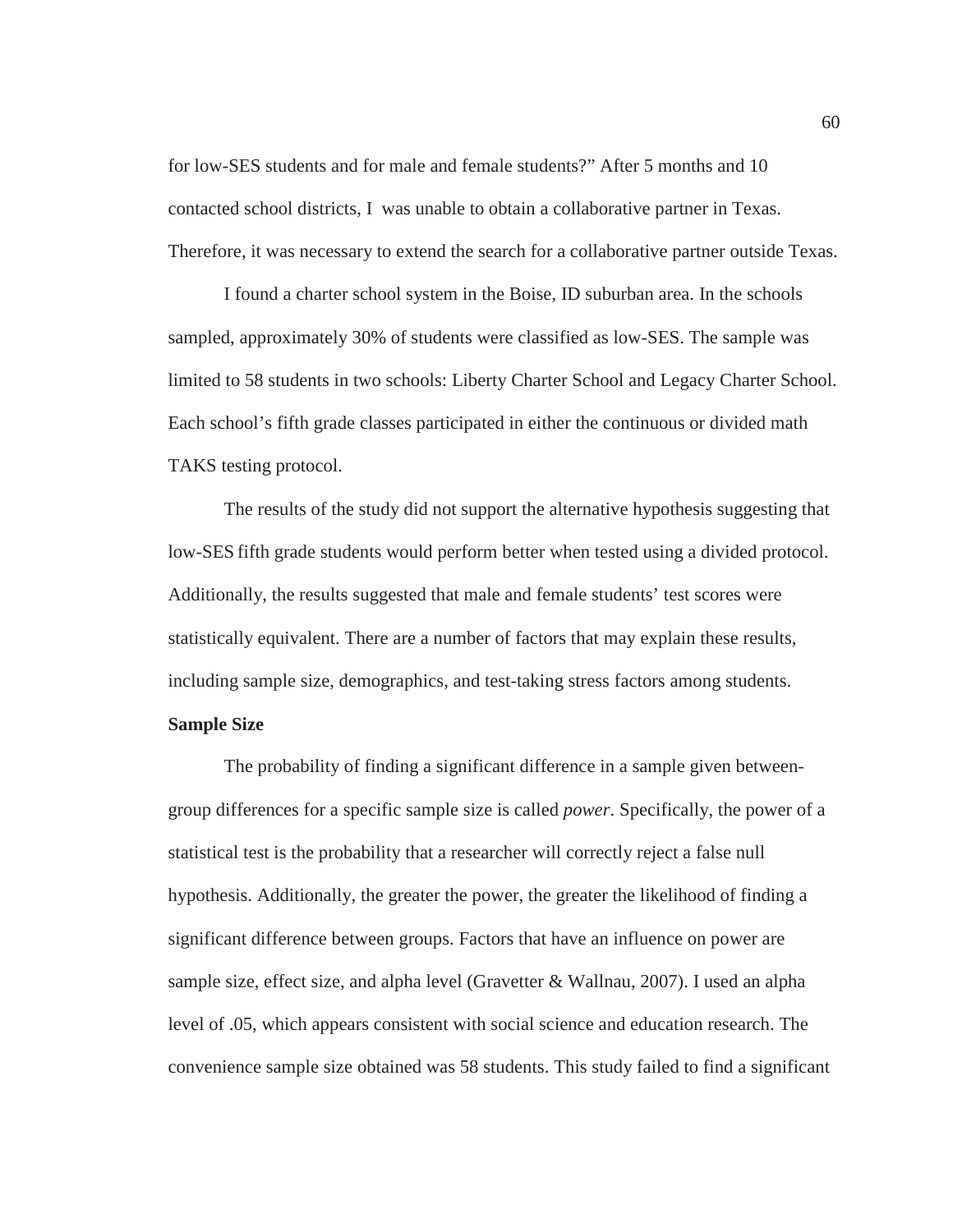difference between sample groups - perhaps due, at least in part, to the small sample size. Sample demographics are additional factors associated with the results of this study.

# **Participant Considerations**

Generally, SES factors include a family's income and family members' education and occupation. Moreover, the literature suggests inequities in access to and availability of resources among low-SES families in urban areas (Morgan, 2009). SES was solely determined by student access to free and reduced-price lunches in this study. Specific factors associated with low SES were not considered.

 The convenience sample used for this study only included low-SES students from a White middle-class suburban area. Children from low-SES households in urban areas develop academic skills more slowly where low literacy environments, chronic stress, limited literacy resources, and emotional distress exist (Morgan, Farkas, Hillemeier, & Maczuga, 2009). A more diversified sample (i.e., low-SES students from urban areas where families are exposed to numerous additional stressors), might have resulted in significantly different test scores between testing protocols.

 Aikens and Barbain (2008) posited that school systems in low-SES communities typically are under-resourced and affect young students' academic progress. Additional detrimental factors associated with lower academic success in low-SES communities include parents' lack of financial resources for books, computers, and tutors (Orr, 2003). Factors such as high unemployment and migration of the best teachers affect the quality of education in low-SES communities (Muijs, Harris, Chapman, Stoll, & Russ, 2009). In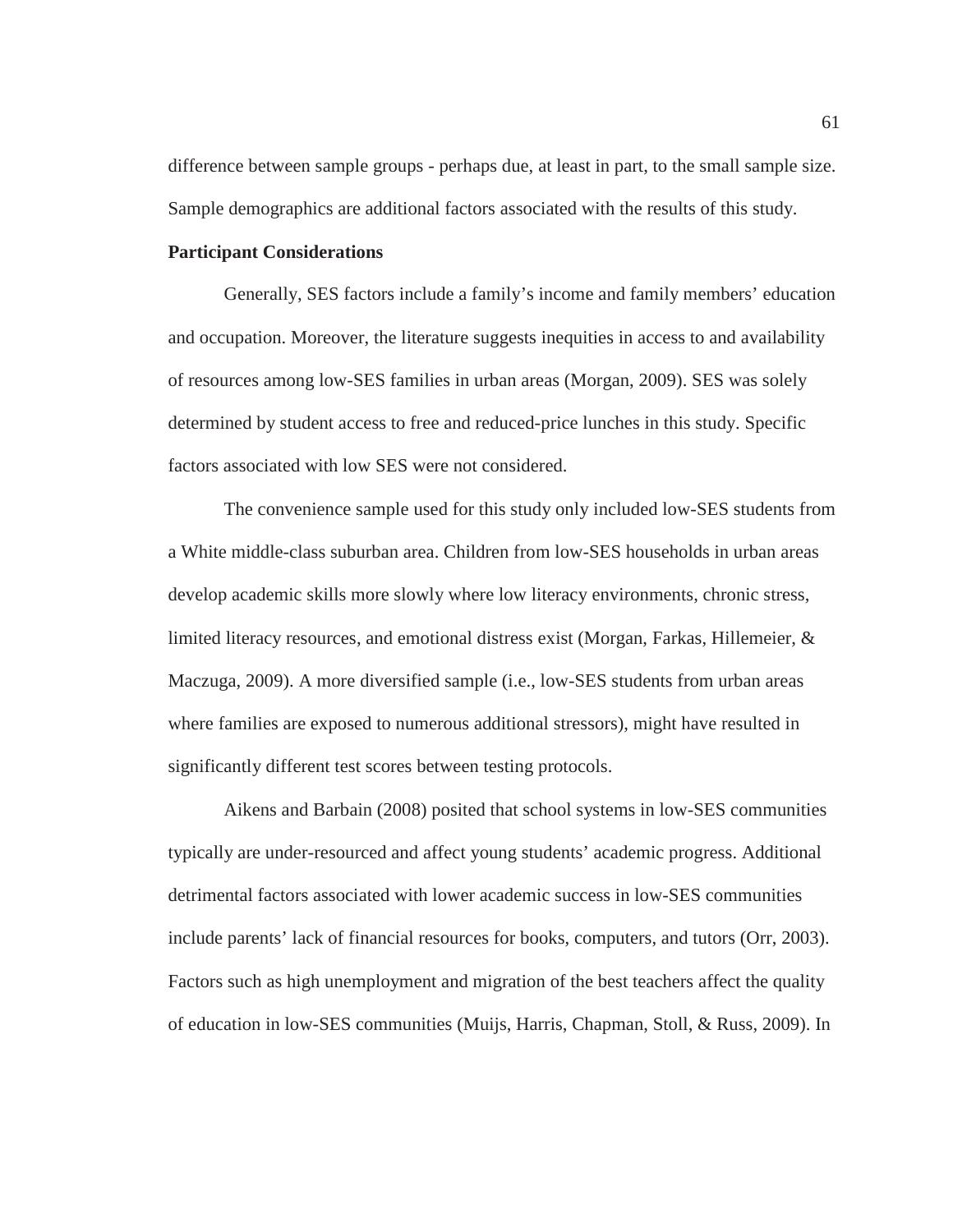addition to familial and community factors, the quality of schools is associated with academic success.

The literature appears to suggest a number of factors associated with improvement in the quality of schools in low-SES urban neighborhoods. Schools that focus on improving teaching and learning, create an information-rich environment, build a learning community, offer continuous professional development, involve parents, and increase funding and resources affect academic quality in low-SES schools (Muijs et al., 2009). Children with higher SES backgrounds are more likely to be proficient on tasks of addition, subtraction, ordinal sequencing, and math word problems than children with lower SES backgrounds (Coley, 2002). The results of this study were not consistent with the literature that associates low-SES students with lower test scores.

### **Teaching Methodology**

Charter schools may provide parents with an alternative education choice. According to Hassel, Hassel, and Abeidinger (2011), there exists controversy about the contribution of charter schools in the United States. Many educators, parents, and students attribute increased academic success to the charter school's approach to learning. It appears there are a plethora of examples of low-SES students who enter school years behind their peers. Research suggests that charter schools can narrow the academic gap for these students by providing programs that promote hard work, no excuses, parental involvement, and innovative instructional methodology (Reardon, 2009). Additionally, Richwine (2010) found that charter schools can offer substantial benefits to students and families, particularly in low-SES communities.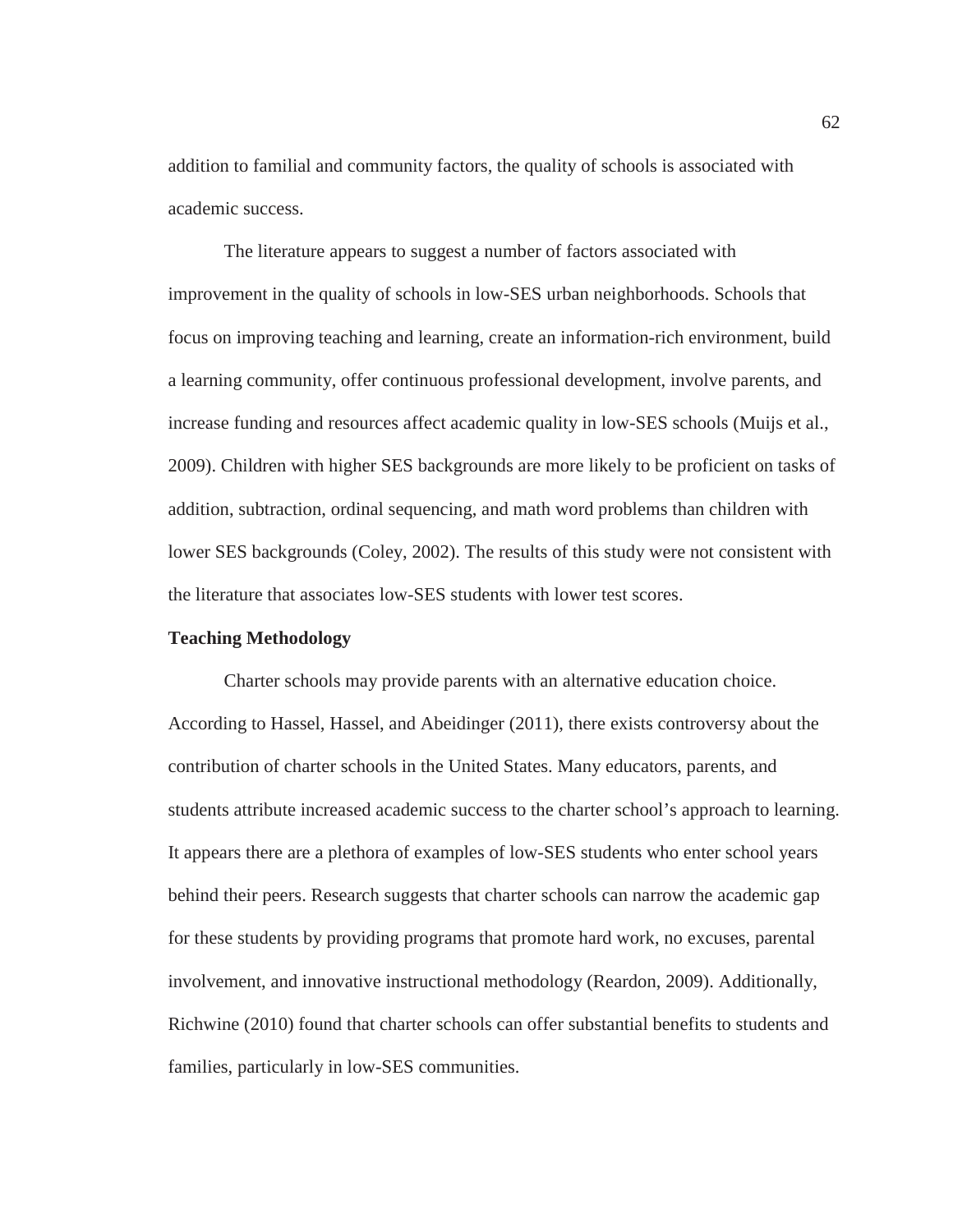The aforementioned factors may have played a significant role in terms of the statistically nonsignificant results of this study. The Harbor School method of instruction, one of many charter school methodologies, provides an atmosphere conducive to increased student outcomes. This model is an integrated model designed to improve the knowledge, skills, attitudes, and dispositions of students. The elements of the model are subsequently delineated.

Key elements between students, teachers, and parents include instructional fidelity, school leadership, increased parent participation, required second language study, piano lessons, enriched gifted and talented services, and improved integration of community in the learning process. In particular, the math program uses a fast-paced, direct teaching method. Under this method, students are led to achieve essential and accelerated objectives in a repetitive manner using recitation and group choral responses. Liberty and Legacy Charter Schools and other similar charter schools operate with the freedom to experiment with new curricula and maintain a program with proven success. Students classified as low and non-low-SES may have benefited from charter school pedagogy.

Kaylor and Flores (2008) found that students from low-SES groups reported higher levels of academic effort when they were enrolled in programs such as those offered in charter schools. It appears that the students who participated in this study were more prepared for the TAKS because of the charter school methodology. Thus, better prepared students and participation in a reduced stress learning environment with

63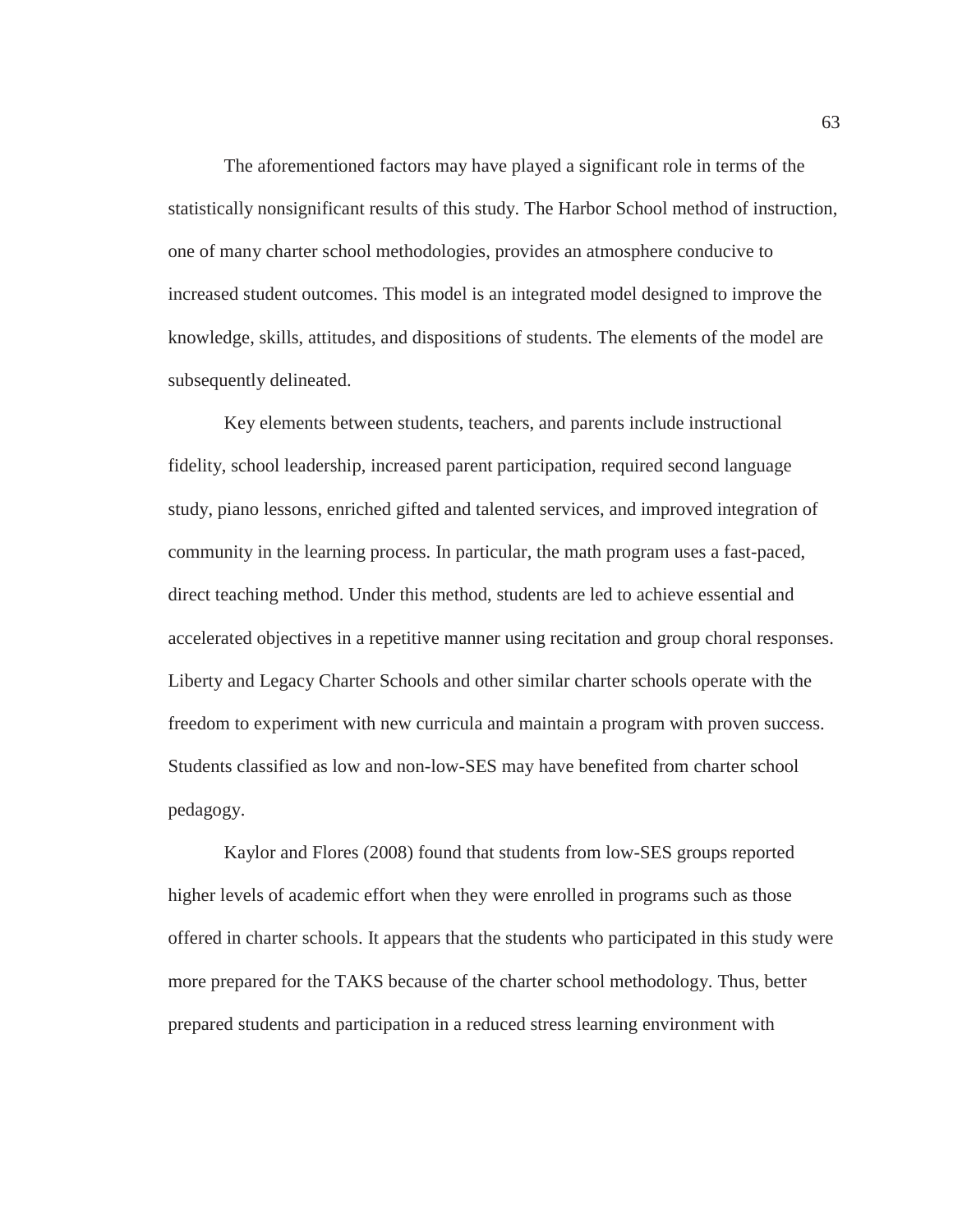improved student participation and attitudes are plausible reasons for the non-significant differences in test scores between testing protocols.

# **Test-Taking Stress**

Test-taking stress is evident among students when one considers the current spotlight on academic achievement measured by standardized tests. Chronic student stress is associated with lower outcomes, particularly in terms of students taking standardized assessments (Grant, Compas, Thurn, McMahon, & Gipson, 2004; Kaplan, Liu, & Kaplan, 2005). Conner, Pope, and Galloway (2009) posited that many students feel stressed about schoolwork, particularly standardized tests. Moreover, they suggested that the students interviewed reported school-related factors as causing more stress than other life stressors, including family dynamics. It is possible that the mathematics testing situation in this study did not evoke the same degree of stress as school and district standardized assessments. Students might have intuitively known that these were practice tests and not ones that "counted." Thus, test scores obtained in this study might be at least partially a result of reduced test-taking stress. Finally, classroom interventions may be associated with this study's test scores, as explained below.

Beilock (2011) suggested that simple interventions such as providing psychological preparation and addressing student attitudes can reduce achievement gaps among at-risk students. These interventions appear to be associated with the charter school philosophy and evident among students who participated in this study. Students in this sample may have been more prepared through innovative content mastery and psychological interventions. Thus, students may have been more prepared to take the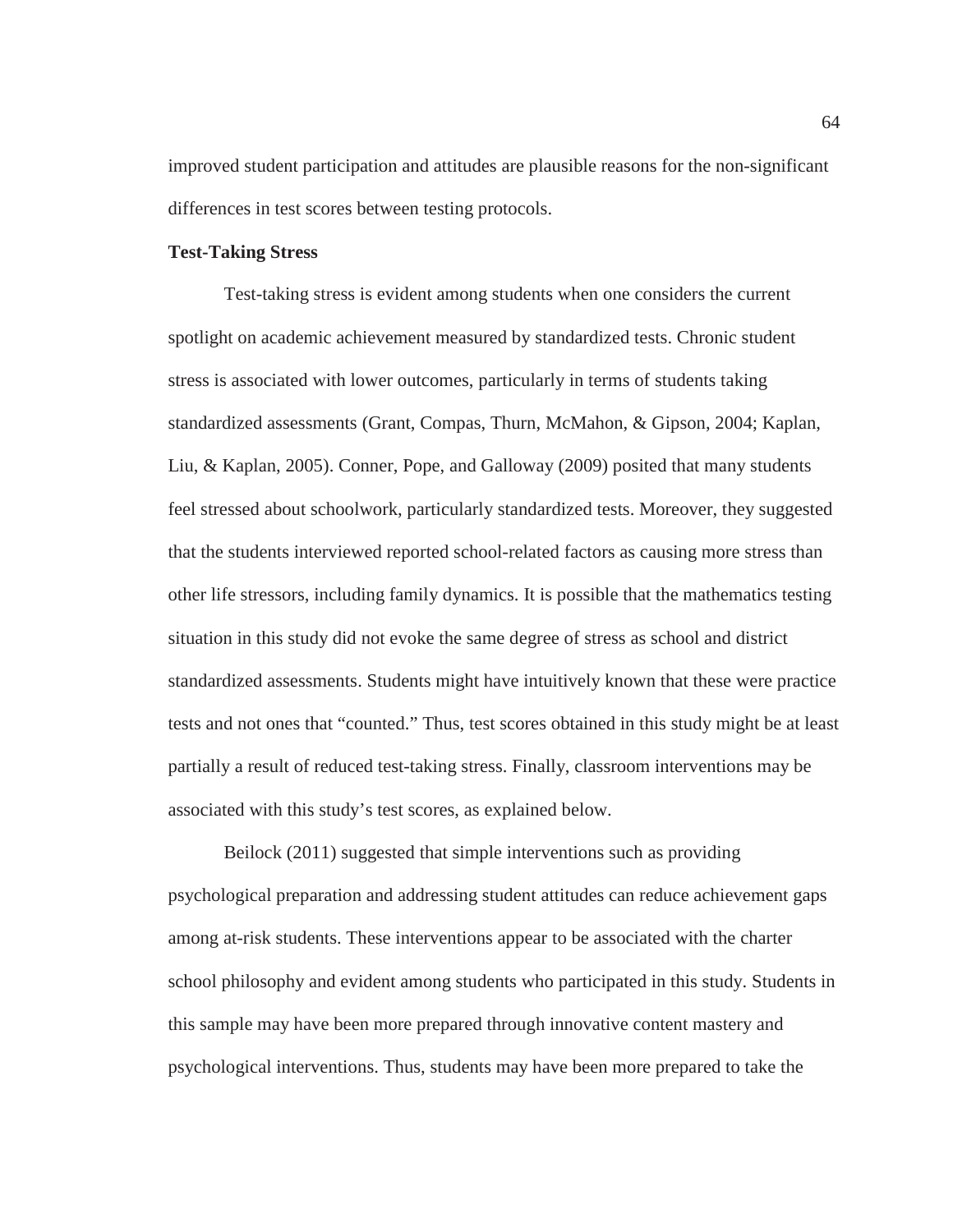TAKS (practice form) and performed equally well in terms of the divided and continuous protocols.

Additional stress factors associated with standardized tests among young students are the perceived benefits, implications, and use of test scores. It appears that students who take standardized assessments have an inherent interest in performing well. Future academic placement, competition, parental expectations, and school demands place an enormous amount of stress on young students. Strauss (2009) found that students realize the importance of test scores in terms of their future, their teachers' reputation, and the reputation of their school. The testing milieu in this study may have been interpreted as "practice" and therefore may not have evoked the degree of stress evoked on district "test day." Students may have been more relaxed and may have performed better than on actual standardized test day.

#### **Limitations of the Study**

Many schools appear to be "under the gun" to perform well, partly as determined by standardized test scores. After contacting 10 school districts over 5 months, I found that none of the school districts were willing to collaborate in the study. Those who responded cited time constraints as the primary reason for denial of collaboration. In fact, one district approved the study but respectfully declined 1 week prior to data collection, citing school time constraints as faculty prepared for the actual year-end standardized assessments. It was necessary to amend the proposed data source to include a charter district in another state where time constraints did not preclude collaboration. This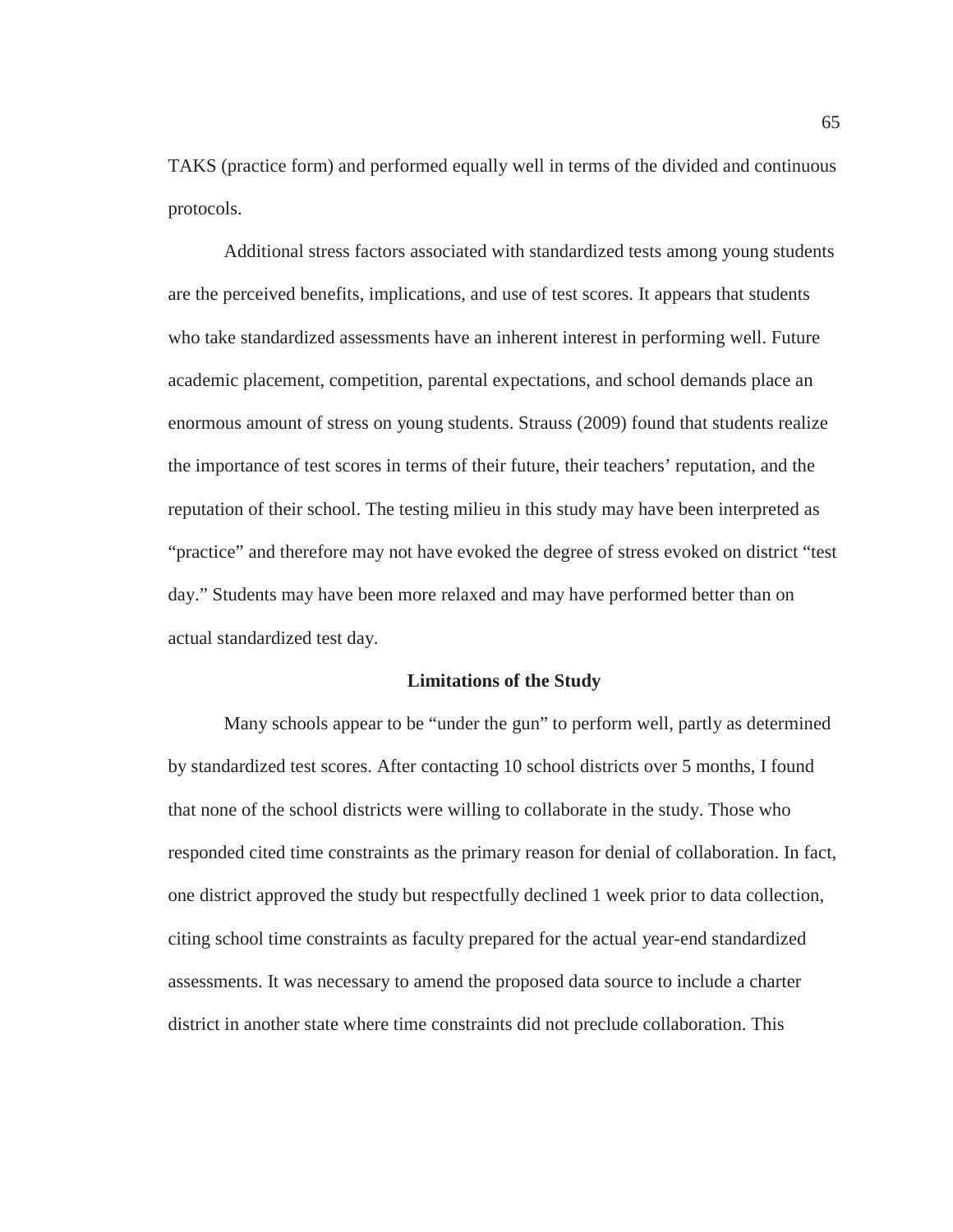dilemma represents a limitation of the study, namely finding enough collaborative partners for a larger sample.

Another limitation was sample demographics. The sample obtained was representative of a suburban school district. Although approximately 30% of the sample were classified as low SES, they were not from urban communities, where stress factors among low-SES students are often higher than in suburban populations. The sample therefore may not have fully addressed the problem and hypotheses herein.

Sample size is a major consideration. Increasing the sample size may increase the power of the study. The extreme difficulty in obtaining a large sample with a medium effect size was unknown to me at the initiation of this study.

Finally, it is difficult to generalize the findings of this study to non-charter-based schools. Charter schools appear to offer innovative and improved teaching methodologies compared to non-charter schools (NICHD, 2003). Students may be better prepared in charter schools, have more academic resources, participate in less stressful environments, and therefore have better test score outcomes.

### **Recommendations**

To fully investigate the implications of providing multiple-day testing protocols to general education students, further research is necessary. School districts have numerous time constraints. Researchers should begin recruiting school districts for study collaboration at least 1 year prior to potential data collection. It is also recommended that researchers obtain a larger sample representing suburban and urban populations. The sample should include public, charter, private, and home schools.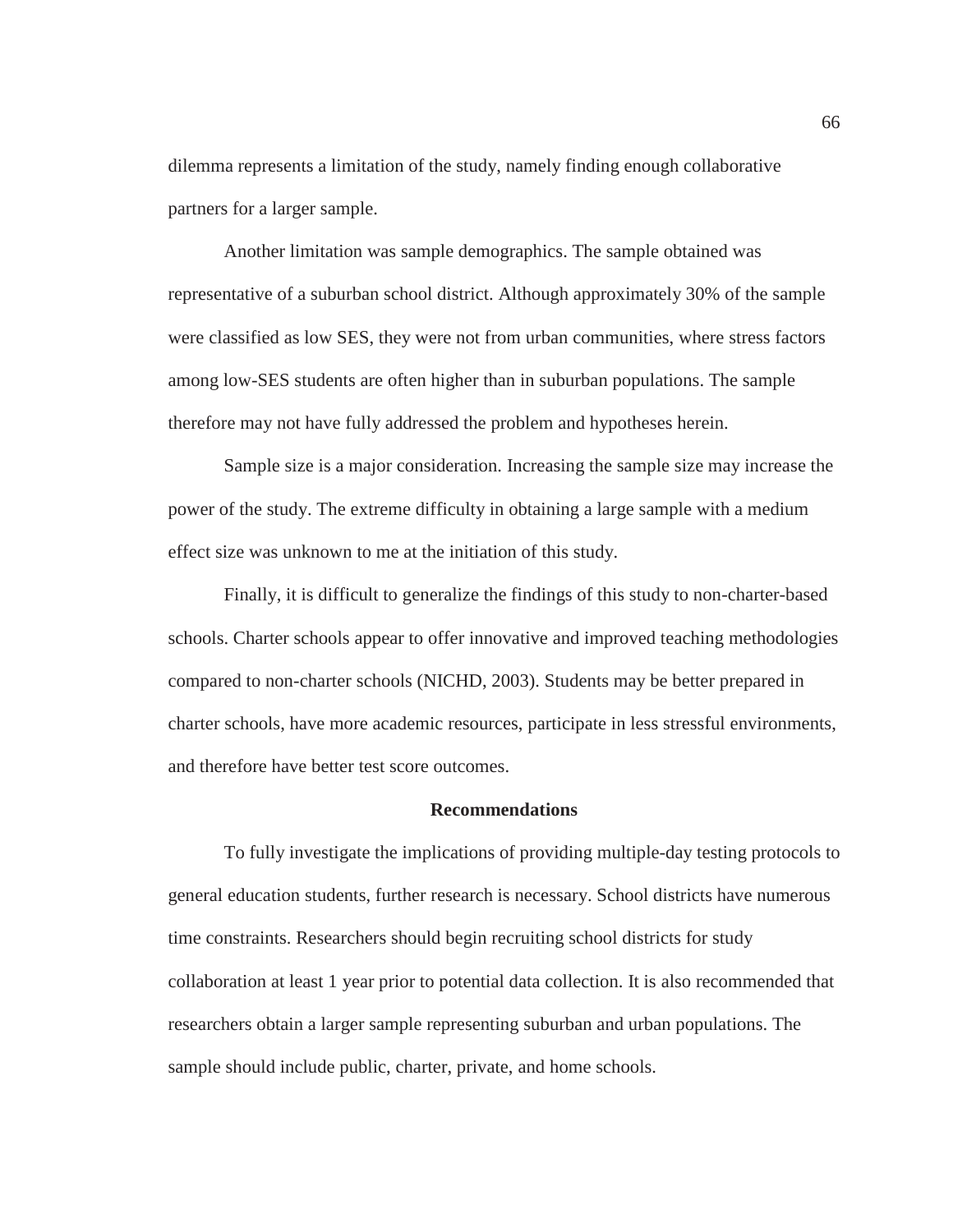### **Implications for Positive Social Change**

The nonsignificant statistical results herein must be interpreted within the context of sample demographics. Low- and non-low-SES students in charter schools from a White suburb performed equally well in both testing protocols. Moreover, there was no significant relationship between continuous and divided assessment protocols.

Bronfenbrenner's ecological systems theory helped to explain how environment affects child development. Moreover, the ability of children to perform adequately is in part associated with the environments in which they spend their time (Gregory & Rimm-Kaufman, 2008). Research suggests an association between attention and performance (Friedman et al., 2007; Polderman et al., 2010). Specifically, attentional abilities are developed within the child's ecological systems, particularly at home and school (Bradley & Caldwell, 1984). Finally, research suggests an association between SES and attentional abilities among children (Mezzacappa, 2004). It appears that family and school interventions can mitigate factors associated with academic deficits. The following section addresses positive social change implications within the context of Bronfenbrenner's ecological systems theory in family and school environments.

# **School Environment**

This study's purpose was to determine whether students from low-SES environments had better standardized test scores if they were given the option to take a divided standardized test and thus reflect their true academic ability. Specifically, studying divided testing protocols among elementary school students may provide important data for normalizing test scores between students with and without disabilities.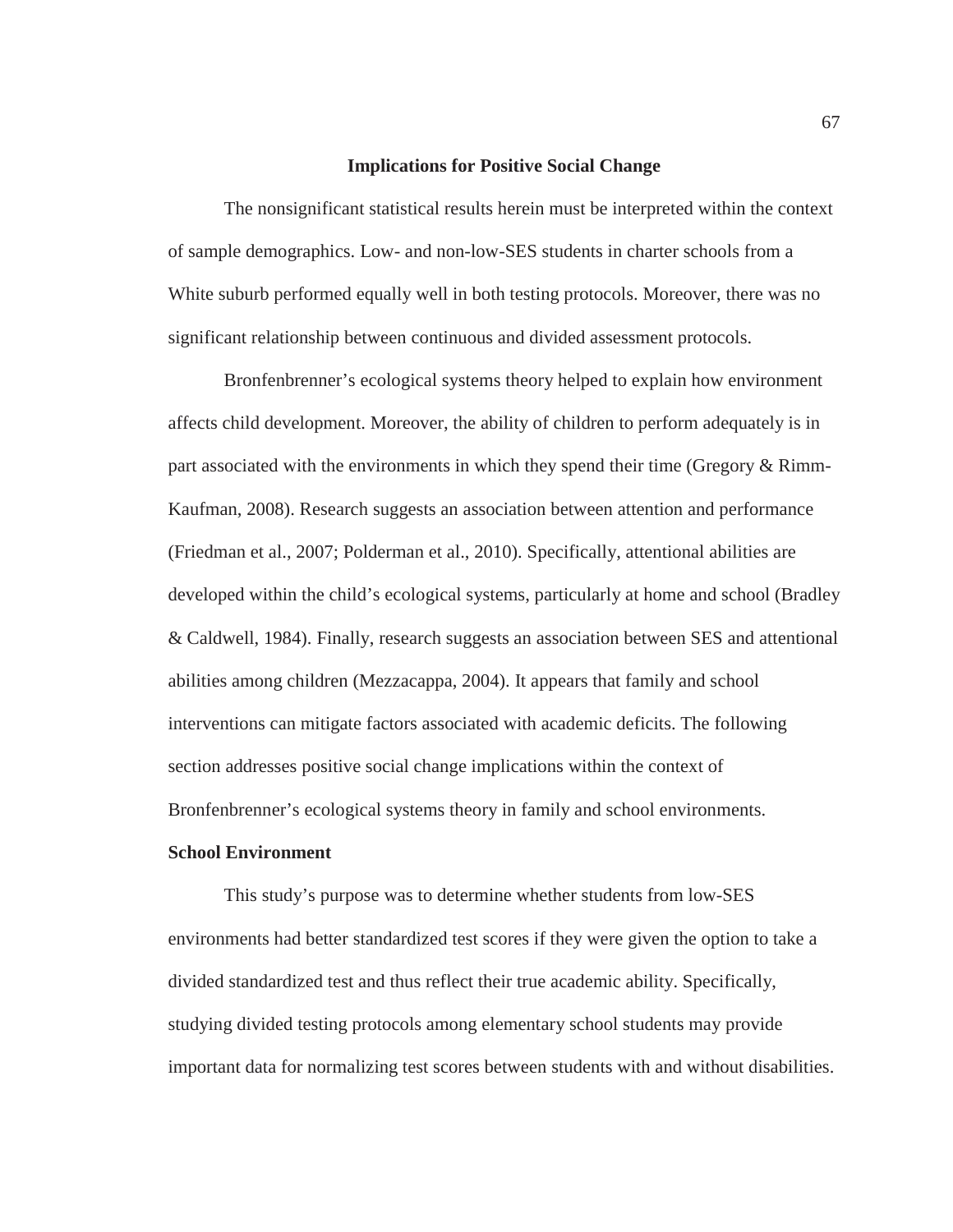Even though I failed to reject the null hypothesis, the study revealed important implications regarding school environments.

 On some level, this study helped to show possible advantages charter schools have over public schools in terms of student preparation for standardized tests. The charter school system methodology may offer the milieu that closes the attentional and academic gap among students from various SES groups and among students who have attentional difficulties but are not formally diagnosed. The test results in this study appear to substantiate the efficacy of some progressive charter school academic programs..

This study showed that students from low-SES environments perform equally well with non-low-SES students when they are provided with academic tools to acquire necessary skills. Public schools and particularly teachers may help students prepare and successfully traverse high stress standardized tests if they implement teaching pedagogy gleaned from innovative charter schools. Thus, teachers may level the academic playing field in the classroom. The development of appropriate test taking strategies along with improved content mastery at school may mitigate factors associated with attentional and academic deficits among students from low-SES environments.

Ackerman and Kanfer (2009) argued achievement motivation, competitiveness, anxiety, confidence, and emotions play a role in students' cognitive experience. Moreover, they posited that fatigue and outcomes might be related to students' expectation and prior experience with testing. The Harbor School method is used by the schools sampled in this study. A general discussion of their method is subsequently addressed.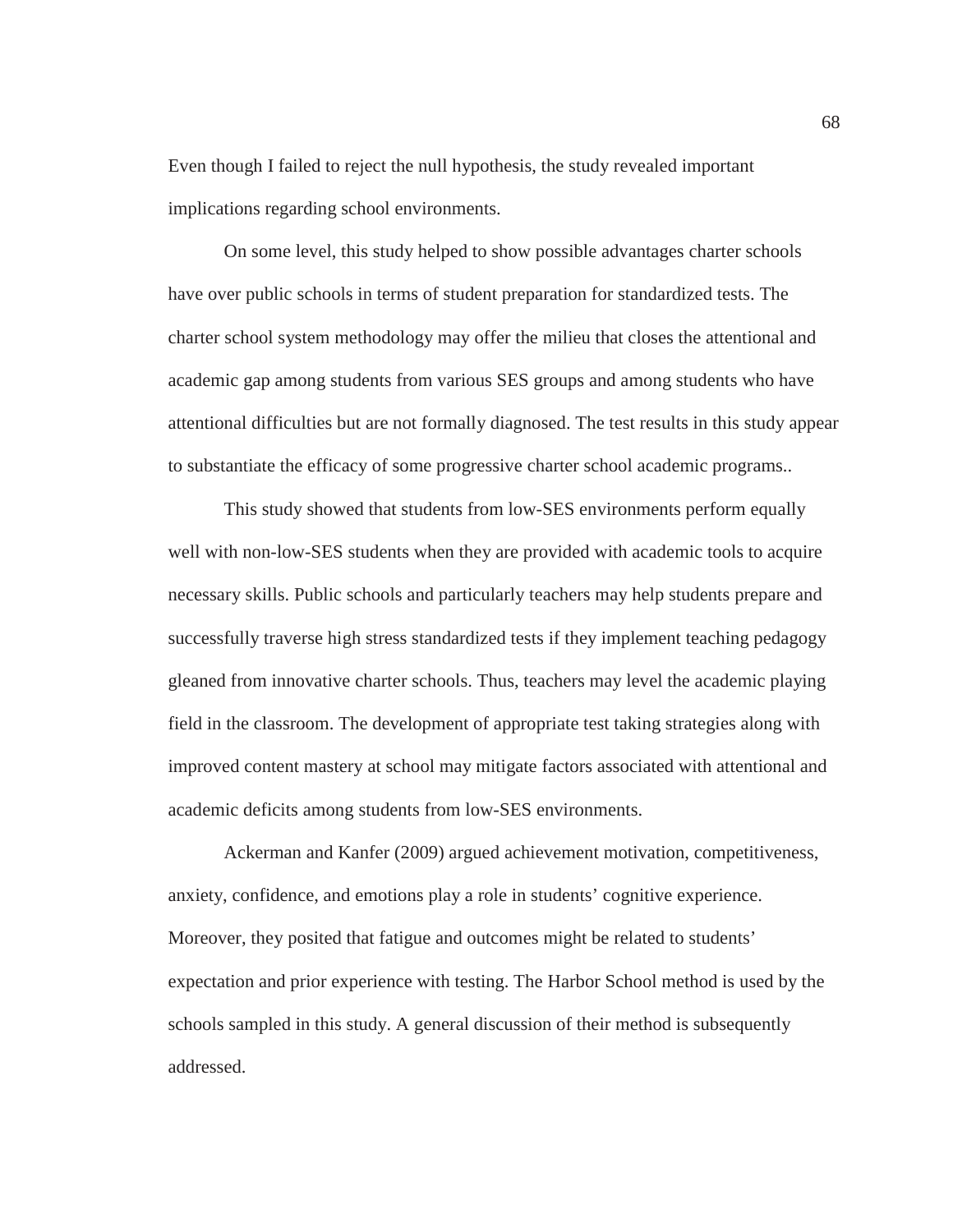The Harbor School method of instruction implements teaching methodologies that mitigate the aforementioned effects. Specifically, they help students develop a sense of personal accountability and responsibility for their performance at home and at school. Expectations are consistent throughout the day in terms of work habits. Students develop a sense of pride in their work and are provided opportunities for service to school and community. Moreover, the Harbor School methodology offers a unique approach to learning. Accelerated curricula, consistent chunking of content that is repetitive each day, multi-sensory learning experiences (i.e., rhyming, skits, chanting, and a variety of technologies), and intense parental involvement are consistent with the Harbor School method. Indeed, students in the schools sampled consistently teach students how to effectively manage their time on tests, encourage a learning atmosphere with reduced anxiety, increase motivation, and successfully build student confidence (Rolling Hills Public Charter School, 2009).

 A social change implication is that the pedagogy in some progressive charter schools has a direct and close association with the communities they service and thus improves academic performance among all students including those from low SES environments. This implication cannot be generalized to the population but serves as a springboard for future research in urban school systems.

# **Home Environment**

Children with attention problems and those whose environments are inundated by negative emotions, home chaos, and poor social skills have lower academic achievement (McLelland et al., 2000). These particular problems appear to be mitigated in this study.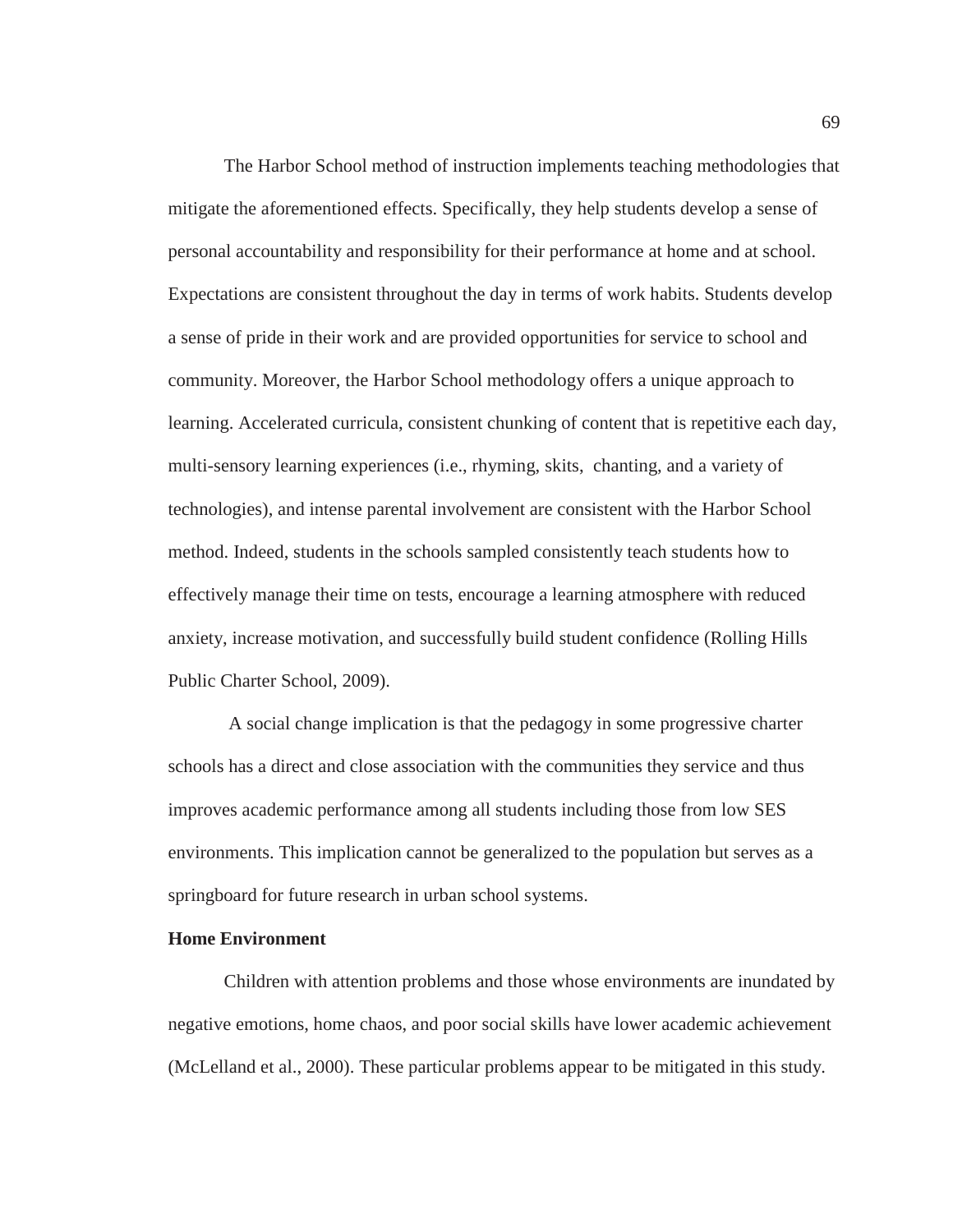The results of this study appear to validate research concerning the association between academic performance and the environments where students spend their time.

Family environment is a primary factor associated with academic achievement and a child's ability to pay attention in school (Annunziata et al., 2006; Mezzacappa, 2004). Students in this sample appeared to develop in families and communities that provided the necessary resources for developmental and academic growth. Concomitantly, attentional skills may have been more fully developed. This appeared evident among low- and non-low-SES students when considering their standardized test scores. It appears that families and schools that together engage in and promote behaviors that encourage children's cognitive development are more successful academically (NICHD, 2003).

# **Community Participation**

The charter schools used in this study spend a great deal of time collaborating with communities and parents in developing and implementing programs that help improve student development and academic outcomes. Families and public schools may well study and implement strategies that improve attention and academic outcomes similar to those strategies observed in the charter schools selected for this study.

# **Time Factors**

Another implication is test taking time efficiency. Preston et al. (2009) suggested that students with learning difficulties in math performed better when tested using a continuous timed protocol compared to a control group of students who had extended time. They posited that perhaps the children with ADHD used in their study did not show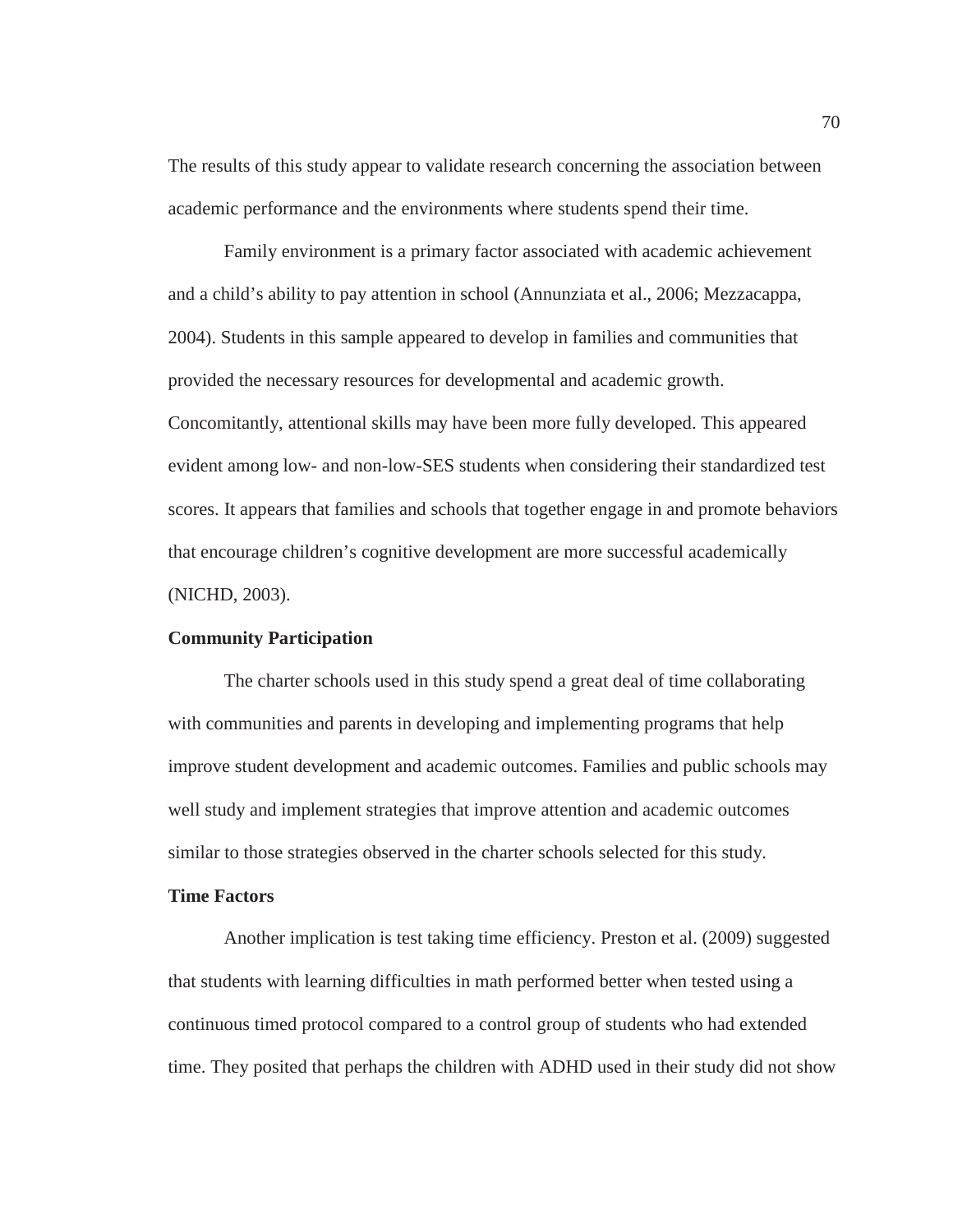improved performance when given extended time because students with ADHD use their time more efficiently when knowing they had a time limited test. They also found that the rate of accurate problem completion increased during continuous timed protocols. I observed a similar effect when I analyzed the results in this study.

### **Enrollment**

Another implication may be that students from low-SES areas and perhaps those students with or without a learning disability were not enrolled in the schools used in this study. Since enrollment in the Idaho charter schools is based on a lottery system, parents may have drawn an unlucky lottery number. Additionally, parents may have chosen to not enroll their children in the charter school system for a number of reasons including the system's academic rigor, lack of extensive intramural sports participation, and so forth.

#### **Test-Taking Strategies**

Finally, the schools used in this study appear to teach strategies that improve test taking skills. It appears that learning test-taking strategies improve test outcomes. Perhaps urban schools should increase emphasis on developing strategies among all students such that time is not a factor when considering test outcomes.

# **Conclusions**

This study intended to determine if standardized TAKS tests may be biased in terms of time constraints placed on young students. Specifically, the study investigated whether a divided test protocol would be an appropriate accommodation to help students from low-SES environments improve their mathematics test scores on standardized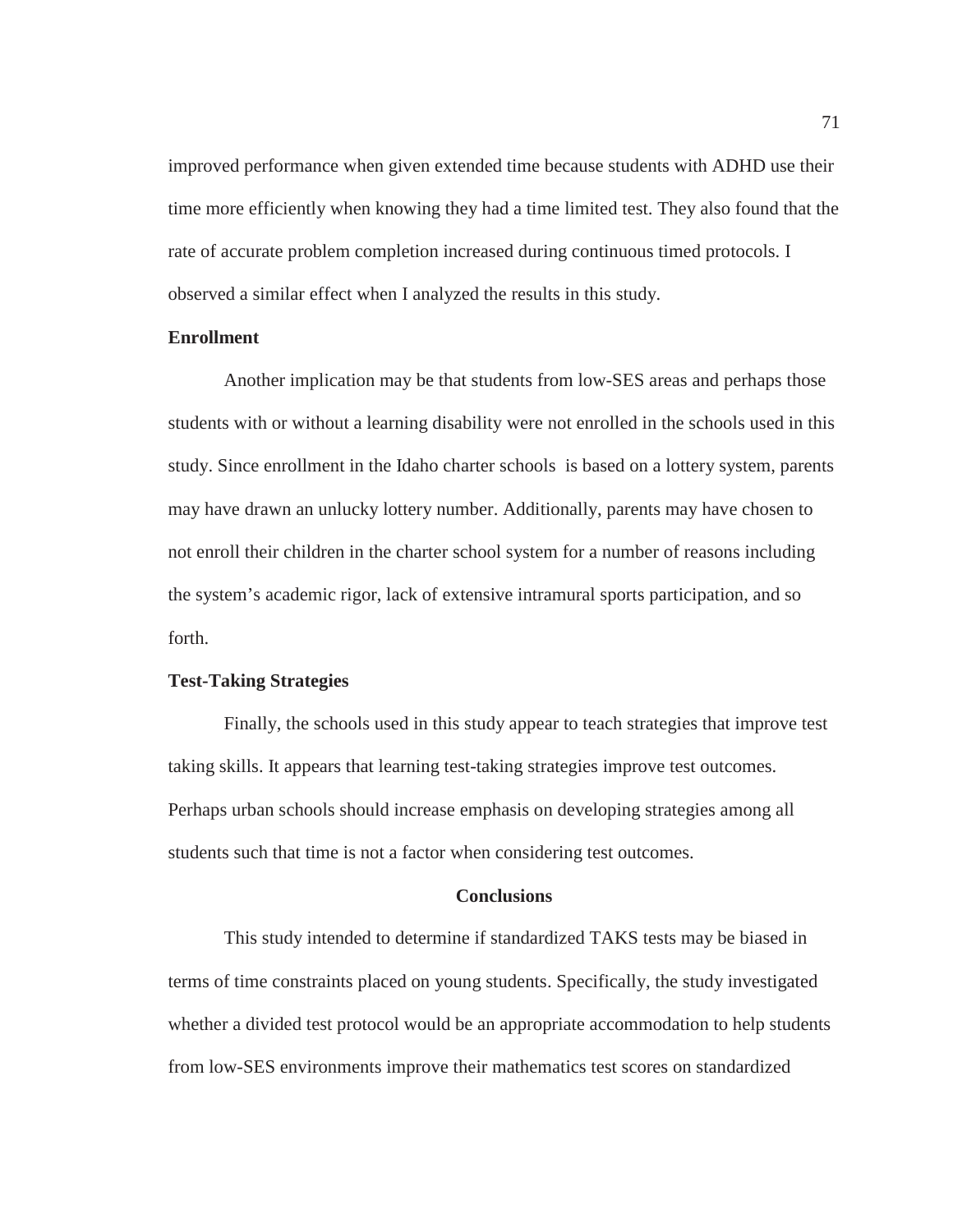assessments. It was determined that there was no significant association between test protocols and test scores among low- and non-low-SES fifth grade students by gender. Further research is necessary to determine if these results are generalizable to urban populations and public schools not classified as a charter schools.

# **Charter Schools**

It is important to look at the overall impact of charter schools on academic achievement compared to traditional public schools. Charter school strategies, methods of enrollment, and enrollment demographics are but a few of the questions further research may address. Charter schools are based on contractual relationships between schools, government entities, and parents. Moreover, it appears charter schools are not held to government applied statutes that govern, curriculum, staffing, and budgets. With that said, there appears mixed consensus as to charter school effectiveness and their benefits to parents and students.

Clark, Gleason, Tuttle, and Silverberg (2011) studied charter school impact on student achievement in a randomized large and diversified sample among middle school age students. They posited that charter schools did not offer an advantage over traditional public schools in terms of academic achievement. However, the impact of charter schools serving disadvantaged students in urban areas was significantly positive. Moreover, their results showed charter schools positively impacted math achievement among low SES students in urban areas. Charter schools may impact these students because of more effective policies, teaching methodologies, and increased community and parent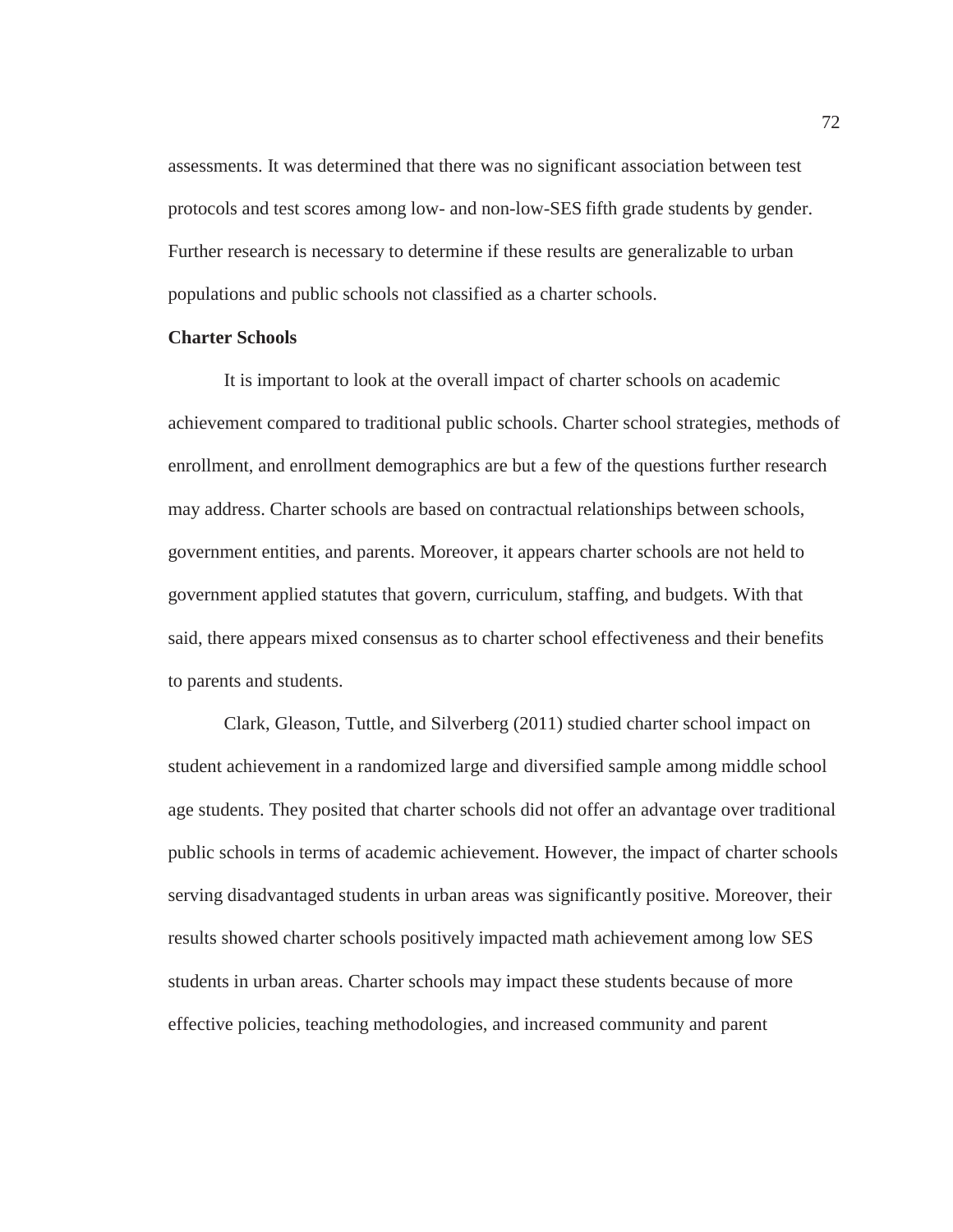collaboration. Specific strategies among some successful charter schools are subsequently discussed.

Merseth, Cooper, Roberts, Tieken, and Wynne (2009) studied schools that instituted programs and policies that helped parents and schools become more academically successful. These schools provided wrap-around services, incentives for parent-teacher conferences held in the home or at parent's convenience, and relied on parent contracts for volunteer work. Further, parent volunteers participated in nontraditional activities such as school beatification and maintenance that empowered parents, and increased parents self-efficacy. The general emphasis was on increasing involvement by parents and community.

Another study by Smith, Wohlstetter, Kuzin, and Pedro (2011) found that successful charter schools in urban areas provided students with increased safety, discipline, and rigorous academic requirements. The charter schools selected for their study had an atmosphere of collaboration. Moreover, they provided communal faculty workrooms, instituted peer observation policies, required weekly lesson planning, and mandated regular evaluation processes. Finally, they were reported to maximize the use of time during the school day, used a variety of lesson formats, and implemented a universal design curriculum.

The strategies used at the charter schools sampled in this study are similar to those employed by those schools in the aforementioned studies. Perhaps as traditional public schools learn from and implement similar strategies, urban and low-SES students will reap the benefits with increased academic performance. Hopefully, this study is a starting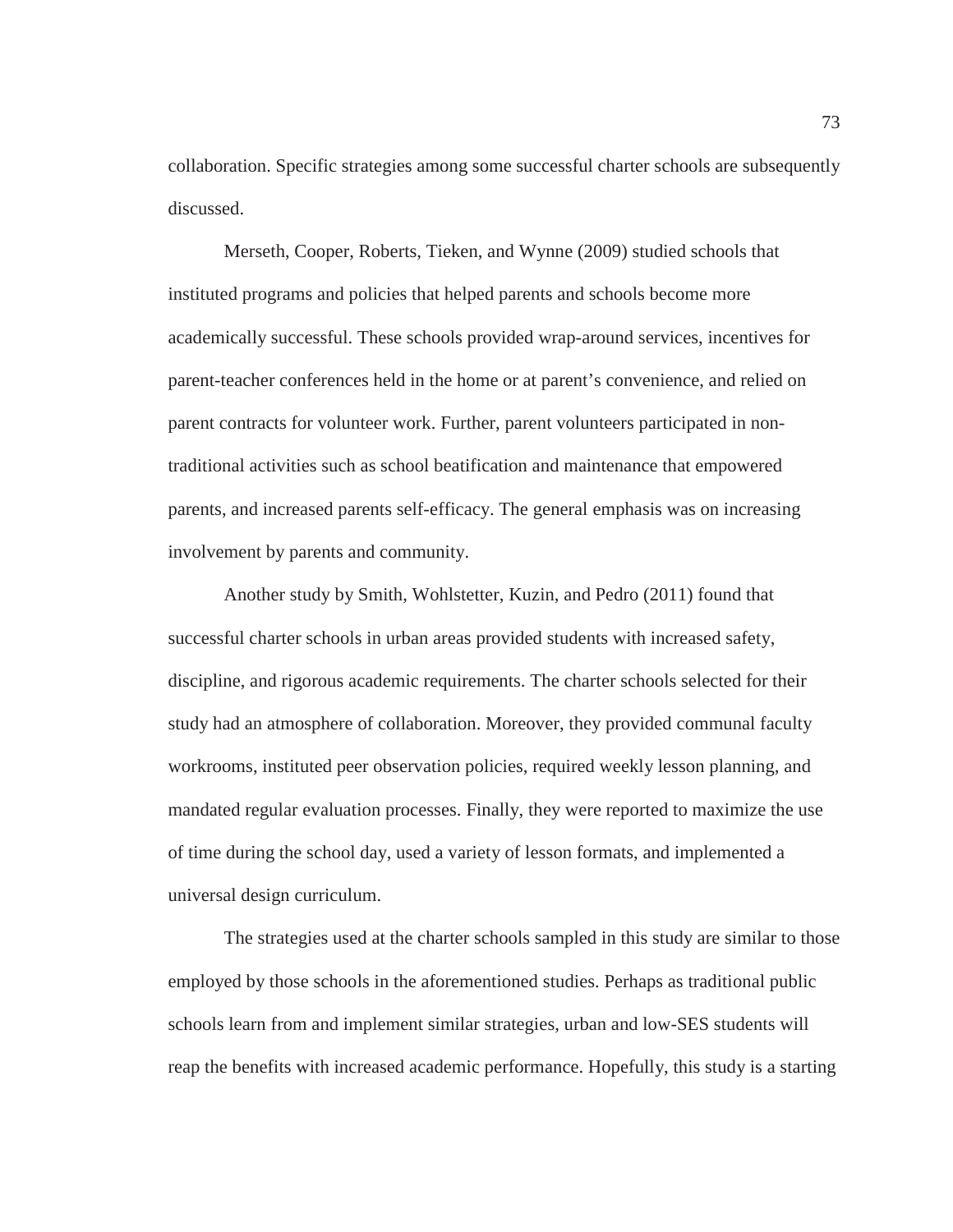point for future research in urban and rural areas. Researchers and educators must continue to find and implement teaching methods and strategies that improve educational outcomes of our children.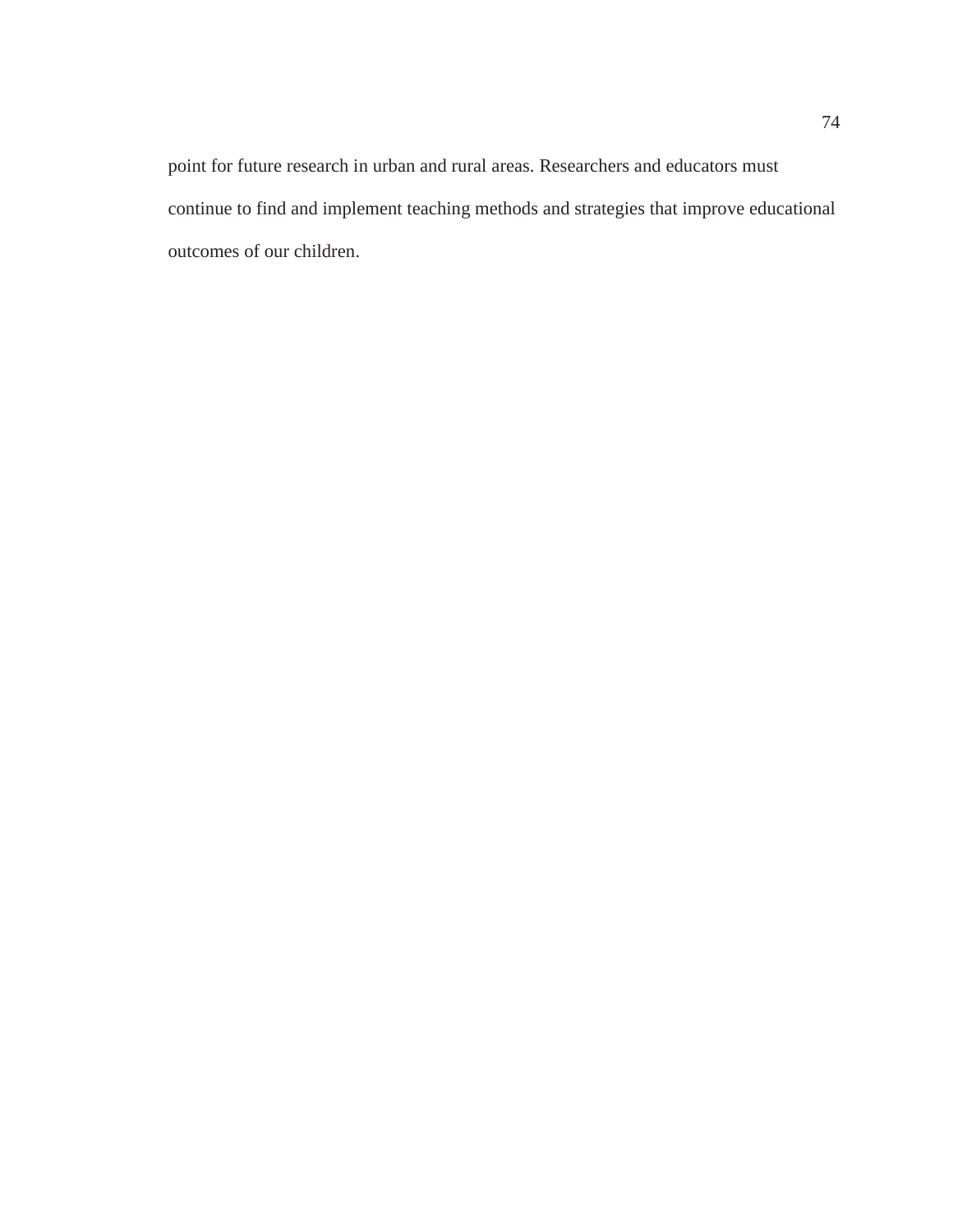### References

Ackerman, B. P., & Brown, E. E. (2010). *Physical and psychosocial turmoil in the home and cognitive development: An ecological perspective*. Washington, DC: American Psychological Association.

Ackerman, P. L. (2011). *Fatigue in sustained attention: Generalizing mechanisms for time awake to time on task*. Washington, DC: American Psychological Association.

Ackerman, P. L., & Kanfer, R. (2009). Test length and cognitive fatigue: An empirical examination of effects on performance and test-taker reactions. *Journal of Experimental Psychology, 15*(2), 163-181. Retrieved from http://search.ebscohost.com

- Ackerman, P. L., Kanfer, R., Shapiro, S. W., Newton, S., & Beier, M. E. (2010). Cognitive fatigue during testing: An examination of trait, time-on-task, and strategy influences. *Human Performance, 23,* 381-402. Retrieved from http://search.ebscohost.com
- Aikens, N. L., & Barbarin, O. (2008). Socioeconomic differences in reading trajectories: The contribution of family, neighborhood, and school contexts. *Journal of Educational Psychology, 100*, 235-251. Retrieved from http://search.ebscohost.com
- Akinbami, L. J., Liu, X., Pastor, P. N., & Reuben, C. A. (2011). *Attention deficit hyperactivity disorder among children aged 5-17 years in the United States, 1998-2009* (NCHS Data Brief). City, ST: Publisher.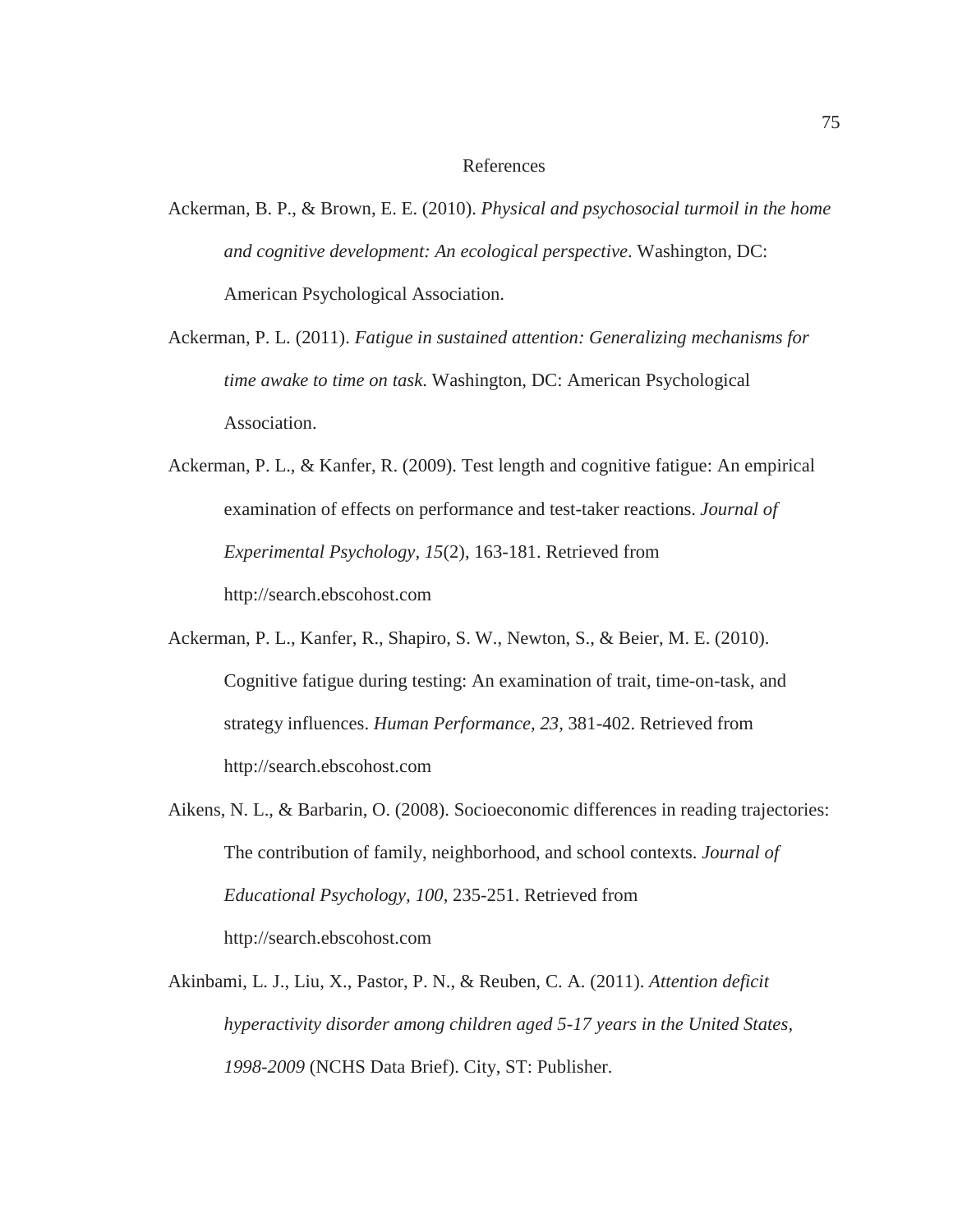- American Psychiatric Association. (2000). *Diagnostic and statistical manual of mental disorders* (4th ed.). Washington, DC: Author.
- Amone-P'Olak, K., Burger, H., Ormel, J., Huisman, M., Verhlst, F. C., & Oldehinkel, A. J. (2009). Socioeconomic position and mental health problems in pre- and earlyadolescents. *Social Psychiatry & Psychiatric Epidemiology, 44*(3)*,* 231-228. Retrieved from http://search.ebscohost.com
- Andrade, B. F., Brodeur, D. A., Waschbusch, D. A., Stewart, S. H., & McGee, R. (2009). Selective and sustained attention as predictors of social problems in children with typical and disordered attention abilities. *Journal of Attention Disorders, 12,* 341- 352. Retrieved from http://search.ebscohost.com
- Annunziata, D., Hogue, A., Faw, L., & Liddle, H. A. (2006). Family functioning and school success in at-risk, inner-city adolescents. *Journal of Youth and Adolescents, 35*(1), 100-108. Retrieved from http://search.ebscohost.com
- Ardila, A., Rosselli, M., Matute, E., & Inozemtseva, O. (2011). Gender differences in cognitive development. *Developmental Psychology, 47*(4), 984-990. Retrieved from http://search.ebscohost.com
- Barkley, R. A. (2000). Genetics of childhood disorders: XVII. ADHD, Pt. 1: The executive functions and ADHD. *Journal of the American Academy of Child & Adolescent Psychiatry, 39,* 1064-1068. Retrieved from http://search.ebscohost.com
- Bauermeister, J. J., Shrout, P. E., Chavez, L., Rubio-Stipec, M., Ramirez, R., Padilla, L., … Canino, G. (2007). ADHD and gender: Are risks and sequela of ADHD the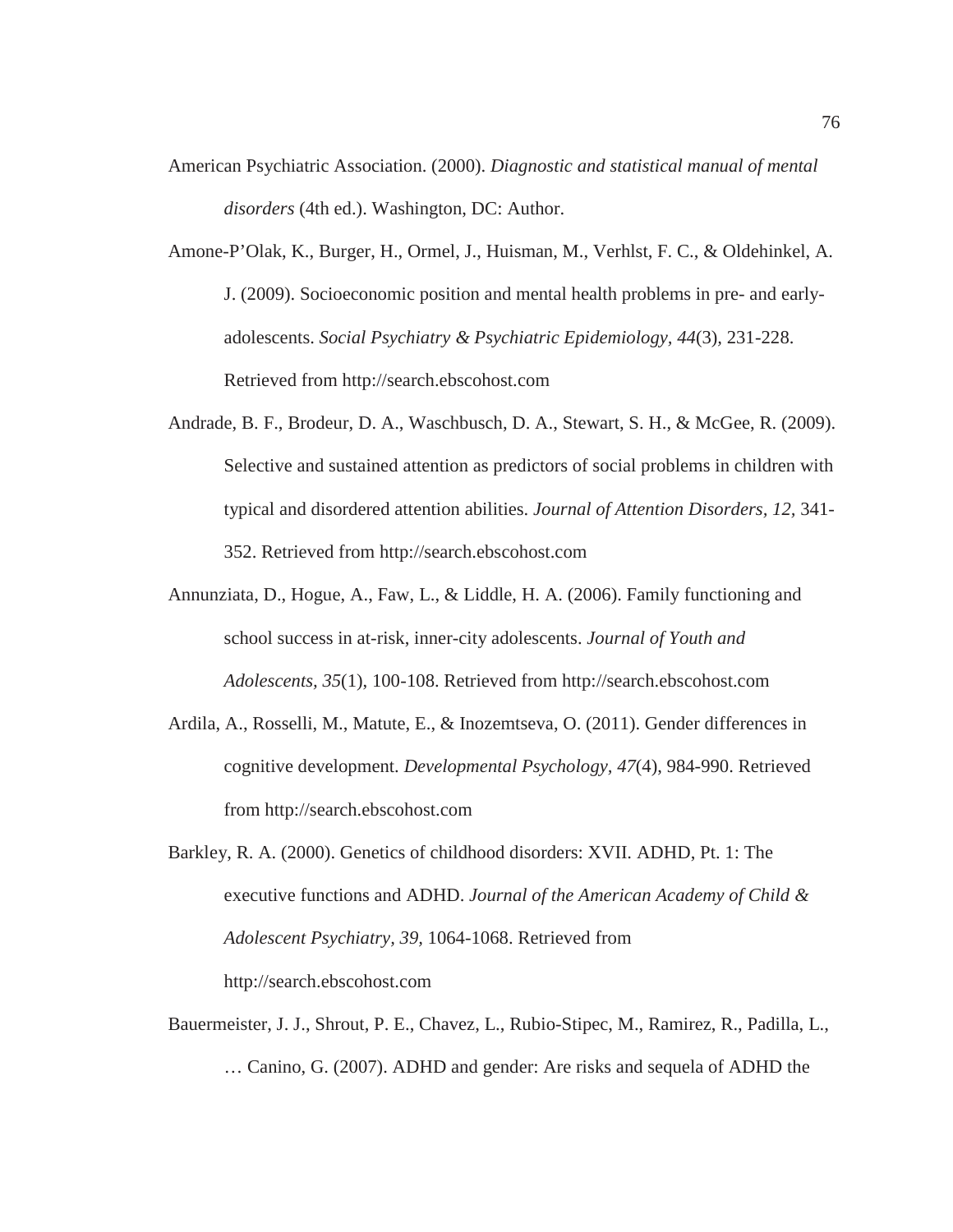same for boys and girls? *Journal of Child Psychology & Psychiatry, 48*(8), 831- 839. Retrieved from http://search.ebscohost.com

- Beilock, S. (2011). *Back to school: Dealing with academic stress*. Retrieved May 29, 2013 from http://www.apa.org/science/about/psa/2011/09/academic-stress.aspx
- Benzies, K. M., Harrison, M. J., & Magill-Evans, J. (2004). Parenting stress, marital quality, and child behavior problems at age 7 years. *Public Health Nursing, 21*(2), 111-121. Retrieved from http://www.ncbi.nlm.nih.gov/pubmed/14987210
- Biederman, J., Faraone, S. V., & Monuteaux, M. C. (2002). Differential effect of environmental adversity by gender: Rutter's index of adversity in a group of boys and girls with and without ADHD. *American Journal of Psychiatry, 159*(9*),* 1556- 62. Retrieved from http://search.ebscohost.com
- Blair, C. (2002). School readiness: Integrating cognition and emotion in a neurobiological conceptualization of children's functioning at school entry. *American Psychologist, 57,* 111-127. Retrieved from http://search.ebscohost.com
- Bodie, G. D., Powers, W. G., & Fitch-Hauser, M. (2006). Chunking, priming and active learning; Toward an innovative and blended approach to teaching communication-related skills. *Interactive Learning Environments, 14,* 119-135. Retrieved from http://www.academia.edu/669039/Chunking\_priming\_and\_active\_learning\_Towa rd\_an\_innovative\_and\_blended\_approach\_to\_teaching\_communicationrelated\_skills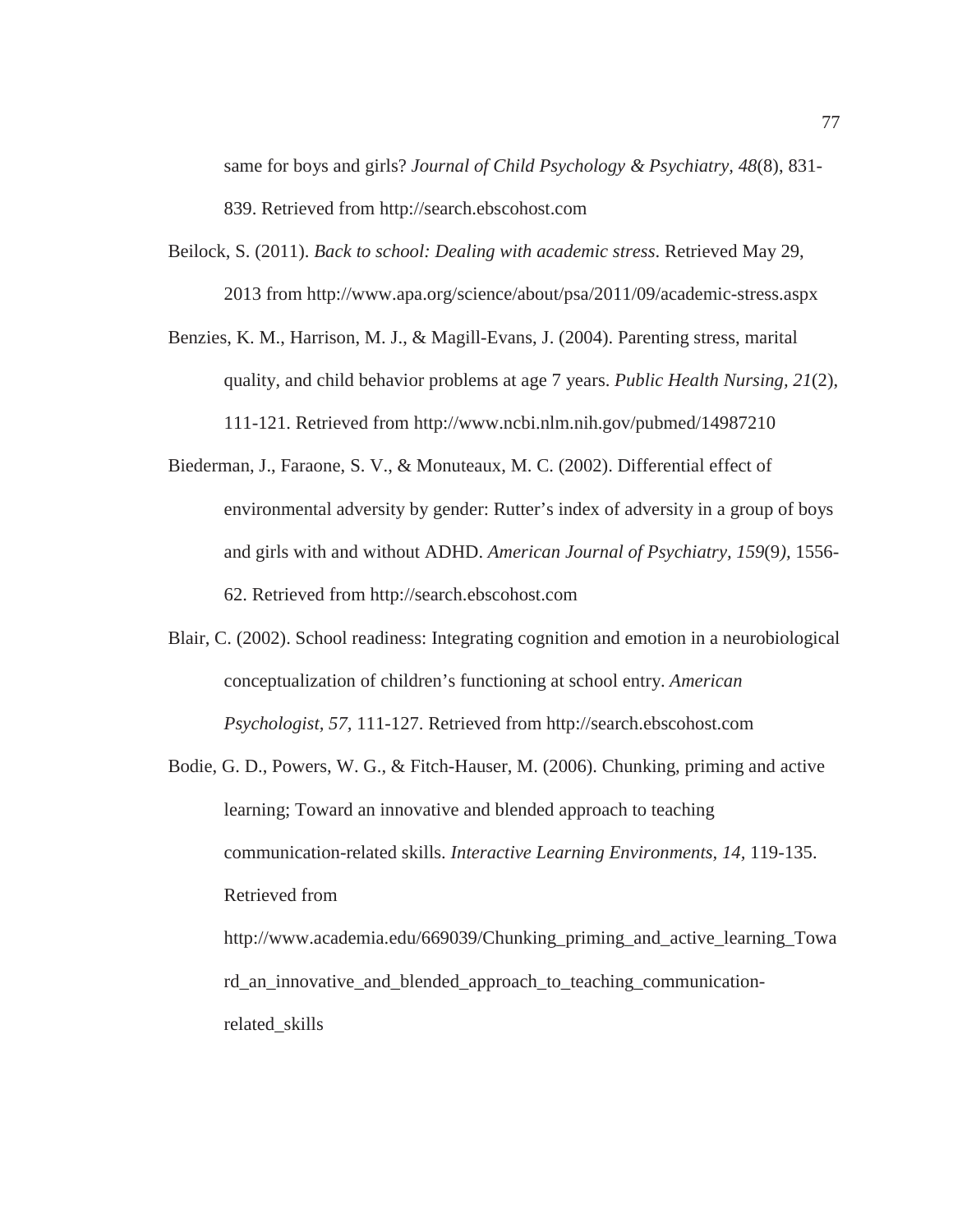- Bradley, R. H., & Corwyn, R. F. (2002). Socioeconomic status and child development. *Annual Review Psychology, 53,* 371-399. Retrieved from http://search.ebscohost.com
- Bradley, R. H., Corwyn, R. F., Caldwell, B. M., Whiteside-Mansell, L., Wasserman, G. A., & Mink, I. T. (2000). Measuring the home environments of children in early adolescence. *Journal of Research on Adolescence, 10*(3), 247-288. Retrieved from http://search.ebscohost.com
- Breznitz, Z., & Norman, G. (1998). Differences in concentration ability among low and high SES Israeli students: A follow-up study. *Journal of Genetic Psychology, 159*(1), 82. Retrieved from http://search.ebscohost.com

Broadbent, D. E. (1958). *Perception and communication*. Oxford, Pergamon.

- Bronfenbrenner, U. (1979). *The ecology of human development*. Cambridge, MA: Harvard University Press.
- Bronfenbrenner, U. (2005). Making human beings human: Bioecological perspectives on human development. *British Journal of Developmental Psychology, 23,*143-151. Retrieved from http://search.ebscohost.com
- Bronfenbrenner, U., & Evans, G. W. (2000). Development Science in the  $21<sup>st</sup>$  century: Emerging questions, theoretical models, research designs and empirical findings. *Social Development, 9*(1), 115-125. Retrieved from http://search.ebscohost.com
- Brown, D. D., Weatherholt, T. N., & Burns, B. M. (2010). Understanding parent reports of children's attention behaviors: Role of children's attention skills,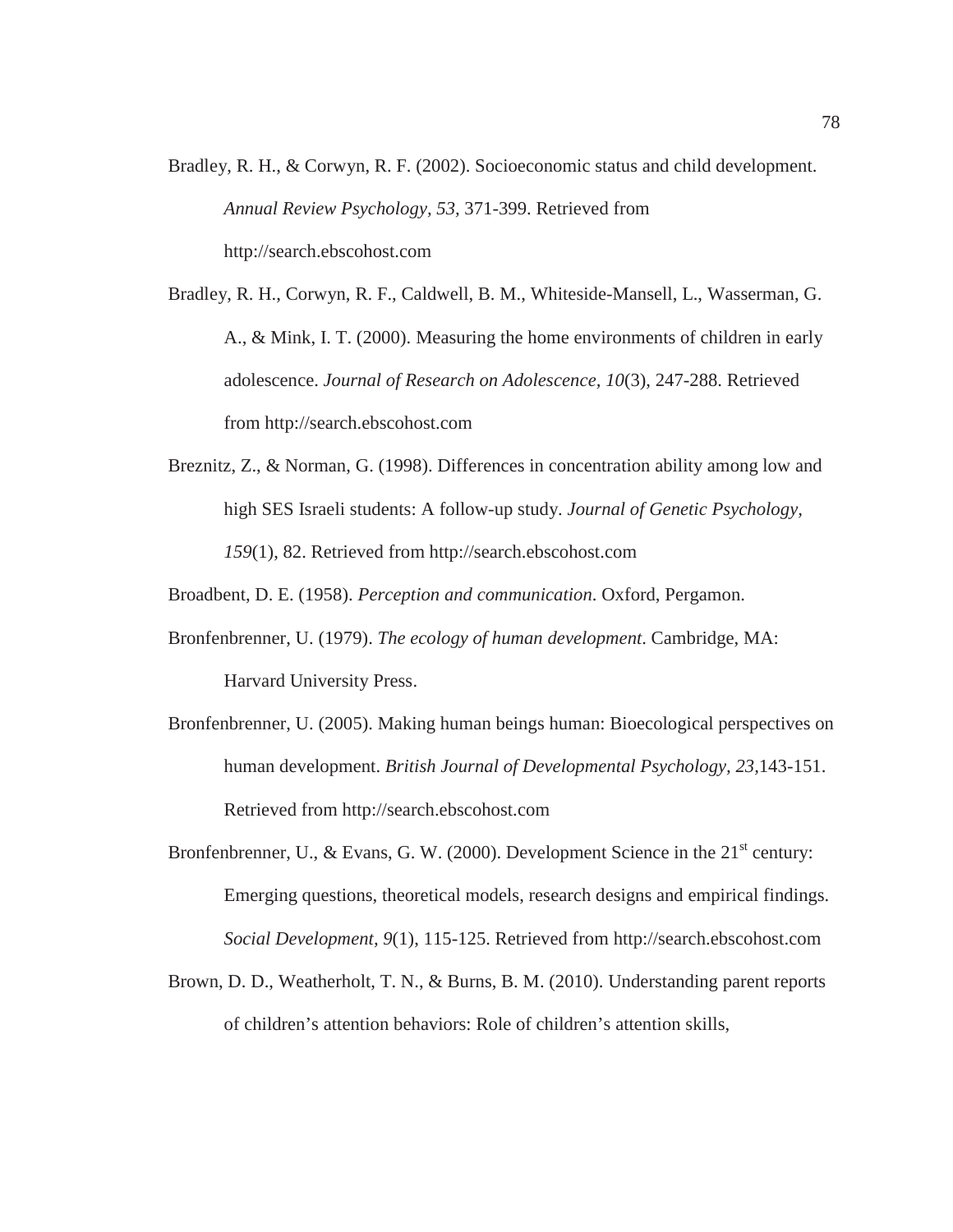Temperament, and home environment. *Journal of Early Childhood & Infant Psychology, 6,* 41-58. Retrieved from http://search.ebscohost.com

- Brunner, R., Schaefer, D., Hess, K. Parzer, P., Resch, F., & Schwab, S. (2006). Effect of high-dose cortisol on memory functions. *Annals of the New York Academy of Sciences,* 1071, 434-437. Retrieved from http://search.ebscohost.com
- Bugental, D. B., Schwartz, A., & Lynch, C. (2010). Effects of an early family intervention on children's memory: The mediating effects of cortisol levels. *Mind, Brain & Education, 4*(4), 159-170. Retrieved from http://search.ebscohost.com
- Burchinal, M. R., Roberts, J. E., Hooper, S., & Zeisel, S. (2000). Cumulative risk and early cognitive development: A comparison of statistical risk models. *Developmental Psychology, 36*(6), 793-807. Retrieved from http://search.ebscohost.com
- Burchinal, M. R., Roberts, J. E., Zeisel, S. A., & Rowley, S. J. (2008). Social risk and protective factors for African American children's academic achievement and adjustment during the transition to middle school. *Developmental Psychology, 44*(1), 286-292. Retrieved from http://search.ebscohost.com
- Burnett, P. C., & Fanshawe, J. P. (1997). Measuring school-related stressors in adolescents. *Journal of Youth & Adolescence, 26*(4), 415. doi:10.1023/A:1024529321194
- Cathercole, S. E., Alloway, T. P., Kirkwood, H., Elliott, J. G., Holmes, J., & Hilton, K.A. (2008). Attentional and executive function behaviors in children with poor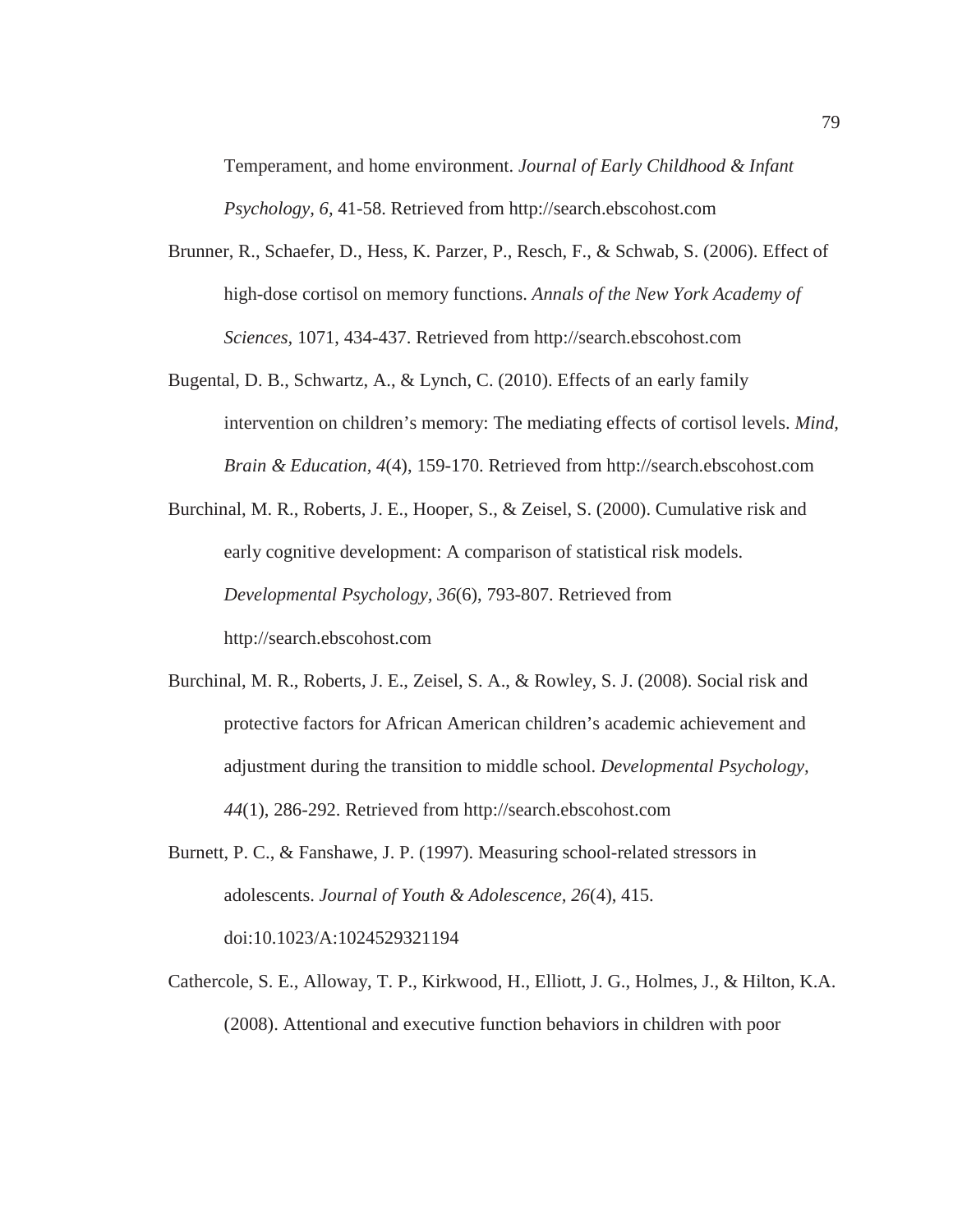working memory. Learning and Individual Differences, 18, 214-223. Retrieved May 29, 2013 from http://dx.doi.org/10.1016/j.lindif.2007.10.003

- Centers for Disease Control and Prevention, (2010). Increasing prevalence of parentreported attention-deficit/hyperactivity disorder among children. *Morbidity & Mortality Weekly Report, 59*(44), 1439-43. Retrieved from http://search.ebscohost.com
- Chaudhuri, A., & Behan, P. O. (2004). Fatigue in neurological disorders*. Lancet, 363*(9413), 978-988. Retrieved from http://search.ebscohost.com
- Chiu, C. W. T., & Pearson, P. D. (1999). Synthesizing the effects of test accommodations for special education and limited English proficiency students. Paper presented at the National Conference on Large Scale Assessment. Retrieved May 30, 2013 from http://nichcy.org/research/summaries/abstract20
- Clark, M., Gleason, P., Tuttle, C. C., Silverberg, M. (2012). Do charter schools improve student achievement? Evidence from a nationalized random study. Retrieved March 15, 2013 from http://mathmaticampr.com/publications/pdfs/education/charterschools\_WP.pdf
- Coley, R. J. (2002). *An uneven start: Indicators of inequality in school readiness.* Princeton, NJ. Educational Testing Services.
- Conner, J., Pope, D., Galloway, M. (2010). Success with Less Stress. *Educational Leadership, 67*(4), 54-58. Retrieved from http://search.ebscohost.com
- Cowan, N. (1995). *Attention and memory: An integrated framework*. Oxford Psychology Series (No. 26). New York: Oxford University Press.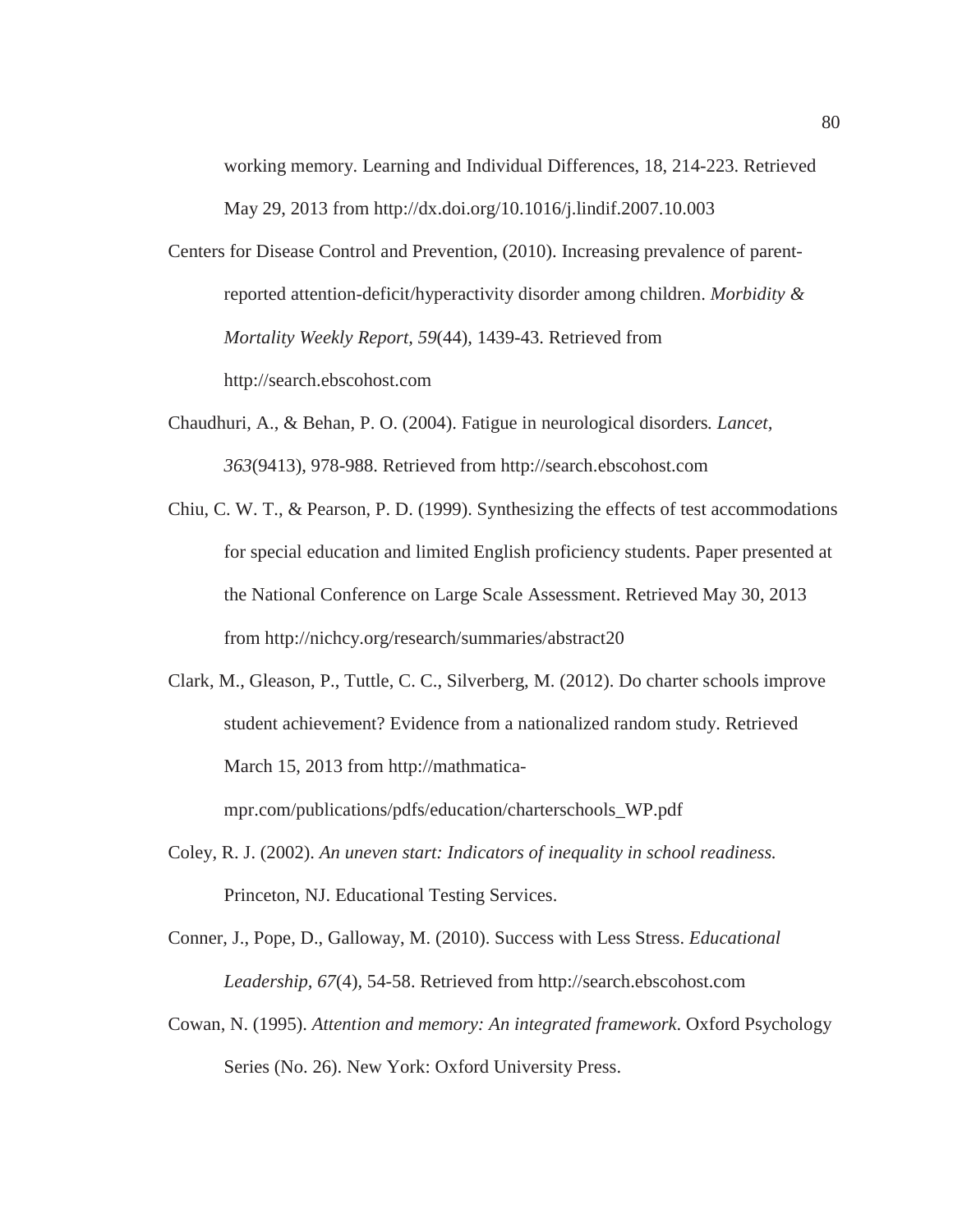- D'Angiulli, A., Herdman, A., Stapells, D., & Hertzman, C. (2008). Children's eventrelated potentials of auditory selective attention vary with their socioeconomic status. *Neuropsychology, 22*(3), 293-300. Retrieved from http://search.ebscohost.com
- DeGangi, G., & Porges, S. (1990). *Sustained Attention. Neuroscience Foundations of Human Performance.* Rockville, MD. American Occupational Therapy Association.
- Deutsch, A., & Deutsch, D. (1963). Attention: Some theoretical considerations. *Psychological Review, 70,* 80-90. Retrieved from http://search.ebscohost.com
- Dilworth-Bart, J. E., Khurshid, A., & Vandell, D. L. (2007). Do maternal stress and home environment mediate the relation between early income-to-need and 54-months attentional abilities? *Infant and Child Development, 16*(5), 525-552. doi: 10.1002/icd.528
- Dowsett, S. M., & Livesey, D. J. (2000). The development of inhibitory control in preschool children: Effects of "executive skill" training. *Developmental Psychobiology, 36,* 161-174. Retrieved May 28, 2013 from http://onlinelibrary.wiley.com/doi/10.1002/%28SICI%291098- 2302%28200003%2936:2%3C161::AID-DEV7%3E3.0.CO;2-0/abstract
- Dumas, J. E., Nissley, J., Nordstrom, A., Smith, E. P., Prinz, R. J., & Levine, D. W. (2005). Home chaos: Sociodemographic, parenting, interactional, and child correlates. *Journal of Clinical Child & Adolescent Psychology, 34*(1), 93-104. Retrieved May 29, 2013 from http://www.ncbi.nlm.nih.gov/pubmed/15677284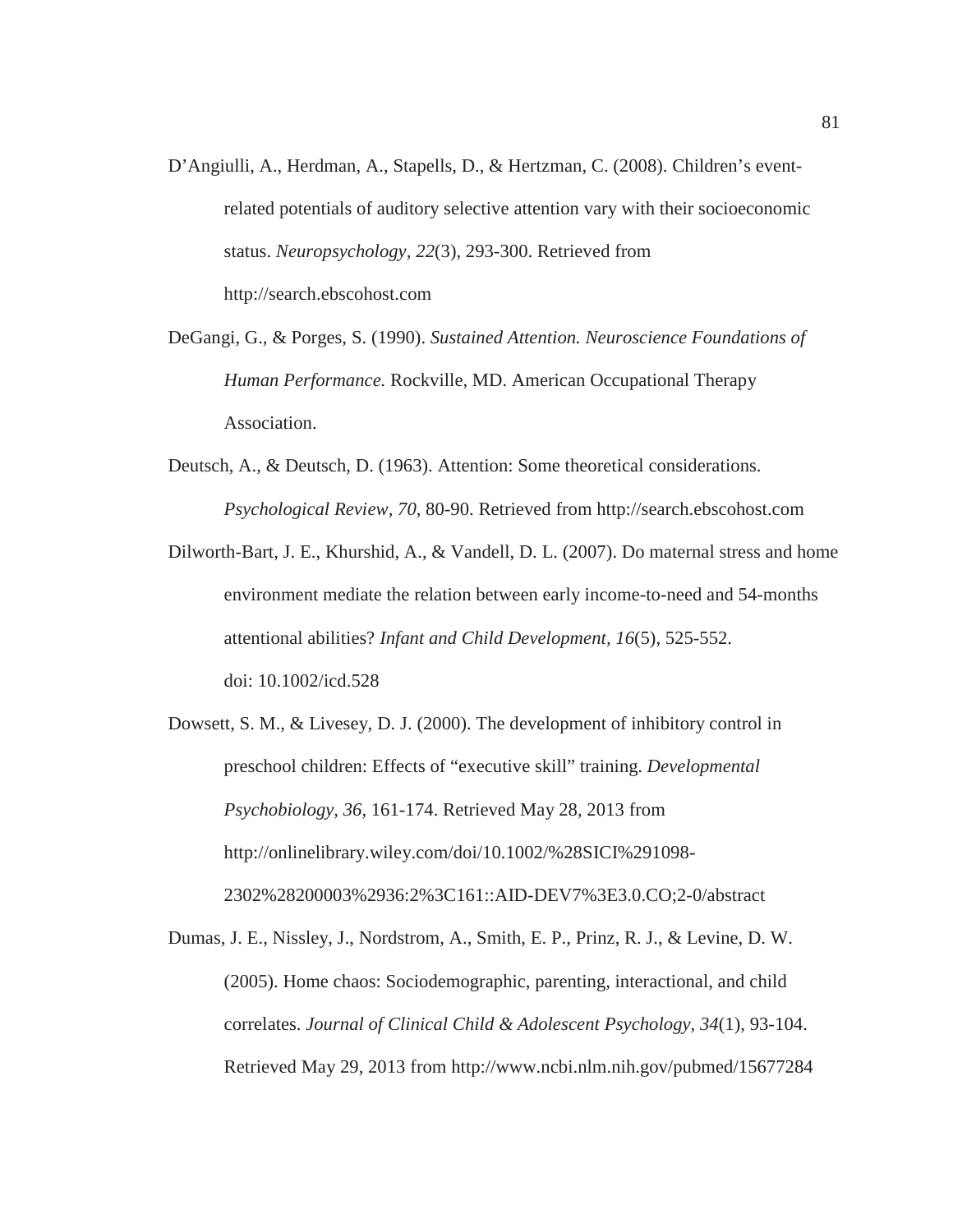- Duncan, G. J., Dowsett, C. J., Claessens, A., Magnuson, K., Huston, A. C., Klebanov, P.,… Japel, C. (2007). School readiness and later achievement. *Developmental Psychology, 43*(6), 1428-1446. Retrieved from http://search.ebscohost.com
- Ebert, K. D., & Kohnert, K. (2011). Sustained attention in children with primary language impairment: A Meta-analysis. *Journal of Speech, Language, and Hearing Research, 54,* 1372-1384. Retrieved from http://search.ebscohost.com
- Elliot, S. N., & Marquart, A. M. (2012).Extended time as a testing accommodation: its effects and perceived consequences. *Exceptional Children*, *70*(3), 349. Retrieved from http://search.ebscohost.com
- Elliott, J., Bielinski, J., & Thurlow, M. (1999). Accommodations and the performance of all students on Rhode Island's performance assessment. *State Assessment Series, Rhode Island Report, 1,* 1-34. Retrieved from http://search.ebscohost.com
- Else-Quest, N. M., Hyde, J. S., & Linn, M. C. (2010). Cross national patterns of gender differences in mathematics: A meta-analysis. *Psychological Bulletin, 136*(1),103- 127. Retrieved from http://search.ebscohost.com
- Eng, S., Mulsow, M., Cleveland, H., & Hart, S. L. (2009). Academic achievement among adolescents in Cambodia: Does caregiver trauma matter? *Journal of Community Psychology, 37*(6), 754-768. Retrieved May 28, 2013 from http://onlinelibrary.wiley.com/doi/10.1002/jcop.20329/abstract
- Evans, W. (2003). A multimethodological analysis of cumulative risk and allostatic load among rural children. *Developmental Psychology, 39*(5), 924-933. Retrieved from http://search.ebscohost.com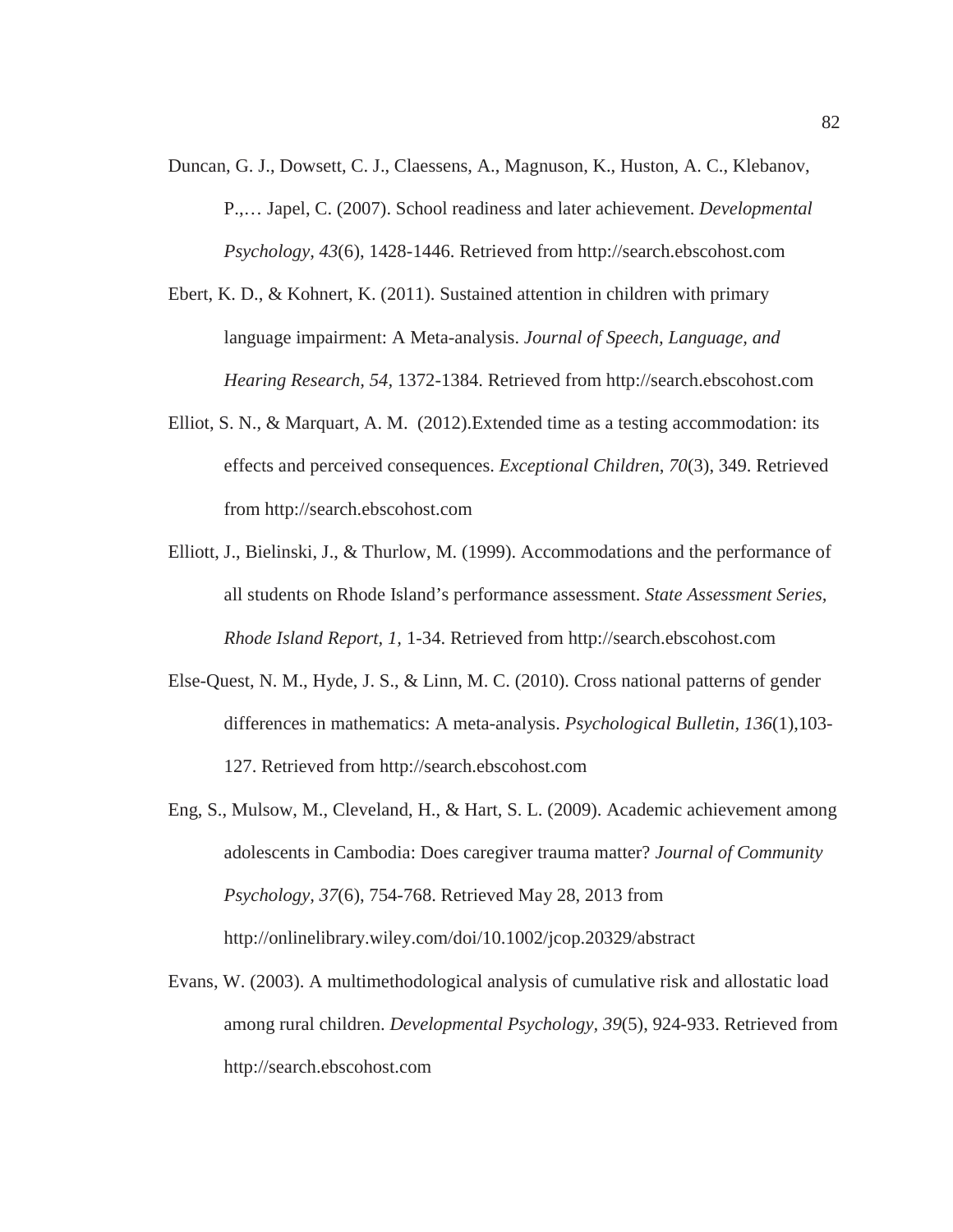- Farver, J. M., Xu, Y., Eppe, S., & Lonigan, C. J. (2006). Home environments and young Latino children's School readiness. *Early Childhood Research Quarterly, 21,* 196-212. Retrieved May 29, 2013 from http://dx.doi.org/10.1016/j.ecresq.2006.04.008
- Faul, F., Erdfelder, E., Lang, A.G., & Buchner, A. (2007). G\*Power 3: A flexible statistical power analysis program for the social, behavioral, and biomedical sciences. *Behavior Research Methods, 39,* 175-191. Retrieved May 28, 2013 from http://www.ncbi.nlm.nih.gov/pubmed/17695343
- Fields, L., & Prinz, R. J. (1997). Coping and adjustment during childhood and adolescence. *Journal of Youth & Adolescence, 26*(4), 415. Retrieved May 28, 2013 from http://www.ncbi.nlm.nih.gov/pmc/articles/PMC2904627/
- Finneran, D. A., Francis, A. L, & Leonard, L. B. (2009). Sustained attention in children with specific language impairment. *Journal of Speech, Language, and Hearing Research, 52,* 915-929. Retrieved from http://search.ebscohost.com
- Flouri (2007). Early family environments may moderate prediction of low educational attainment in adulthood: The cases of childhood hyperactivity and authoritarian parenting. *Educational Psychology: An International Journal of Experimental Educational Psychology, 27*(6). Retrieved from http://search.ebscohost.com
- Foley, M., McClowry, S. G., & Castellanos, F. X. (2008). The relationship between attention deficit hyperactivity disorder and child temperament. *Journal of Applied Developmental Psychology, 29,* 157-169. Retrieved May 28, 2013 from www.sciencedirect.com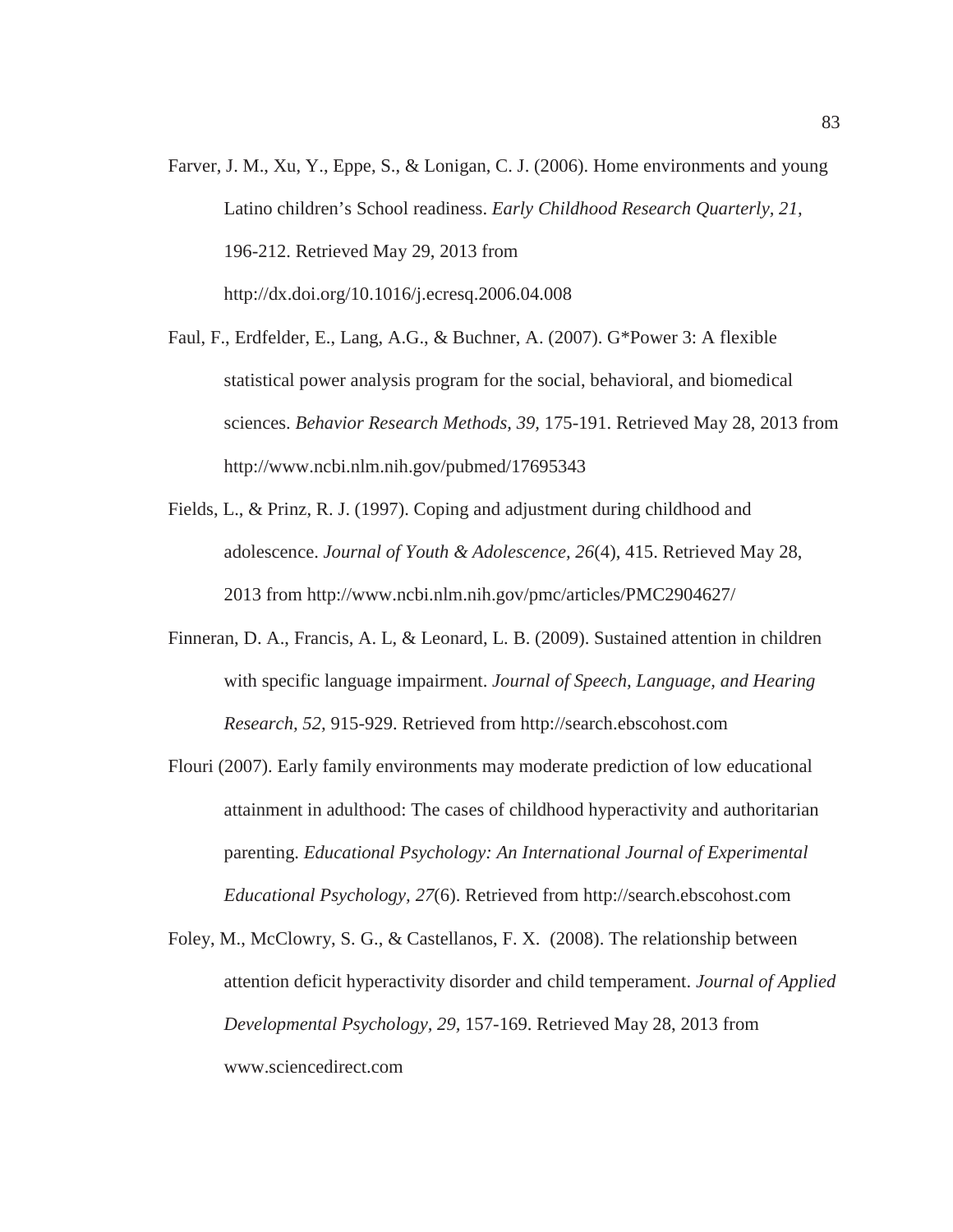Friedman, N. P., Haber, B. C., Willcutt, E. G., Miyake, A., Young, S., Corely, R. P., & Hewitt, J. K. (2007). Greater attention problems during childhood predict poorer executive functioning in late adolescence. *Psychological Science, 18,* 893-900. Retrieved from http://search.ebscohost.com

Froehlich, T. E., Lanphear, B. P., Epstein, J. N., Barbaresi, W. J., Katusic, S. K., & Kahn, R. S. (2007). Prevalence, recognition, and treatment of attentiondeficit/hyperactivity disorder in a national sample of US children. *Archives of Pediatrics & Adolescent Medicine, 161*(9), 857-864. Retrieved May 28, 2013 from http://www.ncbi.nlm.nih.gov/pubmed/17768285

- Fuchs, L. S., Fuchs, D., & Capizzi, A. M. (2005). Identifying appropriate test accommodations for students with learning disabilities. *Focus on Exceptional Children, 37,* 1-8. Retrieved from http://search.ebscohost.com
- Fuchs, L. S., Fuchs, D., Compton, D. L., Powell, S. R., Seethaler, P. M., Capizzi, A. M., & Fletcher, J. (2006). The cognitive correlates of third-grade skill in arithmetic, algorithmic computation, and arithmetic word problems. *Journal of Educational Psychology, 98,* 29-43. Retrieved from http://search.ebscohost.com
- Gathercole, S. E., Alloway, T. P., Kirkwood, H., Elliott, J. G., Holmes, J., Hilton, K. A., & Mulder, E. (2008). Attentional and executive function behaviors in children with poor working memory. *Learning and Individual Differences, 18,* 214-223. Retrieved from http://search.ebscohost.com
- Gaub, M., & Carlson, C. L. (1997). Gender differences in ADHD: A meta-analysis and critical review. *Journal of the American Academy of Child & Adolescent*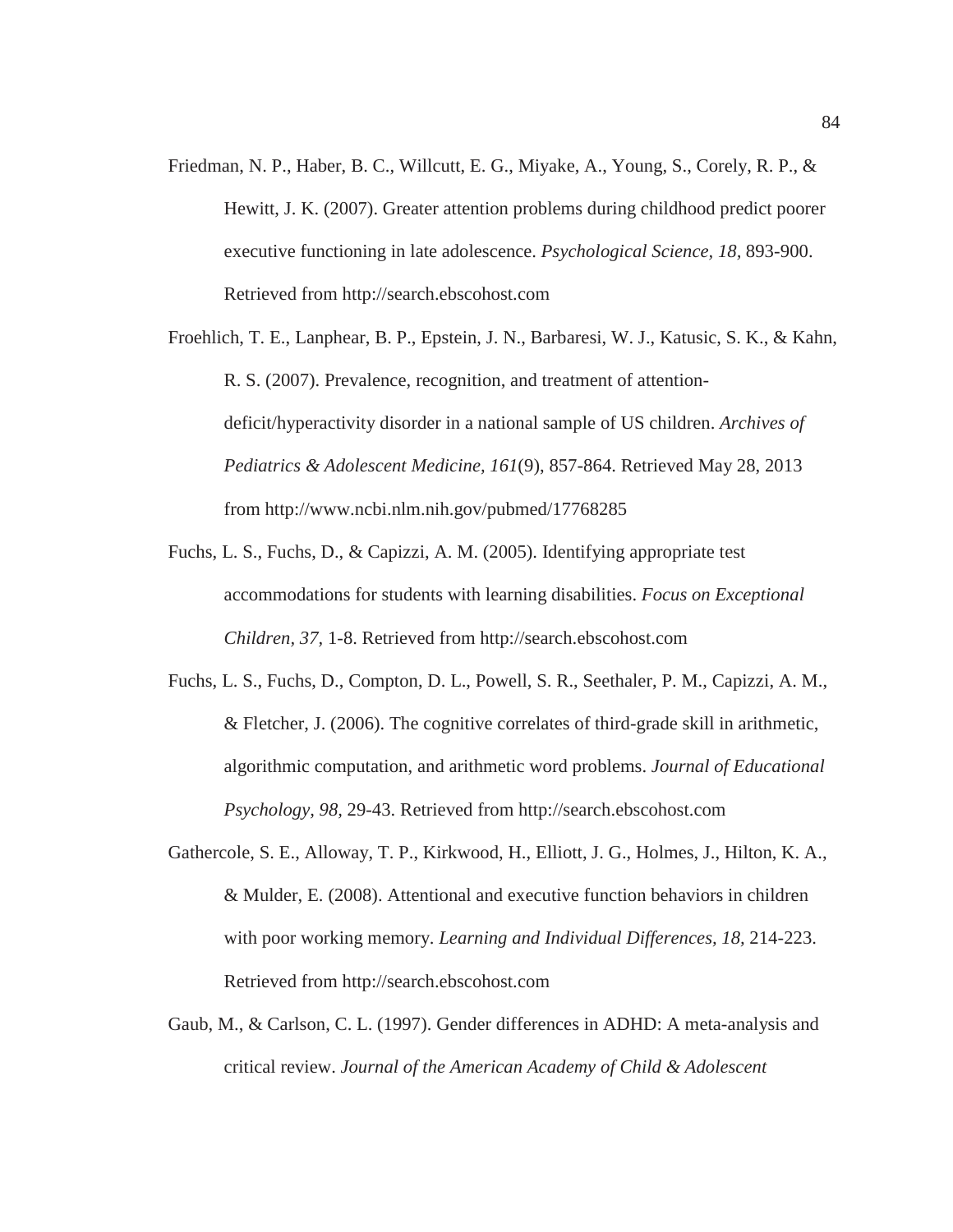*Psychiatry, 36*(8), 1036-1045. Retrieved May 29, 2013 from http://business.highbeam.com/5884/article-1G1-20143685/gender-differencesadhd-metaanalysis-and-critical-review

- Grant, K. E., Compas, B. E., Thurn, A. E.,McMahon, S. D., & Gipson, P. (2004). Stressors and child and adolescent psychopathology: Measurement issues and prospective effects. *Journal of Clinical Child and Adolescent Psychology, 33*(2), 412-425. Retrieved May 30, 2013 from http://www.ncbi.nlm.nih.gov/pubmed/15136206
- Gravetter, F. J., Wallnau, L. B. (2007). *Statistics for behavioral sciences*. Belmont, CA: Thompson Wadsworth.
- Gregory, A., & Rimm-Kaufman, S. (2008). Positive mother-child interactions in kindergarten: Predictors of school success in high school. *Psychology Review, 37*(4), 499-515. Retrieved from http://search.ebscohost.com
- Gunzelmann, G., Moore, G., Gluck, K. A., Van Dongen, H. P. A., & Dinges, D. F. (2011). Fatigue in sustained attention: Generalizing mechanisms for time awake to time on task. Washington, DC, US: American Psychological Association, 83- 101.

```
Gutteling, B. M., De Weerth, B., M., & Carolina Buitelaar, J. K. (2004). Maternal 
prenatal stress and 4-6 year old children's salivary cortisol concentrations pre-
and post-vaccination. The International Journal of the Biology of Stress, 7(4),
257-260. Retrieved May 29, 2013 from 
http://www.ncbi.nlm.nih.gov/pubmed/16019591
```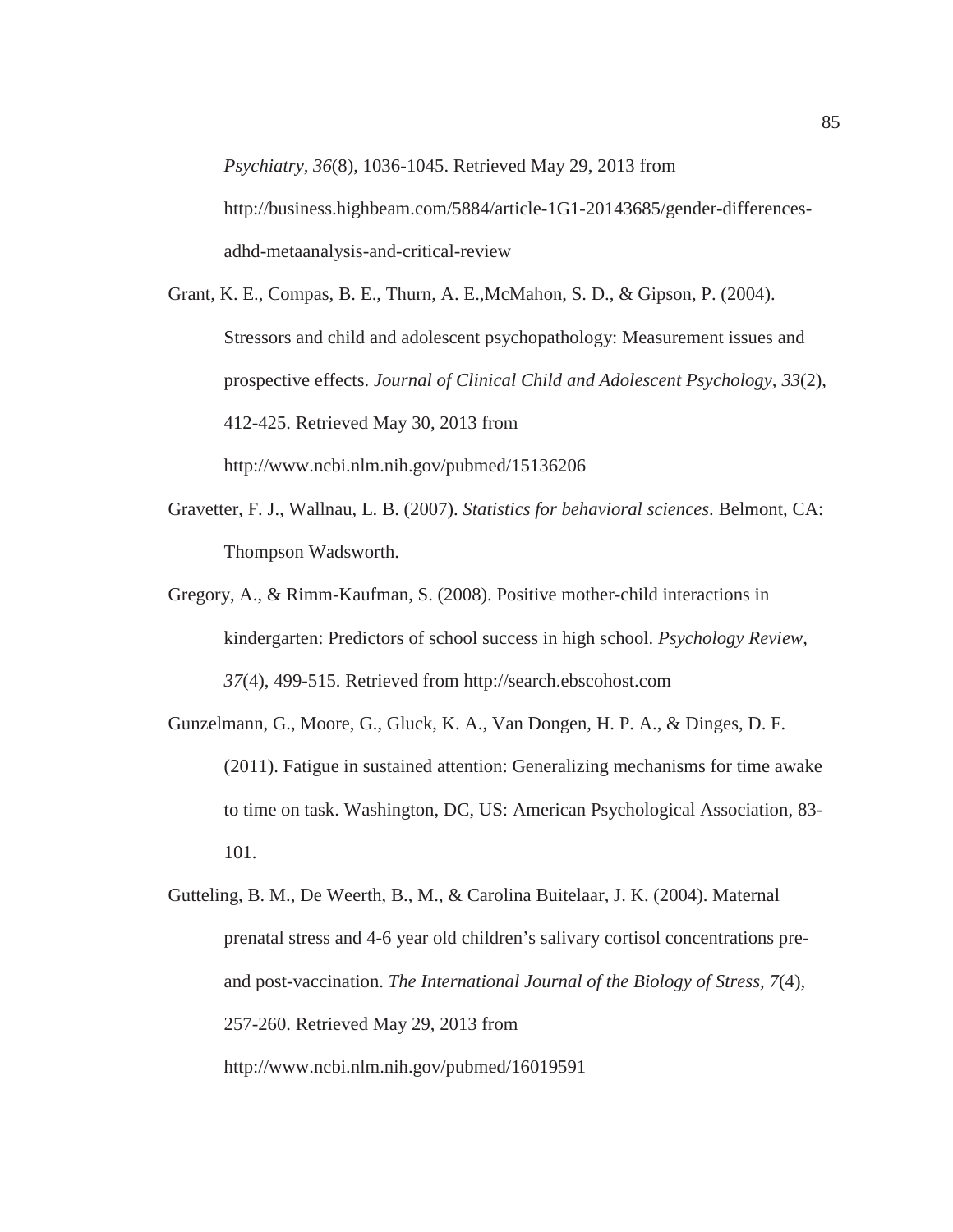- Hambrick-Dixon, P.J. (1985). Effects of experimentally impose noise on task performance of Black children attending day care center near elevated subway trains. *Developmental Psychology, 22,* 259-264. Retrieved May 30, 2013 from http://www.sciencedirect.com/science/article/pii/S0376635702001638
- Hanania, R., & Smith, L. B. (2010). Selective attention and attention switching: Towards a unified developmental approach. *Developmental Science, 13,* 622-635. Retrieved from http://search.ebscohost.com
- Hart, S. A., Petrill, S. A., Willcutt, E., Thompson, L. A., Schatschneider, C., Deater-Deckard, K., & Cutting, L. E. (2010). Exploring how symptoms of attentiondeficit/hyperactivity disorder are related to reading and mathematics performance: General genes, general environments. *Psychological Science, 21*(11), 1708-1715. Retrieved May 29, 2103 from http://www.ncbi.nlm.nih.gov/pubmed/20966487
- Hassel, E. A., Hassel, B. C., & Ableidinger, J. (2011). Going Exponential: Growing the Charter School Sector's Best. Progressive Policy Institute. Retrieved May 29, 2013 from http://progressivefix.com/wp-content/uploads/2011\_Hassel\_Going-Exponential \_WEB1.pdf.
- Heinonen, J., Aro, T., Ahonen, T., & Pokkeus, A. (2011). Test-taking behaviors in a neurocognitive assessment: Associations with school-age outcomes in a Finnish longitudinal follow-up. *Psychological Assessment, 23*(1), 184-192. Retrieved from http://search.ebscohost.com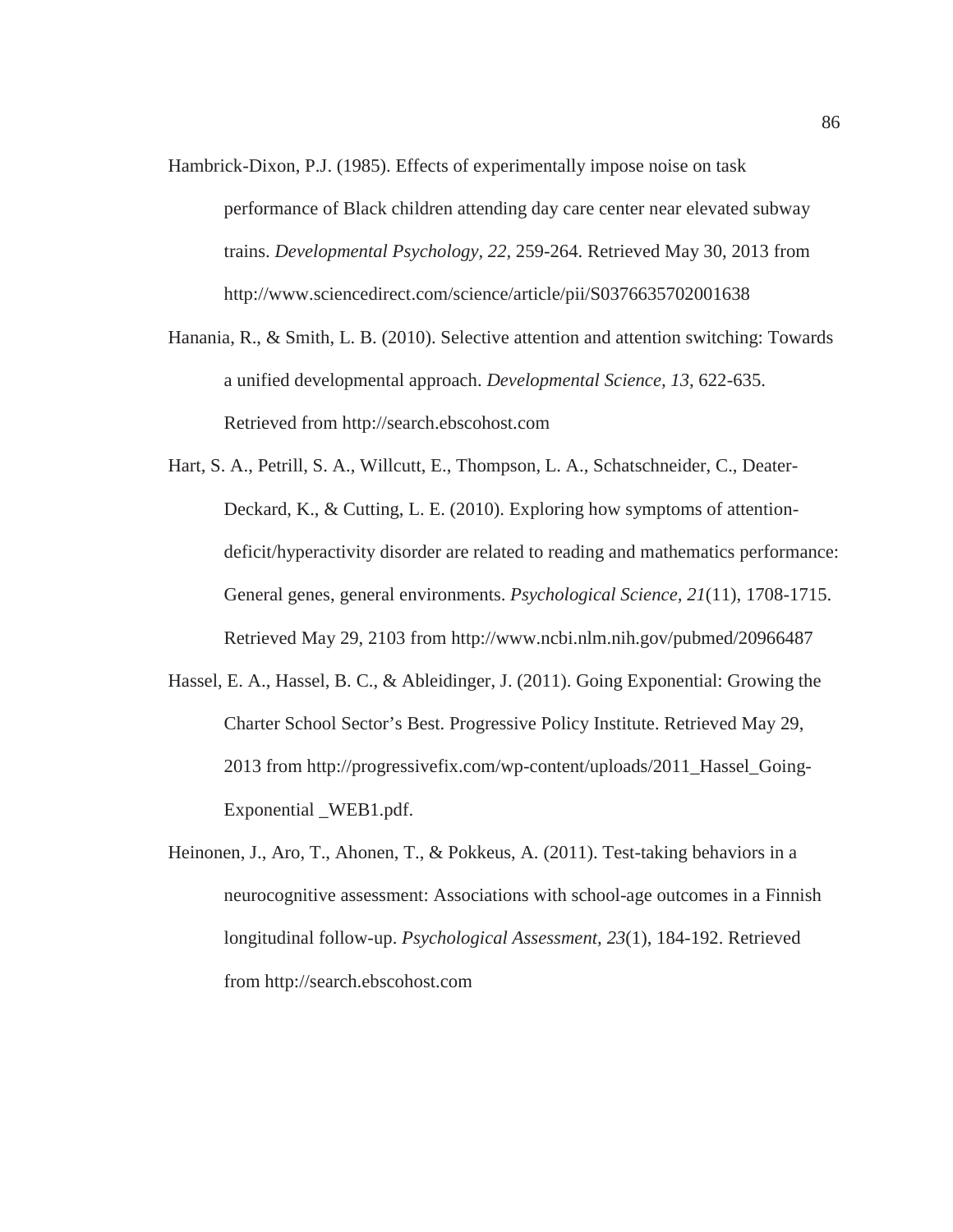Holtzer, R., Shuman, M., Mahoney, J. R., Lipton, R., & Verghese, J. (2011). Cognitive Fatigue: Defined in the context of attention networks. *Aging, Neuropsychology & Cognition, 18*(1), 108-128. Retrieved from http://search.ebscohost.com

Jimenez, R. T. (2003). Literacy and Latino students in the United States: Some considerations, questions, and new directions. *Reading Research Quarterly, 38*(1), 122-128. Retrieved May 29, 2013 from http://education.jhu.edu/PD/newhorizons/Journals/spring2010/latino-literacy-500 years-of-resistance/index.html

- Johnson, A. D., Martin, A., Brooks-Gunn, J., & Petrill, S. A. (2008). Order in the house! Associations among household chaos, the home literacy environment, maternal reading ability, and children's early ready. *Marrill-Palmer Quarterly: Journal of Developmental Psychology, 54*(4), 445-472. Retrieved May 29, 2013 from http://www.ncbi.nlm.nih.gov/pmc/articles/PMC2695402/
- Jones, D. J., Forehand, R., & Brody, G. (2002). Psychosocial adjustment of African American Children in single mother families: A test of three risk models. *Journal of Marriage and Family, 64*(1), 105-115. Retrieved from http://search.ebscohost.com

Kaplan, D. S., Liu, R. X., & Kaplan, H. B. (2005). School related stress in early adolescence and academic performance three years later: The conditional influence of self-expectations. *Social Psychology of Education*, *8*, 3–17. doi:10.1007/s11218-004-3129-5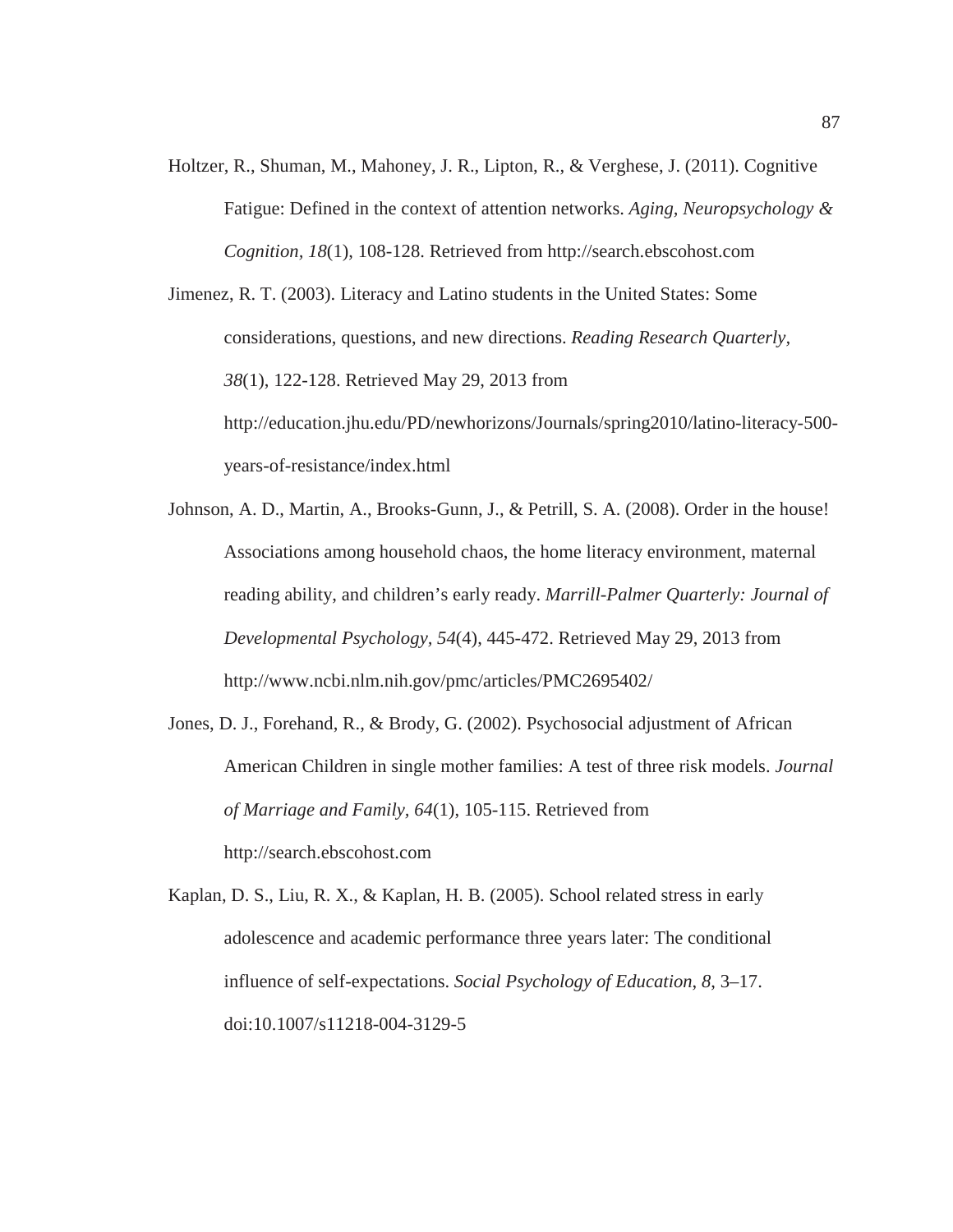Kaylor, M., & Flores, M. M. (2008). Increasing academic motivation in culturally and linguistically diverse students from low socioeconomic backgrounds. *Journal of Advanced Academics, 19,* 66-89. Retrieved from http://search.ebscohost.com

Kishiyame, M. M., Boyce, W. T., Jimenez, A. M., Perry, L. M., & Knight, R. T. (2009). Socioeconomic disparities affect prefrontal function in children. *Journal of Cognitive Neuroscience, 21*(6), 1106-1115. Retrieved from http://search.ebscohost.com

Kovas, Y., Hawworth, C. M. A., Harlaar, N., Petrill, S. A., Dale, P. S., & Plomin, R. (2007). Overlap and specificity of genetic and environmental influences on mathematics and reading disability in 10-year-old twins. *Journal of Child Psychology and Psychiatry, 48*(9), 914-922. Retrieved from http://search.ebscohost.com

- Leung, G. S. M., Yeung, K. C., & Wong, D. F. K. (2010). Academic stressors and anxiety in children: The role of paternal support. *Journal of Child and Family Studies, 19*(1), 90-100. Retrieved from http://search.ebscohost.com
- Loe, I. M., & Feldman, H. M. (2007). Academic and educational outcomes of children with ADHD. *Journal of Pediatric Psychology, 32,* 643-654. Retrieved from http://search.ebscohost.com
- Lupien, S. J., King, S., Meaney, M. J., & McEwen, B. S. (2001). Can poverty get under your skin? Basal cortisol levels and cognitive function in children from low and high socioeconomic status. *Development and Psychopathology, 13,* 653-676. Retrieved May 29, 2013 from http://www.ncbi.nlm.nih.gov/pubmed/11523853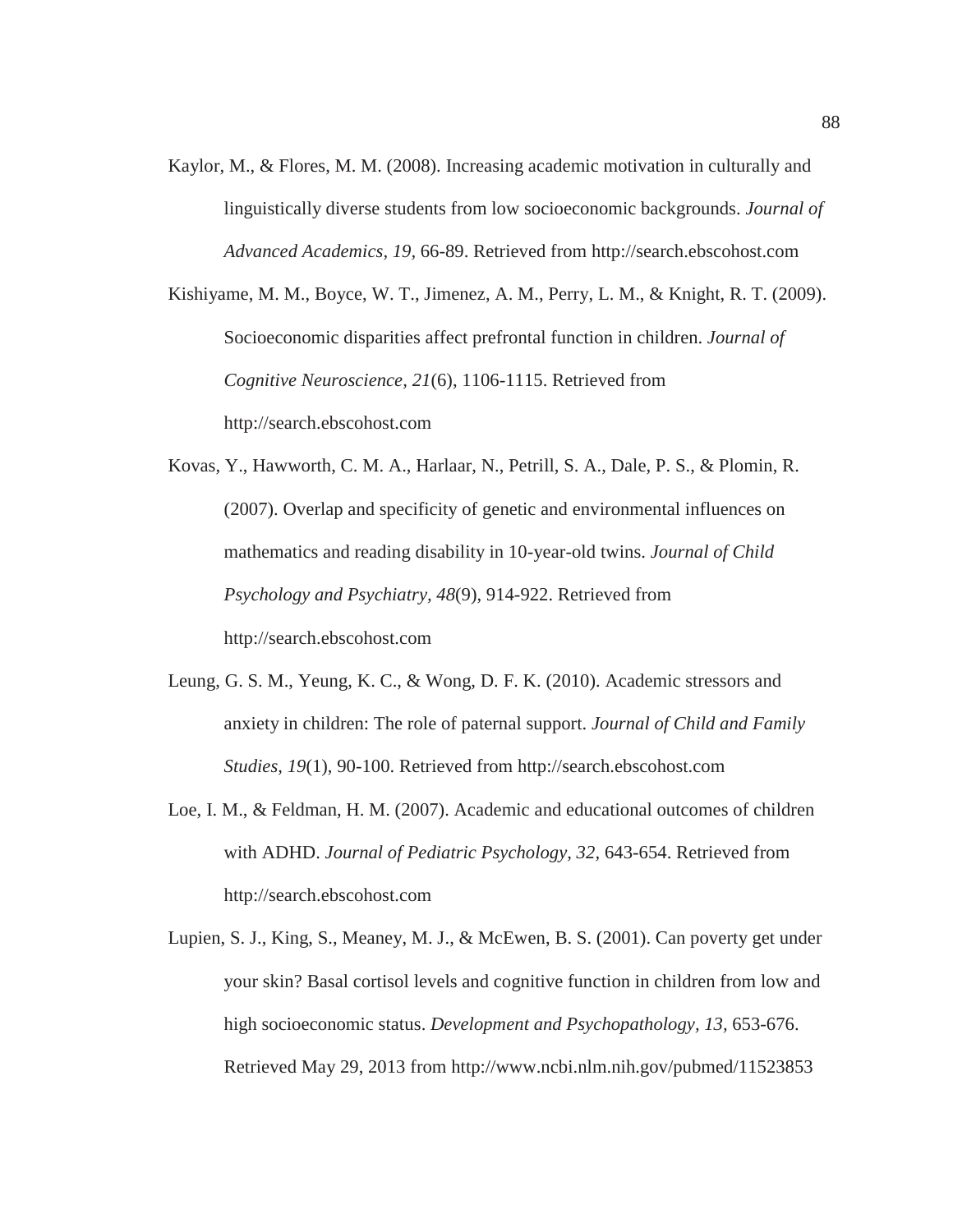- McLelland, M. M., Morrison, F. J., & Holmes, D. L. (2000). Children at risk for early academic problems: The role of learning-related social skills. *Early Childhood Research Quarterly, 15,* 307-329. Retrieved May 29, 2013 from http://www.researchgate.net/publication/222297140\_Children\_at\_risk\_for\_early\_ academic\_problems\_the\_role\_of\_learning-related\_social\_skills
- McLeod, S. A. (2008). Selective Attention . Retrieved May 29, 2013 from http://www.simplypsychology.org/attention-models.html
- Mcvay, J. C., Meier, M. E., & Touron, Dayna, R. (2009). Aging ebbs the flow of thought: Adult age differences in mind wandering, executive control, and self-evaluation. *Acta Psychologica*, *142*(1), 136-147. doi:10.1016/j.actpsy.2012.11.006
- Merseth, K., Cooper, J., Roberts, M. D., Tieken, J. V., & Wynne, C. (2009). Inside urban charter schools: Promising practices and strategies in five high-performing schools. *Journal of School Choice, 3*(4), 417-422. Retrieved from http://search.ebscohost.com
- Mezzacappa, E. (2004). Alerting, orienting, and executive attention: Developmental properties and sociodemographic correlates in an epidemiological sample of young, urban children. *Child Development, 75*(5), 1373-1386. Retrieved from http://search.ebscohost.com
- Miech, R., Essex, M. J., & Goldsmith, H. H. (2001). Socioeconomic status and the adjustment to school: The role of self-regulation during early childhood. *Sociology of Education, 74*(2), 102-120. Retrieved from http://search.ebscohost.com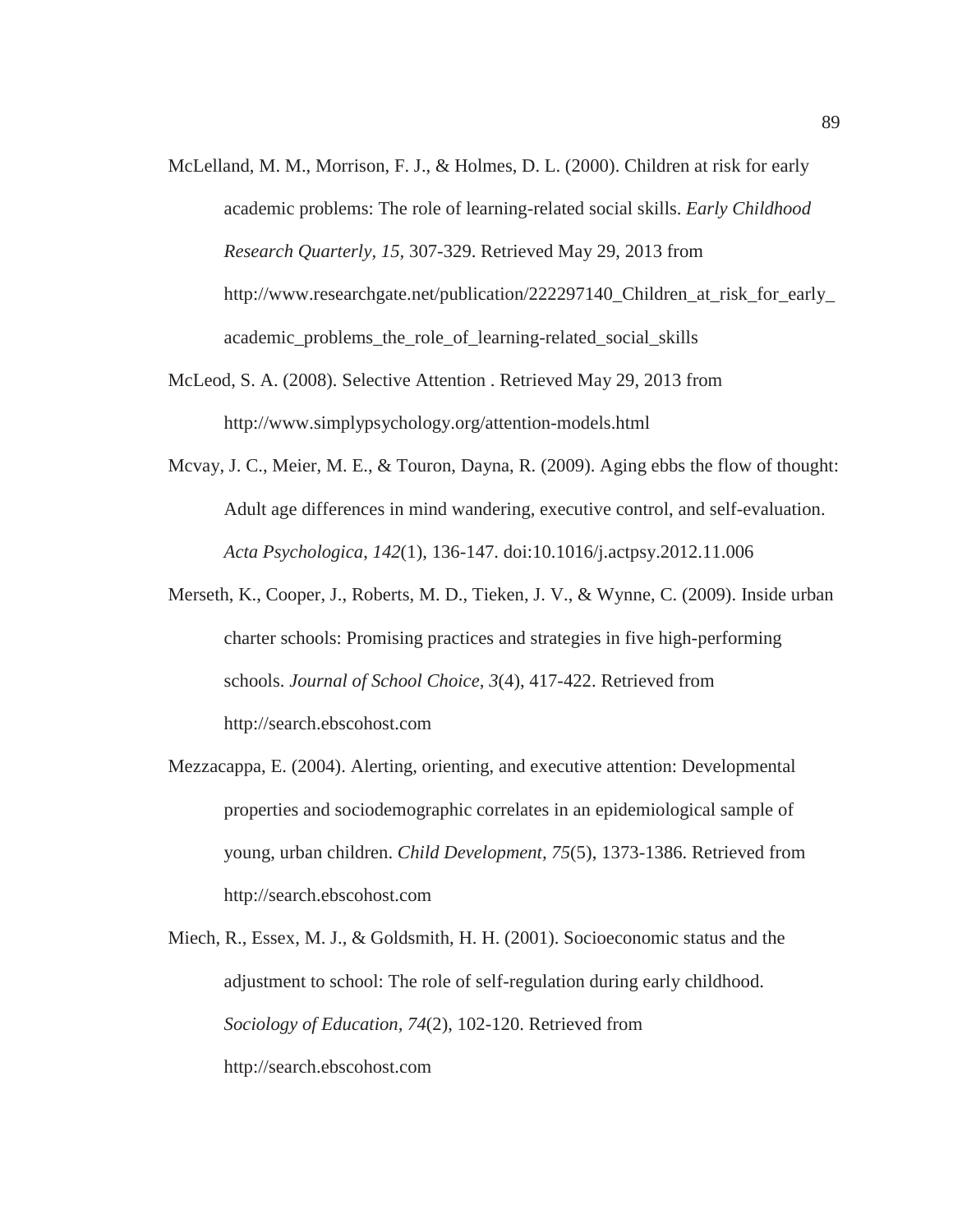Mirsky, A., Anthony, B., Duncan, C., Ahearn, M., & Kellam, S. (1991). Analysis of the elements of attention: A neuropsychological approach. *Neuropsychology Review, 2,* 109-145. Retrieved May 29, 2013 from http://www.ncbi.nlm.nih.gov/pubmed/1844706

Morgan, H. (2009). Poverty-stricken schools: What we can learn from the rest of the world and from successful schools in economically disadvantaged areas in the U.S. *Education. 133*(2), 291-297. Retrieved from http://search.ebscohost.com

- Morgan, P. L., Farkas, G., Hillemeier, M. M., & Maczuga, S. (2009). Risk factors for learning-related behavior problems at 24 months of age: Population-based estimates. *Journal of Abnormal Child Psychology, 37*, 401-413. Retrieved from http://search.ebscohost.com
- Muijs, D., Harris, A., Chapman, C., Stoll, L., & Russ, J. (2009). Improving schools in socioeconomically disadvantaged areas—A review of research evidence. *School Effectiveness and School Improvement, 15*, 149-175. Retrieved May 01, 2013 from

http://www.tandfonline.com/doi/abs/10.1076/sesi.15.2.149.30433#.UaZDlnGkC1

- Muthukrishna, N., & Borkowski, J. G. (1995). How learning contexts facilitate strategy transfer. *Applied Cognitive Psychology, 9*(5), 425-446. Retrieved from http://search.ebscohost.com
- NICHD (2003). Do children's attention processes mediate the link between family predictors and school readiness? *Developmental Psychology, 39,* 581-593. Retrieved May 29, 2013 from http://www.ncbi.nlm.nih.gov/pubmed/12760525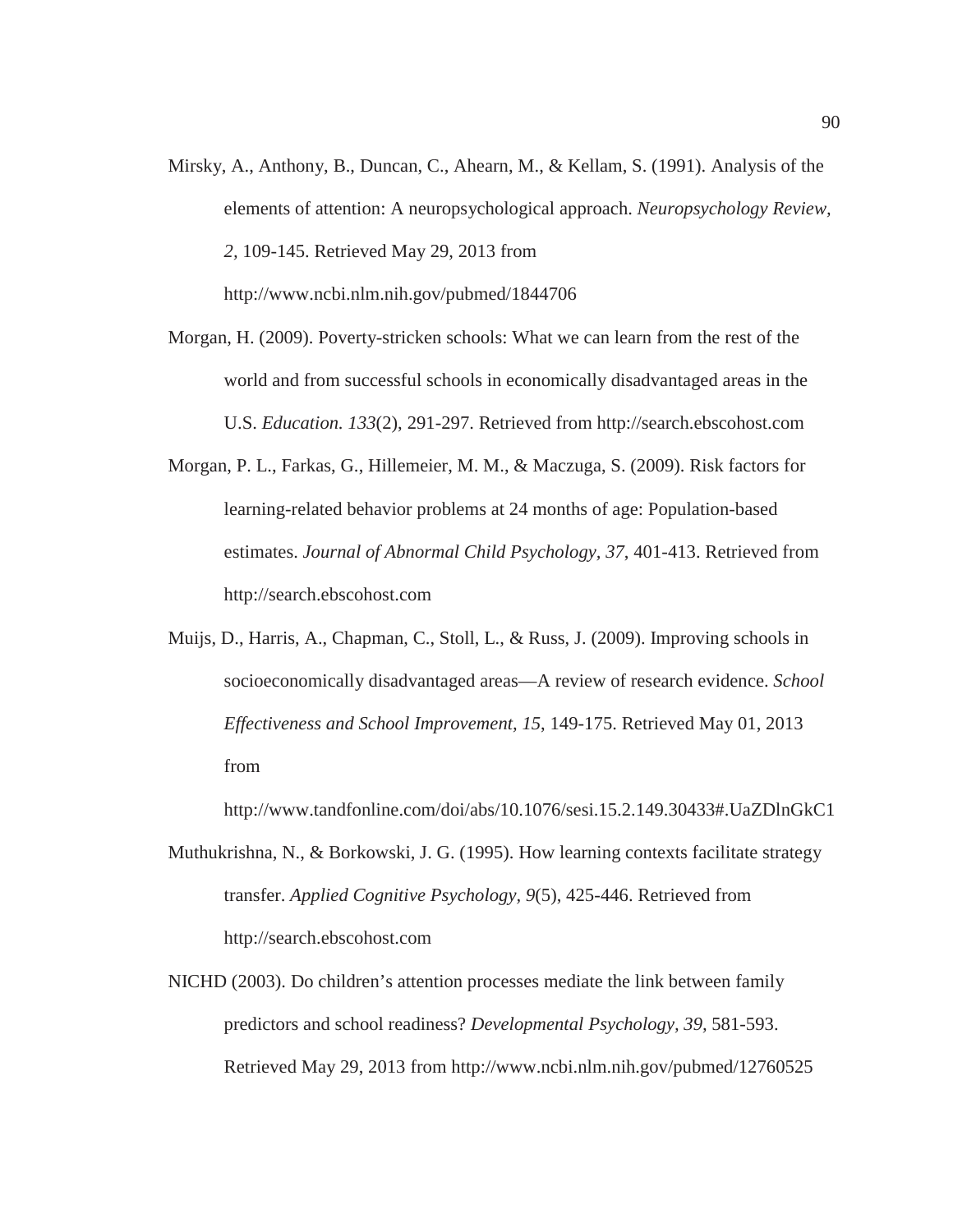- Nikolas, M. A., & Burt, S. A. (2010). Genetic and environmental influences on ADHD symptom dimensions of inattention and hyperactivity: A meta-analysis. *Journal of Abnormal Psychology, 119*(1), 1-17. Retrieved from http://search.ebscohost.com
- Norman, G., & Breznitz, Z. (1992). Differences in the ability to concentrate in first-grade Israeli pupils of low and high socioeconomic status. *Journal of Genetic Psychology, 153*(1), 5-17. Retrieved from http://search.ebscohost.com
- Orr, A. J. (2003). Black-White differences in achievement: The importance of wealth. *Sociology of Education, 76*, 281-304. Retrieved from http://search.ebscohost.com
- Pariseau, M. E., Fabiano, G. A., Massetti, G. M., Hart, K, C., & Pelham, W. E. Jr., (2010). Extended time on academic assignments: Does increased time lead to improved performance for children with attention-deficit/hyperactivity disorder? *School Psychology Quarterly, 25*(4), 236-248. Retrieved May 29, 2013 from http://www.researchgate.net/publication/228085327
- Perlman, C., Borger, J., Collins, C., Elenbogen, J., & Wood, J. (1996). The effect of extended time limits on learning disabled students' scores on standardized tests. Paper presented at the annual meeting of the National Council on Measurement in Education, New York, NY. Retrieved April 9, 2012 from http://.cehd.umn.edu/NCEO/onlinepubs/archive/Assessment Series.
- Polderman, T. J. C., Boomsma, D. I., Bartels, M., Verhulst, F. C., & Huizink, A. C. (2010). A systematic review of prospective studies on attention problems and academic achievement. *Acta Psychiatrica, 122*(4), 271-284. Retrieved from http://search.ebscohost.com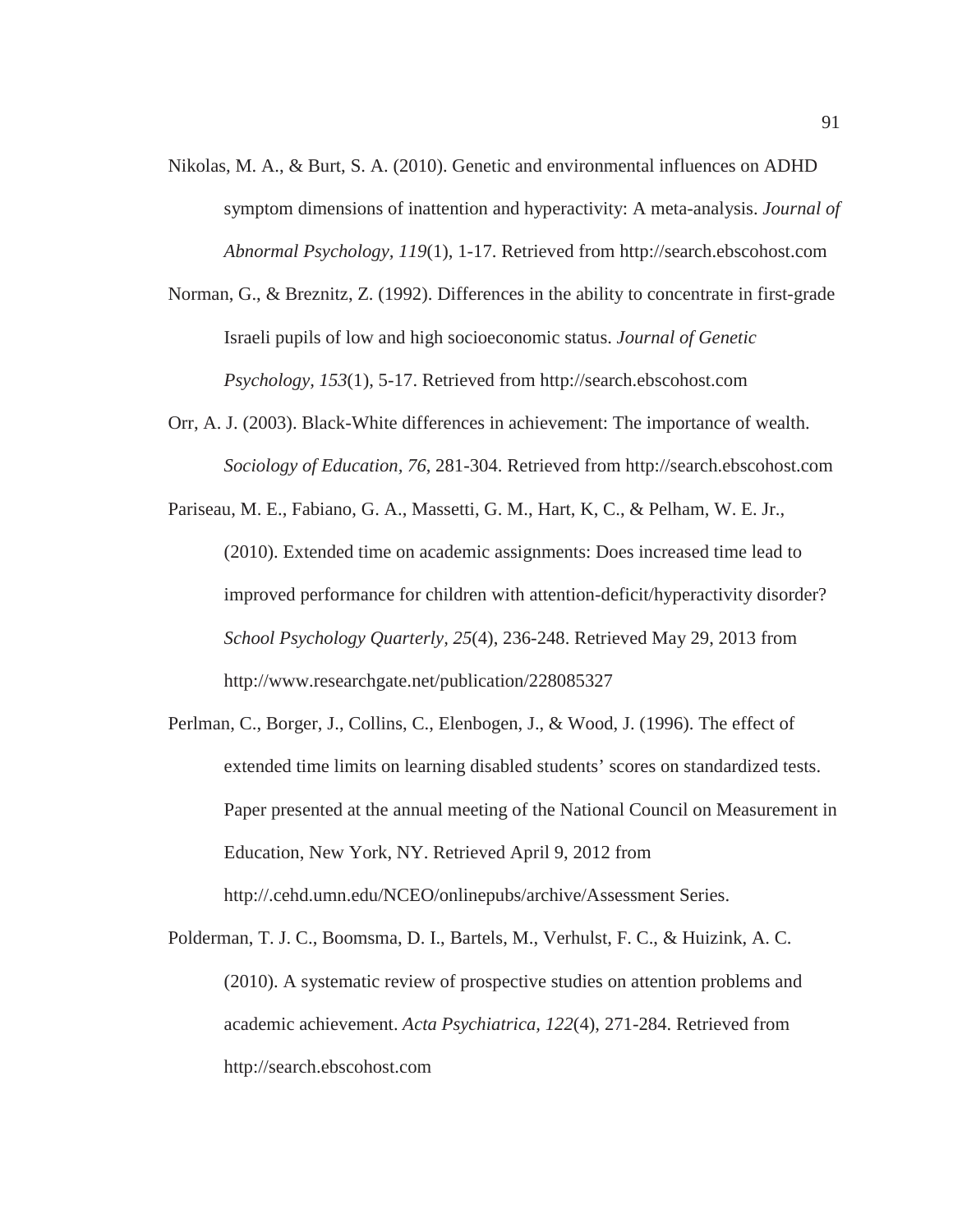- Preston, A. S., Heaton, S. C., McCann, S. J., Watson, W. D., & Selke, G. (2009). The role of multidimensional attentional abilities in academic skills of children with ADHD*. Journal of Leaning Disabilities, 3,* 240-249. Retrieved May 29,2013 from http://dx.doi.org/10.1177/0022219408331042
- Raggi, V., L., & Chronis, A. M. (2006). Interventions to address the academic impairment of children and adolescents with ADHD. *Clinical Child and Family Psychology Review, 9,* 85-111. Retrieved from http://search.ebscohost.com
- Raver, C. C., & Kintzer, J. (2002). What research tells policy makers about strategies to promote social and emotional school readiness among three and four year olds. Washington, DC: National Center for Children in Poverty. Retrieved May 30, 2013 from http://academiccommons.columbia.edu/catalog/ac:127551
- Razza, R. A., Martin, A., & Brooks-Gunn, J. (2010). Associations among family environment, sustained attention, and school readiness for low-income children. *Developmental Psychology, 46,* 1528-1542. Retrieved from http://search.ebscohost.com
- Reardon, S. F. (2009). Review of "How New York City's Charter Schools Affect Achievement." Boulder and Temp: Education and the Public Interest Center & Education Policy Research Unit. Retrieved May 27, 2013 from http://epicpolicy.org/thinktank/review-How-New-York-City-Charter.
- Reese, L., & Gallimore, R. (2000). Immigrant Latinos' cultural model of literacy development: An evolving perspective on home-school. *American Journal of Education, 108,* 103. Retrieved from http://search.ebscohost.com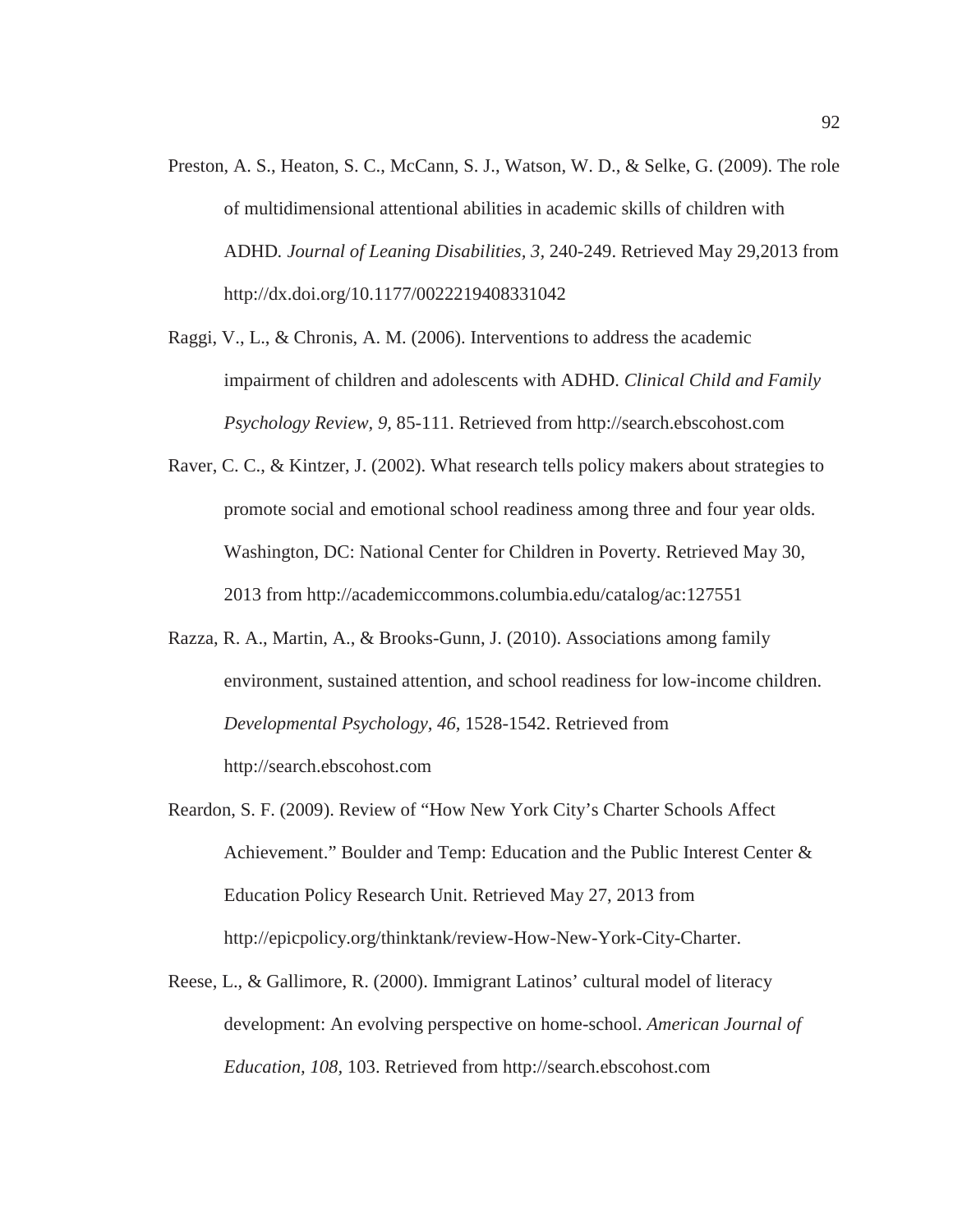- Richwine, J. (2010). Charter Schools: A Welcome Choice for Parents. Retrieved from May 27,2013 from http://org/research/reports/charter-schools-a-welcome-choicefor-partents.
- Rolling Hills Public Charter Schools (2009). Harbor Method Five Key Areas. Retrieved April 2, 2013 from http://rhpcs.org/fivekeyareas.php
- Ruff, H. A., & Lawson, K. R. (1990). Development of sustained, focused attention in young children during free play. *Developmental Psychology, 26,* 85-93. Retrieved from http://search.ebscohost.com
- Schneider, H., & Eisenberg, D. (2006). Who receives a diagnosis of attentiondeficit/hyperactivity disorder in the United States elementary school population? *Pediatrics, 117,* 601-609. Retrieved May 30, 2013 from http://pediatrics.aappublications.org/content/117/4/e601.full
- Shamama-tus-Sabah, S., & Gilani, N. (2011). Household chaos, attention and school problems in primary school children. *Journal of Behavioral Sciences, 21*(1), 68- 79. Retrieved from http://search.ebscohost.com
- Shonkoff, J. P., & Phillips, D. A. (2000). From neurons to neighborhoods: The science of early childhood development. Retrieved from May 27, 2013 from http://www.eric.ed.gov/PDFS/ED446866.pdf
- Sireci, S. G., Li, S., & Scarpati, S. (2006). The effects of test accommodation on test performance: A review of the literature. Center for Educational Assessment, Research Report No. 485. Retrieved May 30, 2013 from http://www.gobookee.net/get\_book.php?u=aHR0cDovL3d3dy5jZWhkLnVtbi5lZ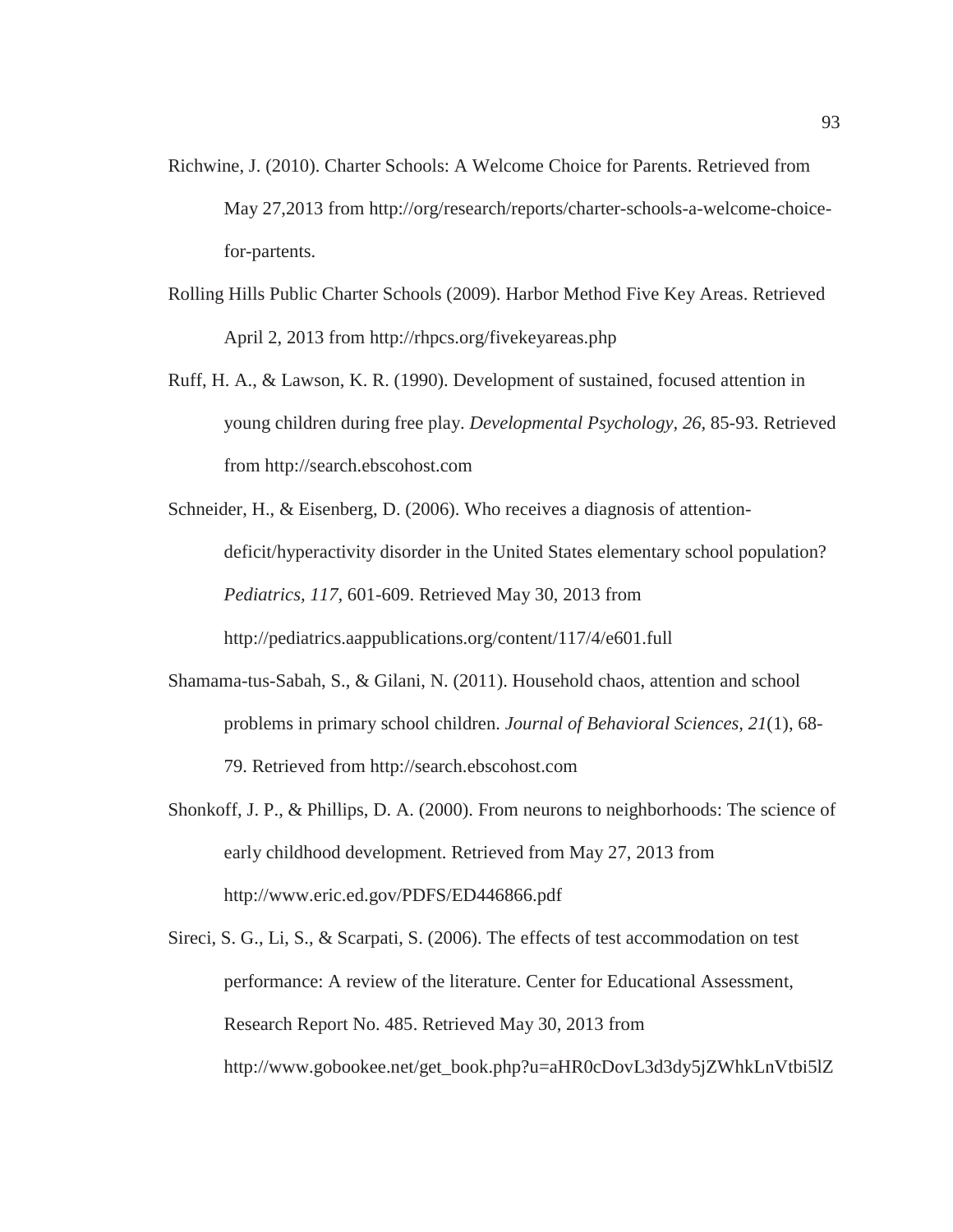HUvbmNlby9PbmxpbmVQdWJzL1Rlc3RBY2NvbW1MaXRSZXZpZXcucGRm ClRoZSBFZmZlY3RzIG9mIFRlc3QgQWNjb21tb2RhdGlvbiBvbiBUZXN0IFBl cmZvcm1hbmNlOiBBIC4uLg

- Smith, J., Wohlstetter, P., Kuzin, C. A., & Pedro, K. D. (2011). Parent involvement in urban charter schools: New strategies for increasing participation. *School Community Journal, 21*(1), 71-94. Retrieved from http://search.ebscohost.com
- Stichter, J. P., Randolph, J., Gage, N., & Schmidt, C. (2007). A review of recommended social competency programs for students with autism spectrum disorders. *Exceptionality, 15*(4), 219-232. Retrieved from http://search.ebscohost.com
- Stins, J. F., Tollenaar, M. S., Slaats-Willemse, D. I. E., Buitelaar, J. K., Swaab-Barneveld, H., Verhulst, M. D., & Boomsma, D. I. (2005). Sustained attention and executive functioning performance in attention-deficit/hyperactivity disorder. *Child Neuropsychology, 11,* 285-294. Retrieved from http://search.ebscohost.com
- Strauss, V. (2009). Is being a kid getting tougher? Retrieved May 28, 2013 from http://voices.washingtonpost.com/answer-sheet/homework/what-kids-worryabout-is-it-to.html
- Texas Education Agency. (2010). Accommodation resources. Retrieved May 27, 2013 from http://www.tea.state.tx.us/student.assessment/accommodations/
- Thorell, L. B., & Rydell, A. M. (2008). Behavior problems and social competence deficits associated with symptoms of attention-deficit/hyperactivity disorder: Effects of age and gender. *Child: Care, Health & Development, 34*(5), 584-595. Retrieved from http://search.ebscohost.com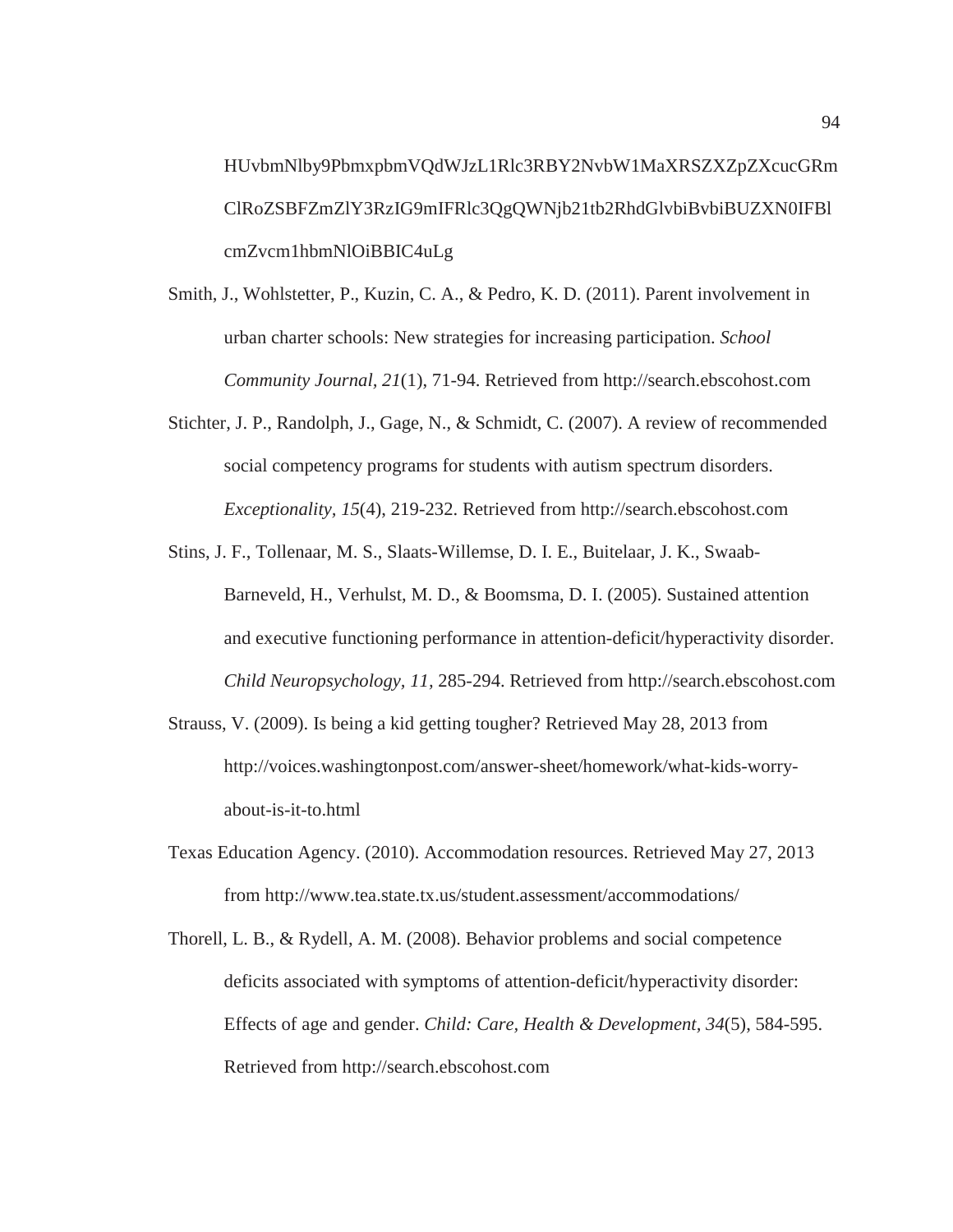- Thurlow, M., House, A., Boys, C., Scott, D., & Ysseldyke, J. (2000). State participation and accommodation policies for students with disabilities: 1999 update (Synthesis Report 33). Minneapolis, MN: University of Minnesota, National Center on Educational Outcomes. Retrieved May 30, 2013 from iris.peabody.vanderbilt.edu/agc/NCEO\_Synthesis\_Report\_33.pdf
- Treisman, A. M. (1960). Contextual cues in selective listening. *Quarterly Journal of Experimental Psychology, 12*(4)*,* 242-248. doi: 10.1080/17470216008416732
- U.S. Department of Education (2005). Title I classifications. Retrieved May 27, 2013 from http://www2.ed.gov/policy/elsec/leg/esea02/pg1.html
- U.S. Department of Health & Human Services (2009). The 2009 HHS poverty guidelines. Retrieved May 27, 2013 from http://aspe.hhs.gov/poverty/09poverty.shtml
- Waltz, L., Albus, D., Thompson, S., & Thurlow, M. (2000). Effect of multiple day test accommodation on the performance of special education students (Minnesota Report 34). Minneapolis, MN: University of Minnesota, National Center on Educational Outcomes. Retrieved May 27, 2013 http://education.umm.edu/NCEO/OnlinePubs/MnReport34.html.
- Ward, A. (2004). *Attention: A neuropsychological approach.* Psychology Press. New York, NY: Taylor & Francis
- Willcutt, E. G., Doyle, A. E., Nigg, J. T., Faraone, S. V., & Pennington, B. F. (2005). Validity of the executive function theory of attention-deficit/hyperactivity disorder: A meta-analytic review. *Biological Psychiatry, 57*(11), 1336-1346.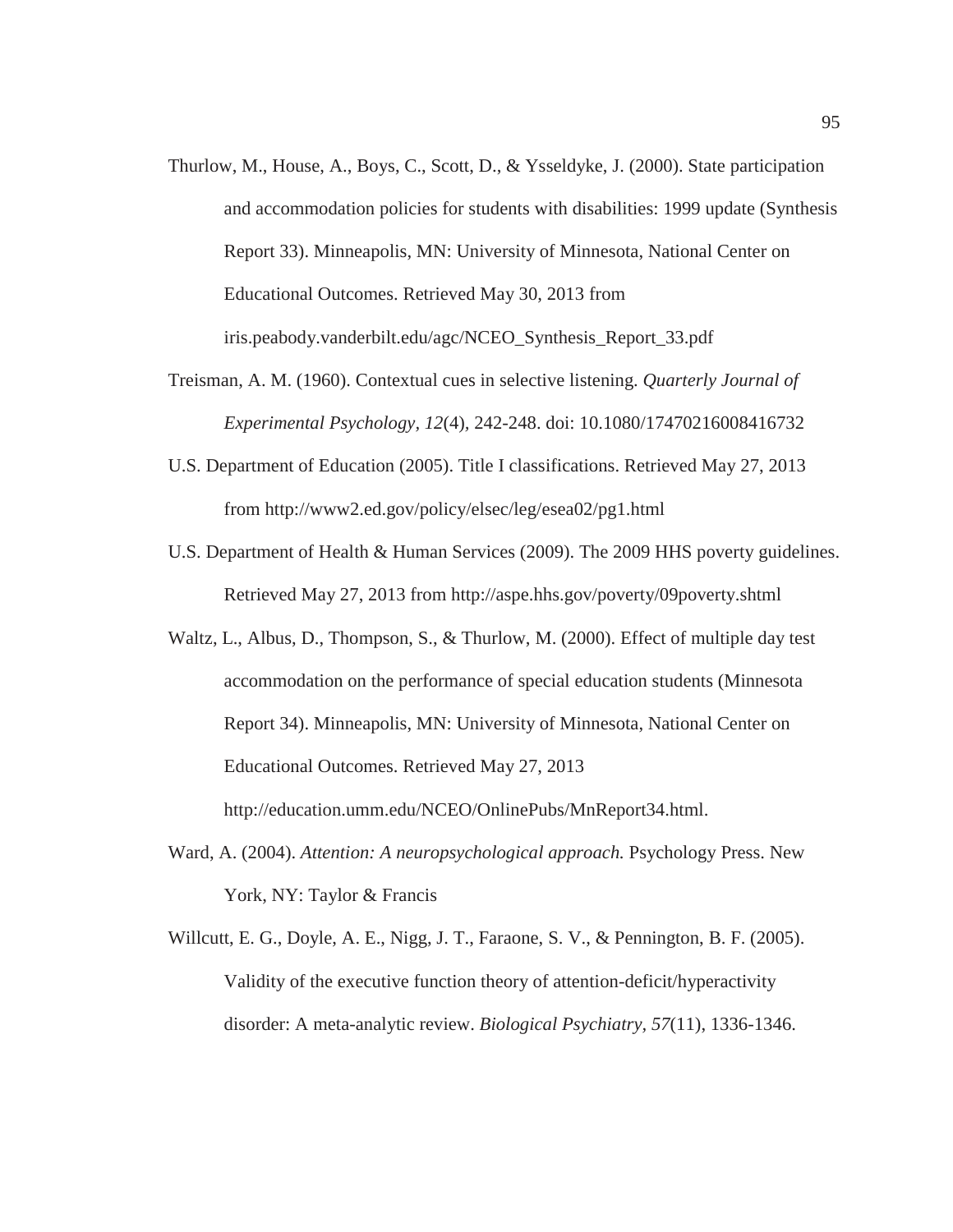Retrieved May 30, 2013 from

http://www.sciencedirect.com/science/article/pii/S000632230500171X

Yang, P., Jong, Y., Chung, L., & Chen, C. (2004). Gender differences in a clinic-referred sample of Taiwanese attention-deficit/hyperactivity disorder children. *Psychiatry & Clinical Neurosciences, 58*(6), 619-623. Retrieved from http://search.ebscohost.com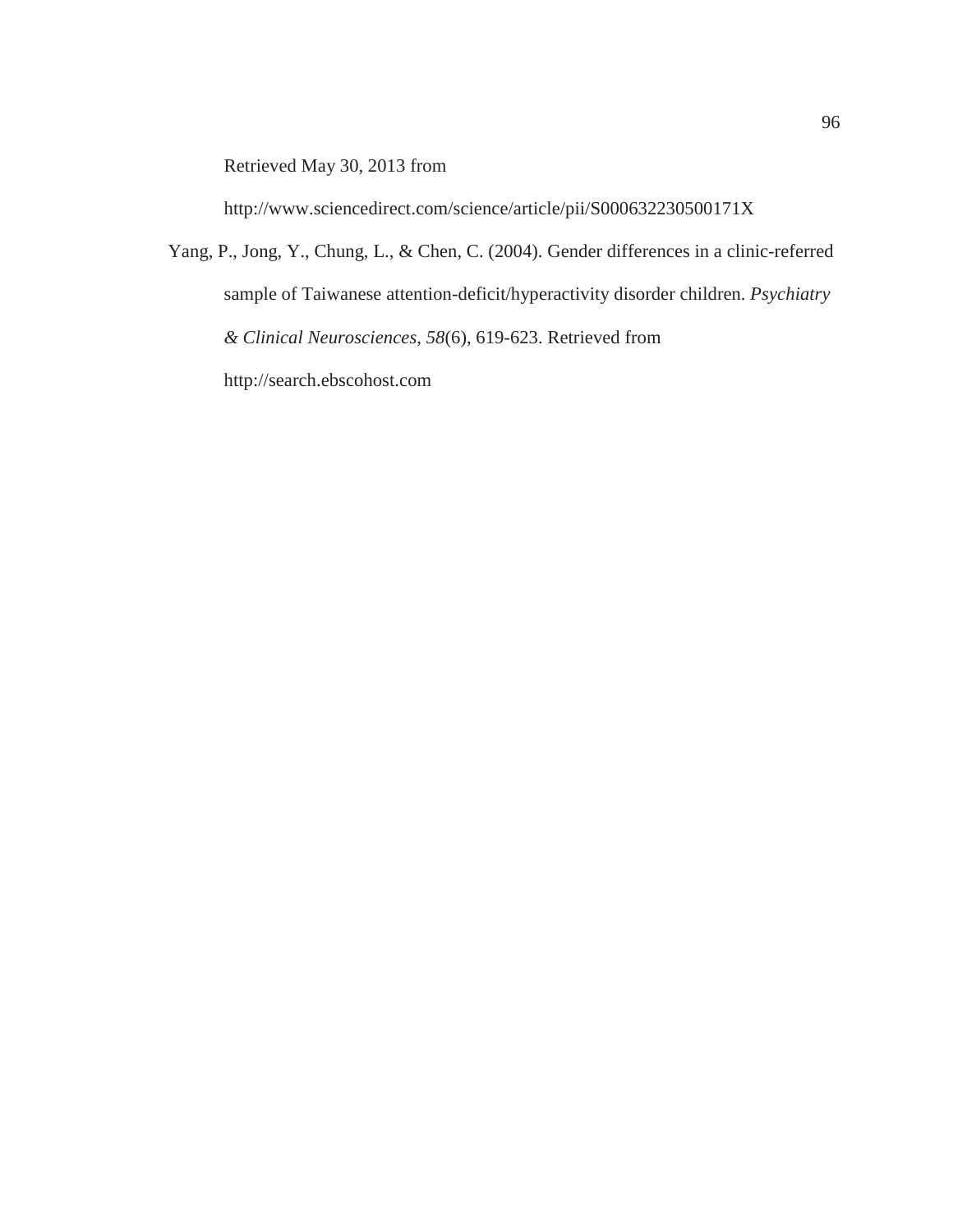#### Curriculum Vitae

# DAVID PERUCCA

## SUMMARY OF QUALIFICATIONS

Exceptional interpersonal and teaching skills acquired through academic and practical experience. Teaching/training in areas of psychology, mathematics, & science. Masters level education in counseling psychology with experience in therapeutic intervention, teaching. Ph.D. candidate, psychology. Highly energetic, enthusiastic, and personable.

#### EMPLOYMENT

Lone Star College-North Harris 2013-Present Math Instructor

Cypress Creek Hospital 3011-Present Emergency room and intensive care psychiatric evaluations in Houston area medical-surgical hospitals. Placement of patients in appropriate in-patient and out-patient psychiatric facilities. Member of emergency room team including physicians and psychiatrists.

### Individual/Marriage/Family Therapist: Therapist/Counselor. Conducted personal and group psychological interviews and therapy. Family and individual counseling. Multiple intervention modalities utilized. Teaching, seminar presentation and public speaking prevalent

Brookhaven College Adjunct teacher of psychology. Courses taught including; Introduction to psychology, general psychology, applied psychology, and social psychology.

1<sup>st</sup> Step University Tutoring 2005-2011 Owner/ Licensed Director of pre-school facility. Tutoring remedial math through high school. Training and education of teachers and staff. Curriculum writing, lesson plans and implementation.

| Humble Independent School District                   | 2009-2011 |
|------------------------------------------------------|-----------|
| 5 <sup>th</sup> Grade Math/Science. Highly qualified |           |
| teacher in Humble ISD.                               |           |
| (Title I School).                                    |           |
|                                                      |           |

Brigham Young University 1973-1976 Undergraduate teaching assistant. Grading, lab instructor, classroom